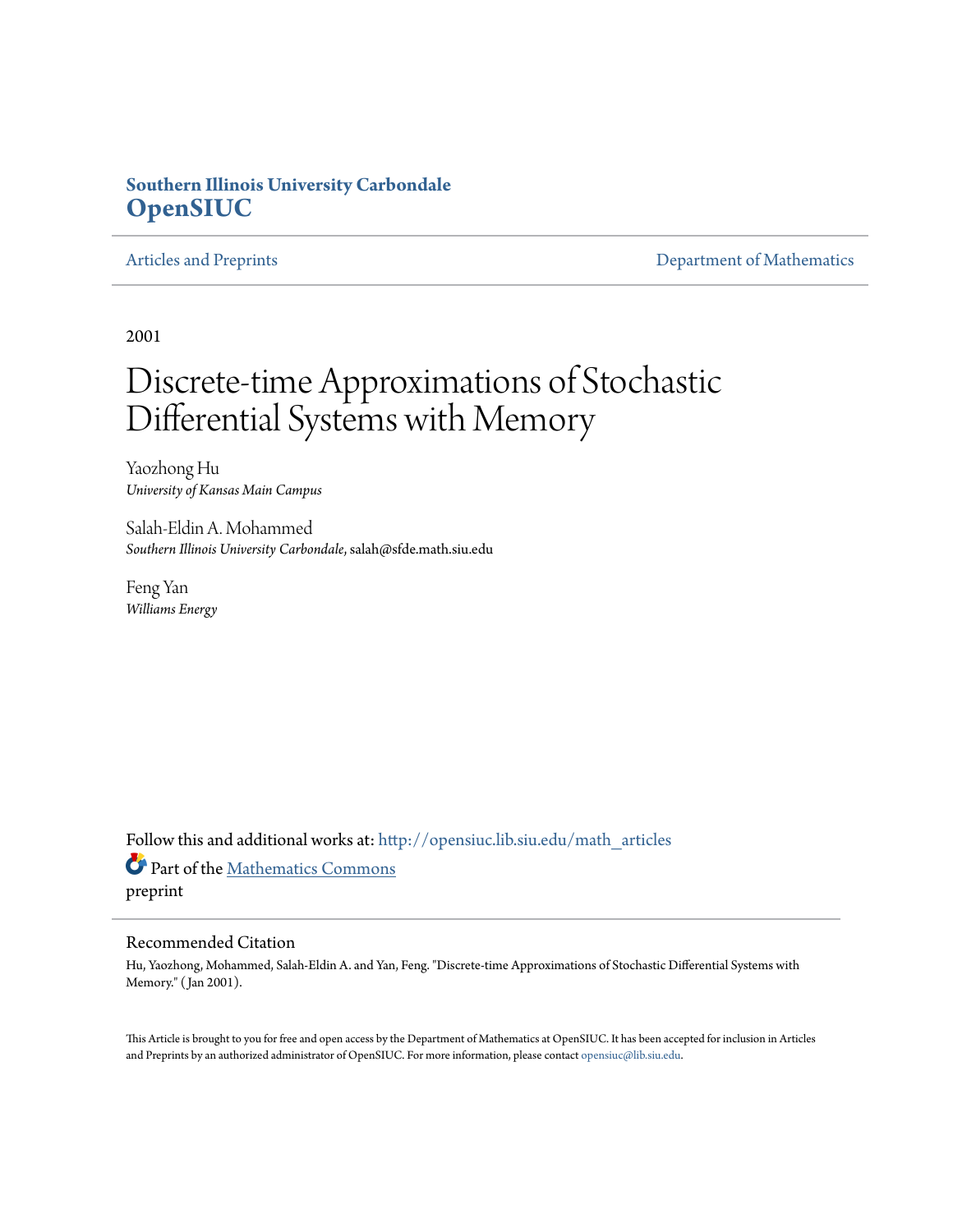### DISCRETE-TIME APPROXIMATIONS OF STOCHASTIC DIFFERENTIAL SYSTEMS WITH MEMORY<sup>∗</sup>

Yaozhong Hu<sup>∗</sup> , Salah-Eldin A. Mohammed‡ and Feng Yan

Abstract. In this paper, we develop two discrete-time strong approximation schemes for solving stochastic differential systems with memory: strong Euler-Maruyama schemes for stochastic delay differential equations (SDDE's) and stochastic functional differential equations (SFDE's) with continuous memory, and a strong Milstein scheme for SDDE's. The convergence orders of the Euler-Maruyama and Milstein schemes are 0.5 and 1 respectively. In order to establish the Milstein scheme, we prove an infinite-dimensional Itô formula for "tame" functions acting on the segment process of the solution of an SDDE. It is interesting to note that the presence of the memory in the SDDE requires the use of the Malliavin calculus and the anticipating stochastic analysis of Nualart and Pardoux. Given the non-anticipating nature of the sfde's, the use of anticipating calculus methods appears to be novel.

### 1. Introduction

Discrete-time strong approximation schemes for stochastic ordinary differential equations (SODE's) are well developed. For an extensive study of these numerical schemes, one may refer to ([16]), ([17]), and ([19], Chapters 5 and 6). Some basic ideas of strong and weak orders of convergence are illustrated in ([11]).

If the rate of change of a physical system depends only on its present state and some noisy input, then the system can often be described by a stochastic ordinary differential equation (SODE). However, in many physical situations the rate of change of the state depends not only on the present but also on the past states of the system. In such

<sup>∗</sup>The research of this author is supported in part by an NSF EPSCOR grant and the General Research Fund of the University of Kansas. April 27, 2001

<sup>‡</sup>The research of this author is supported in part by NSF grants DMS-9703596 and DMS-9975462.

AMS 1991 subject classifications. Primary 60H10, 60H20; secondary 60H25.

Key words and phrases. Euler-Maruyama scheme, Milstein scheme, Itô's formula, anticipating calculus, Malliavin calculus, weak derivatives.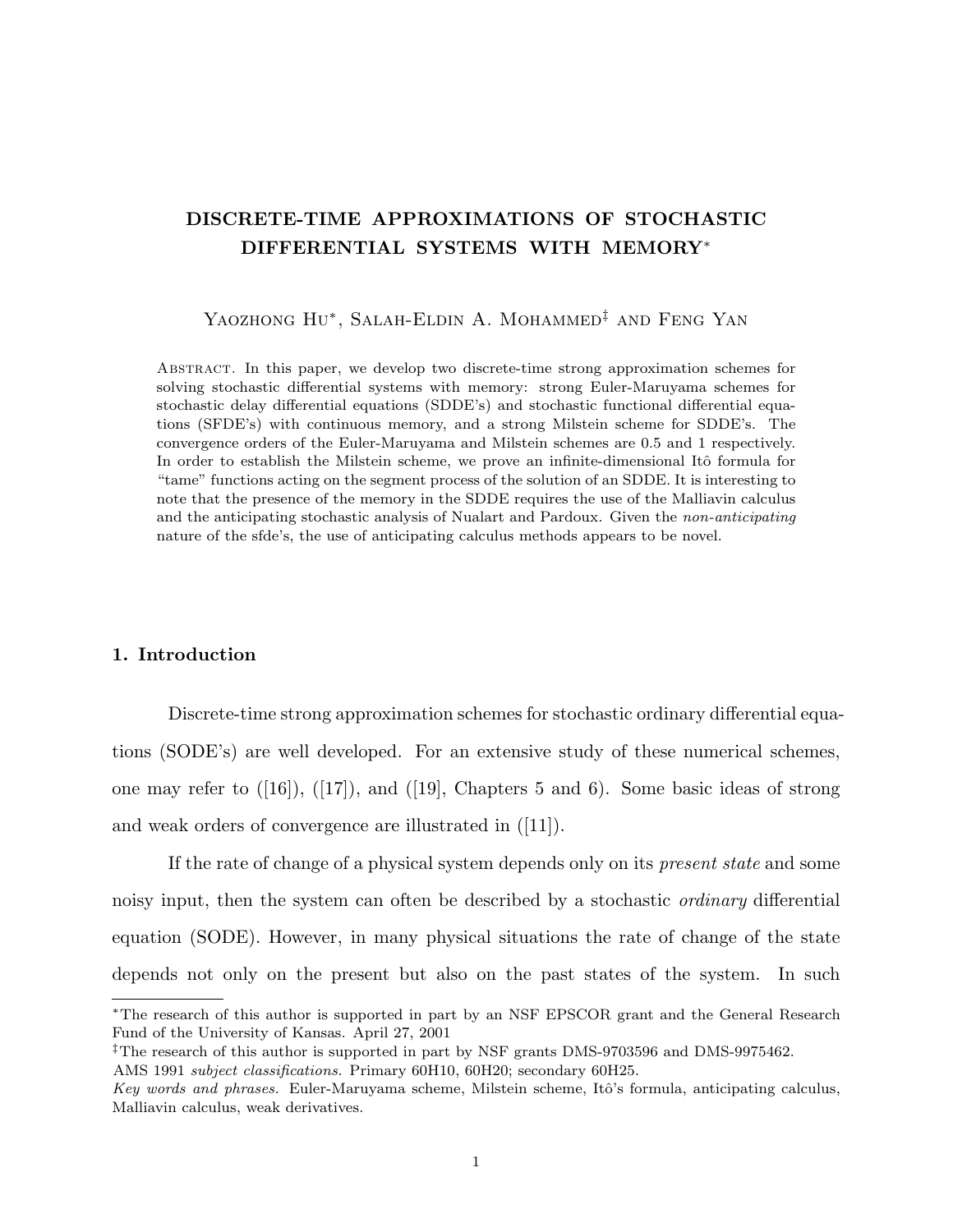cases, stochastic delay differential equations (SDDE's) or stochastic functional differential equations (SFDE's) provide an important tool to describe and analyze these systems. For various aspects of the qualitiative theory of SFDE's the reader may refer to ([20], [21]) and the references therein.

SDDE's and SFDE's arising in many applications cannot be solved explicitly, and hence the need for developing effective numerical techniques for such systems. Depending on the particular physical model, it may be necessary to design strong  $L^p$  (or almost sure) numerical schemes for pathwise solutions of the underlying SFDE. Strong approximation schemes for SFDE's may be used to simulate directly the a.s. stochastic dynamics of their trajectories or their random attractors. SFDE's are used to model population growth with incubation/gestation period ([21]). In such models, one is often interested in estimating the actual population rather than its distribution, and hence the need for strong approximation schemes.

In this article, we will not consider the order of convergence of weak numerical schemes, although such schemes are useful for some applications of SODE's (see [11], [16] and the references therein). In this connection, it is important to note that stochastic systems with memory do not correspond to deterministic PDE's (in finitely many space variables)  $(|20|, |21|)$ . Typically, a stochastic system with memory corresponds to an infinite-dimensional Feller diffusion whose principal coefficient degenerates on a hypersurface with *finite-codimension* ([20], Chapter IV, Theorem 3.2, [21], Theorem II.3 ). This aspect of SFDE's is in sharp contrast with the theory of SODE's where the latter theory has traditional ties to diffusions in Euclidean space. In a sense, the numerics of stochastic systems with memory resemble those of SPDE's in one space dimension.

A strong Cauchy-Maruyama scheme for a class of SFDE's with continuous memory, in the context of the Delfour-Mitter state space  $\mathbb{R}^m \times L^2([-r, 0], \mathbb{R}^m)$ , was developed by T.A. Ahmed, S.A. Elsanousi and S.-E. A. Mohammed ([1]). See also [20], p. 227, and [13].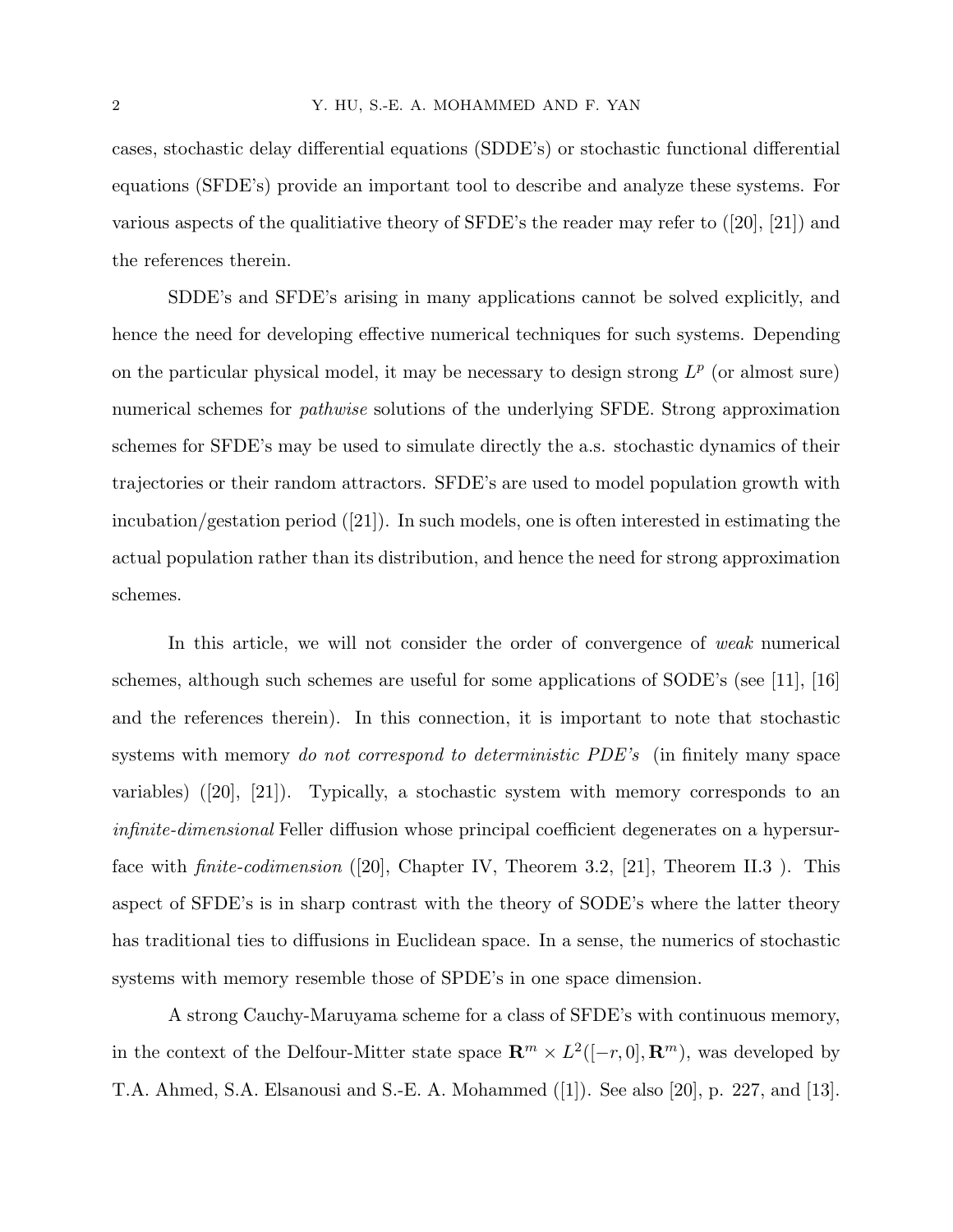In sections 3 and 4 of this paper, we develop strong Euler-Maruyama schemes for SDDE's with several discrete delays and for stochastic functional differential equations (SFDE's) (with mixed discrete and continuous memory dependence). Our estimates are formulated using the supremum norm in the state space  $C([-r, 0], \mathbf{R}^m)$  (cf. [1]).

In sections 5-8, we establish the strong Milstein scheme for SDDE's with several delays. Although the solution of the SDDE is non-anticipating, methods from anticipating stochastic analysis and the Malliavin calculus are necessary in order to derive an Itô formula for the segment of the solution process. The Itô formula is essential for the development of the Milstein scheme.

In order to describe our set-up, we need the following notation.

Let  $\mathbb{R}^m$  be m-dimensional Euclidean space with the Euclidean norm  $|x| := \sqrt{x_1^2 + \cdots + x_m^2}$ ,  $x = (x_1, \dots, x_m) \in \mathbb{R}^m$ . Denote  $T := [0, a], J := [-r, 0], C :=$  $C(J; \mathbf{R}^m)$ , where m is a positive integer,  $r > 0$  and  $a > 0$ . Furnish C with the supremum norm:

$$
\|\eta\|_C:=\sup_{-r\leq s\leq 0}|\eta(s)|
$$

for all  $\eta \in C$ .

Define the projection  $\Pi: C \to \mathbf{R}^{mk}$  associated with  $s_1, \dots, s_k \in [-r, 0]$  by

(1.1) 
$$
\Pi(\eta) := (\eta(s_1), \cdots, \eta(s_k)) \in \mathbf{R}^{mk}
$$

for all  $\eta \in C$ .

### Definition 1.1.

A function  $\Phi \in C(T \times C(J; \mathbf{R}^m); \mathbf{R})$  is tame if there exist  $\phi \in C(T \times \mathbf{R}^{mk}, \mathbf{R})$  and a projection Π such that

(1.2) 
$$
\Phi(t,\eta) = \phi(t,\Pi(\eta)).
$$

for all  $t \in T$  and  $\eta \in C$ .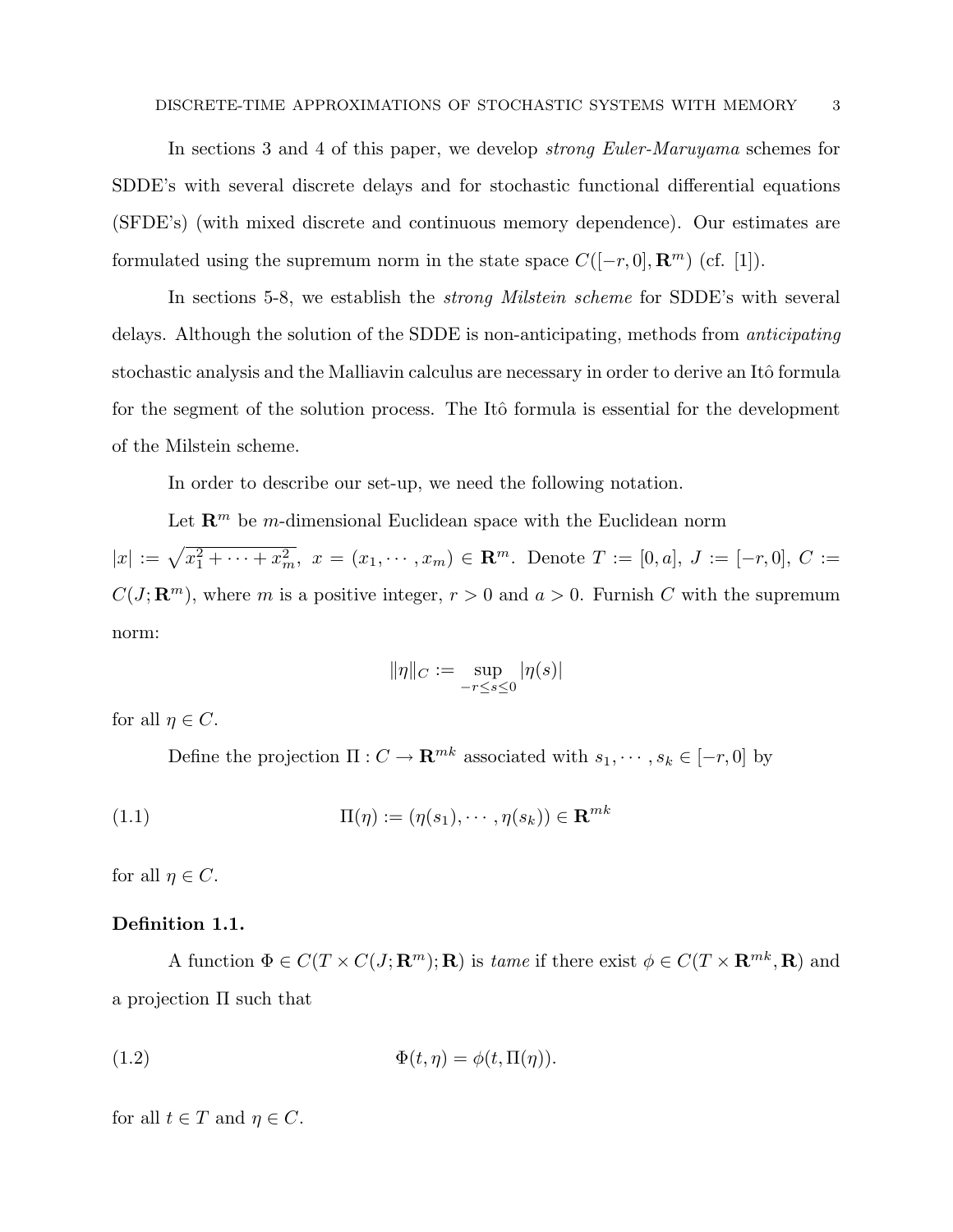For any continuous m-dimensional process  $\{X(t)\}_{t\in[-r,a]},$  define the segment process  $X_t$ ,  $t \in [0, a]$ , by

(1.3) 
$$
X_t(u) = X(t+u), \quad t \in [0, a], \quad u \in [-r, 0].
$$

Observe that  $\{X_t\}$  may be considered as a C-valued or  $L^2(J; \mathbf{R}^m)$ -valued process.

It is important that one should distinguish between the finite-dimensional current state  $X(t)$  and the infinite-dimensional segment  $X_t, t \in [0, a]$ .

Assume that  $g: T \times \mathbf{R}^{mk_1} \to L(\mathbf{R}^d; \mathbf{R}^m)$  and  $h: T \times \mathbf{R}^{mk_2} \to \mathbf{R}^m$  satisfy the following Lipschitz condition for all  $t \in T$ ,  $x, y \in \mathbb{R}^{mk_1}$  and  $z, w \in \mathbb{R}^{mk_2}$ :

(1.4) 
$$
|g(t,x) - g(t,y)| \le L|x - y|, \quad |h(t,z) - h(t,w)| \le L|z - w|
$$

where  $L > 0$  is a constant, together with the *boundedness condition*:

(1.5) 
$$
\sup_{0 \le t \le a} [|g(t, 0)| + |h(t, 0)|] < \infty.
$$

Let  $\Pi_1$  and and  $\Pi_2$  be two projections associated with two sets of points  $s_{1,1},\cdots,s_{1,k_1}\in$  $[-r, 0]$  and  $s_{2,1}, \dots, s_{2,k_2} \in [-r, 0]$ , respectively. Suppose  $\{W(t) := (W^1(t), \dots, W^d(t))\}$ :  $t \geq 0$  is a d-dimensional standard Brownian motion defined on a probability space  $(\Omega, \mathcal{F}, P)$ . Let  $\eta : \Omega \to C([-r, 0]; \mathbf{R}^m)$  be a random initial path independent of  $\{W(t) :$  $t \geq 0$ .

We will first consider the following class of Itô SDDE's:

(1.6) 
$$
X(t) = \begin{cases} \eta(0) + \int_0^t g(s, \Pi_1(X_s)) dW(s) + \int_0^t h(s, \Pi_2(X_s)) ds, & t \ge 0 \\ \eta(t), & -r \le t < 0. \end{cases}
$$

Under conditions  $(1.4)$  and  $(1.5)$  the SDDE  $(1.6)$  has a unique strong solution (c.f. [20], Theorem II.2.1, p. 36; and Theorem V.4.3, pp. 151-152). To see this, let  $G(t, \eta) :=$  $g(t, \Pi_1(\eta))$  and  $H(t, \eta) := h(t, \Pi_2(\eta))$  for  $t \in [0, a], \eta \in C$ . It is easy to check that G and H satisfy the Lipschitz and local boundedness conditions (with respect to the supremum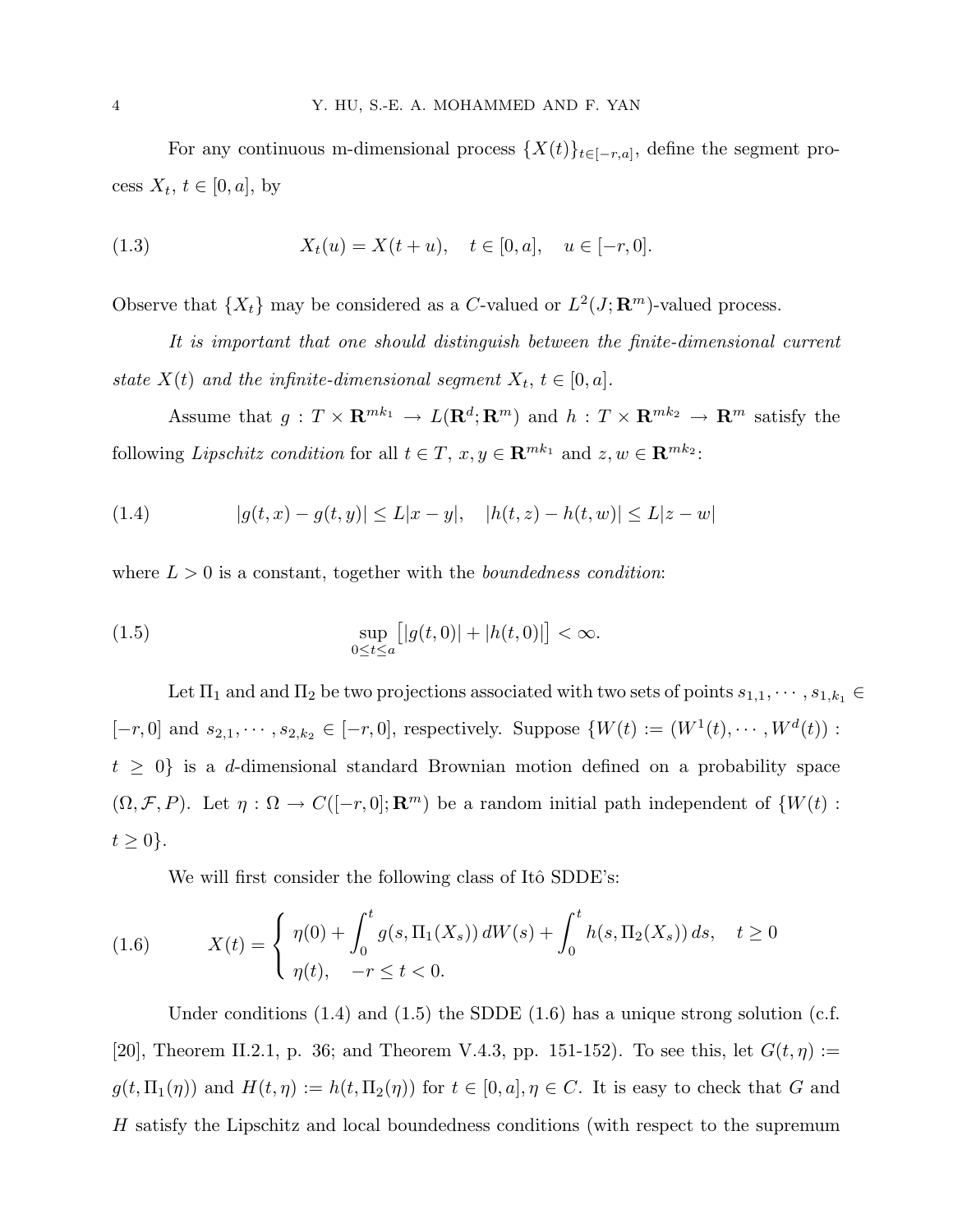norm on C) of Theorems II.2.1 and V.4.3 of [20]. Therefore, for each  $m \geq 1$ , there exists a constant  $C=C(m,{\cal L},a)>0$  such that

(1.7) 
$$
E||X_t||_C^{2m} \le C(1+E||\eta||_C^{2m})
$$

for all  $\eta \in C, t \in [0, a]$ .

First, we propose an *Euler-Maruyama scheme* for (1.6) as follows. Let  $\pi : 0 =$  $t_0 < t_1 < t_2 < \cdots < t_n$  be a partition of  $[0, a]$  to be specified later. Denote by  $|\pi| :=$  $\max_{0 \leq i \leq n-1} (t_{i+1} - t_i)$ , the mesh of  $\pi$ . Define the Euler-Maruyama approximation  $X^{\pi}$  for the solution  $X$  of  $(1.6)$  by

(1.8)  
\n
$$
X^{\pi}(t) = \begin{cases} X^{\pi}(t_i) + g(t_i, \Pi_1(X_{t_i}^{\pi})) (W(t) - W(t_i)) + h(t_i, \Pi_2(X_{t_i}^{\pi})) (t - t_i), t \in (t_i, t_{i+1}] \\ \eta(t), & -r \le t \le 0, \end{cases}
$$

where  $X_t^{\pi}(s) = X^{\pi}(t+s), s \in [-r, 0], t \ge 0$ . It will be shown that under some regularity conditions on the coefficients, one has the error estimate

(1.9) 
$$
E \sup_{0 \le t \le a} ||X_t^{\pi} - X_t||_C^q \le C(q) |\pi|^{\frac{q}{2}}
$$

for any  $q \geq 1$ . As in the SODE case, the above estimate shows that the Euler-Maruyama scheme has 0.5 as a strong order of convergence. These results are presented in section 3.1.

There are many ways to partition an interval into subintervals. For example, when we graph a function  $h : [0, a] \to \mathbf{R}$ , we should evaluate it very frequently in those intervals where h changes dramatically. If a fixed number of evaluations are permitted, then there is a problem deciding exactly which points one should use for the above Euler-Maruyama scheme. See  $([6])$  and  $([12])$  for a discussion of this issue. In section 4, we shall consider this question for SDDE's. A non-negative function  $h$  with finitely many zeros is used to express a "way" of partitioning an interval into sub-intervals. An optimal way to achieve such a partition is also given in section 4 (Theorem 4.1). This result yields an exact convergence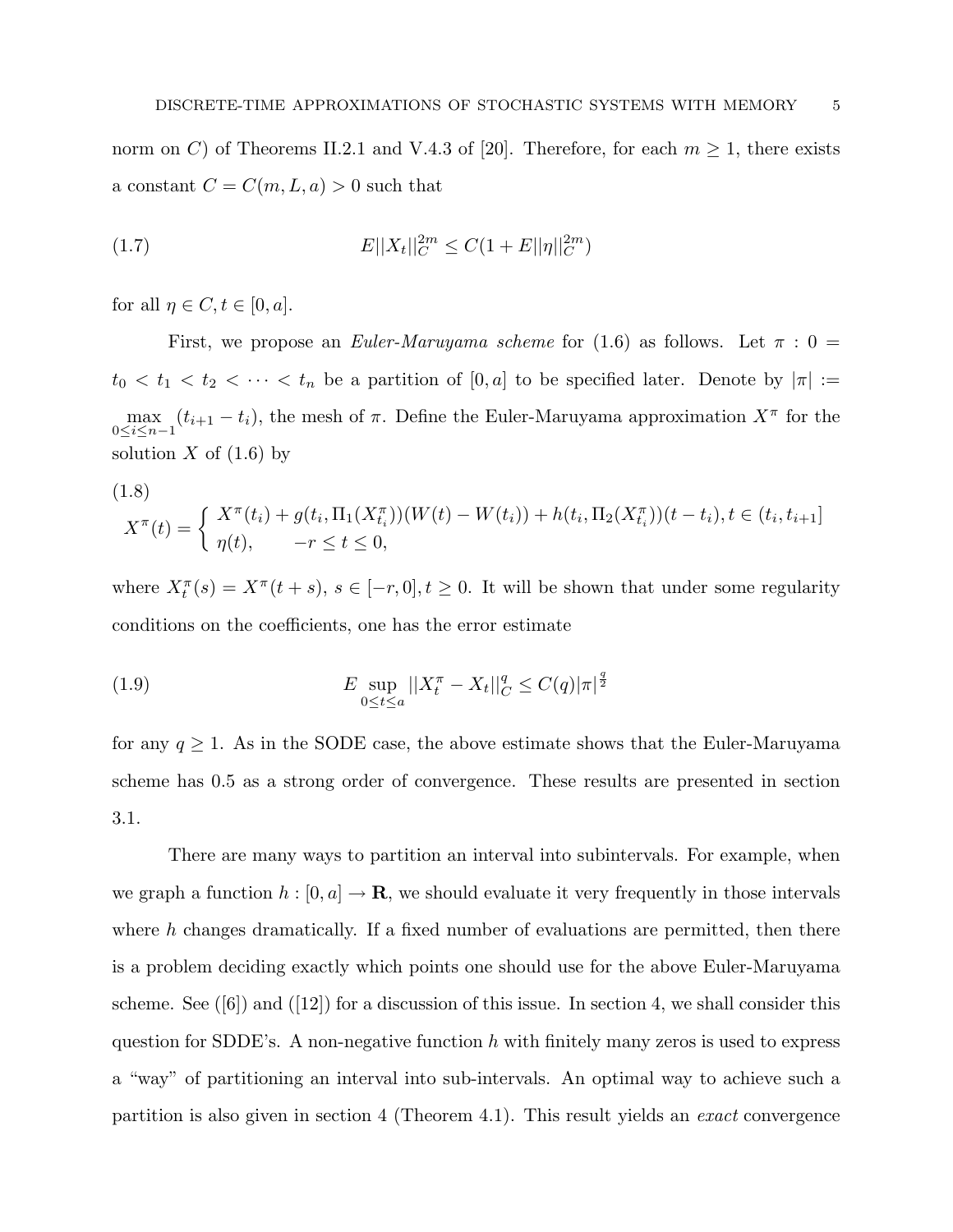rate for the Euler-Maruyama scheme when applied to a one-dimensional linear SDDE with a single delay.

The second class of SFDE's that we will consider are those with mixed discrete and continuous memory:

(1.10)  
\n
$$
X(t) = \begin{cases} \eta(0) + \int_0^t g(s, \Pi_1(X_s), Q_1(X_s)) dW(s) + \int_0^t h(s, \Pi_2(X_s), Q_2(X_s)) ds, \ t \ge 0, \\ \eta(t), \quad -r \le t \le 0, \end{cases}
$$

where  $\Pi_1$  and  $\Pi_2$  are two projections of "discrete type",  $Q_1$  and  $Q_2$  are two projections of "continuous type" defined by

$$
Q_i(\eta) := (Q_{i,1}(\eta), \cdots, Q_{i,m_i}(\eta)), i = 1, 2,
$$
  

$$
Q_{ij}(\eta) := \int_{-1}^0 \phi_{ij}(\eta(s)) a_{ij}(s) ds, j = 1, \cdots, m_i,
$$

where  $m_1, m_2 \ge 1$  are integers,  $a_{ij} \in C^{\frac{1}{2}}(J, \mathbf{R})$  and  $\phi_{ij} : \mathbf{R}^m \to \mathbf{R}, i = 1, 2, j = 1, \cdots, m_i$ , are functions satisfying Lipschitz and linear growth conditions.

For the SFDE (1.10), we can define the Euler-Maruyama approximations by

(1.11) 
$$
X^{\pi}(t) = X^{\pi}(t_i) + g(t_i, \Pi_1(X_{t_i}^{\pi}), Q_1^{\pi}(X_{t_i}^{\pi})) (W(t) - W(t_i))
$$

$$
+ h(t_i, \Pi_2(X_{t_i}^{\pi}), Q_2^{\pi}(X_{t_i}^{\pi})) (t - t_i), \quad t \in (t_i, t_{i+1}],
$$

$$
X^{\pi}(t) = \eta^{\pi}(t), \qquad -r \le t \le 0,
$$

where  $Q_i^{\pi}(\eta), i = 1, 2$ , are approximations of  $Q_i(\eta)$  to be specified in section 3. We prove in section 3.2 that the Euler-Maruyama scheme for (1.10) has strong order of convergence 0.5.

We then introduce the following Milstein scheme for the SDDE  $(1.6)$ :

$$
(1.12)
$$
  

$$
X^{i,\pi}(t) = X^{i,\pi}(t_k) + h^i(t_k, \Pi_2(X_{t_k}^{\pi})) (t - t_k) + g^{il}(t_k, \Pi_1(X_{t_k}^{\pi})) (W^l(t) - W^l(t_k))
$$
  

$$
+ \frac{\partial g^{il}}{\partial x_{i_1 j_1}} (t_k, \Pi_1(X_{t_k}^{\pi})) u^{i_1 j_1, \pi}(t_k + s_{1,j_1}) I_{l,l_1}(t_k + s_{1,j_1}, t + s_{1,j_1}; s_{1,j_1}),
$$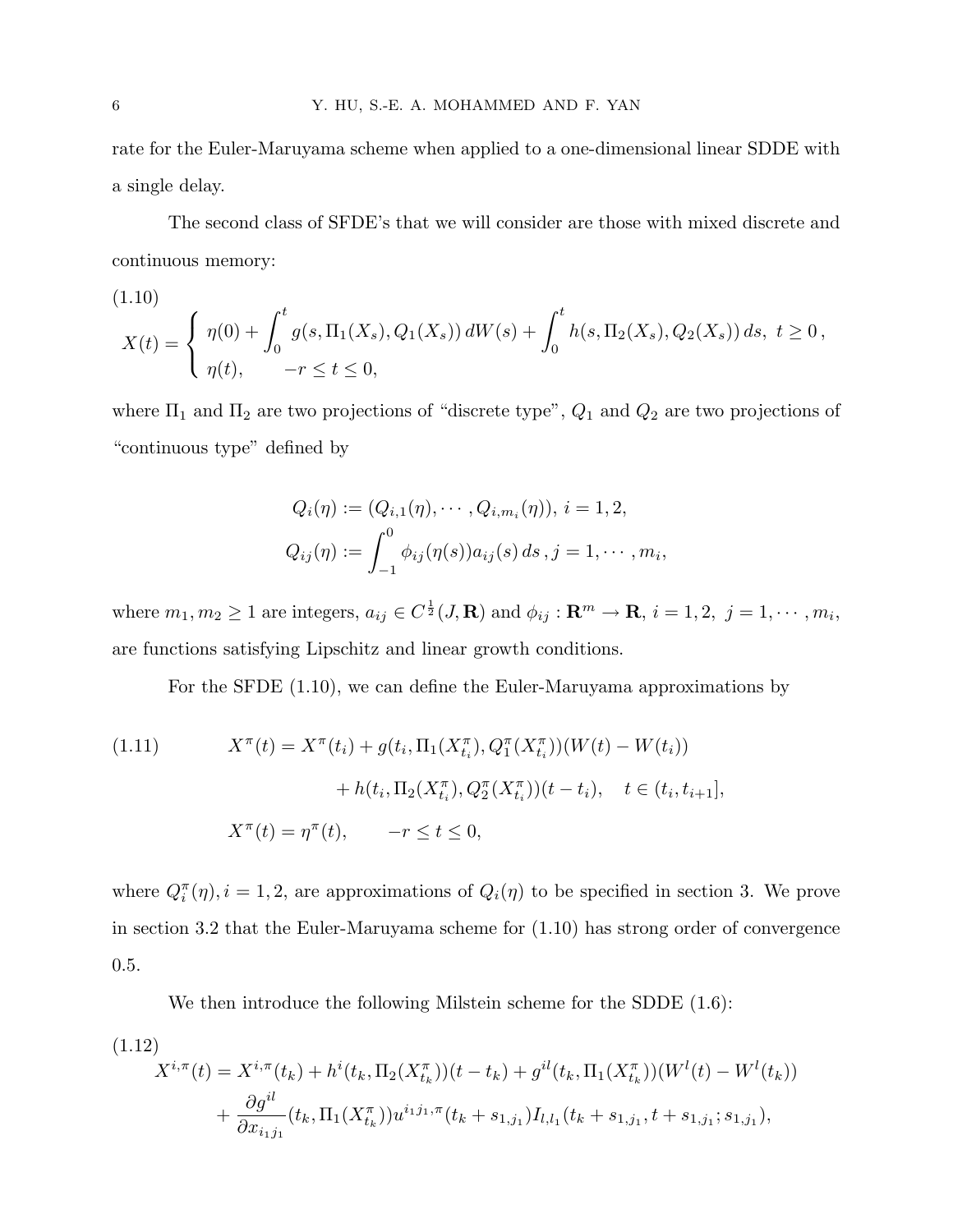for  $t_k < t \leq t_{k+1}$ , where

(1.13) 
$$
u^{i_1j_1,\pi}(t) = \begin{cases} g^{i_1j_1}(t, \Pi_1(X_t^{\pi})), & t \ge 0, \\ 0, & -1 \le t < 0, \end{cases}
$$

and

(1.14) 
$$
I_{l,l_1}(t_0+s_{i,j},t+s_{i,j};s_{i,j})=\int_{t_0}^t \int_{t_0+s_{i,j}}^{t_1+s_{i,j}} \circ dW^l(t_2) \circ dW^{l_1}(t_1).
$$

In (1.12),  $X^i$ ,  $h^i$  and  $g^{il}$  denote coordinate representations of  $X$ , h and g with respect to standard bases in the underlying Euclidean spaces, and the Einstein summation convention is used for repeated indices.

In order to establish strong convergence of the above Milstein scheme for the SDDE (1.6), it turns out -surprisingly-that one requires the use of anticipating calculus techniques developed by Nualart and Pardoux ([22]). In particular, one needs to develop an infinitedimensional Itô formula for "tame" functions acting on the segment  $X_t$  of the solution X of  $(1.6)$ . Such an Itô formula is given in Section 3, Theorem 3.3. The formula is proved via anticipating calculus methods ([22]). To understand the need for anticipating calculus in such an intrinsically adapted setting, it is instructive to look at the following simple one-dimensional SDDE:

$$
dX(t) = g(X(t-1), X(t)) dW(t), \quad t \ge 0
$$
  

$$
X(t) = W(t), \quad -1 \le t < 0.
$$

where  $g: \mathbb{R}^2 \to \mathbb{R}$  is a smooth function and  $W(t), t \ge -1$ , is one-dimensional Brownian motion. For a second-order scheme, we formally seek a stochastic differential of the coefficient  $g(X(t-1), X(t))$  on the right hand side of the above SDDE. For  $t \in (0, 1]$ , this gives formally:

$$
d\{g(X(t-1), X(t))\}
$$
  
=  $d\{g(W(t-1), X(t))\}$   
=  $\frac{\partial g}{\partial x}(W(t-1), X(t)) dW(t-1) + \frac{\partial g}{\partial y}(W(t-1), X(t)) g(X(t-1), X(t)) dW(t)$ 

+ second-order terms.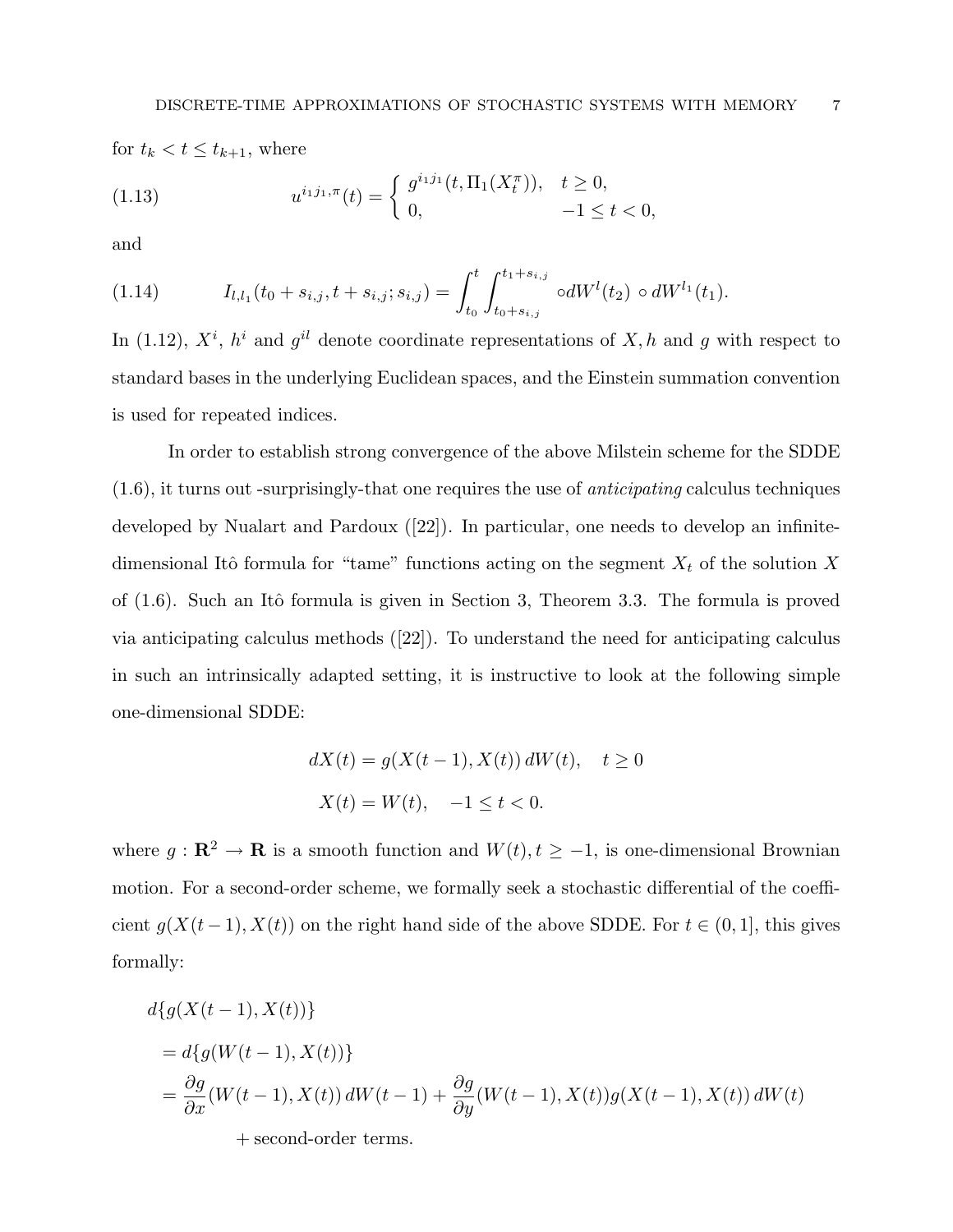Note that although the coefficient  $g(X(t-1), X(t))$  is  $\mathcal{F}_t$ -measurable, the first term  $\partial g$  $\frac{\partial g}{\partial x}(W(t-1), X(t)) dW(t-1)$  in the right hand side of the last equality is an antici*pating* differential. Furthermore, it appears that the  $(\mathcal{F}_t)_{0 \leq t \leq 1}$ -adapted process  $[0,1] \ni$  $t \to (X(t-1), X(t)) \in \mathbb{R}^2$  is not a semimartingale with respect to any natural filtration. In addition to this difficulty, the components  $X(t-1)$  and  $X(t)$  are not independent, so the existing anticipating versions of Itô's formula do not apply (cf. [2], [3] and [22]); hence the need for a new Itô formula for tame functions in order to justify the above computation. In section 5 (Theorem 5.3), we establish such a formula.

Using the Itô formula of section 5 and appropriate estimates on the weak Cameron-Martin derivatives of  $X$ , it is shown in section 8 that, under suitable regularity conditions on the coefficients of (1.6), one gets the following global error estimate for the Milstein approximations

(1.15) 
$$
E \sup_{0 \le t \le a} ||X_t^{\pi} - X_t||_C^q \le C(q) |\pi|^q
$$

for any  $q \geq 1$ . This says that the Milstein scheme has strong order of convergence 1.

### 2. Preliminary Results

Let  $\eta : [-r, 0] \rightarrow \mathbb{R}^m$  be a given continuous initial path, and let W be a ddimensional Brownian motion on a filtered probability space  $(\Omega, \mathcal{F}, (\mathcal{F}_t)_{t\geq 0}, P)$ .

We shall use the notations introduced in section 1.

Assume that the functions  $g: T \times \mathbf{R}^{mk_1} \to L(\mathbf{R}^d; \mathbf{R}^m)$  and  $h: T \times \mathbf{R}^{mk_2} \to \mathbf{R}^m$ satisfy (1.4) and (1.5). Let  $\Pi_1$  and  $\Pi_2$  be two projections associated with two sets of points  $s_{1,1}, \dots, s_{1,k_1}$  and  $s_{2,1}, \dots, s_{2,k_2}$ , respectively. Consider the SDDE

(2.1) 
$$
X(t) = \begin{cases} \eta(0) + \int_0^t g(s, \Pi_1(X_s)) dW(s) + \int_0^t h(s, \Pi_2(X_s)) ds, t \ge 0 \\ \eta(t), -r \le t < 0, \end{cases}
$$

where  $\eta \in C([-r, 0]; \mathbf{R}^m)$  almost surely and is independent of the Brownian motion  $\{W(t) :$  $t > 0$ .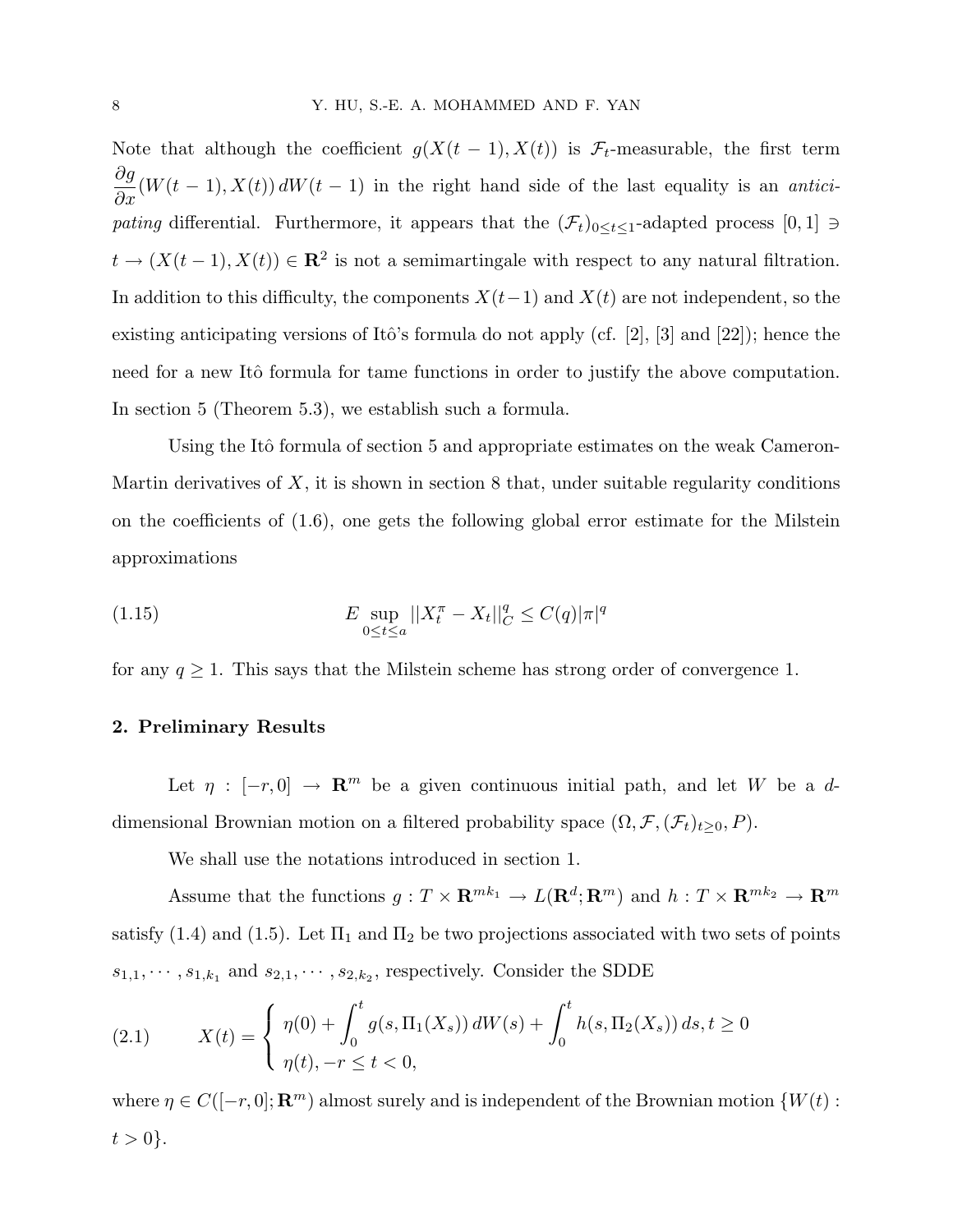Recall that the SDDE  $(2.1)$  has a unique strong solution X, and for each integer  $k \geq 1$ , there exists a constant  $C = C(k, L, a) > 0$  such that

(2.2) 
$$
E||X_t||_C^{2k} \leq C(1+E||\eta||_C^{2k})\, ,
$$

for all  $\eta \in C$  and  $t \in [0, a]$  ([20]).

Next we define convergence, consistency and stability.

Suppose that  $X = \{X(t) : t \in T\}$  is the solution of some SDDE, and  $Y^{\pi}$  is a discrete-time approximation of X based on a partition  $\pi := \{t_i : i = 1, \dots, n\}$  of T.

### Definition 2.1.

We say that a discrete-time approximation  $Y^{\pi}$  converges strongly with order  $\gamma > 0$ at time t to X if there exists a positive constant C, independent of  $\pi$ , and a  $\delta_0 > 0$  such that

$$
(2.3) \t\t\t E|Y^{\pi}(t) - X(t)| \le C|\pi|^{\gamma}
$$

whenever  $|\pi| \in (0, \delta_0)$ .

### Definition 2.2.

We say that a discrete-time approximation  $Y^{\pi}$  is *strongly consistent* if there exists a nonnegative function  $c = c(\delta)$  with

(2.4) 
$$
\lim_{\delta \downarrow 0} c(\delta) = 0
$$

such that

(2.5) 
$$
E\left|E\left(\frac{Y^{\pi}(t_{k+1}) - Y^{\pi}(t_k)}{\Delta_k}\bigg|\mathcal{F}_{t_k}\right) - h(t_k, \Pi_2(Y_{t_k}^{\pi}))\right|^2 \leq c(|\pi|)
$$

and

(2.6)

$$
E\left(\frac{1}{\Delta_{k}}\left[Y^{\pi}(t_{k+1}) - Y^{\pi}(t_{k}) - E(Y^{\pi}(t_{k+1}) - Y^{\pi}(t_{k}) | \mathcal{F}_{t_{k}})\right)\right] - g(t_{k}, \Pi_{1}(Y_{t_{k}}^{\pi}))\left(W(t_{k+1}) - W(t_{k})\right)\right)^{2} \leq c(|\pi|)
$$

for all fixed values  $Y_{t_k}^{\pi} = \eta$  and where  $\Delta_k := t_{k+1} - t_k$ .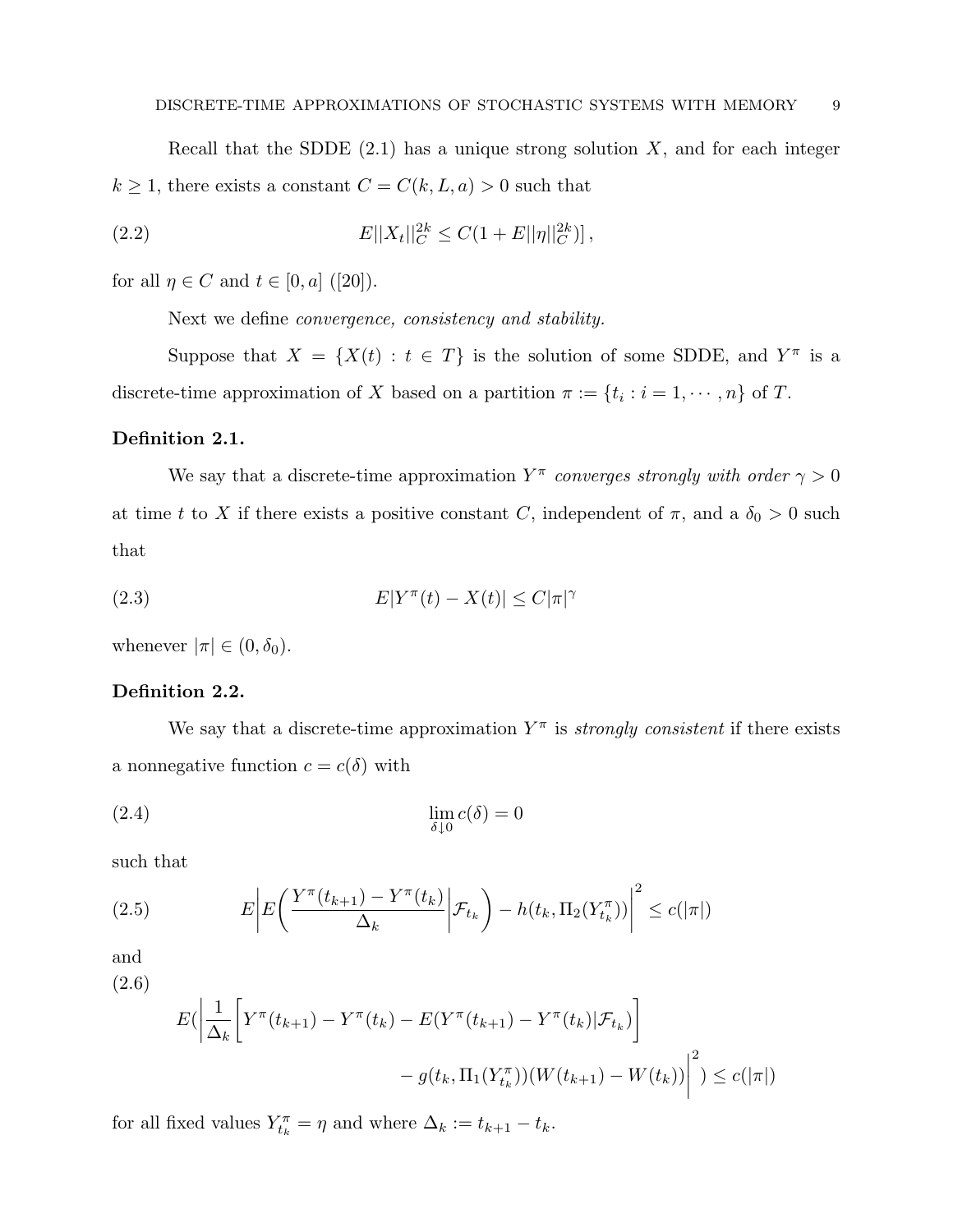### Definition 2.3.

Suppose that a numerical scheme for an SDDE gives rise to discrete-time approximations  $Y^{\pi}, \bar{Y}^{\pi}$  starting at time  $t_0$  at  $Y_{t_0}^{\pi}, \bar{Y}_{t_0}^{\pi}$ , respectively. We say that the numerical scheme is *(stochastically)* numerically stable if for any finite interval  $[t_0, a]$  there exists a positive constant  $\delta_0$  such that for each  $\epsilon > 0$  one has

(2.7) 
$$
\lim_{||Y_{t_0}^{\pi} - \bar{Y}_{t_0}^{\pi}||_{C} \to 0} \sup_{t_0 \le t \le a} P\{||Y_{t_{n_t}}^{\pi} - \bar{Y}_{t_{n_t}}^{\pi}||_{C} \ge \epsilon\} = 0,
$$

whenever  $|\pi| \in (0, \delta_0)$ , and where  $n_t := \max\{i : t_i \le t < t_{i+1}\}.$ 

To obtain the order of convergence, one needs to study the dependence of the solution of the SDDE (2.1) on the delays. Define the *distance*  $d(\Pi_1, \Pi_2)$  between two projections  $\Pi_1$  and  $\Pi_2$  associated with two sets of points  $s_{1,1} < \cdots < s_{1,k_1}$  and  $s_{2,1} <$  $\cdots < s_{2,k_2}$ , by the formula

$$
d(\Pi_1, \Pi_2) = \begin{cases} +\infty & \text{if } k_1 \neq k_2 \\ \max_{1 \leq j \leq k_1} |s_{1,j} - s_{2,j}| & \text{if } k_1 = k_2. \end{cases}
$$

Let us consider two SDDE's

(2.8) 
$$
X(t) = \begin{cases} \eta(0) + \int_0^t g(s, \Pi_{11}(X_s)) dW(s) + \int_0^t h(s, \Pi_{12}(X_s)) ds, t \in T, \\ \eta(t), -r \le t < 0, \end{cases}
$$

and

(2.9) 
$$
Y(t) = \begin{cases} \eta(0) + \int_0^t g(s, \Pi_{21}(Y_s)) dW(s) + \int_0^t h(s, \Pi_{22}(Y_s)) ds, t \in T, \\ \eta(t), -r \le t < 0. \end{cases}
$$

We shall estimate the difference between  $X(t)$  and  $Y(t)$ . When  $k_1 = k_2 = 1$ , Bell and Mohammed ([5]) showed that if  $s_{1,1} \to 0$  and  $s_{2,1} \to 0$ , then the solution  $X(t)$  of (2.1) converges in  $L^2(\Omega, \mathbf{R}^m)$  to the solution of the corresponding SODE.

The following lemma extends the result in [5] to the case of several delays. This extension will be useful in studying the order of convergence of the numerical schemes for SDDE's.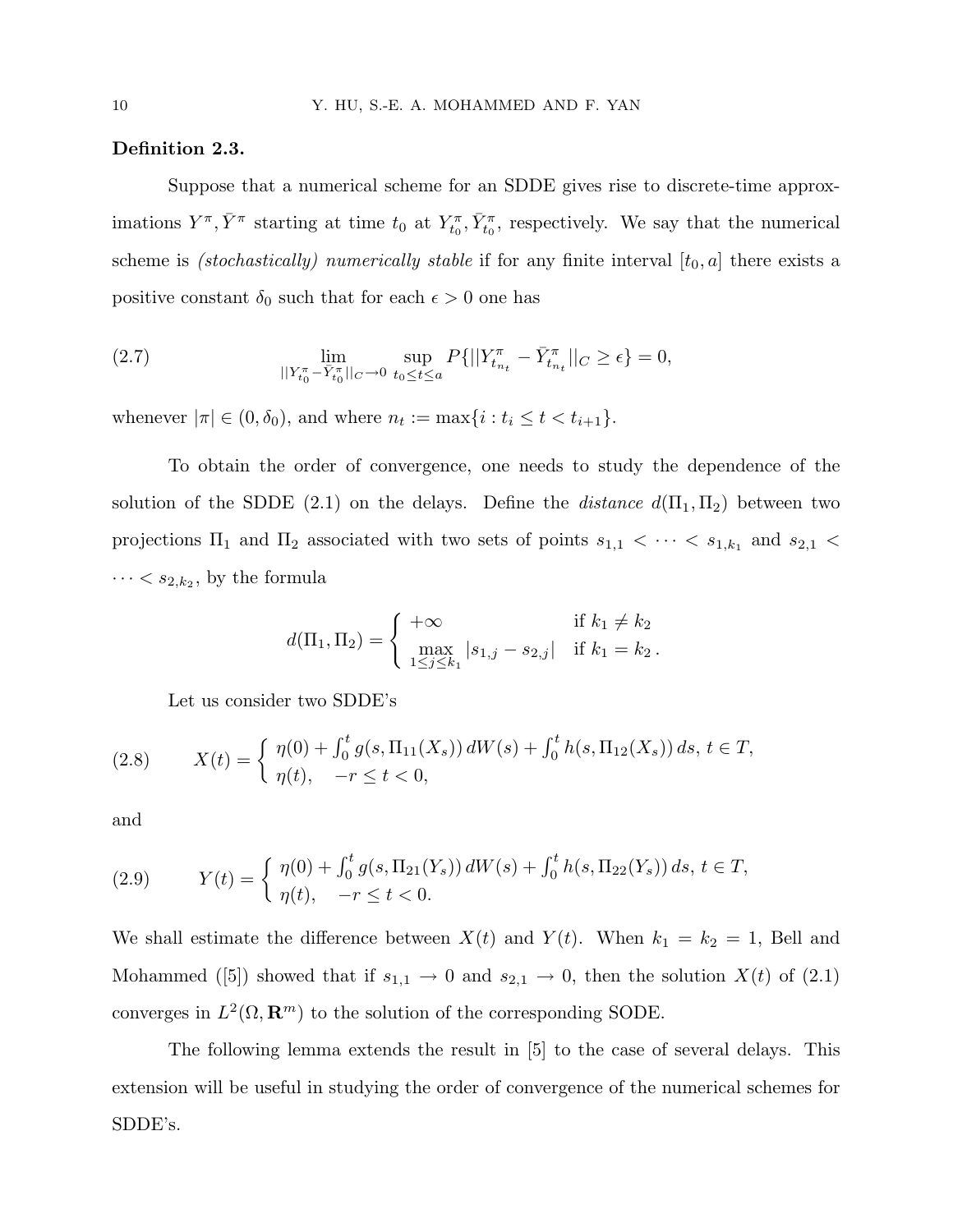### Lemma 2.4.

Suppose that g, h satisfy (1.4) and (1.5). Let  $0 < \gamma \leq 1$ ,  $\eta \in C^{\gamma}([-r,0], \mathbf{R}^m)$ , and suppose that X and Y are solutions of (2.8) and (2.9), respectively. Then for each  $q \geq 2$ , there exists a constant  $C(q) > 0$  such that

(2.10) 
$$
E \sup_{0 \le t \le a} ||Y_t - X_t||_C^q \le C(q) \left\{ d(\Pi_{11}, \Pi_{21}) + d(\Pi_{12}, \Pi_{22}) \right\}^{q\gamma}.
$$

### Proof.

Note first that there exists a constant  $M > 0$  such that

(2.11) 
$$
\sup_{-r\leq t_1\leq z_1\leq z_2\leq t_2\leq a} E|Y(z_1)-Y(z_2)|^q \leq M|t_2-t_1|^{q\gamma}.
$$

Let  $\Pi_{11}, \Pi_{12}, \Pi_{21}, \Pi_{22}$  be associated with  $\{s_{1,1} < s_{1,2} < \cdots < s_{1,k_1}\}, \{s_{2,1} < s_{2,2} < \cdots < s_{1,k_2}\}$  $s_{2,k_2}$ ,  $\{r_{1,1} < r_{1,2} < \cdots < r_{1,k_1}\}$ , and  $\{r_{2,1} < r_{2,2} < \cdots < r_{2,k_2}\}$ , respectively, with  $r_{i,j}, s_{i,j} \in [-r, 0]$ . Suppose  $0 \le t \le a$ . Then by the Burkholder-Davis-Gundy inequality and  $(1.7)$ , we have

$$
E \sup_{0 \le u \le t} |Y(u) - X(u)|^q
$$
  
\n
$$
\le C_1(q)E \int_0^t |h(s, \Pi_{22}(Y_s)) - h(s, \Pi_{12}(X_s))|^q ds
$$
  
\n
$$
+ C_2(q)E \int_0^t |g(s, \Pi_{21}(Y_s)) - g(s, \Pi_{11}(X_s))|^q ds
$$
  
\n
$$
\le C_3(q) \int_0^t E(\sum_{i=1}^{k_2} |Y(s + r_{2,i}) - X(s + s_{2,i})|^q) ds
$$
  
\n
$$
+ C_4(q) \int_0^t E(\sum_{i=1}^{k_1} |Y(s + r_{1,i}) - X(s + s_{1,i})|^q) ds
$$
  
\n
$$
\le C_5(q) \int_0^t E \sum_{i=1}^{k_2} \{ |Y(s + r_{2,i}) - Y(s + s_{2,i})|^q + |Y(s + s_{2,i}) - X(s + s_{2,i})|^q \} ds
$$
  
\n
$$
+ C_6(q) \int_0^t E \sum_{i=1}^{k_1} \{ |Y(s + r_{1,i}) - Y(s + s_{1,i})|^q + |Y(s + s_{1,i}) - X(s + s_{1,i})|^q \} ds
$$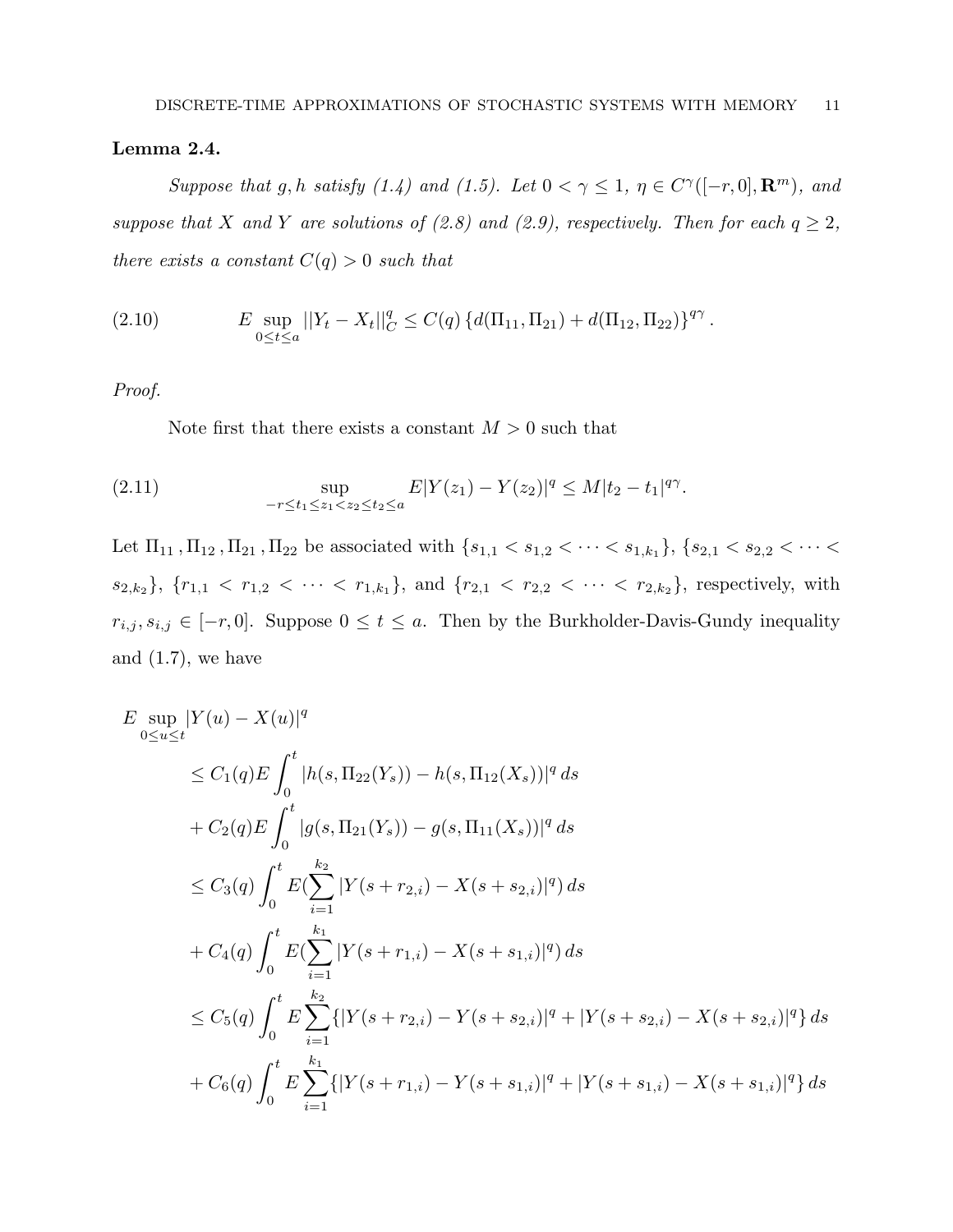for all  $t \in T$ . Thus from the above inequality, (2.11) and the definition of  $d(\Pi_1, \Pi_2)$ , it follows that

$$
E \sup_{0 \le u \le t} |Y(u) - X(u)|^q \le C_7(q) \bigg\{ M \delta^{q\gamma} + \int_0^t E \sup_{0 \le u \le s} ||Y_u - X_u||_C^q ds \bigg\}, \quad t \in T,
$$

where  $\delta := d(\Pi_{11}, \Pi_{21}) + d(\Pi_{12}, \Pi_{22})$ . Hence

(2.12) 
$$
E \sup_{0 \le u \le t} ||Y_u - X_u||_C^q \le C_8(q) M \delta^{q\gamma} + C_9(q) \int_0^t E \sup_{0 \le u \le s} ||Y_u - X_u||_C^q ds,
$$

for all  $t \in T$ . By Gronwall's lemma, this implies that

(2.14) 
$$
E \sup_{0 \le s \le t} ||Y_s - X_s||_C^q \le C(q) \delta^{q\gamma}, \quad t \in [0, a].
$$

The proof of the lemma is complete.  $\Box$ 

Note that the constant  $C(q)$  in Lemma 2.4 also depends on the process Y. Since the rationals  $Q$  are dense in  $R$ , by Lemma 2.4, we need only deal with rational delays, i.e., we can assume that the delays  $s_{i,j}$  in (2.1) are in **Q**. This makes computer simulation possible, since one can then control the system error when the delays are irrational.

### 3. The strong Euler-Maruyama scheme

In this section, we shall develop Euler-Maruyama schemes for SFDE's with discrete and/or continuous memory. For simplicity, we assume that a is a positive integer,  $T :=$  $[0, a]$  and  $J := [-1, 0]$ . We also assume rational delays:

$$
\{s_{j,i}=-\frac{p_{j,i}}{q_{j,i}}: j=1,2,\, 1\leq i\leq k_j, p_{j,i}\geq 0, p_{j,i}\in \mathbf{Z}, q_{j,i}\in \mathbf{N}\}.
$$

We will adopt the following notation throughout this section.

Let  $N_0$  be the least common multiple of  $q_{j,i}$ ,  $j = 1, 2, 1 \le i \le k_j$ . Let  $p \in \mathbb{N}$  and set  $n := apN_0, l := pN_0$ . Then l and n are positive integers. We define the rational partition points

(3.1) 
$$
t_i = \begin{cases} -1 + \frac{1}{pN_0}(i + pN_0), & -l \le i \le 0\\ \frac{i}{pN_0}, & 0 < i \le n. \end{cases}
$$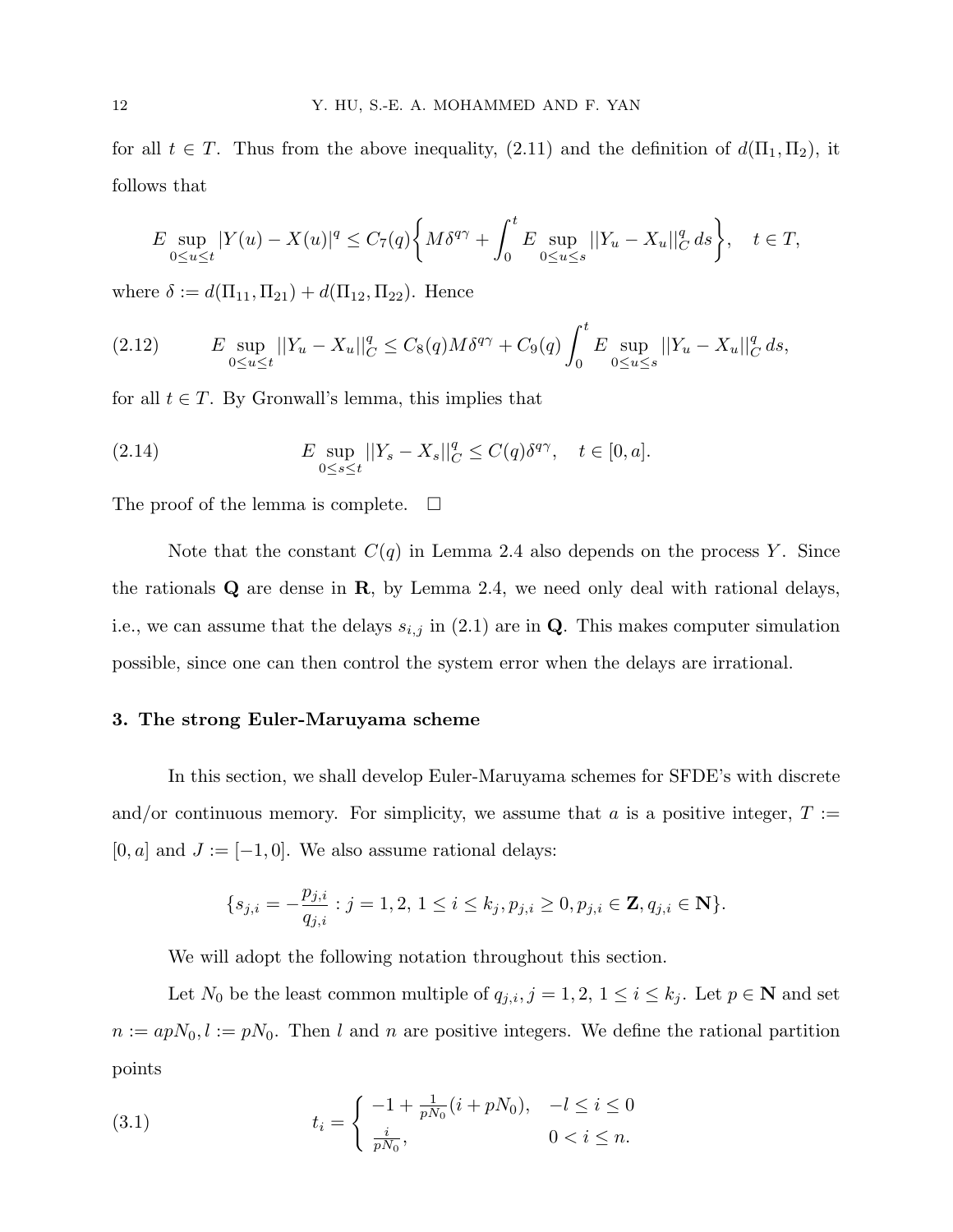Note that for all  $1 \leq i \leq k_j$  and  $j = 1, 2, t_i + s_{j,i}$  belongs to the partition  $\pi_p := \{t_i : -l \leq j \leq k_j\}$  $i \le n$ } of [−1, a]. Set  $\delta_p := |\pi_p| = 1/(pN_0)$  and  $n_t := \max\{n \in \mathbb{N} : t_n \le t\}$ . If  $-1 \le s \le t$ define

$$
\lfloor s \rfloor := \begin{cases} t_i, & \text{if } t_i \le s < t_{i+1} \\ t_{n_t}, & \text{if } t_{n_t} \le s \le t. \end{cases}
$$

for  $-1 \leq i \leq n-1$ . For each positive integer p, the superscript p will denote numerical quantities pertaining to the partition  $\pi_p$ , e.g.  $X^p := X^{\pi_p}$ .

### 3.1. The Euler-Maruyama scheme for SDDE's

Recall the SDDE

(2.1) 
$$
X(t) = \begin{cases} \eta(0) + \int_0^t g(s, \Pi_1(X_s)) dW(s) + \int_0^t h(s, \Pi_2(X_s)) ds, & t \ge 0 \\ \eta(t), & -1 \le t < 0, \end{cases}
$$

with  $r = 1$ .

The *Euler-Maruyama* scheme for  $(2.1)$  is given by

(3.2)

$$
X^{p}(t) = \begin{cases} X^{p}(t_{i}) + g(t_{i}, \Pi_{1}(X_{t_{i}}^{p})) (W(t) - W(t_{i})) + h(t_{i}, \Pi_{2}(X_{t_{i}}^{p})) (t - t_{i}), t \in (t_{i}, t_{i+1}] \\ \eta^{p}(t), \qquad -1 \leq t \leq 0 \end{cases}
$$

where the starting path  $\eta^p \in C(J, \mathbf{R}^m)$  is prescribed (e.g. a piece-wise linear approximation of  $\eta$  using the partition points  $\{t_{-l}, \dots, t_0\}$ . Define the error function  $Z^p$  by

(3.3) 
$$
\begin{cases} Z^p(t) = X^p(t) - X(t), & 0 \le t \le a, \\ Z_0^p = X_0^p - X_0. \end{cases}
$$

### Theorem 3.1.

Assume that the coefficients g and h in  $(2.1)$  satisfy  $(1.4)$ ,  $(1.5)$  and the following condition

(3.4) 
$$
\begin{cases} |g(s,x) - g(t,x)| \le L_1(1+|x|)|s-t|^{\gamma}, \text{ for all } x \in \mathbf{R}^{mk_1}, s, t \in T \\ |h(s,x) - h(t,x)| \le L_1(1+|x|)|s-t|^{\gamma}, \text{ for all } x \in \mathbf{R}^{mk_2}, s, t \in T \end{cases}
$$

for some positive constant  $L_1$ . Fix any integer  $q \geq 2$ . Suppose that  $\eta: [-1,0] \to L^q(\Omega, {\bf R}^m)$ is Hölder continuous with exponent  $\gamma \in (0,1]$ , i.e., there is a positive constant K such that

$$
E|\eta(s) - \eta(t)|^q \le K|s - t|^{\gamma q}
$$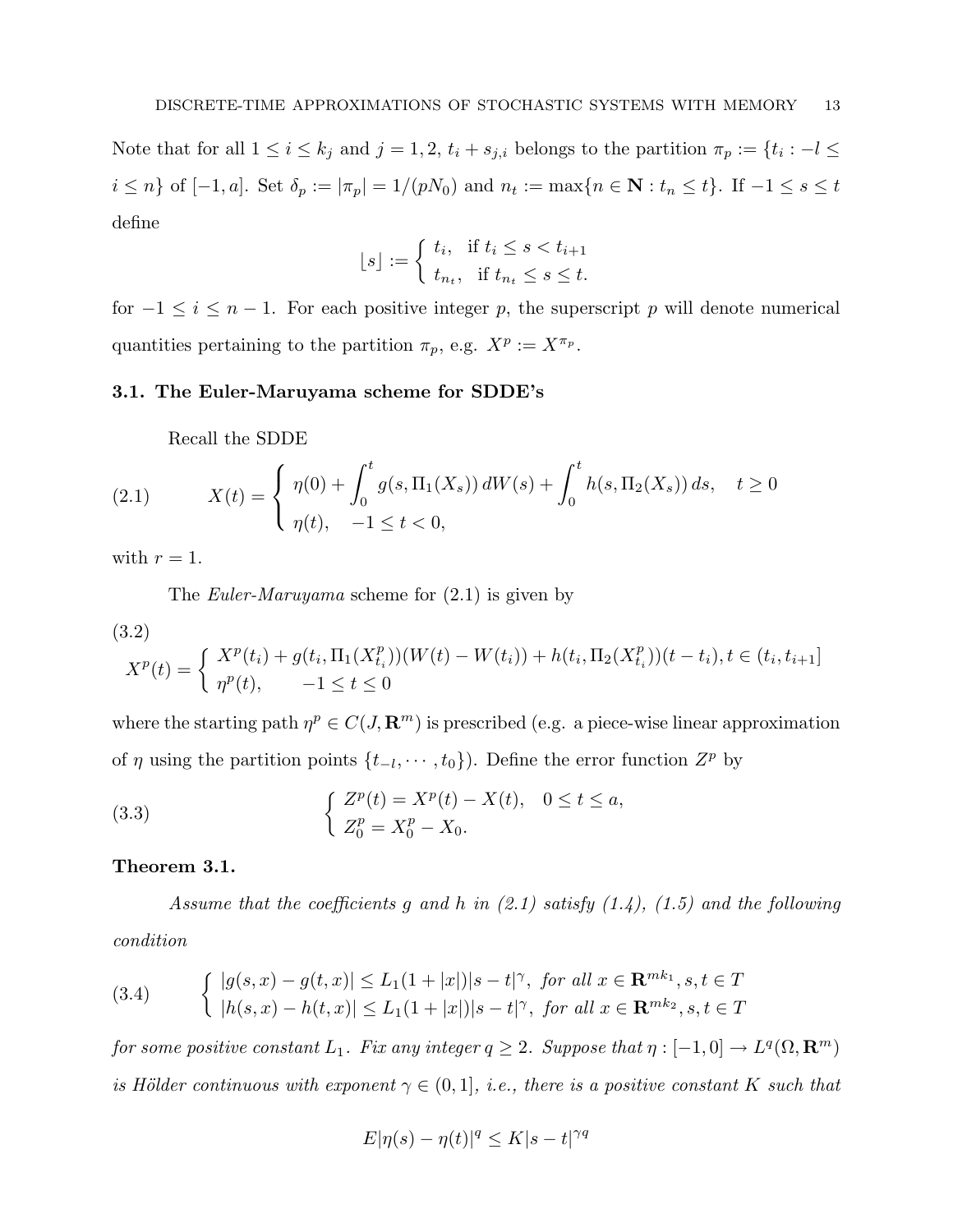for all  $s, t \in [-1, 0]$ . Suppose also that there is a positive constant  $C' := C'(q)$  such that

$$
E||\eta^p - \eta||_C^q \le C' \delta_p^{\gamma q}
$$

Then there exists a constant  $C'' := C''(q, a) > 0$ , depending on a and q, such that

$$
E\sup_{0\leq s\leq a}||Z_s^p||_C^q\leq C''\delta_p^{\tilde{\gamma}q}
$$

where  $\tilde{\gamma} := \gamma \wedge (1/2)$ .

### Proof.

Since the SDDE (2.1) is a special case of the SFDE (3.12), the reader may consult the proof of Theorem 3.4 in the next section.  $\Box$ 

The requirement

$$
E||\eta^p - \eta||_C^q \le C'\delta_p^{\gamma q}
$$

in the statement of Theorem 3.1 is fulfilled if one takes  $\eta^p$  to be the piecewise-linear approximation

$$
\eta^{p}(s) := [(t_{i+1} - s)\eta(t_i) + (s - t_i)\eta(t_{i+1})](t_{i+1} - t_i)^{-1}, \quad s \in [t_i, t_{i+1}]
$$

for  $-l \leq i \leq 0$ .

## 3.2. The Euler-Maruyama scheme for SFDE's with mixed discrete and continuous memory.

Let  $m_1, m_2 \geq 1, a_{ij} \in C^{\frac{1}{2}}(J)$ , and let  $\phi_{ij}: \mathbf{R}^m \to \mathbf{R}, i = 1, 2, j = 1, \cdots, m_i$ , satisfy Lipschitz and linear growth conditions. Consider the following SFDE with mixed discrete and continuous memories:

(3.12)  
\n
$$
X(t) = \eta(0) + \int_0^t g(s, \Pi_1(X_s), Q_1(X_s)) dW(s) + \int_0^t h(s, \Pi_2(X_s), Q_2(X_s)) ds, \quad t \in [0, a],
$$
\n
$$
X_0 = \eta \in C = C(J; \mathbf{R}^m)
$$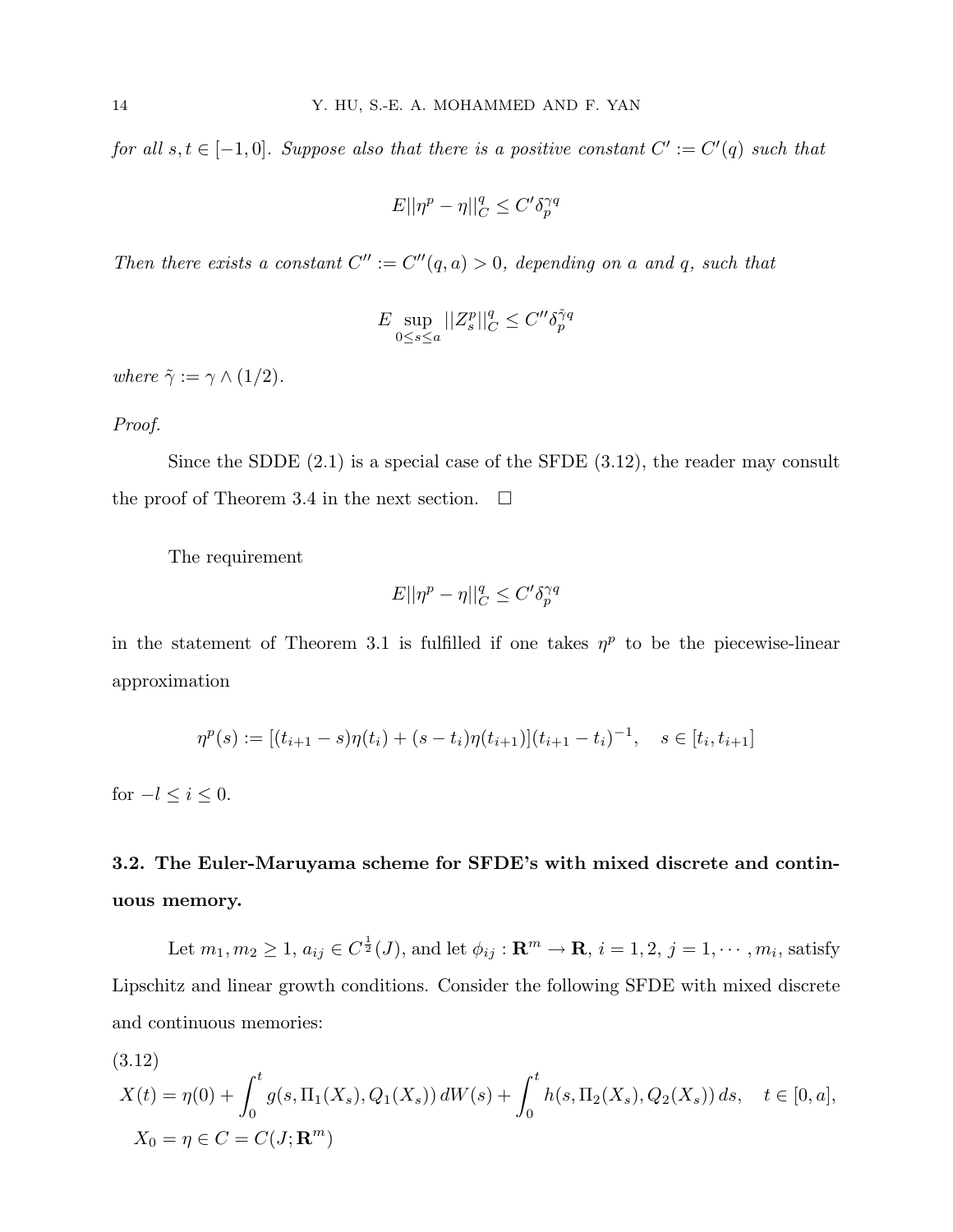where  $\Pi_1$  and  $\Pi_2$  are two projections of discrete type,  $Q_1$  and  $Q_2$  are two projections of continuous type defined by

$$
Q_i(\eta) := (Q_{i,1}(\eta), \cdots, Q_{i,m_i}(\eta)), \quad i = 1, 2,
$$
  

$$
Q_{ij}(\eta) := \int_{-1}^0 \phi_{ij}(\eta(s)) a_{ij}(s) ds, \quad j = 1, \cdots, m_i.
$$

We assume that  $g: T \times \mathbf{R}^{k_1m+m_1} \to \mathbf{R}$  and  $h: T \times \mathbf{R}^{k_2m+m_2} \to \mathbf{R}$  satisfy the uniform Lipschitz condition:

$$
\begin{cases} |g(t,x) - g(t,y)| \le L|x - y|, & x, y \in \mathbf{R}^{k_1 m + m_1} \\ |h(t,z) - h(t,w)| \le L|z - w|, & z, w \in \mathbf{R}^{k_2 m + m_2}, \ t \in [0, a], \end{cases}
$$

and local boundedness condition:

$$
\sup_{0\leq t\leq a}\bigl[|g(t,0)|+|h(t,0)|\bigr]<\infty,
$$

where L is a positive constant independent of  $t \in [0, a]$ .

Under the above conditions, the SFDE (3.12) has a unique strong solution (c.f. [20], Theorem II.2.1 and Theorem V.4.3).

Define the approximations  $Q_{ij}^p$  of  $Q_{ij}$  by

(3.15) 
$$
Q_{ij}^{p}(\eta) = \sum_{k=-l}^{-1} \phi_{ij}(\eta(s_k)) a_{ij}(s_k)(s_{k+1} - s_k).
$$

Remark 3.2.

If  $\eta: [-1,0] \to L^q(\Omega,\mathbf{R}^m)$  is Hölder continuous with exponent  $\gamma, 0 < \gamma \leq 1$ , and  $q \geq 2$ , then it is easy to show that there is a constant  $C(q) > 0$  such that

(3.16) 
$$
E|Q_{ij}^p(\eta) - Q_{ij}(\eta)|^q \leq C(q)\delta_p^{\tilde{\gamma}q},
$$

where  $\tilde{\gamma} := \gamma \wedge (1/2)$ .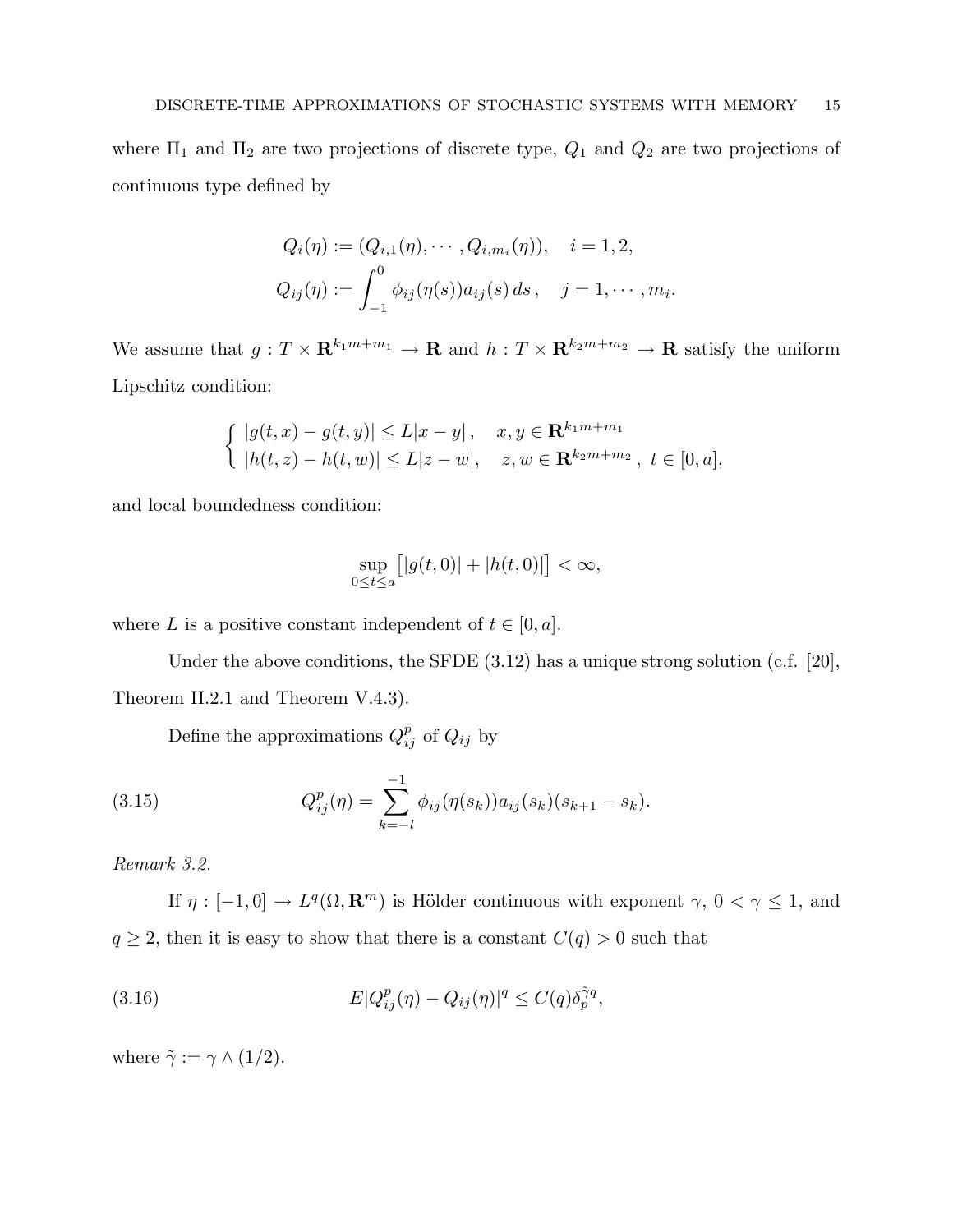### Lemma 3.3.

If  $\eta : [-1,0] \to L^q(\Omega, \mathbf{R}^m)$ ,  $(q \geq 2)$ , is Hölder continuous with exponent  $\gamma$ , then there exists a constant  $C(q) > 0$  such that

(3.17) 
$$
\sup_{0 \le t \le a} E|Q_{ij}^p(X_t) - Q_{ij}(X_t)|^q \le C(q)\delta_p^{\tilde{\gamma}q}
$$

for all  $i = 1, 2$  and  $j = 1, \dots, m_i$ , where  $\tilde{\gamma} = \gamma \wedge (1/2)$ .

### Proof.

Fix *i*, *j*, where  $i = 1, 2, 1 \le j \le m_i$ , and let  $t \in [0, a]$ . Using the notation [s], we may write

(3.18)

$$
Q_{ij}^{p}(X_{t}) - Q_{ij}(X_{t}) = \int_{-1}^{0} [\phi_{ij}(X(t + \lfloor s \rfloor))a_{ij}(\lfloor s \rfloor) - \phi_{ij}(X(t + s))a_{ij}(s)] ds
$$
  

$$
= \int_{-1}^{0} a_{ij}(\lfloor s \rfloor)[\phi_{ij}(X(t + \lfloor s \rfloor)) - \phi_{ij}(X(t + s))] ds
$$
  

$$
+ \int_{-1}^{0} \phi_{ij}(X(t + s))[a_{ij}(\lfloor s \rfloor) - a_{ij}(s)] ds
$$
  

$$
= I_{1}(t) + I_{2}(t),
$$

where

$$
I_1(t) := \int_{-1}^0 a_{ij}(\lfloor s \rfloor) [\phi_{ij}(X(t + \lfloor s \rfloor)) - \phi_{ij}(X(t + s))] ds
$$
  

$$
I_2(t) := \int_{-1}^0 \phi_{ij}(X(t + s)) [a_{ij}(\lfloor s \rfloor) - a_{ij}(s)] ds.
$$

It follows from  $(3.12)$  and standard properties of the Itô integral that there exists a constant  $C_1(q) > 0$  such that

(3.19) 
$$
\sup_{-1 \le r_1 \le \alpha < \beta \le r_2 \le a} E(|X(\beta) - X(\alpha)|^q) \le C_1(q) |r_2 - r_1|^{7q}
$$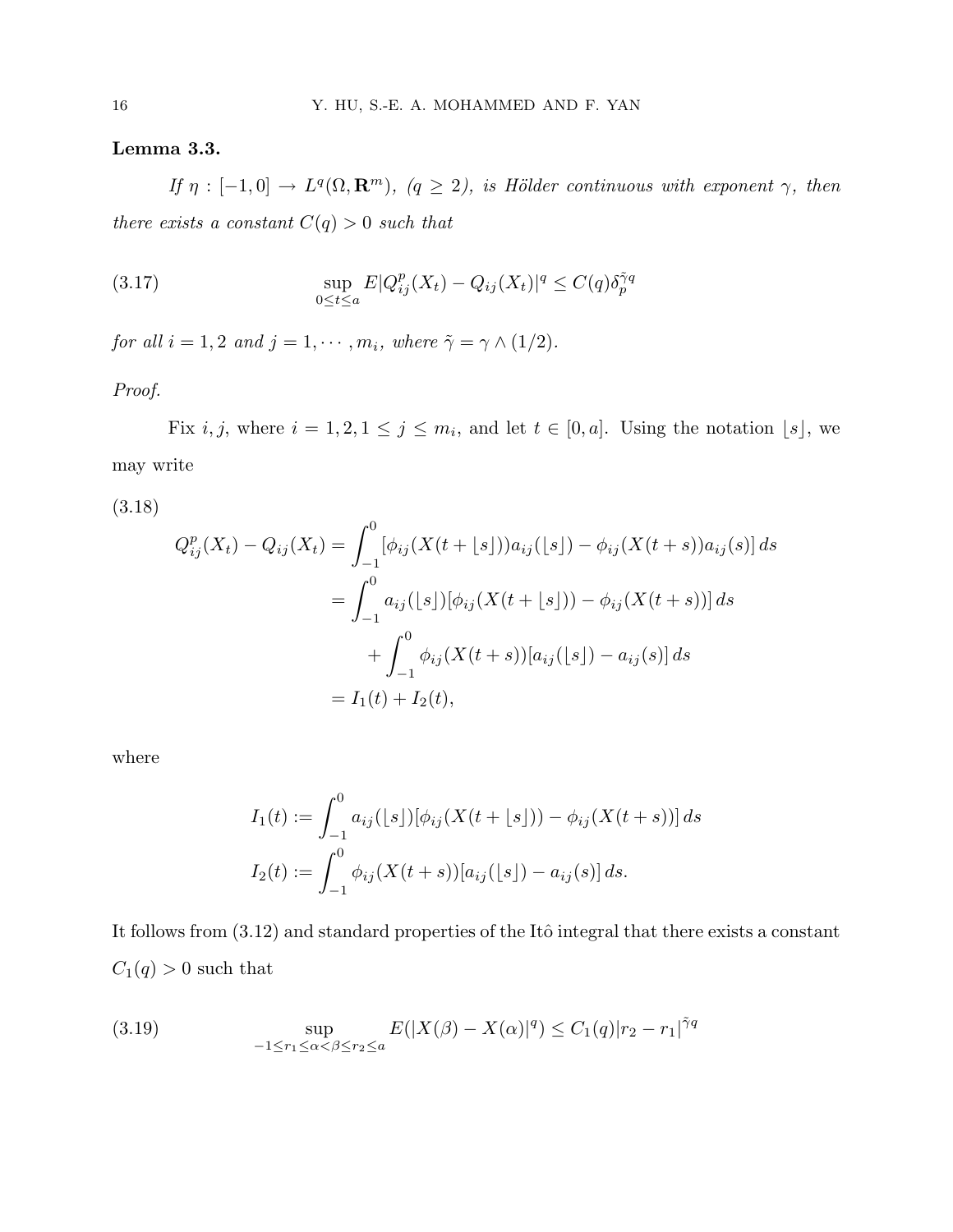for all  $q \ge 1$ . By (3.19) and the Lipschitz property of  $\phi_{ij}$ ,  $i = 1, 2, j = 1, \cdots, m_i$ , it follows that

$$
\sup_{0 \le t \le a} E(|I_1(t)|^q) \le C_1(q) ||a_{ij}||_C^q \int_{-1}^0 \sup_{0 \le t \le a} E(|X(t + \lfloor s \rfloor) - X(t + s)|^q) ds
$$
  

$$
\le C_2(q) ||a_{ij}||_C^q \delta_p^{\tilde{\gamma}q}
$$
  

$$
\le C_3(q) \delta_p^{\tilde{\gamma}q}.
$$

Using the Hölder continuity of  $a_{ij}$  and the linear growth property of  $\phi_{ij}$ ,  $I_2$  can be estimated as follows:

$$
\sup_{0 \le t \le a} E(|I_2(t)|^q) \le C_1(q) \int_{-1}^0 \sup_{0 \le t \le a} E(|\phi_{ij}(X(t+s))|^q) |a_{ij}(|s|) - a_{ij}(s)|^q ds
$$
  
\n
$$
\le C_4(q) \delta_p^{q/2} \int_{-1}^0 \sup_{0 \le t \le a} E(|\phi_{ij}(X(t+s))|^q) ds
$$
  
\n
$$
\le C_5(q) \delta_p^{q/2} \int_{-1}^0 \sup_{0 \le t \le a} E(1+|X(t+s)|^q) ds
$$
  
\n
$$
\le C_6(q) \delta_p^{q/2} \int_{-1}^0 E(1+||\eta||_C^q) ds
$$
  
\n
$$
\le C_7(q) \delta_p^{q/2}.
$$

So there exists a constant  $C(q) > 0$  such that

(3.20) 
$$
\sup_{0 \le t \le a} E|Q_{ij}^p(X_t) - Q_{ij}(X_t)|^q \le C(q)\delta_p^{\tilde{\gamma}q}.\quad \Box
$$

We now introduce the *Euler-Maruyama* scheme for  $(3.12)$  as follows:

(3.21)  
\n
$$
X^{p}(t) = X^{p}(t_{i}) + h(t_{i}, \Pi_{2}(X_{t_{i}}^{p}), Q_{2}^{p}(X_{t_{i}}^{p}))(t - t_{i})
$$
\n
$$
+ g(t_{i}, \Pi_{1}(X_{t_{i}}^{p}), Q_{1}^{p}(X_{t_{i}}^{p}))(W(t) - W(t_{i})), \quad t \in (t_{i}, t_{i+1}],
$$
\n
$$
X^{p}(t) = \eta^{p}(t), \qquad -1 \le t \le 0,
$$

where  $\eta^p \in C(J, \mathbf{R}^m)$  is prescribed subject to the conditions of Theorem 3.4 below.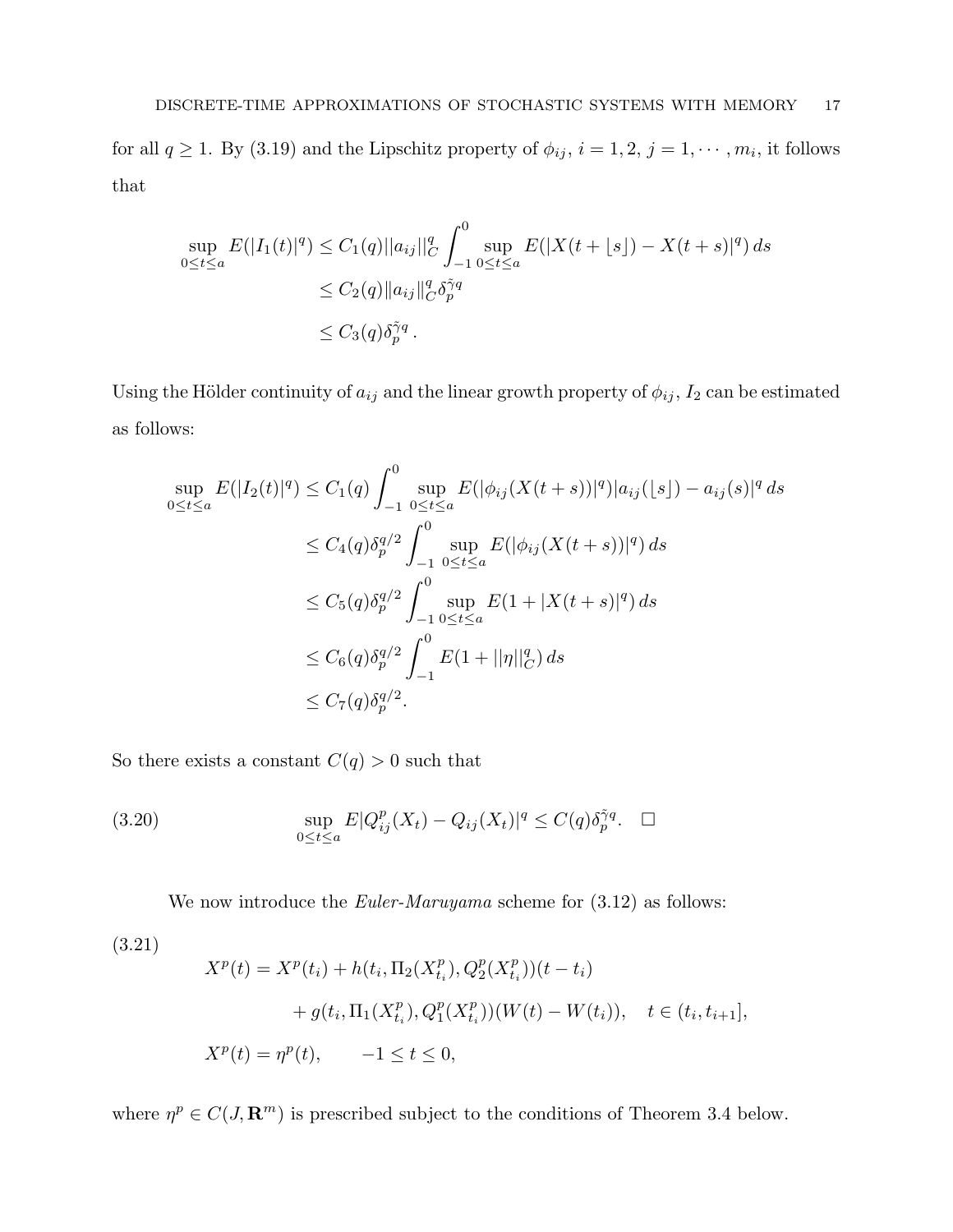### Theorem 3.4.

Fix any  $q \geq 2$ . Assume that  $\eta : [-1,0] \to L^q(\Omega, \mathbb{R}^m)$ , is Hölder continuous with exponent  $\gamma$ . Let  $Z^p(t) := X^p(t) - X(t)$  denote the error function of the Euler-Maruyama scheme (3.21). Suppose that

$$
E\|\eta^p - \eta\|_C^q \le C'(q)\delta_p^{\tilde{\gamma}q}
$$

for some constant  $C'(q) > 0$ , where  $\tilde{\gamma} := \gamma \wedge (1/2)$ . Assume also that the coefficients g and h satisfy the Lipschitz and boundedness conditions stated before Remark (3.2) together with the regularity condition

$$
\begin{cases} |g(s,x) - g(t,x)| \le L_1(1+|x|)|s-t|^{\gamma}, \text{ for all } x \in R^{mk_1+m_1}, s, t \in T \\ |h(s,x) - h(t,x)| \le L_1(1+|x|)|s-t|^{\gamma}, \text{ for all } x \in R^{mk_2+m_2}, s, t \in T \end{cases}
$$

for some positive constant  $L_1$ . Then there exists a constant  $C(q) > 0$  such that

$$
\sup_{-1 \le s \le a} E|Z^p(s)|^q \le C(q)\delta_p^{\tilde{\gamma}q}.
$$

Proof.

Let  $t_i \leq t < t_{i+1}$ . Then the global error  $Z^p(t) := X^p(t) - X(t)$  may be written in the form:

$$
Z^{p}(t) = Z^{p}(0) + I_{1}^{p}(t) + I_{2}^{p}(t) - U_{1}^{p}(t) - V_{1}^{p}(t) - U_{2}^{p}(t) - V_{2}^{p}(t),
$$

where

$$
I_1^p(t) = \int_0^t [h([s], \Pi_2(X_{\lfloor s\rfloor}^p), Q_2^p(X_{\lfloor s\rfloor}^p)) - h([s], \Pi_2(X_{\lfloor s\rfloor}), Q_2^p(X_{\lfloor s\rfloor}))] ds,
$$
  
\n
$$
I_2^p(t) = \int_0^t [g([s], \Pi_1(X_{\lfloor s\rfloor}^p), Q_1^p(X_{\lfloor s\rfloor}^p)) - g([s], \Pi_1(X_{\lfloor s\rfloor}), Q_1^p(X_{\lfloor s\rfloor}))] dW(s),
$$
  
\n
$$
U_1^p(t) = \int_0^t (h(s, \Pi_2(X_s), Q_2(X_s)) - h([s], \Pi_2(X_{\lfloor s\rfloor}), Q_2(X_{\lfloor s\rfloor}))) ds,
$$
  
\n
$$
V_1^p(t) = \int_0^t (g(s, \Pi_1(X_s), Q_1(X_s)) - g([s], \Pi_1(X_{\lfloor s\rfloor}), Q_1(X_{\lfloor s\rfloor}))) dW(s),
$$
  
\n
$$
U_2^p(t) = \int_0^t (h([s], \Pi_2(X_{\lfloor s\rfloor}), Q_2(X_{\lfloor s\rfloor})) - h([s], \Pi_2(X_{\lfloor s\rfloor}), Q_2^p(X_{\lfloor s\rfloor}))) ds,
$$
  
\n
$$
V_2^p(t) = \int_0^t (g([s], \Pi_1(X_{\lfloor s\rfloor}), Q_1(X_{\lfloor s\rfloor})) - g([s], \Pi_1(X_{\lfloor s\rfloor}), Q_1^p(X_{\lfloor s\rfloor}))) dW(s).
$$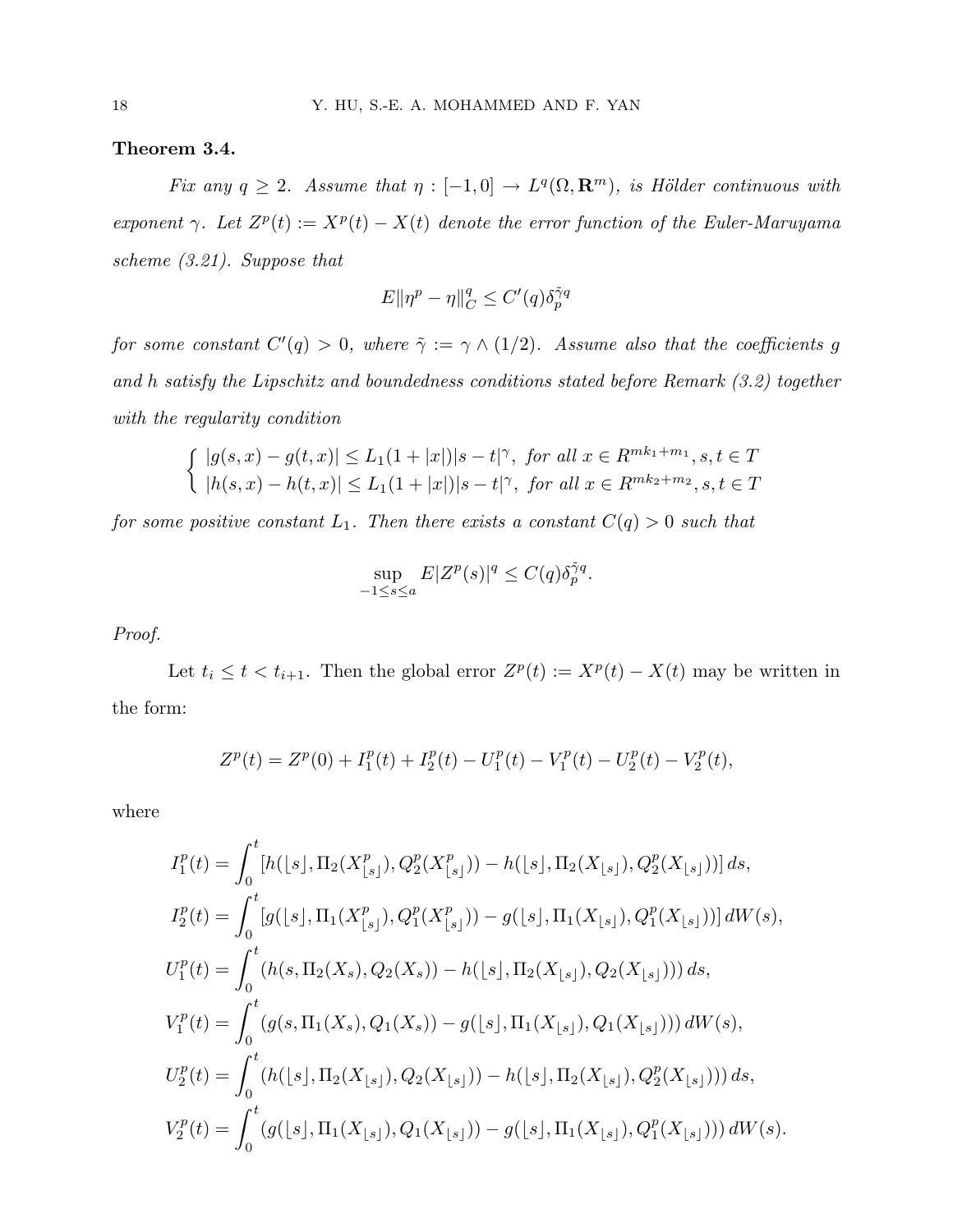By Hölder's inequality, we get

$$
E \sup_{0 \le s \le t} |I_1^p(s)|^q
$$
  
= 
$$
\sup_{0 \le s \le t} E \left| \int_0^s [h([r], \Pi_2(X_{\lfloor r \rfloor}^p), Q_2^p(X_{\lfloor r \rfloor}^p)) - h([r], \Pi_2(X_{\lfloor r \rfloor}), Q_2^p(X_{\lfloor r \rfloor}))] dr \right|^q
$$
  

$$
\le C_1(q) \int_0^t \sup_{0 \le u \le s} (E | h(u, \Pi_2(X_u^p), Q_2^p(X_u^p)) - h(u, \Pi_2(X_u), Q_2^p(X_u)) |^q) ds.
$$

Therefore, by the Lipschitz property of  $h$  and  $\phi_{ij},$  it follows that

(3.22) 
$$
E \sup_{0 \le s \le t} |I_1^p(s)|^q \le C_2(q) \int_0^t \sup_{-1 \le u \le s} E|X^p(u) - X(u)|^q ds
$$

for some constant  $C_2(q) > 0$ . The Burkholder-Davis-Gundy inequality implies that

$$
E \sup_{0 \le s \le t} |I_2^p(s)|^q
$$
  
\n
$$
\le C_3(q) E(\int_0^t |g([s], \Pi_1(X_{\lfloor s \rfloor}^p), Q_1^p(X_{\lfloor s \rfloor}^p)) - g([s], \Pi_1(X_{\lfloor s \rfloor}), Q_1^p(X_{\lfloor s \rfloor}))|^2 ds)^{\frac{q}{2}}
$$
  
\n
$$
\le C_4(q) E(\int_0^t |g([s], \Pi_1(X_{\lfloor s \rfloor}^p), Q_1^p(X_{\lfloor s \rfloor}^p)) - g([s], \Pi_1(X_{\lfloor s \rfloor}), Q_1^p(X_{\lfloor s \rfloor}))|^q ds)
$$
  
\n
$$
\le C_4(q) \int_0^t \sup_{0 \le u \le s} E(|g(u, \Pi_1(X_u^p), Q_1^p(X_u^p)) - g(u, \Pi_1(X_u), Q_1(PX_u))|^q) ds.
$$

Using the Lipschitz property of  $g$ , we obtain

(3.23) 
$$
E \sup_{0 \le s \le t} |I_2^p(s)|^q \le C_5(q) \int_0^t \sup_{-1 \le u \le s} E|X^p(u) - X(u)|^q ds
$$

for some constant  $C_5(q) > 0$ . Similarly,

$$
E \sup_{0 \le s \le t} |V_1^p(s)|^q
$$
  
\n
$$
\le C_6(q) E(\int_0^t |g(s, \Pi_1(X_s), Q_1(X_s)) - g(|s|, \Pi_1(X_{\lfloor s \rfloor}), Q_1(X_{\lfloor s \rfloor}))|^2 ds)^{\frac{q}{2}}
$$
  
\n
$$
\le C_7(q) E(\int_0^t |g(s, \Pi_1(X_s), Q_1(X_s)) - g(|s|, \Pi_1(X_{\lfloor s \rfloor}), Q_1(X_{\lfloor s \rfloor}))|^q ds)
$$
  
\n
$$
\le C_7(q) \{ \sum_{i=1}^{n_t} E \int_{t_{i-1}}^{t_i} |g(s, \Pi_1(X_s), Q_1(X_s)) - g(|s|, \Pi_1(X_{\lfloor s \rfloor}), Q_1(X_{\lfloor s \rfloor}))|^q ds \}
$$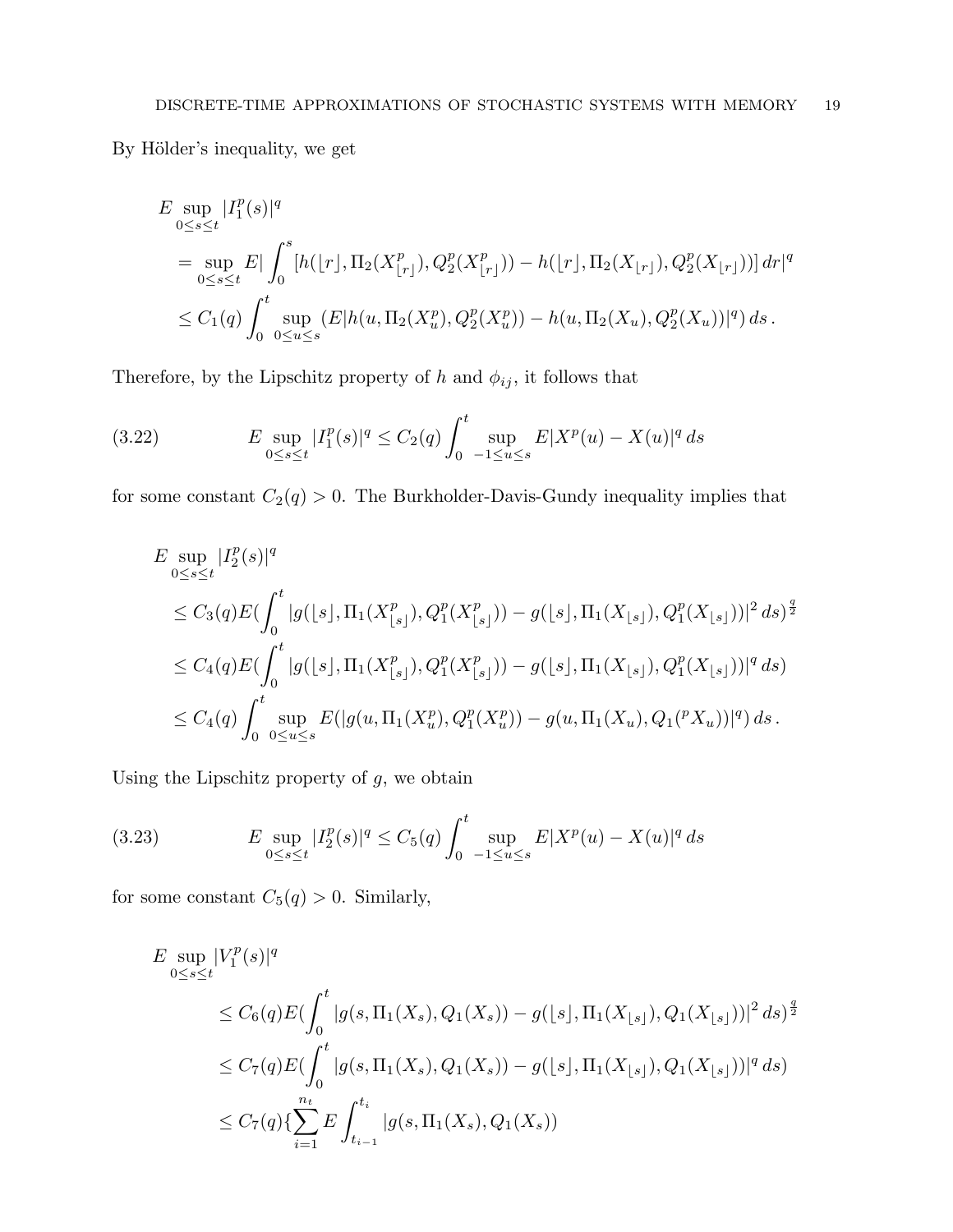$$
- g(t_{i-1}, \Pi_1(X_{t_{i-1}}), Q_1(X_{t_{i-1}}))|^q ds
$$
  
+ 
$$
E \int_{t_{n_t}}^t |g(s, \Pi_1(X_s), Q_1(X_s)) - g(t_{n_t}, \Pi_1(X_{t_{n_t}}), Q_1(X_{t_{n_t}}))|^q ds
$$
  

$$
\leq C_8(q) \{ \sum_{i=1}^{n_t} (\int_{t_{i-1}}^{t_i} (\delta_p^{\tilde{\gamma}q} + \sup_{-1 \leq u \leq 0} E|X(s+u) - X(t_{i-1}+u)|^q) ds
$$
  
+ 
$$
E \int_{t_{n_t}}^t (\delta_p^{\tilde{\gamma}q} + \sup_{-1 \leq u \leq 0} E|X(s+u) - X(t_{n_t}+u)|^q) ds \}.
$$

Hence

$$
(3.24) \qquad E \sup_{0 \le s \le t} |V_1^p(s)|^q \le C_9(q) (\delta_p^{\tilde{\gamma}q} + \int_0^t \sup_{-1 \le u \le 0} E|X(s+u) - X(|s|+u)|^q ds)
$$

for some constant  $C_9(q) > 0$ . In a similar manner,  $U_1^p$  $n<sub>1</sub><sup>p</sup>$  can be estimated as

$$
(3.25) \qquad E \sup_{0 \le s \le t} |U_1^p(s)|^q \le C_{10}(q) \left(\delta_p^{\tilde{\gamma}q} + \int_0^t \sup_{-1 \le u \le 0} E|X(s+u) - X(|s|+u)|^q \, ds\right)
$$

for some constant  $C_{10}(q) > 0$ . Now use the inequality

(3.19) 
$$
\sup_{-1 \le r_1 \le s < t \le r_2 \le a} E(|X(s) - X(t)|^q) \le C_7 |r_2 - r_1|^{\tilde{\gamma}q}.
$$

Therefore,

(3.26) 
$$
\begin{cases} E \sup_{0 \le s \le t} |V_1^p(s)|^q \le C_{11}(q) \delta_p^{\tilde{\gamma}q} \\ E \sup_{0 \le s \le t} |U_1^p(s)|^q \le C_{11}(q) \delta_p^{\tilde{\gamma}q} .\end{cases}
$$

By Lemma 3.3, there exists a constant  $C_{12}(q) > 0$  such that

(3.27) 
$$
\begin{cases} \sup_{0 \le s \le t} E|V_2^p(s)|^q \le C_{12}(q)\delta_p^{\tilde{\gamma}q} \\ \sup_{0 \le s \le t} E|U_2^p(s)|^q \le C_{12}(q)\delta_p^{\tilde{\gamma}q} .\end{cases}
$$

From (3.22), (3.23), (3.26) and (3.27), we get

(3.28) 
$$
\sup_{0\le s\le t} E|Z^p(s)|^q \le C_{13}(q) \int_0^t \sup_{-1\le u\le s} E|Z^p(u)|^q ds + C_{13}(q)\delta_p^{\tilde{\gamma}q}.
$$

Thus

$$
\sup_{-1 \le s \le t} E|Z^p(s)|^q = C_{14}(q)(\sup_{-1 \le s \le 0} E|Z^p(s)|^q) + \sup_{0 \le s \le t} E|Z^p(s)|^q)
$$
  

$$
\le C_{14}(q)E||Z_0^p||_C^q + C_{15}(q)\int_0^t \sup_{-1 \le u \le s} E|Z^p(u)|^q ds + C_{15}(q)\delta_p^{\tilde{\gamma}q}
$$
  

$$
\le C_{15}(q)\int_0^t \sup_{0 \le u \le s} E|Z^p(u)|^q ds + C_{16}(q)\delta_p^{\tilde{\gamma}q}.
$$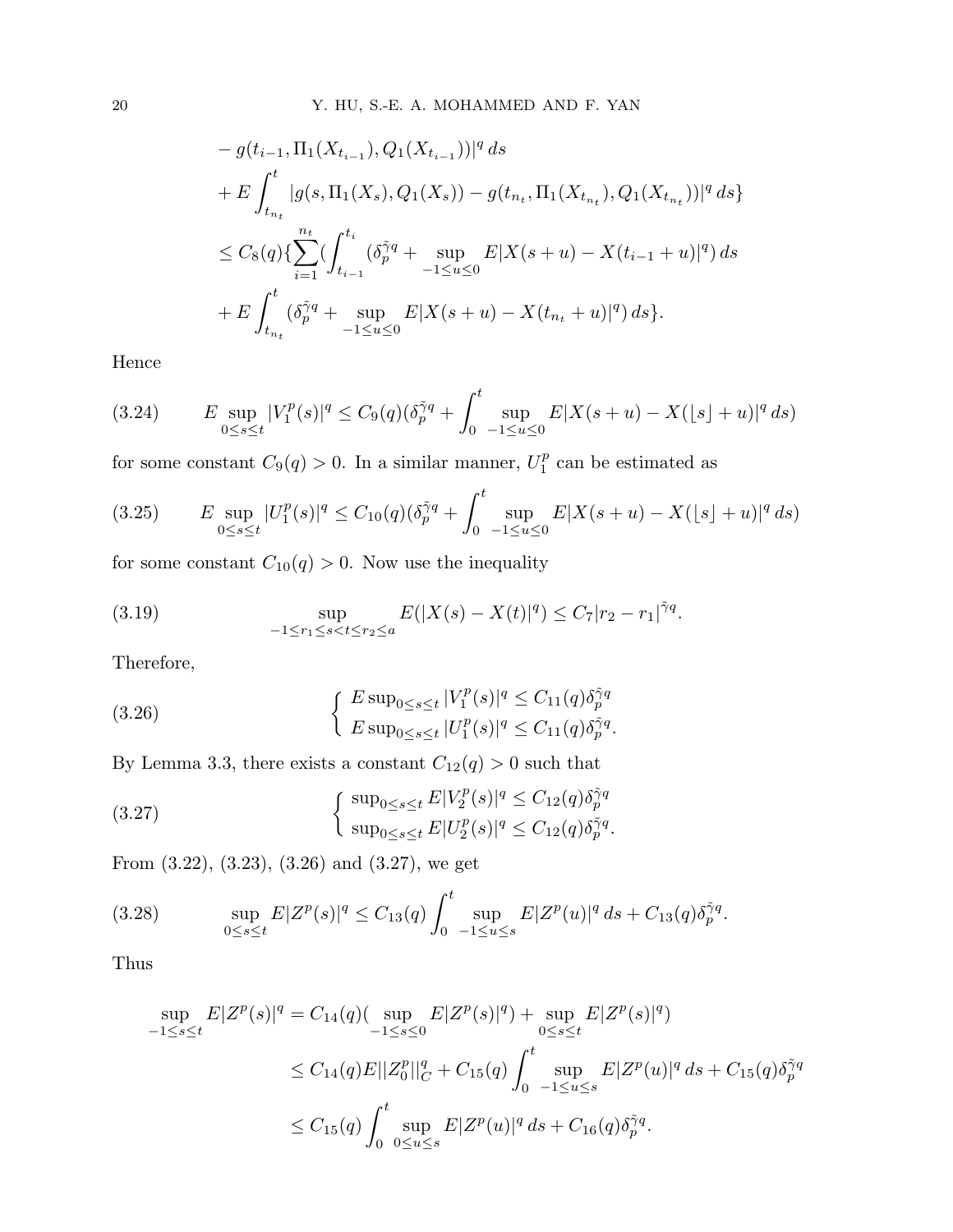By Gronwall's lemma, there exists a constant  $C(q) > 0$  such that

$$
\sup_{-1 \le s \le t} E|Z^p(s)|^q \le C(q)\delta_p^{\tilde{\gamma}q}.
$$

This completes the proof of the theorem.  $\Box$ 

### Remarks 3.6.

(i) The Cauchy Maruyama scheme can be extended to cover general SFDE's of the form

(3.29) 
$$
X(t) = \begin{cases} \eta(0) + \int_0^t G(s, X_s) dW(s) + \int_0^t H(s, X_s) ds, & t \ge 0, \\ \eta(t), & -r \le t < 0. \end{cases}
$$

Define the approximations to the solution  $X$  of  $(3.29)$  by

$$
(3.30)
$$
  

$$
X^{p}(t) = \begin{cases} X^{p}(t_{i}) + G(t_{i}, X^{p}_{t_{i}})(W(t) - W(t_{i})) + H(t_{i}, X^{p}_{t_{i}})(t - t_{i}), t \in (t_{i}, t_{i+1}] \\ \eta^{p}(t), \quad -r \le t \le 0 \end{cases}
$$

where the starting path  $\eta^p \in C([-r, 0], \mathbf{R}^m)$  is prescribed so as to satisfy the requirements of Theorem 3.1 (e.g. a piece-wise linear approximation of  $\eta$  using the partition points  $\{t_1, \dots, t_0\}$ . Then the conclusion of Theorem 3.4 holds under the following hypotheses on the functionals  $G: T \times C([-r, 0], \mathbf{R}^m) \to L(\mathbf{R}^d; \mathbf{R}^m)$  and  $H:T\times C([-r,0], {\bf R}^m)\rightarrow {\bf R}^m\text{:}$ 

$$
(3.31)
$$

$$
||G(t,\eta) - G(t,\xi)|| + |H(t,\eta) - H(t,\xi)| \le L||\eta - \xi||_C, \quad t \in T, \ \eta, \xi \in C([-r,0], \mathbf{R}^m)
$$

(3.32) 
$$
\sup_{0 \le t \le a} [||G(t,0)|| + |H(t,0)|] < \infty.
$$

(3.33) 
$$
\begin{cases} ||G(s,\eta) - G(t,\eta)|| \le L_1(1+||\eta||_C)|s - t|^{\gamma}, \text{ for all } \eta \in C(J, \mathbf{R}^m), s, t \in T, \\ |H(s,\eta) - H(t,\eta)| \le L_1(1+||\eta||_C)|s - t|^{\gamma}, \text{ for all } \eta \in C(J, \mathbf{R}^m), s, t \in T, \end{cases}
$$

where  $L$  and  $L_1$  are positive constants.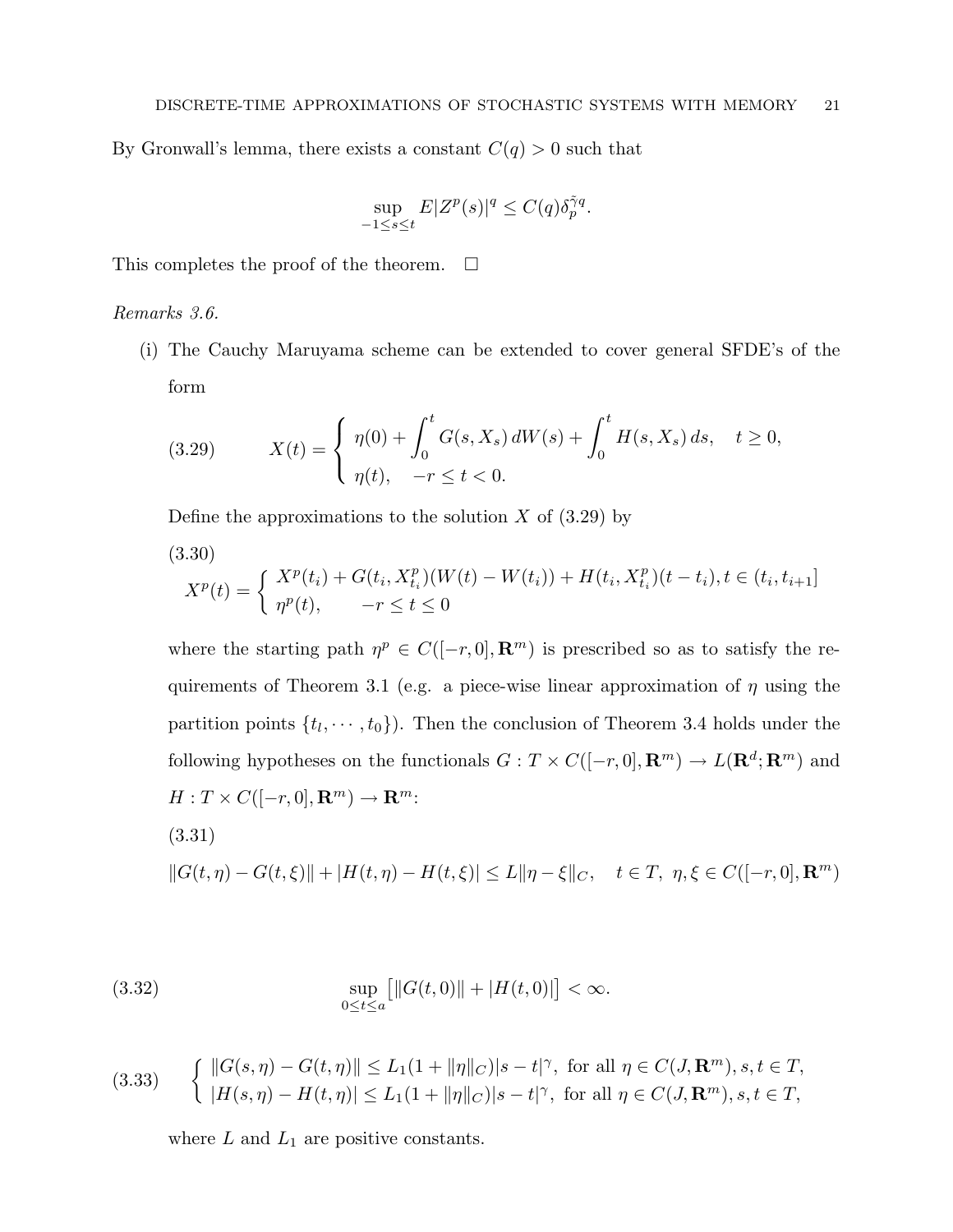(ii) The Euler-Maruyama schemes (3.2) and (3.21) are strongly consistent (Definition 1.3) with control functions  $C(\delta) \equiv 0$ , and (stochastically) numerically stable (Definition 1.4). The numerical stability follows by similar arguments to those used in the above proof.

### 4. Exact convergence rate. An example.

In this section we consider regular partitions  $\{\pi_n(h)\}\$  of  $[0, a]$  that are generated by a continuous positive (hence strictly positive) probability density function  $h : [0, a] \to (0, \infty)$ . More specifically, for each fixed sample size n and probability density function h the points  $t_{k,n} \equiv t_k$  of the partition  $\pi_n(h)$  in [0, a] are chosen such that

$$
t_0 = 0
$$
,  $\int_{t_k}^{t_{k+1}} h(s) ds = \frac{1}{n}$ ,  $k = 0, 1, \dots, n-1$ .

We thus subdivide the interval in such a way that the areas under  $h$  over each subinterval are all equal to  $1/n$ . It then follows that

(4.1) 
$$
\lim_{n \to \infty, t_k \to t} n(t_{k+1} - t_k) = 1/h(t).
$$

Consider the following linear one-dimensional SDDE:

(4.2) 
$$
\begin{cases} dX(t) = b(t)X(t-1)dW(t), & 0 \le t \le a \\ X(t) = \eta(t), & -1 \le t \le 0. \end{cases}
$$

The Euler-Maruyama scheme gives

(4.3) 
$$
X^{\pi_n}(t) = \begin{cases} X^{\pi_n}(t_k) + b(t_k)X^{\pi_n}(t_k - 1)(W(t) - W(t_k)), & t_k \le t < t_{k+1}, \\ \eta(t), & t \in J, \end{cases}
$$

for  $0 \le k \le n-1$ . By Theorem 3.1, there is a positive constant C (independent of n) such that

$$
nE \sup_{t \in [0,a]} |X(t) - X^{\pi_n}(t)|^2 \le C,
$$

for all  $n \geq 1$ . The constant C is called a *leading coefficient* of the scheme and has various applications (see [6]). We shall show that as  $n \to \infty$ , the left hand side of the above inequality has a limit. We shall also determine the equation satisfied by this limit.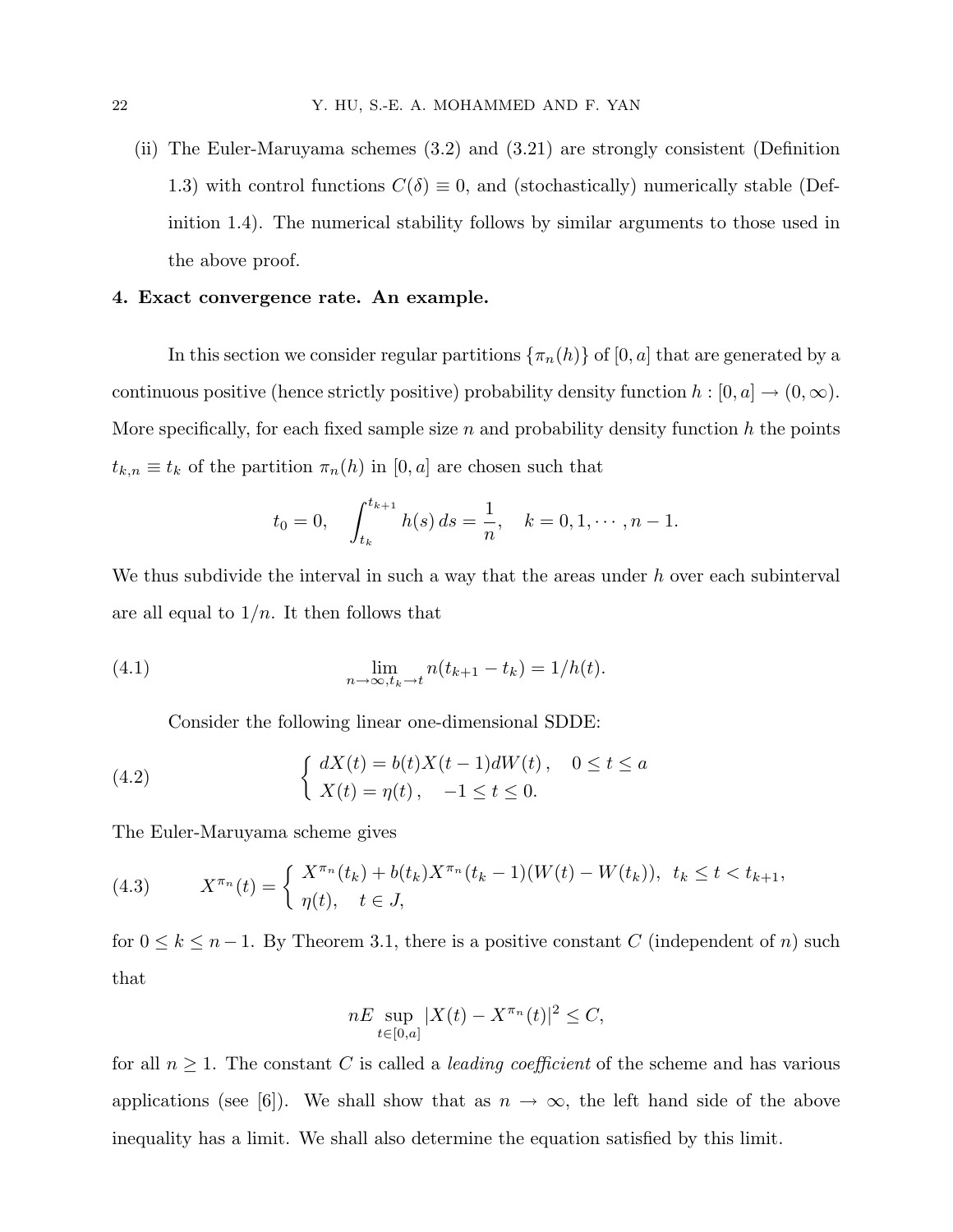### Theorem 4.1.

Suppose  $\eta \in C^{\gamma}(J, \mathbf{R}^m), 1/2 < \gamma \leq 1$ . Let  $a \geq 1$ . Suppose  $b : [0, a] \to \mathbf{R}$  is a bounded continuous function such that

$$
|b(t) - b(s)| \le K|t - s|^{(1/2) + \alpha}
$$

for all  $s, t \in [0, a]$  and some  $K, \alpha > 0$ . Let X be the solution of the SDDE (4.2), and  $X^{\pi_n}$ be its Euler approximation (4.3). Then  $\mathcal{Z}(t) := \lim_{n \to \infty} n E|X(t) - X^{\pi_n}(t)|^2$  exists for each  $t \in [0, a]$ . Furthermore,  $\mathcal{Z}(t)$  satisfies the following deterministic linear DDE

(4.4) 
$$
\mathcal{Z}'(t) = b^2(t)\mathcal{Z}(t-1) + b^2(t)b^2(t-1)EX^2(t-2)/h(t), \ 1 < t < a,
$$

$$
\mathcal{Z}(t) = 0, \quad -1 \le t \le 1,
$$

where  $EX^2(t)$  is given by the integral equation

(4.5) 
$$
EX^{2}(t) = \begin{cases} \eta(0)^{2} + \int_{0}^{t} b^{2}(s) EX^{2}(s-1) ds, & t \in [0, a], \\ \eta(t)^{2}, & t \in [-1, 0). \end{cases}
$$

Proof.

Rewrite (4.2) as

(4.6) 
$$
X(t) = X(t_k) + b(t_k)X(t_k - 1)(W(t) - W(t_k)) + I_{t_k, t}^1,
$$

where  $t_k \leq t < t_{k+1}$  and

(4.7) 
$$
I_{t_k,t}^1 = \int_{t_k}^t [b(s)X(s-1) - b(t_k)X(t_k-1)] dW(s).
$$

Set  $Z^{\pi}(t) := X(t) - X^{\pi}(t), t \in [-1, a]$ . Then

$$
(4.8) \t Z^{\pi}(t) = Z^{\pi}(t_k) + b(t_k)Z^{\pi}(t_k - 1)(W(t) - W(t_k)) + I_{t_k, t}^1, \quad t_k \le t < t_{k+1}.
$$

Since  $E(Z^{\pi}(t) - Z^{\pi}(t_k)|Z_{t_k}^{\pi}) = 0$ , for  $t > t_k$ , it follows that

$$
E[Z^{\pi}(t) - Z^{\pi}(t_k)]^2 = E[(Z^{\pi})^2(t)] - E[(Z^{\pi})^2(t_k)].
$$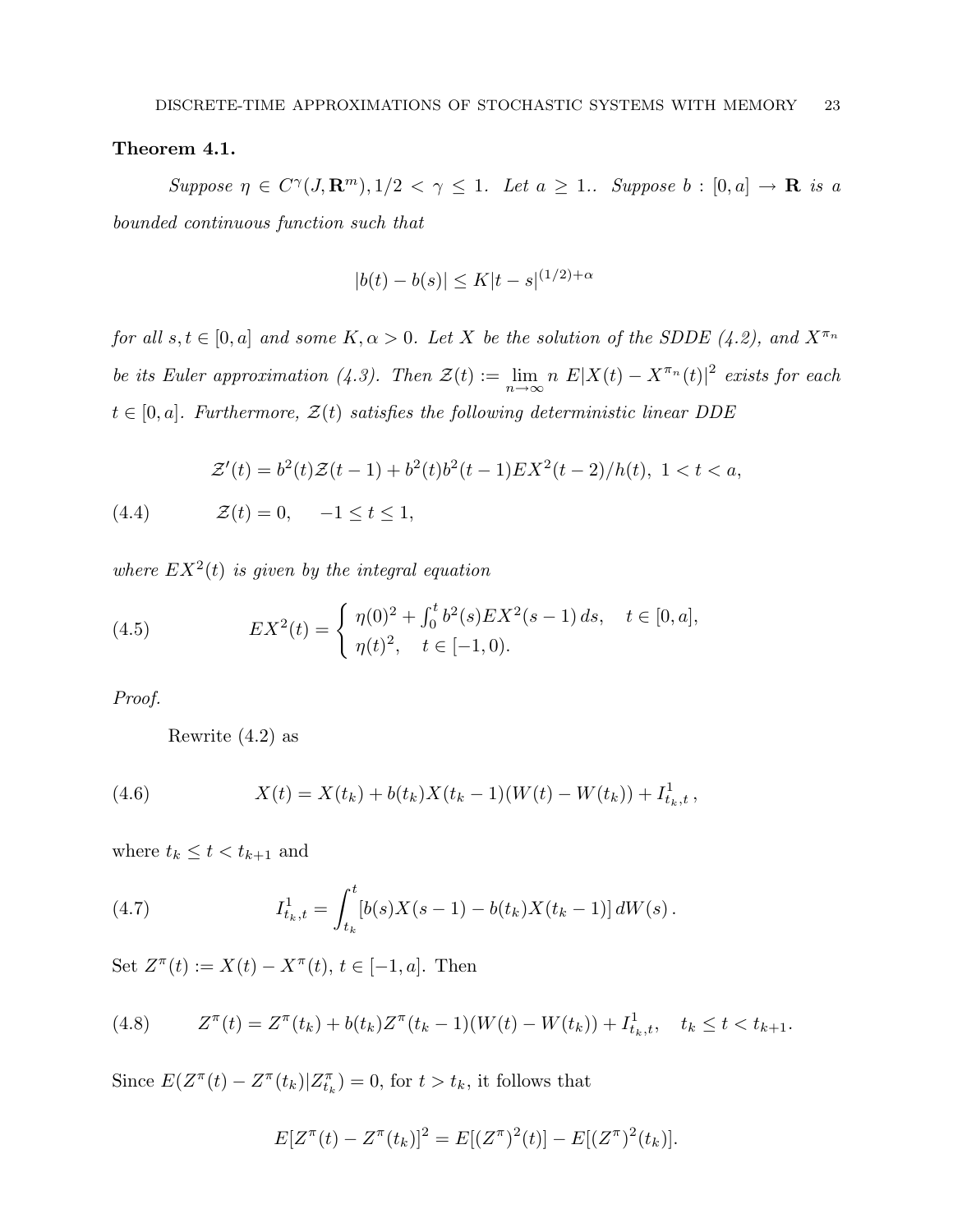Thus from (4.8), we obtain

(4.9) 
$$
E[(Z^{\pi})^{2}(t)] = E[(Z^{\pi})^{2}(t_{k})] + b^{2}(t_{k})E[(Z^{\pi})^{2}(t_{k}-1)](t-t_{k}) + I_{t_{k},t}^{2} + I_{t_{k},t}^{3}.
$$

where

(4.10) 
$$
I_{t_k,t}^2 = \int_{t_k}^t E[b(s)X(s-1) - b(t_k)X(t_k-1)]^2 ds
$$

and

(4.11) 
$$
I_{t_k,t}^3 = 2 \int_{t_k}^t Eb(t_k)Z^{\pi}(t_k-1)[b(s)X(s-1)-b(t_k)X(t_k-1)]ds
$$

Since  $Z(t_k - 1)$  is  $\mathcal{F}_{t_k-1}$  measurable,

(4.12) 
$$
I_{t_k,t}^3 = 2 \int_{t_k}^t b(t_k) (b(s) - b(t_k)) E[Z^\pi(t_k - 1)X(t_k - 1)] ds
$$

$$
\leq C n^{-1/2} \int_{t_k}^t (s - t_k)^{\alpha + \frac{1}{2}} ds = C n^{-1/2} (t - t_k)^{\alpha + \frac{3}{2}},
$$

where we have used the fact that

$$
E|Z^{\pi}(t_k-1)X(s-1)| \leq {\left\{E|Z^{\pi}(t_k-1)|^2\right\}}^{1/2}{\left\{E|X(s-1)|^2\right\}}^{1/2} \leq Cn^{-1/2}.
$$

For the rest of the computation, we denote by  $H_{t_k,t}$  a generic quantity satisfying the following type of estimate:

(4.13) 
$$
|H_{t_k,t}| \leq Cn^{-1}(t-t_k)^{1+\alpha}
$$

for some  $C, \alpha > 0$  and all  $n \geq 1$ . With these notations, we may write  $I_{t_k,t}^3 = H_{t_k,t}$ . It is easy to verify that

$$
I_{t_k,t}^2 = \int_{t_k}^t b(s)^2 E[X(s-1) - X(t_k-1)]^2 ds + H_{t_k,t}.
$$

Thus from (4.9) it follows that

(4.14) 
$$
E[(Z^{\pi})^{2}(t)] = E[(Z^{\pi})^{2}(t_{k})] + b^{2}(t_{k})E[(Z^{\pi})^{2}(t_{k} - 1)](t - t_{k}) + \int_{t_{k}}^{t} b^{2}(s)E[(X(s - 1) - X(t_{k} - 1)]^{2} ds + H_{t_{k},t}.
$$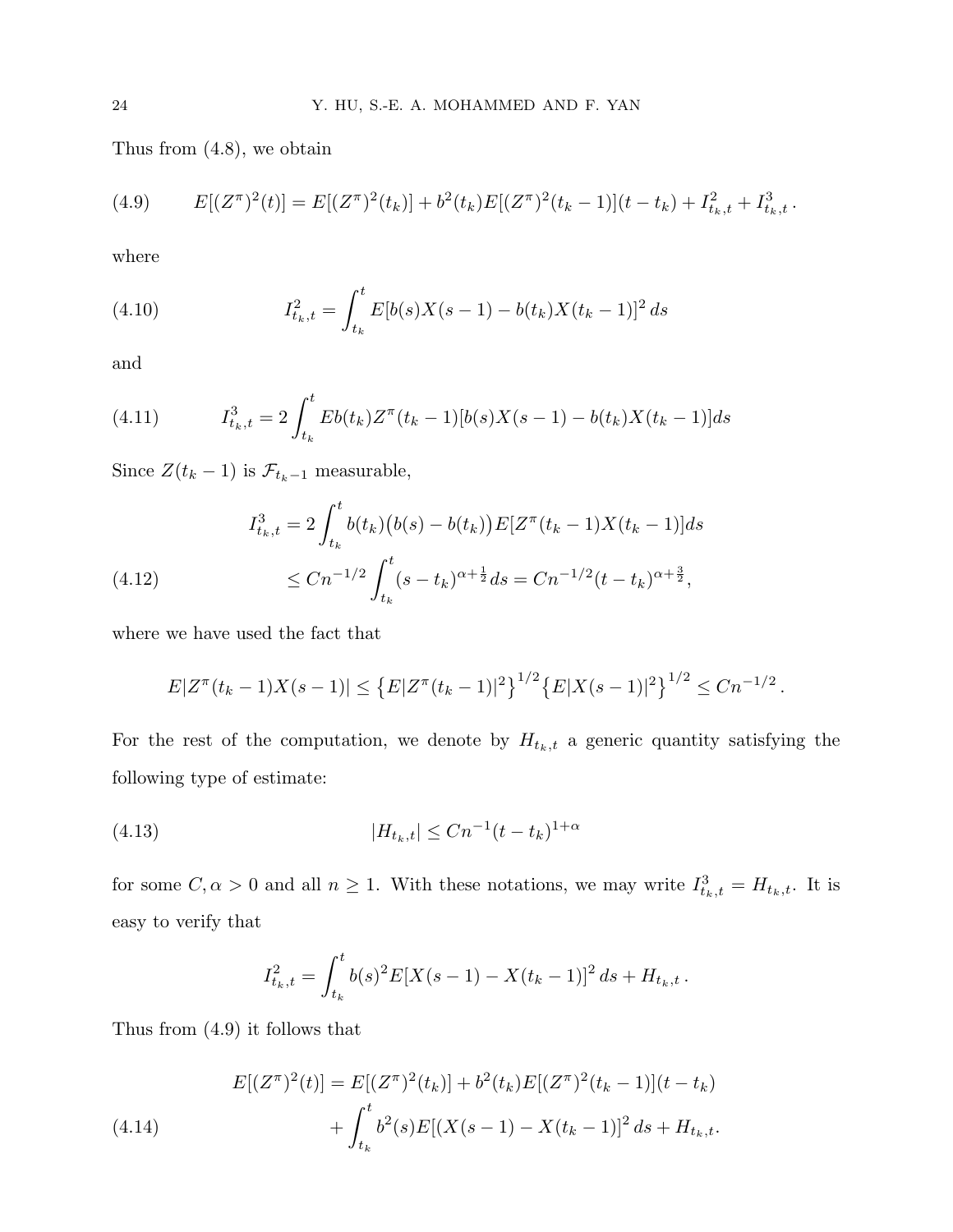For each  $n \geq 1$ , define the process  $J^n(t)$ ,  $0 \leq t \leq a$ , by

$$
J^{n}(t) = J^{n}(t_{k}) + \int_{t_{k}}^{t} b^{2}(s)E[X(s-1) - X(t_{k}-1)]^{2}ds, \ t_{k} \leq t < t_{k+1}, \ k = 1, 2, \cdots n-1.
$$

When  $0 \le t \le 1$ ,  $nJ^n(t) \to 0$ . One can easily check that

$$
E(X(s-1) - X(t_{k} - 1))^{2} = \int_{t_{k}-1}^{s-1} b(v - 1) EX^{2}(v - 2) dv.
$$

Therefore

$$
J^{n}(t) = J^{n}(t_{k}) + \int_{t_{k}}^{t} b^{2}(s) \int_{t_{k}-1}^{s-1} b^{2}(v-1) EX^{2}(v-2) dv ds
$$
  
=  $J^{n}(t_{k}) + \frac{1}{2} b^{2}(t_{k}) b^{2}(t_{k}-1) EX^{2}(t_{k}-2) (t-t_{k})^{2} + H_{t_{k},t},$ 

for  $t > 1, k \ge n_1$ . Recall that  $n_1 := \max\{n : t_n \le 1\}$ . By recursively applying the above computation, we obtain

$$
J^{n}(t) = \frac{1}{2} 1_{[1,a]}(t) \sum_{k=1}^{n_{t}} b^{2}(t_{k-1}) b^{2}(t_{k-1} - 1) EX^{2}(t_{k-1} - 2)(t_{k} - t_{k-1})^{2}
$$
  
+ 
$$
\frac{1}{2} 1_{[1,a]}(t) b^{2}(t_{n_{t}}) b^{2}(t_{n_{t}} - 1) E^{2} X(t_{n_{t}} - 2)(t - t_{n_{t}})^{2} + \sum_{k=1}^{n_{t}} H_{t_{k-1},t_{k}} + H_{t_{n_{t}},t},
$$

for all  $t \in [0, a]$ . This implies that

$$
\lim_{n \to \infty} nJ^n(t) = 1_{[1,a]}(t) \int_0^t b^2(s)b^2(s-1)EX^2(s-2)/h(s) ds, \quad t \in [0,a].
$$

Thus

$$
nE[(Z^{\pi})^{2}(t)] = \sum_{k=1}^{n_{t}} b^{2}(t_{k-1}) nE[(Z^{\pi})^{2}(t_{k-1} - 1)](t_{k} - t_{k-1}) + b^{2}(t_{n_{t}}) nE[(Z^{\pi})^{2}(t_{n_{t}} - 1)](t - t_{n_{t}})^{2} + nJ^{n}(t),
$$

for all  $t \in [0, a]$ . Letting  $n \to \infty$  in the above relation yields

$$
\mathcal{Z}(t) = \int_0^t b^2(s)\mathcal{Z}(s-1)\,ds + 1_{[1,a]}(t)\int_0^t b^2(s)b^2(s-1)EX^2(s-2)/h(s)\,ds, \quad t \in [0,a].
$$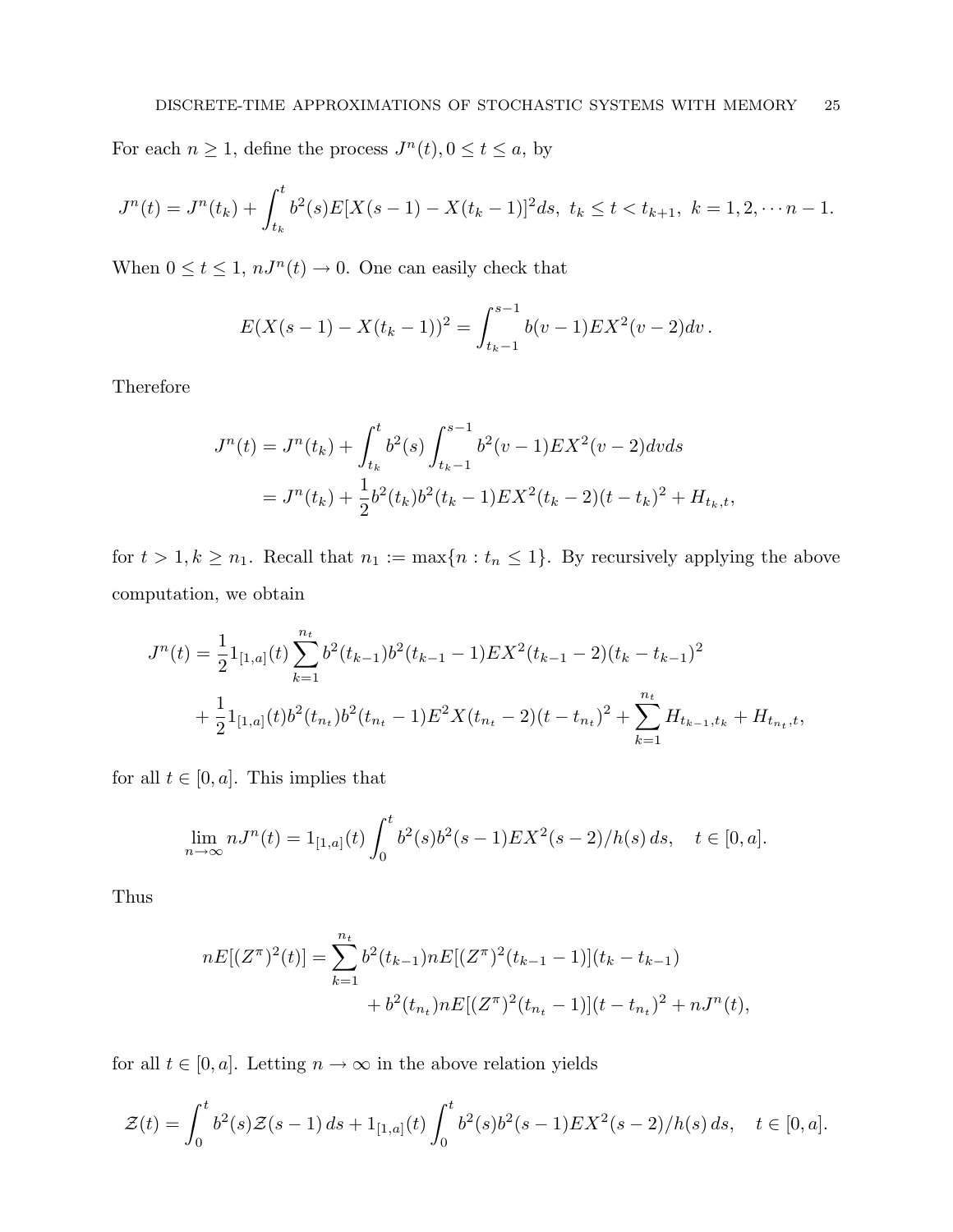In particular,  $\mathcal{Z}(t) = 0$  for all  $t \in [-1, 1]$ .

From (4.2) it is easy to see that

$$
EX^{2}(t) = \eta(0)^{2} + \int_{0}^{t} b^{2}(s) EX^{2}(s-1) ds, \quad t \in [0, a].
$$

Therefore  $\mathcal Z$  satisfies the assertion of the theorem, and the proof is complete.  $\Box$ 

Remark 4.1.

From Theorem 3.1, we know that under some reasonable conditions, the rate of convergence of  $X^{\pi_n}(t)$  to  $X(t)$  is  $1/\sqrt{2}$  $\overline{n}$  over the interval  $[-1, a]$ . The fact that  $Z(t) \equiv 0$ for  $0 \le t \le 1$  indicates that on the interval [0, 1] the rate might be eventually higher.

### 5. Itô's formula for "tame" functions.

In order to derive higher order numerical schemes for SDDE's, we shall first prove an Itô formula for "tame" functions on  $C(J, \mathbf{R}^m)$  (Definition 1.1).

Suppose that  $(0, \mathcal{F}, P)$  is a probability space and  $W(t) := (W^1(t), \cdots, W^d(t)), t \geq 0$ 0, is a d-dimensional standard Brownian motion on  $(\Omega, \mathcal{F}, P)$ . Denote by  $D = (D_1, \cdots, D_d)$ the Malliavin differentiation operator associated with  $\{W(t): t \geq 0\}$ . Assume

(5.1) 
$$
X(t) = \begin{cases} \eta(0) + \int_0^t u(s) dW(s) + \int_0^t v(s) ds, & t > 0, \\ \eta(t), & -r \le t \le 0, \end{cases}
$$

where  $\eta$  belongs to C and is of bounded variation,  $u = (u^1, \dots, u^m)^T$ ,  $u^i \in \mathbb{L}^{2,4}_{d,loc}$ ,  $v =$  $(v^1, \dots, v^m)^T$ , and  $v^i \in \mathbb{L}_{loc}^{1,4}$ . One can refer to ([23], pp. 61, 151, 161) for the definition of  $\mathbb{L}_{d}^{k,p}$  $\frac{k,p}{d}$ . Note that the processes u and v may not be adapted to the Brownian filtration  $(\mathcal{F}_t)_{t\geq0}$ . For convenience, we define  $u(t) = 0$  for  $t < 0$  or  $t > a$ ,

$$
v(t) = \begin{cases} 0, & t > a \\ \eta'(t), & -r \le t \le 0. \end{cases}
$$

We also set  $W(t) = 0$  if  $t < 0$  or  $t > a$ , and denote

(5.2) 
$$
U(t) := \int_0^t u(s) dW(s) \text{ and } V(t) := \begin{cases} \eta(0) + \int_0^t v(s) ds, & t > 0 \\ \eta(t), & -r \le t \le 0. \end{cases}
$$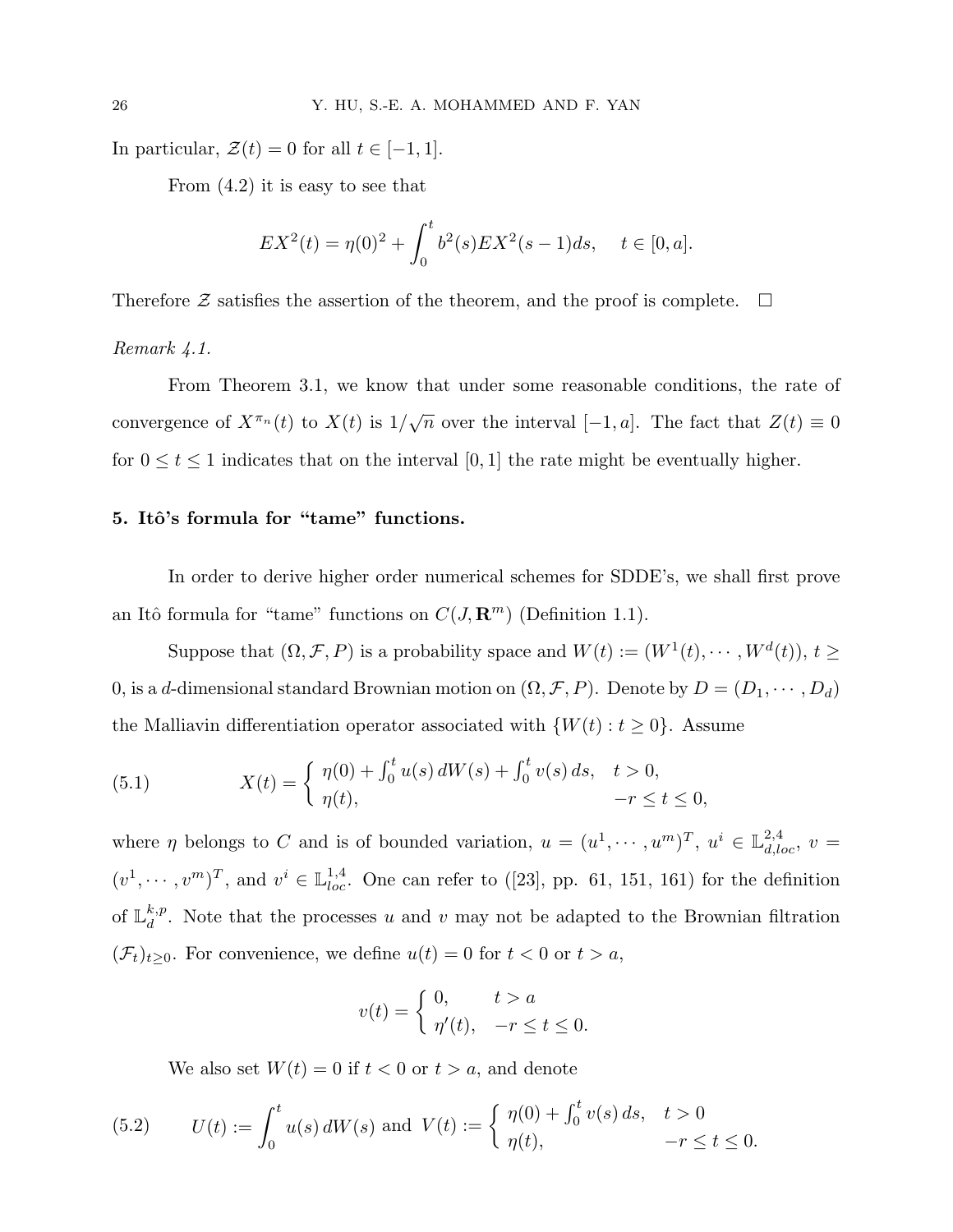If  $u \in \mathbb{L}^{2,p}_{loc}$  for some  $p > 4$ , then the indefinite Skorohod integral  $\int_0^t u(s) dW(s)$  has a continuous version. Hence we may assume that the process  $X(t)$  is continuous.

Let  $T = [0, a], J = [-r, 0], C = C(J; \mathbb{R}^m)$  be as before, and let  $\Pi$  be the projection associated with  $s_1, \dots, s_k \in J$ . Although there is a multi-dimensional Itô formula for  $\phi(t, X(t))$  ([2], [3] and [22]), we can not apply it to  $\phi(t, \Pi(X_t))$  because  $\Pi(U_t)$  is of the form

(5.3) 
$$
\left(\int_0^t u(s+s_1) dW(s+s_1), \cdots, \int_0^t u(s+s_k) dW(s+s_k)\right),
$$

and the components of the dk-dimensional process  $(W(t + s_1), \dots, W(t + s_k))$  are not independent. However, the ideas in Nualart and Pardoux ([22], section 6, [23], p. 161) can be used to derive an Itô formula for  $\phi(t, \Pi(X_t)).$ 

We denote by

(5.4) 
$$
\delta_{ij} = \begin{cases} 1, & i = j, \\ 0, & i \neq j, \end{cases}
$$

the Kronecker delta.

Assume that  $\phi \in C^{1,2}(T \times \mathbf{R}^{mk}), \vec{x} = (\vec{x}_1, \dots, \vec{x}_m), \vec{x}_i = (x_{i1}, \dots, x_{ik}) \in \mathbf{R}^k$ , Write

(5.5) 
$$
\phi(t, \vec{x}) = \phi(t, \vec{x}_1, \cdots, \vec{x}_m).
$$

The next lemma follows from the independent increments property of Brownian motion. It will be needed in the proof of the Itô formula for tame functions (Theorem 5.3 below).

### Lemma 5.2.

Assume that  $\{\pi_n: 0 = t_0 < t_1 < \cdots < t_n = a\}$  is a family of partitions of  $[0, a],$ with  $\lim_{n\to\infty} |\pi_n| = 0$ . Let  $-r \leq s_1 \leq s_2 \leq 0$  and denote by  $\Delta_{lk}W^i := W^i(t_l + s_k) W^{i}(t_{l-1}+s_{k}), 1 \leq i \leq d, 1 \leq l \leq n, k = 1, 2$ , the increments of Brownian motion. Then

(5.6) 
$$
\lim_{n \to \infty} \sum_{l=1}^{n} \Delta_{l1} W^{i} \Delta_{l2} W^{j} = \begin{cases} a + s_1, & \text{if } i = j \text{ and } s_1 = s_2 \\ 0, & \text{otherwise} \end{cases}
$$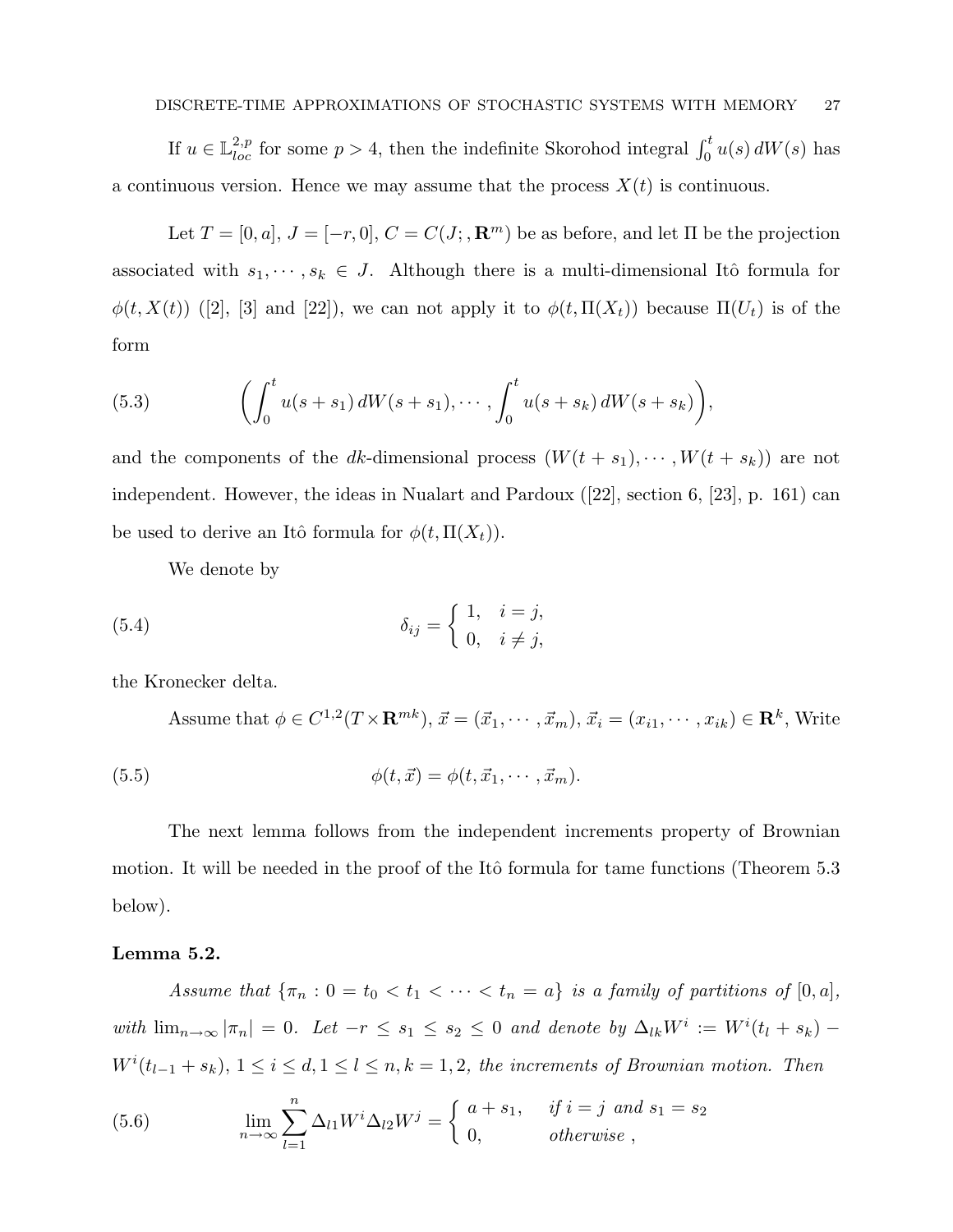in  $L^2(\Omega, \mathbf{R})$ .

### Proof.

We only need to consider the case  $s_1 < s_2$  and  $i = j$ . Now

$$
\left[\sum_{l=1}^n \Delta_{l1} W^i \Delta_{l2} W^i\right]^2 = \sum_{l=1}^n (\Delta_{l1} W^i)^2 (\Delta_{l2} W^i)^2 + 2 \sum_{l_1 < l_2} \Delta_{l_11} W^i \Delta_{l_12} W^i \Delta_{l_21} W^i \Delta_{l_22} W^i.
$$

If n is sufficiently large, then  $|\pi_n| < s_2 - s_1$ . Hence  $\Delta_{l_2} 2W^i$  is independent of  $\Delta_{l_1} W^i \Delta_{l_1} W^i \Delta_{l_2} W^i$ . Taking expectations in the above equality gives

$$
E\left[\sum_{l=1}^n \Delta_{l1} W^i \Delta_{l2} W^i\right]^2 \le \sum_{l=1}^n (t_l - t_{l-1})^2 \le |\pi_n| a.
$$

for sufficiently large n. Note that  $a+s_1$  is the correct limit in (5.6) because of the convention that  $W(t) = 0$  for  $t < 0$ . This completes the proof of the lemma.  $\Box$ 

We now state an Itô's formula for "tame" functions.

### Theorem 5.3.

Assume that X is a continuous process defined by (5.1), where  $\eta: J \to \mathbb{R}^m$  is of bounded variation,  $u = (u^1, \dots, u^m)^T$ ,  $u^i \in \mathbb{L}^{2,4}_{d,loc}$ ,  $v = (v^1, \dots, v^m)^T$ , and  $v^i \in \mathbb{L}^{1,4}_{loc}$ . Suppose  $\phi \in C^{1,2}(T \times \mathbf{R}^{mk}, \mathbf{R})$ . Then

(5.7)  
\n
$$
\phi(t, \Pi(X_t)) - \phi(0, \Pi(X_0))
$$
\n
$$
= \int_0^t \frac{\partial \phi}{\partial s}(s, \Pi(X_s)) ds + \int_0^t \frac{\partial \phi}{\partial \vec{x}}(s, \Pi(X_s)) d(\Pi(X_s))
$$
\n
$$
+ \frac{1}{2} \sum_{i,j=1}^k \sum_{i_1, j_1=1}^m \int_0^t \frac{\partial^2 \phi}{\partial x_{i,i_1} \partial x_{j,j_1}}(s, \Pi(X_s)) u^{i_1}(s+s_i) D_{s+s_i} X^{j_1}(s+s_j) ds
$$

a.s. for all  $t \in T$ .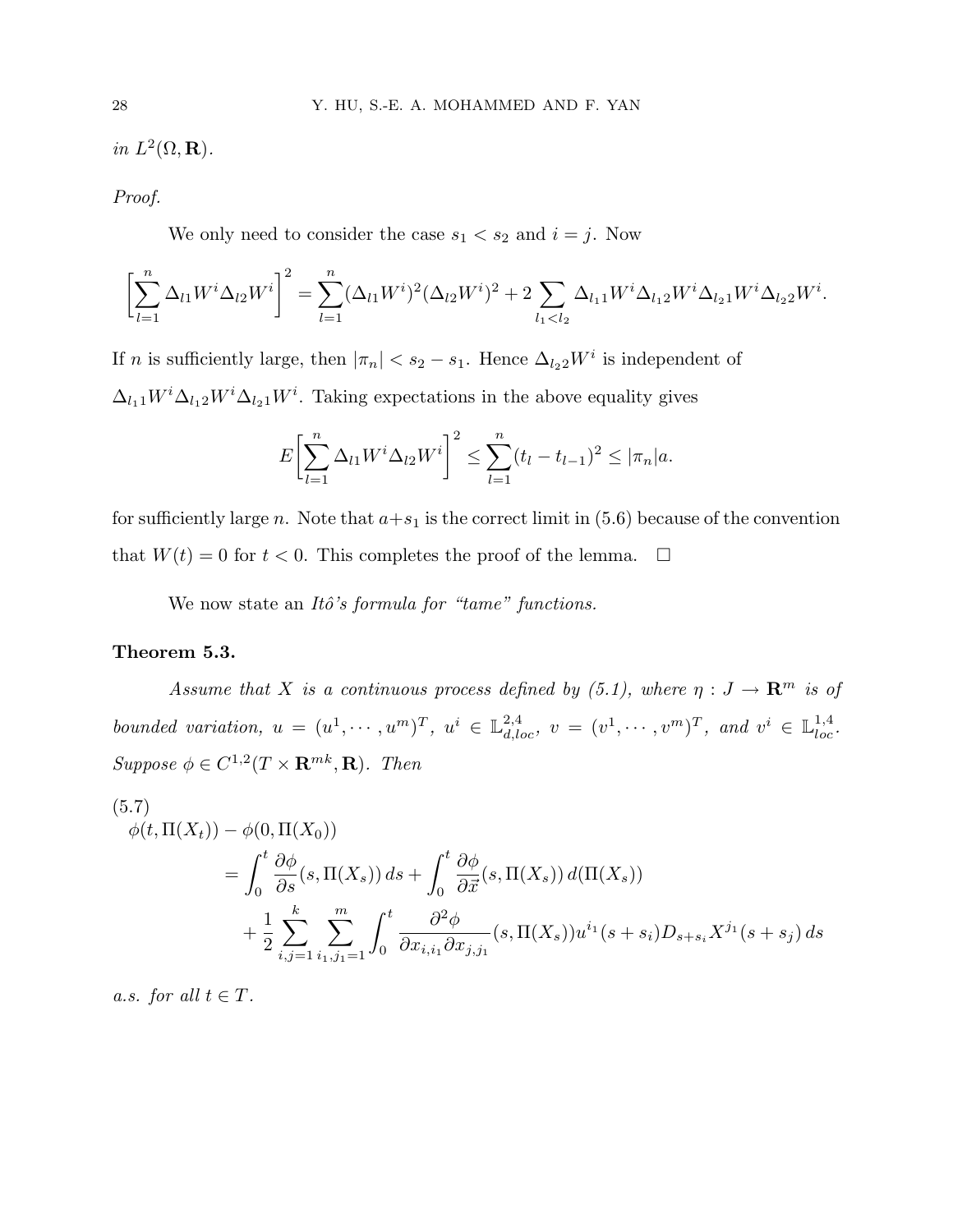Remark 5.1.

 $(i)$  The Itô formula  $(5.7)$  may also be expressed in the form

$$
(5.8)
$$

$$
\phi(t, \Pi(X_t)) - \phi(0, \Pi(X_0)) = \int_0^t \frac{\partial \phi}{\partial s}(s, \Pi(X_s)) ds + \int_0^t \frac{\partial \phi}{\partial \vec{x}}(s, \Pi(X_s)) d(\Pi(X_s))
$$

$$
+ \frac{1}{2} \sum_{i,j=1}^k \int_0^t Tr \left[ \frac{\partial^2 \phi}{\partial \vec{x}_i \partial \vec{x}_j}(s, \Pi(X_s)(\Theta_s(s_i, s_j)) \right] ds
$$

where

$$
\Theta_s(\alpha,\beta) := \frac{1}{2} \bigg\{ (u\Lambda)_s X_s(\alpha,\beta) + (u\Lambda)_s X_s(\beta,\alpha) \bigg\}, \quad \alpha,\beta \in [-r,0],
$$

and the two-parameter process  $(u\Lambda)_s X_s : \Omega \times J^2 \to L(\mathbf{R}^m; \mathbf{R}^m)$  is defined by

$$
(u\Lambda)_s X_s(\alpha,\beta) := I_{\{0 \le s+\alpha\wedge\beta\}} u(s+\alpha) [u^T(s+\alpha) I_{\{0 \le s+\alpha\le s+\beta\}} + \int_0^{s+\beta} D_{s+\alpha} u(r) dW(r) + \int_0^{s+\beta} D_{s+\alpha} v(r) dr].
$$

for all  $\alpha, \beta \in [-r, 0].$ 

(ii) Suppose  $d = m = 1$ . Let us define a trace operator  $\bigtriangledown$ . For  $1 \le i, j \le k$ , define

(5.9) 
$$
\nabla_{s_i,s_j}^{\pm} X(s) := \lim_{\epsilon \downarrow 0} (D_{s+s_i} X(s+s_j+\epsilon) \pm D_{s+s_i} X(s+s_j-\epsilon)) \in \mathbf{R}
$$

and  $\bigtriangledown^{\pm}_{s_i}X(s) := (\bigtriangledown^{\pm}_{s_i,s_1}X(s),\cdots,\bigtriangledown^{\pm}_{s_i,s_k}X(s)) \in \mathbf{R}^k$ . Then the Itô formula for "tame" functions can be written as

$$
(5.10)
$$

$$
\phi(t, \Pi(X_t)) - \phi(0, \Pi(X_0)) = \int_0^t \frac{\partial \phi}{\partial s}(s, \Pi(X_s)) ds + \int_0^t \frac{\partial \phi}{\partial \vec{x}}(s, \Pi(X_s)) d\Pi(W_s)
$$

$$
+ \frac{1}{2} \sum_{i=1}^k \int_0^t \langle \frac{\partial^2 \phi}{\partial x_i^2}(s, \Pi(X_s)) \nabla_{s_i}^+ X(s), \nabla_{s_i}^- X(s) \rangle_{\mathbf{R}^d} ds,
$$

a.s. for all  $t \in T$ , where  $\vec{x} := (x_1, \dots, x_k)$  and  $\langle \cdot, \cdot \rangle_{\mathbf{R}^d}$  denotes the Euclidean inner product on  $\mathbf{R}^d$ . Cf. [22], Remark 7.6.

For simplicity, we shall prove the Itô formula for the case  $d = m = 1$ . We thus assume in what follows that  $d = m = 1$ .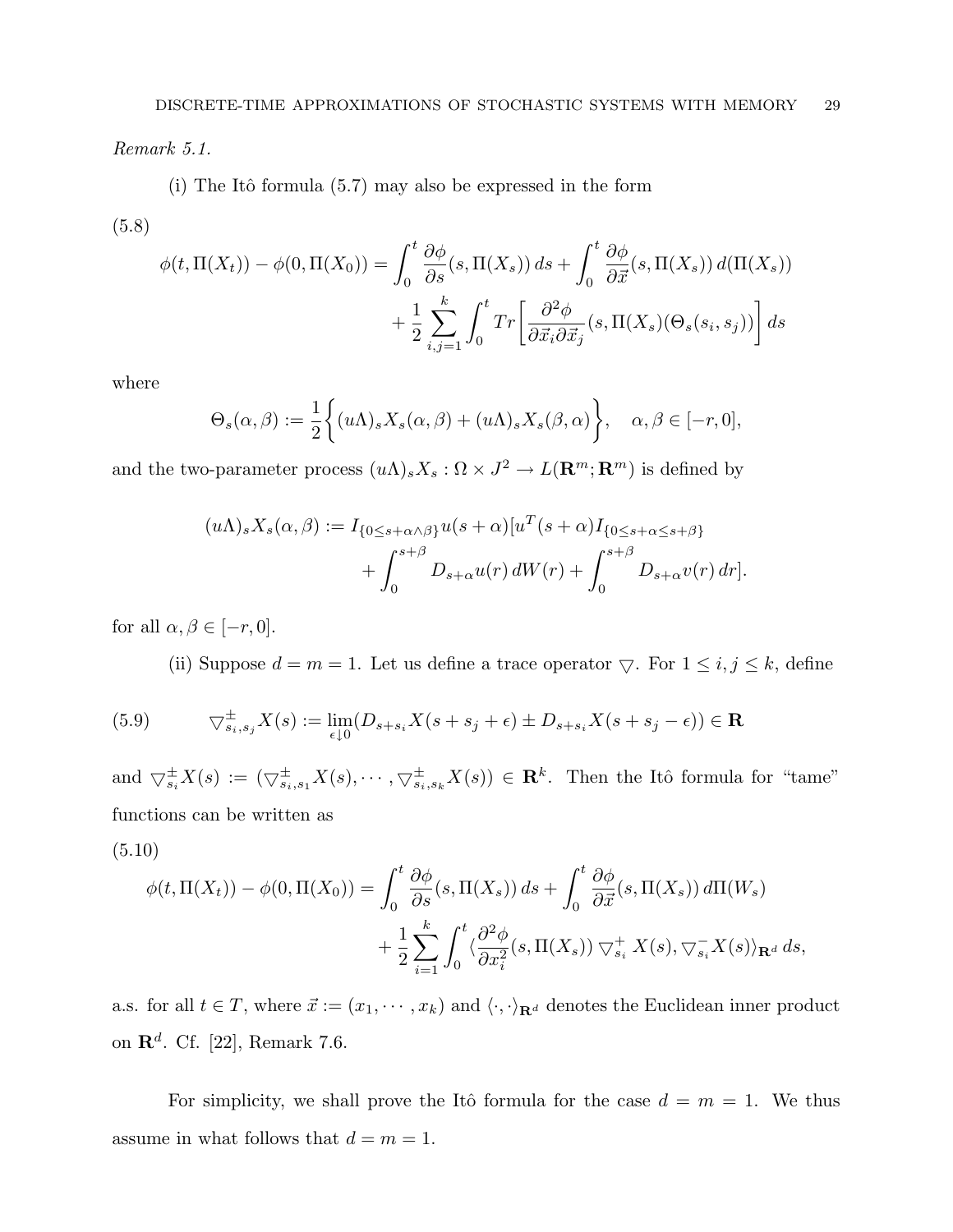### Proof of Theorem 5.3.

By Taylor's Theorem, we may write

$$
\phi(t, \Pi(X_t)) - \phi(t, \Pi(X_0))
$$
\n
$$
= \sum_{l=1}^n [\phi(t_l, \Pi(X_{t_l})) - \phi(t_{l-1}, \Pi(X_{t_l}))] + [\phi(t_{l-1}, \Pi(X_{t_l})) - \phi(t_{l-1}, \Pi(X_{t_{l-1}}))]
$$
\n
$$
= \sum_{l=1}^n \frac{\partial \phi}{\partial s}(\hat{t}_l, \Pi(X_{t_l})) \Delta t_l + \sum_{l=1}^n \left\{ \sum_{i=1}^k \frac{\partial \phi}{\partial x_i}(t_{l-1}, \Pi(X_{t_{l-1}})) \Delta_{li} X + \frac{1}{2} \sum_{i,j=1}^k \frac{\partial^2 \phi}{\partial x_i \partial x_j}(t_{l-1}, \Pi(\bar{X}_{t_l})) \Delta_{li} X \Delta_{lj} X \right\}, \quad t \in T,
$$

where

$$
\bar{X}_{t_l} = X_{t_{l-1}} + \alpha_l (X_{t_l} - X_{t_{l-1}}), \quad \bar{t_l} = t_{l-1} + \beta_l (t_l - t_{l-1}), \quad \hat{t_l} = t_{l-1} + \gamma_l (t_l - t_{l-1})
$$

for some random variables  $0 \leq \alpha_l, \beta_l, \gamma_l \leq 1, l = 1, \cdots, n$ . The Itô formula (5.10) will then follow from Proposition 5.5 and Proposition 5.6 below.  $\Box$ 

The rest of this section is devoted to the proofs of Propositions 5.4-5.6.

### Proposition 5.4.

Suppose that  $W(t)$  is a 1-dimensional Brownian motion. Let  $u \in \mathbb{L}^{1,2}_{loc}$  be such that  $u(t) = 0$  if  $t > a$  or  $t < 0$ . Assume that  $-r \leq s_1, s_2 \leq 0$ , and let  $\pi_n : 0 = t_0 < t_1 < \cdots <$  $t_n = a$  be a family of partitions of  $T = [0, a]$ , with  $|\pi_n| \to 0$  as  $n \to \infty$ . Then

(5.11) 
$$
\lim_{n \to \infty} \left[ \sum_{l=1}^{n} \int_{t_{l-1}+s_1}^{t_l+s_1} u(s) dW(s) \right]^2 = \int_0^{a+s_1} u^2(s) ds
$$

in probability. If  $s_1 \neq s_2$ , then

(5.12) 
$$
\lim_{n \to \infty} \sum_{l=1}^{n} \int_{t_{l-1}+s_1}^{t_l+s_1} u(s) dW(s) \int_{t_{l-1}+s_2}^{t_l+s_2} u(s) dW(s) = 0
$$

in probability. Furthermore, if  $u \in \mathbb{L}^{1,2}$ , then the above convergences are in  $L^1(\Omega,\mathbf{R})$ .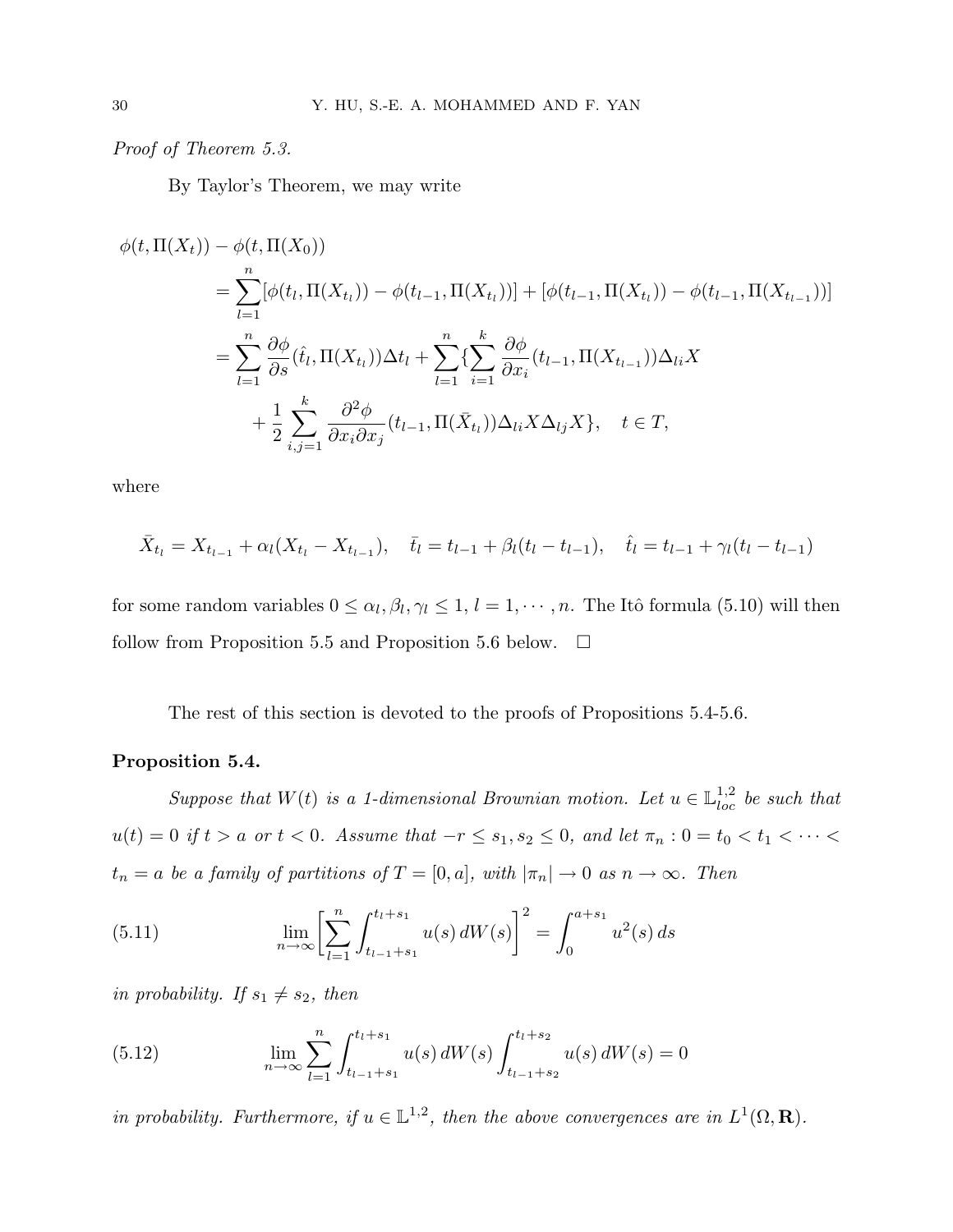Proof.

We prove the proposition for  $u \in \mathbb{L}^{1,2}$ . The general case  $u \in \mathbb{L}^{1,2}_{loc}$  follows by a standard localization argument ([23]).

If  $u_i, u_j, v_i, v_j \in \mathbb{L}^{1,2}$  with  $u_i(t) = v_i(t) = 0$  if  $t < 0$  or  $t > a + s_i$  and  $u_j(t) = v_j(t) = 0$ 0 if  $t < 0$  or  $t > a + s_j$ . Set

(5.13) 
$$
\begin{cases} U_i(t) := \int_0^t u_i(s) dW(s) \\ U_j(t) := \int_0^t u_j(s) dW(s) \end{cases} \qquad \begin{cases} V_i(t) := \int_0^t v_i(s) dW(s) \\ V_j(t) := \int_0^t v_j(s) dW(s). \end{cases}
$$

Then

$$
E|\sum_{l=1}^{n} \Delta_{li} U_i \Delta_{lj} U_j - \sum_{l=1}^{n} \Delta_{li} V_i \Delta_{lj} V_j|
$$
  
\n
$$
= E|\sum_{l=1}^{n} \Delta_{li} (U_i - V_i) \Delta_{lj} U_j + \sum_{l=1}^{n} \Delta_{li} V_i \Delta_{lj} (U_j - V_j)|
$$
  
\n
$$
\leq E|\sum_{l=1}^{n} \Delta_{li} (U_i - V_i) \Delta_{lj} U_j| + E|\sum_{l=1}^{n} \Delta_{li} V_i \Delta_{lj} (U_j - V_j)|
$$
  
\n
$$
\leq (E \sum_{l=1}^{n} |\Delta_{li} (U_i - V_i)|^2)^{\frac{1}{2}} (E \sum_{l=1}^{n} |\Delta_{lj} (U_j)|^2)^{\frac{1}{2}}
$$
  
\n
$$
+ (E \sum_{l=1}^{n} |\Delta_{li} (V_i)|^2)^{\frac{1}{2}} (E \sum_{l=1}^{n} |\Delta_{lj} (U_j - V_j)|^2)^{\frac{1}{2}}.
$$

By an  $L^p$  estimate of the Skorohod integral ([22], Proposition 3.5; [23], p.158), we have

$$
E\sum_{l=1}^{n} |\Delta_{lj}U_j|^2 = E\sum_{l=1}^{n} |\int_{t_{l-1}+s_i}^{t_l+s_i} u_j(s) dW(s)|^2
$$
  
\n
$$
= E\sum_{l=1}^{n} |\int_0^a I_{(t_{l-1}+s_i,t_l+s_i]}(s)u_j(s) dW(s)|^2
$$
  
\n
$$
\leq \sum_{l=1}^{n} \int_0^a I_{(t_{l-1}+s_i,t_l+s_i]}(s) Eu_j^2(s) ds
$$
  
\n
$$
+ \sum_{l=1}^{n} \int_0^a \int_0^a I_{(t_{l-1}+s_i,t_l+s_i]}(s) E(D_t u_j(s))^2 ds dt
$$
  
\n
$$
= \int_0^a Eu_j^2(s) ds + \int_0^a \int_0^a E(D_t u_j(s))^2 ds dt
$$
  
\n
$$
= ||u_j||_{1,2}^2.
$$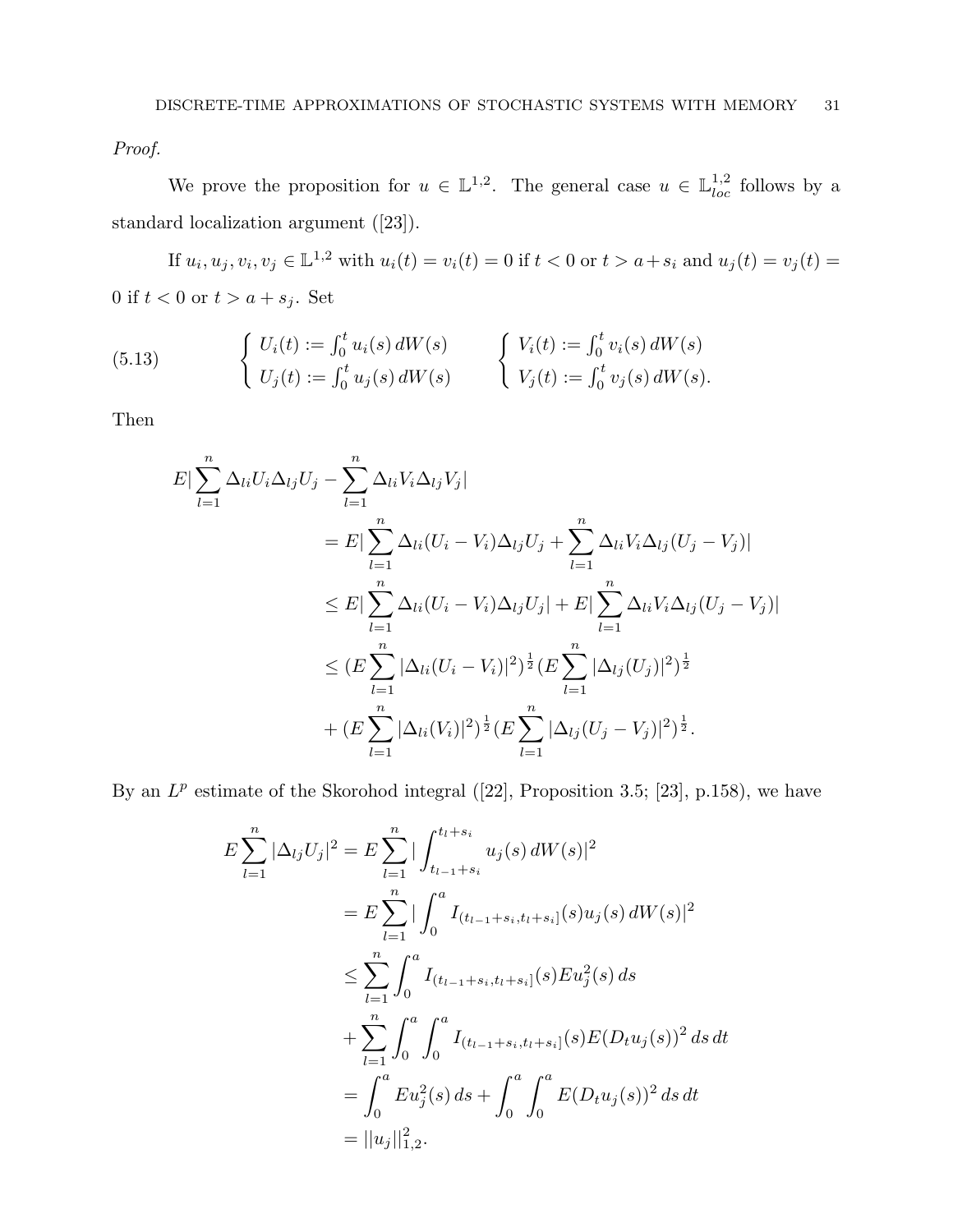Hence we obtain the following inequality

$$
(5.14) \ E|\sum_{l=1}^{n} \Delta_{li} U_i \Delta_{lj} U_j - \sum_{l=1}^{n} \Delta_{li} V_i \Delta_{lj} V_j| \le ||u_i - v_i||_{1,2} ||u_j||_{1,2} + ||v_i||_{1,2} ||u_j - v_j||_{1,2}.
$$

Since  $\mathbb{L}^{1,2} \cap L^4(\Omega \times [0,a])$  is dense in  $\mathbb{L}^{1,2}$ , it suffices to prove (5.12) for the case  $u \in$  $\mathbb{L}^{1,2} \cap L^4(\Omega \times [0,a])$ . Set

(5.15) 
$$
u_i(t) := \begin{cases} u(t), & 0 \le t \le a + s_i \\ 0, & t < 0 \text{ or } t > a + s_i. \end{cases}
$$

Define

(5.16) 
$$
u_i^n(t) := \sum_{l=1}^n \frac{I_{(t_{l-1}+s_i,t_l+s_i]}(t)}{t_l-t_{l-1}} \int_{t_{l-1}+s_i}^{t_l+s_i} u(s) ds.
$$

and  $u_j^n$  similarly. Let

(5.17) 
$$
\begin{cases} U_i(t) := \int_0^t u_i(s) dW(s) \\ U_j(t) := \int_0^t u_j(s) dW(s) \end{cases} \qquad \begin{cases} U_i^n(t) := \int_0^t u_i^n(s) dW(s) \\ V_j^n(t) := \int_0^t u_j^n(s) dW(s). \end{cases}
$$

Using (5.14) it is easy to check that

(5.18) 
$$
\lim_{n \to \infty} E\left|\sum_{l=1}^n \Delta_{li} U_i^n \Delta_{lj} U_j^n - \sum_{l=1}^n \Delta_{li} U_i \Delta_{lj} U_j\right| = 0.
$$

By the formula for the Skorohod integral of a process multiplied by a random variable  $([22],$  Theorem 3.2), we get

$$
\Delta_{li}U_i^n = \int_{t_{l-1}+s_i}^{t_l+s_i} \sum_{k=1}^n \frac{I_{(t_{k-1}+s_i,t_k+s_i]}(t)}{t_k-t_{k-1}} \int_{t_{k-1}+s_i}^{t_k+s_i} u_i(s) \, ds \, dW(t)
$$
  
= 
$$
\frac{1}{t_l-t_{l-1}} \int_{t_{l-1}+s_i}^{t_l+s_i} u_i(s) \, ds[W(t_l+s_i) - W(t_{l-1}+s_1)]
$$
  
+ 
$$
\frac{1}{t_l-t_{l-1}} \int_{t_{l-1}+s_i}^{t_l+s_i} \int_{t_{l-1}+s_i}^{t_l+s_i} D_t u_i(s) \, ds \, dt
$$
  
= 
$$
P_{li} \Delta_{li} W + Q_{li}.
$$

where

$$
P_{li} := \frac{1}{t_l - t_{l-1}} \int_{t_{l-1} + s_i}^{t_l + s_i} u_i(s) \, ds, \quad Q_{li} := \frac{1}{t_l - t_{l-1}} \int_{t_{l-1} + s_i}^{t_l + s_i} \int_{t_{l-1} + s_i}^{t_l + s_i} D_t u_i(s) \, ds \, dt.
$$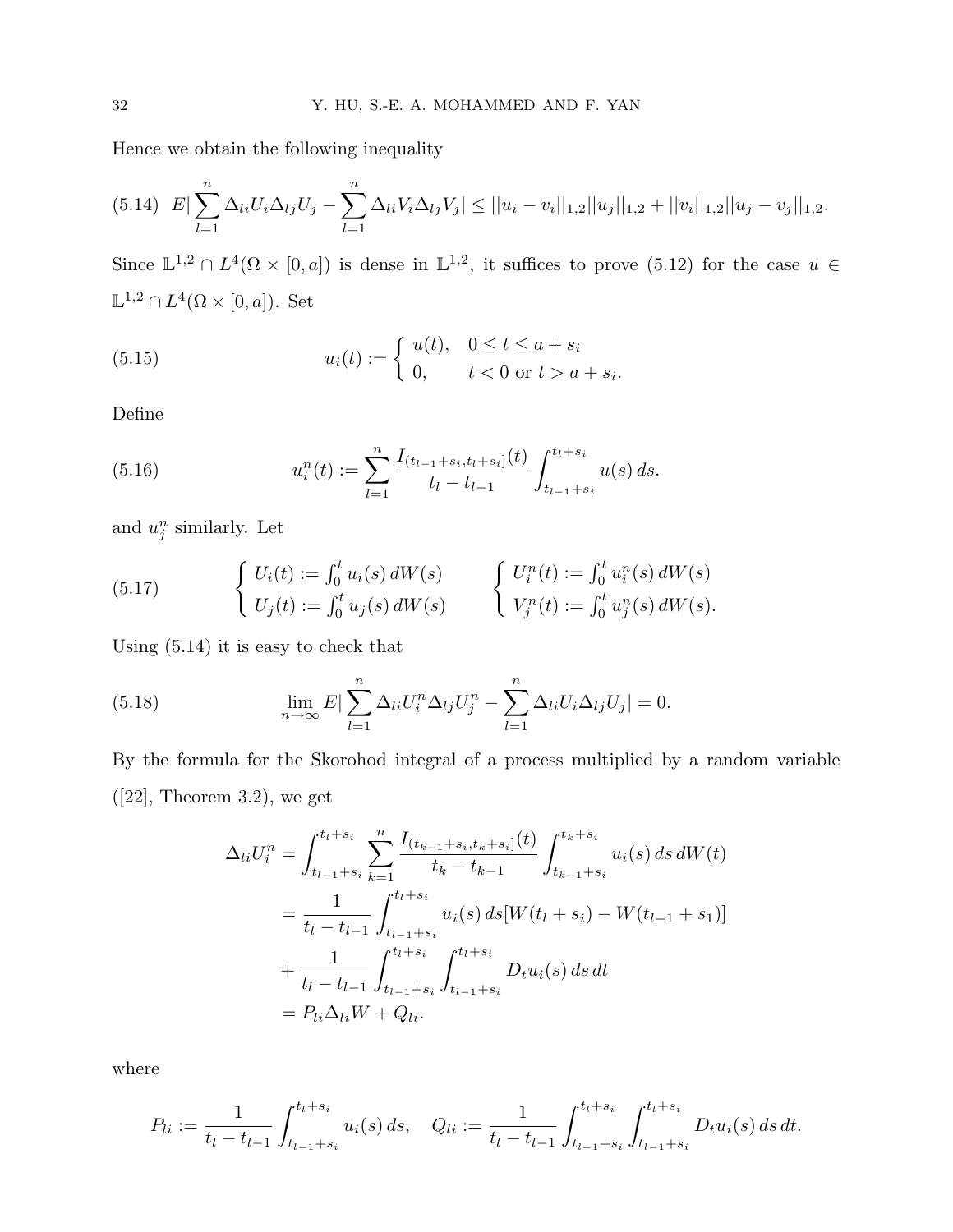Therefore,

$$
\sum_{l=1}^{n} \Delta_{li} U_i^n \Delta_{lj} U_j^n = \sum_{l=1}^{n} (P_{li} \Delta_{li} W + Q_{li}) (P_{lj} \Delta_{lj} W + Q_{lj})
$$
  
= 
$$
\sum_{l=1}^{n} (P_{li} P_{lj}) (\Delta_{li} W \Delta_{lj} W) + \sum_{l=1}^{n} (P_{li} Q_{lj}) \Delta_{li} W
$$
  
+ 
$$
\sum_{l=1}^{n} (P_{lj} Q_{li}) \Delta_{lj} W + \sum_{l=1}^{n} Q_{li} Q_{lj}.
$$

By Hölder's inequality,

(5.19) 
$$
\sum_{l=1}^{n} Q_{li}^{2} \leq \sum_{l=1}^{n} \int_{t_{l-1}+s_{i}}^{t_{l}+s_{i}} \int_{t_{l-1}+s_{i}}^{t_{l}+s_{i}} |D_{t}u_{i}(s)|^{2} ds dt.
$$

Thus  $\lim_{n\to\infty} E$  $\frac{n}{\sqrt{2}}$  $_{l=1}$  $Q_{li}^2 = 0$ . Now

$$
\sum_{l=1}^{n} (P_{li} \Delta_{li} W)^2 = \sum_{l=1}^{n} \frac{(\Delta_{li} W)^2}{(t_l - t_{l-1})^2} \left( \int_{t_{l-1} + s_i}^{t_l + s_i} u_i(s) ds \right)^2
$$

$$
= \sum_{l=1}^{n} \frac{(\Delta_{li} W)^2}{t_l - t_{l-1}} \int_{t_{l-1} + s_i}^{t_l + s_i} (u_i^n(s))^2 ds.
$$

It is easy to check that  $E||(u_i^n)^2||_{L^2([0,a+s_i])} \leq E||u_i^2||_{L^2([0,a+s_i])}$  and

(5.20) 
$$
\lim_{n \to \infty} E||(u_i^n)^2 - u_i^2||_{L^2([0, a+s_i])} = 0.
$$

By an argument similar to the one used in the proof of Lemma A.1, we can show that  $\{\sum_{l=1}^n$  $\prod_{l=1}^{n} (P_{li} \Delta_{li} W)^2, n \geq 1$  is uniformly integrable. Applying Lemma A.1, we have

(5.21) 
$$
\lim_{n \to \infty} E \left| \sum_{l=1}^{n} (P_{li} \Delta_{li} W)^2 - \int_0^{a+s_i} u_i^2(s) \, ds \right| = 0.
$$

The Cauchy-Schwartz type inequality

(5.22) 
$$
E\left|\sum_{l=1}^{n} (P_{li}\Delta_{li}W)Q_{li}\right| \leq \sqrt{E\sum_{l=1}^{n} (P_{li}\Delta_{li}W)^{2}E\sum_{l=1}^{n} Q_{li}^{2}}
$$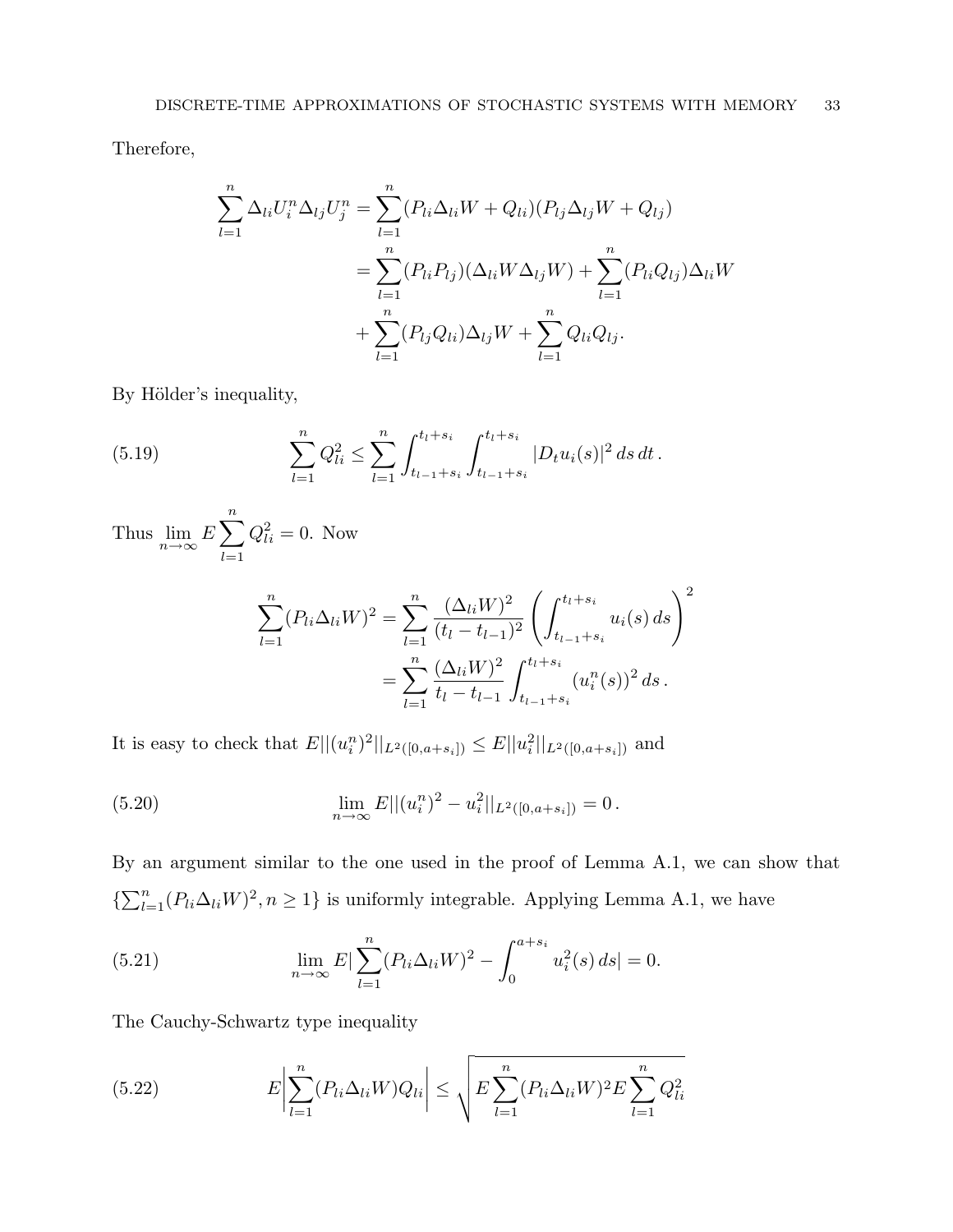together with (5.19) and (5.21) implies that  $\lim_{n\to\infty} E$  $\frac{n}{\sqrt{2}}$  $_{l=1}$  $(P_{li}\Delta_{li}W)Q_{li}|=0.$ 

Now consider the case  $i \neq j$ . The Cauchy-Schwartz inequality implies

(5.23) 
$$
E|\sum_{l=1}^{n}Q_{lj}Q_{li}|\leq \sqrt{E\sum_{l=1}^{n}Q_{lj}^{2}E\sum_{l=1}^{n}Q_{li}^{2}}.
$$

We may write

$$
\sum_{l=1}^{n} (P_{li}P_{lj})(\Delta_{li}W\Delta_{lj}W) = \sum_{l=1}^{n} \frac{\Delta_{li}W\Delta_{lj}W}{(t_l - t_{l-1})^2} \int_{t_{l-1} + s_i}^{t_l + s_i} u_i(s) \, ds \int_{t_{l-1} + s_j}^{t_l + s_j} u_j(s) \, ds
$$
\n
$$
= \sum_{l=1}^{n} \frac{\Delta_{li}W\Delta_{lj}W}{t_l - t_{l-1}} \int_{t_{l-1} + s_i}^{t_l + s_i} u_i^n(s) \hat{u}_j^n(s) \, ds,
$$

where

(5.25) 
$$
\hat{u}_j^n(s) = \sum_{l=1}^m \frac{I_{(t_{l-1}+s_i,t_l+s_i]}(s)}{t_l-t_{l-1}} \int_{t_{l-1}+s_i}^{t_l+s_i} u_j(s'+s_j-s_i) ds'.
$$

Similar to the case  $i = j$ , we have

(5.26) 
$$
\lim_{n \to \infty} E\left|\sum_{l=1}^{n} (P_{li}P_{lj})(\Delta_{li}W\Delta_{lj}W)\right| = 0.
$$

This completes the proof of the proposition.  $\Box$ 

Suppose that

$$
\bar{X}_{t_l} = X_{t_{l-1}} + \alpha_l (X_{t_l} - X_{t_{l-1}}), \quad \bar{t}_l = t_{l-1} + \beta_l (t_l - t_{l-1})
$$

for some random variables  $0 \leq \alpha_l, \beta_l, \leq 1, l = 1, \cdots, n$ . Denote

(5.27) 
$$
\Delta(\Pi(X_{t_l})) = (\Pi(\Delta X_{t_l})) = \Pi(X_{t_l}) - \Pi(X_{t_{l-1}}),
$$

(5.28) 
$$
\Pi(\bar{X}_{t_l}) = \Pi(X_{t_{l-1}}) + \alpha_l \Delta \Pi(X_{t_l}),
$$

(5.29) 
$$
\Delta_{li} X = X(t_l + s_i) - X(t_{l-1} + s_i), \text{ for } 1 \le i \le k \text{ and } 1 \le l \le n.
$$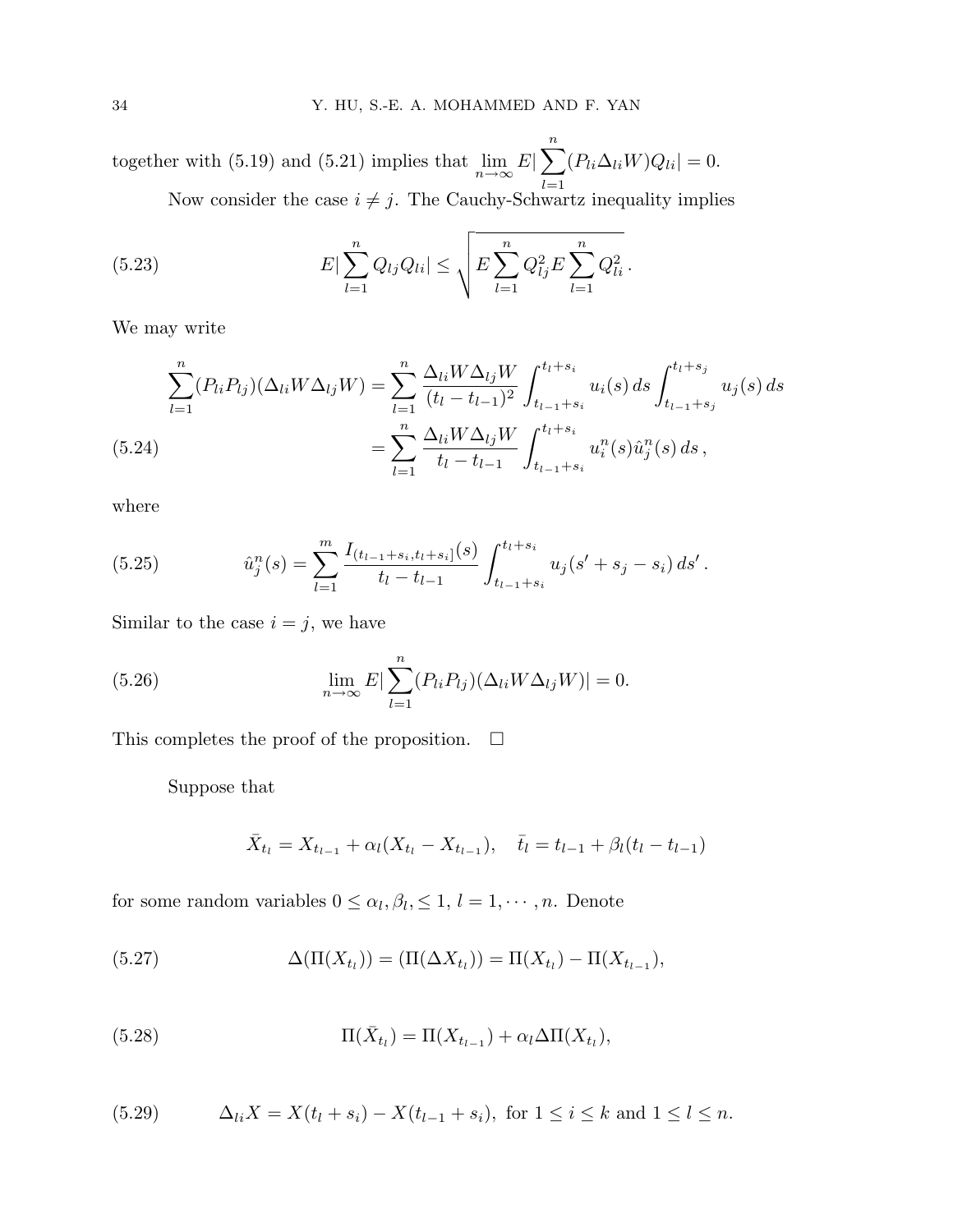### Proposition 5.5.

Suppose that  $\phi \in C^{1,2}(T \times \mathbf{R}^k, \mathbf{R})$ , and let  $1 \leq i, j \leq k$ . Under the hypotheses of Proposition 5.4, we have

$$
(5.30) \qquad \sum_{l=1}^{n} \frac{\partial^2 \phi}{\partial x_i \partial x_j}(t_{l-1}, \Pi(\bar{X}_{t_l})) \Delta_{li} X \Delta_{lj} X \rightarrow \begin{cases} \int_0^{t+s_i} \frac{\partial^2 \phi}{\partial x_i^2}(s, \Pi(X_s)) u^2(s) \, ds, \ i = j\\ 0, \qquad i \neq j \end{cases}
$$

as  $n \to \infty$ , in probability.

Proof.

For  $0 \leq i, j \leq n$ ,

(5.31) 
$$
\Delta_{li} X \Delta_{lj} X = (\Delta_{li} U + \Delta_{li} V)(\Delta_{lj} U + \Delta_{lj} V)
$$

$$
= \Delta_{li} U \Delta_{lj} U + \Delta_{li} U \Delta_{lj} V + \Delta_{li} V \Delta_{lj} U + \Delta_{li} V \Delta_{lj} V,
$$

where  $U, V$  are defined by (5.2). Since  $U, V$  are continuous and V is of bounded variation, it follows that

(5.32) 
$$
\begin{cases} \lim_{n \to \infty} \sum_{l=1}^{n} \Delta_{li} U \Delta_{lj} V = 0 \\ \lim_{n \to \infty} \sum_{l=1}^{n} \Delta_{li} V \Delta_{lj} U = 0 \\ \lim_{n \to \infty} \sum_{l=1}^{n} \Delta_{li} V \Delta_{lj} V = 0 \end{cases}
$$

in probability, for all  $0 \le i, j \le n$ . To handle the term  $\sum_{l=1}^{n} \Delta_{li} U \Delta_{lj} U$ , we adapt an approach by Nualart and Pardoux (c.f. [22] Theorem 5.4 or [23] Theorem 3.2.1).

Set 
$$
Y(s) := \frac{\partial^2 \phi}{\partial x_i^2} (s, \Pi(X_s)) I_{[0,t]}(s)
$$
 and

(5.33) 
$$
Y^{n}(s) := Y(0)I_{\{0\}}(s) + \sum_{l=1}^{n} \frac{\partial^{2} \phi}{\partial x_{i}^{2}}(t_{l-1}, \Pi(\bar{X}_{t_{l}}))I_{(t_{l-1}, t_{l}]}(s).
$$

Then  $Y^n(s) \to Y(s)$  as  $n \to \infty$ , uniformly in  $s \in [0, t]$ . Applying Proposition 5.4 and Lemma A.2, we get

(5.34) 
$$
\sum_{l=1}^{n} \frac{\partial^2 \phi}{\partial x_i \partial x_j} (t_{l-1}, \Pi(\bar{X}_{t_l})) \Delta_{li} X \Delta_{lj} X \rightarrow \delta_{ij} \int_0^{t+s_i} \frac{\partial^2 \phi}{\partial x_i^2} (s, \Pi(X_s)) u^2(s) ds
$$

in probability as  $n \to \infty$ .  $\Box$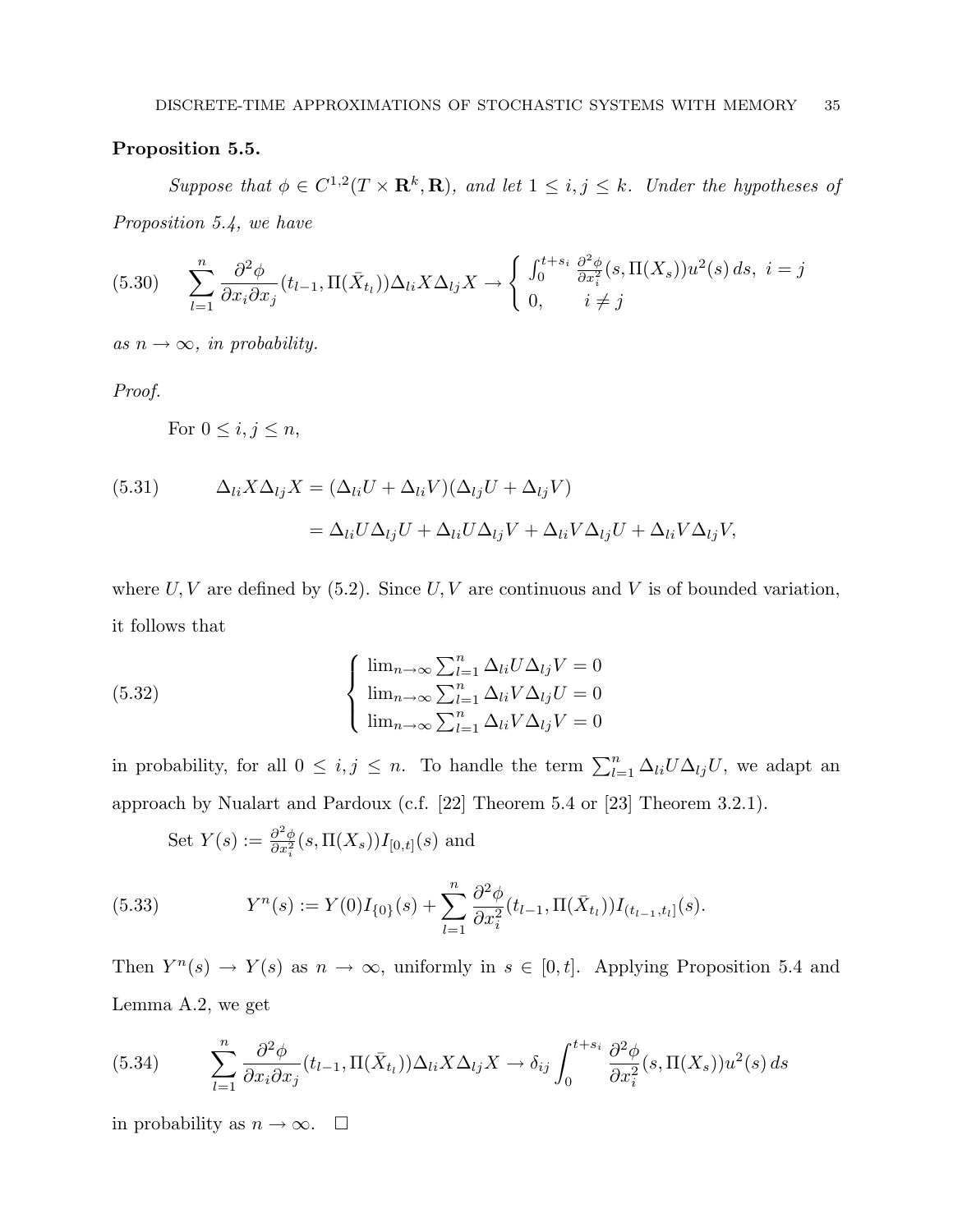# Proposition 5.6.

Suppose that  $\phi \in C^{1,2}(T \times \mathbf{R}^k)$  and let  $X(t)$  be a continuous stochastic process defined by (5.1), where  $u \in \mathbb{L}^{2,4}_{loc}$ ,  $v \in \mathbb{L}^{1,4}_{loc}$ , and  $\eta \in C([-r,0], \mathbf{R}^m)$  is of bounded variation. Assume that  $\pi_n : -r = s_0 < \cdots < s_n = 0$  are partitions of  $[-r, 0]$  such that  $|\pi_n| \to 0$  as  $n \to \infty$ . Then, for each  $1 \leq i \leq k$  and each  $t \in T$ , we have

(5.35)  
\n
$$
\lim_{n \to \infty} \sum_{l=1}^{n} \frac{\partial \phi}{\partial x_i} (t_{l-1}, \Pi(X_{t_{l-1}})) \Delta_{li} X
$$
\n
$$
= \int_0^t \frac{\partial \phi}{\partial x_i} (s, \Pi(X_s)) dX(s+s_i) + \sum_{j=i+1}^k \int_0^t \frac{\partial^2 \phi}{\partial x_i \partial x_j} (s, \Pi(X_s)) u^2(s+s_i) ds
$$
\n
$$
+ \sum_{j=1}^k \int_0^t \frac{\partial^2 \phi}{\partial x_i \partial x_j} (s, \Pi(X_s)) \left[ \int_0^{s+s_j} D_{s+s_i} u(r) dW(r) + \int_0^{s+s_j} D_{s+s_i} v(r) dr \right] u(s+s_i) ds
$$

in probability.

## Proof.

By a localization argument, we may assume that  $\phi \in C_h^{1,2}$  $b^{1,2}(T\times\mathbf{R}^k,\mathbf{R})$ . Let  $|\pi_n|$  <  $\min_{\{1 \le i \le k\}} |s_i - s_{i-1}|$ . Fix  $1 \le i \le k, 1 \le l \le n$ , and set

(5.36) 
$$
F_l := \frac{\partial \phi}{\partial x_i}(t_{l-1}, \Pi(X_{t_{l-1}})).
$$

Using an integration by parts formula  $(22)$ , Theorem 3.2), it follows that

(5.37) 
$$
F_l \Delta_{li} U = \int_{t_{l-1}+s_i}^{t_l+s_i} u(s) F_l dW(s) + \int_{t_{l-1}+s_i}^{t_l+s_i} D_r(F_l) u(r) dr,
$$

where  $U$  is defined by  $(5.2)$ . The chain rule yields

(5.38) 
$$
D_r(F_l) = \sum_{j=1}^k \frac{\partial^2 \phi}{\partial x_i \partial x_j}(t_{l-1}, \Pi(X_{t_{l-1}})) D_r X(t_{l-1} + s_j).
$$

Now, taking the Malliavin derivative  $D_r$  in (5.1) gives

(5.39) 
$$
D_r X(t) = u(r) I_{\{r \le t\}} + \int_0^t D_r u(s) dW(s) + \int_0^t D_r v(s) ds,
$$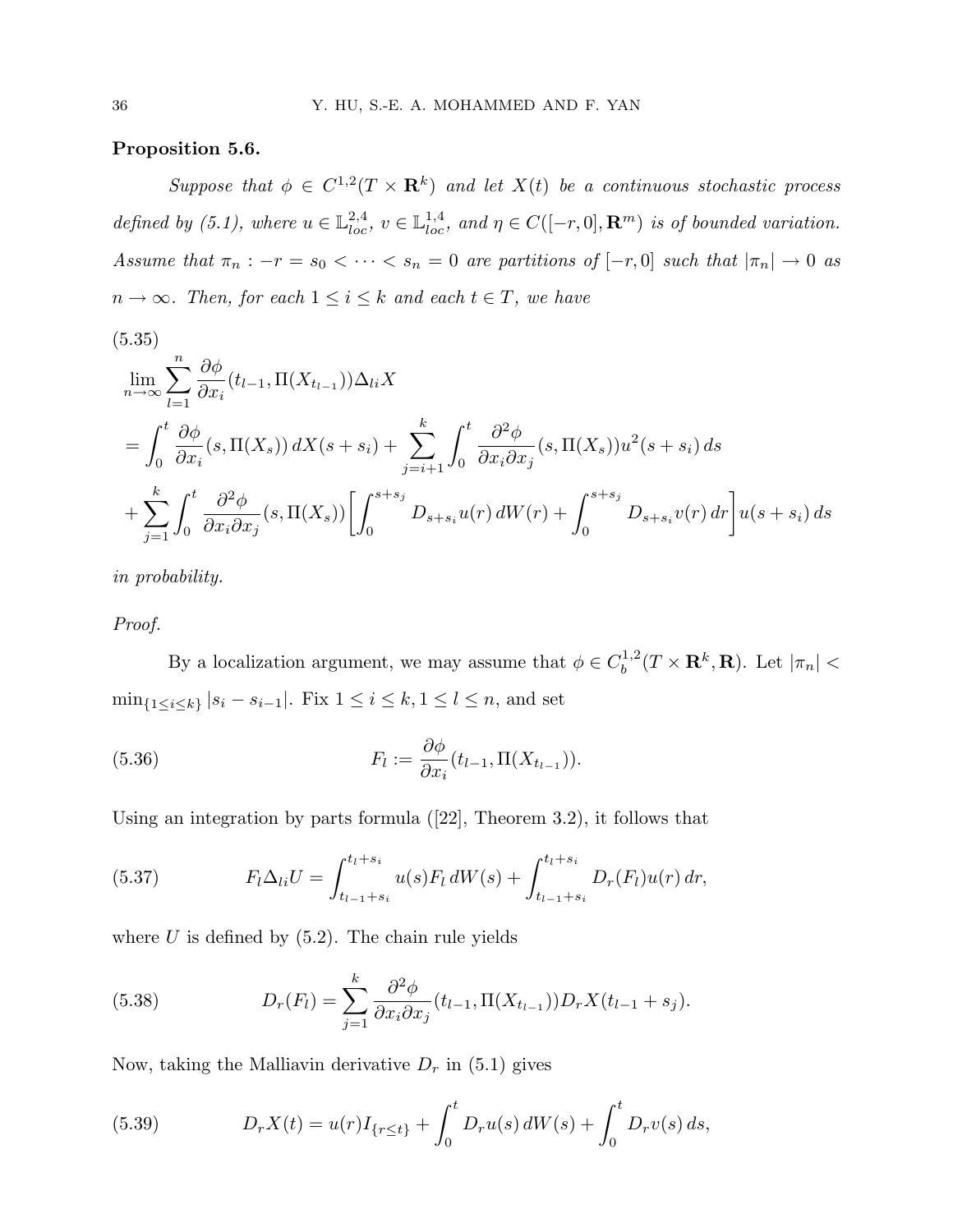Consequently

$$
\sum_{l=1}^{n} \frac{\partial \phi}{\partial x_i} (t_{l-1}, \Pi(X_{t_{l-1}})) \Delta_{li} U = c_1 + c_2 + c_3 + c_4,
$$

where

$$
(5.40) \begin{cases} c_1 := \sum_{l=1}^n \int_{t_{l-1}+s_i}^{t_l+s_i} \frac{\partial \phi}{\partial x_i} (t_{l-1}, \Pi(X_{t_{l-1}})) u(s) dW(s) \\ c_2 := \sum_{l=1}^n \int_{t_{l-1}+s_i}^{t_l+s_i} \sum_{j=1}^k \frac{\partial^2 \phi}{\partial x_i \partial x_j} (t_{l-1}, \Pi(X_{t_{l-1}})) I_{\{r \le t_{l-1}+s_j\}} u^2(r) dr \\ c_3 := \sum_{l=1}^n \int_{t_{l-1}+s_i}^{t_l+s_i} \sum_{j=1}^k \frac{\partial^2 \phi}{\partial x_i \partial x_j} (t_{l-1}, \Pi(X_{t_{l-1}})) \int_0^{t_{l-1}+s_j} D_r u(s) dW(s) u(r) dr \\ c_4 := \sum_{l=1}^n \int_{t_{l-1}+s_i}^{t_l+s_i} \sum_{j=1}^k \frac{\partial^2 \phi}{\partial x_i \partial x_j} (t_{l-1}, \Pi(X_{t_{l-1}})) \int_0^{t_{l-1}+s_j} D_r v(s) ds u(r) dr. \end{cases}
$$

We will study the limits of the above expressions as  $n \to \infty$ .

 $Step 1$ . First we show that the limit of  $c_2$  is given by

(5.41) 
$$
c_2 \to \sum_{j=i+1}^k \int_0^{t+s_i} \frac{\partial^2 \phi}{\partial x_i \partial x_j} (r - s_i, \Pi(X_{r-s_i})) u^2(r) dr, \quad \text{a.s.}
$$

If  $j \leq i$ , then  $t_{l-1} + s_i \geq t_{l-1} + s_j$ . So when  $t_{l-1} + s_i < r < t_l + s_i$ ,  $I_{\{r \leq t_l + s_j\}} = 0$ .

We have

$$
c_2 = \sum_{j=i+1}^k \sum_{l=1}^n \int_{t_{l-1}+s_i}^{t_l+s_i} \frac{\partial^2 \phi}{\partial x_i \partial x_j} (t_{l-1}, \Pi(X_{t_{l-1}})) I_{\{r \le t_{l-1}+s_j\}} u^2(r) dr
$$
  

$$
\to \sum_{j=i+1}^k \int_0^{t+s_i} \frac{\partial^2 \phi}{\partial x_i \partial x_j} (r - s_i, \Pi(X_{r-s_i})) u^2(r) dr
$$

a.s. as  $n\to\infty.$ 

Step 2. Next we study the limit of  $c_3$  as  $n \to \infty$ . We claim that

(5.42) 
$$
c_3 \rightarrow \sum_{j=1}^k \int_0^{t+s_i} \frac{\partial^2 \phi}{\partial x_i \partial x_j} (r-s_i, \Pi(X_{r-s_i})) \int_0^{r-s_i+s_j} D_r u(s) dW(s) u(r) dr
$$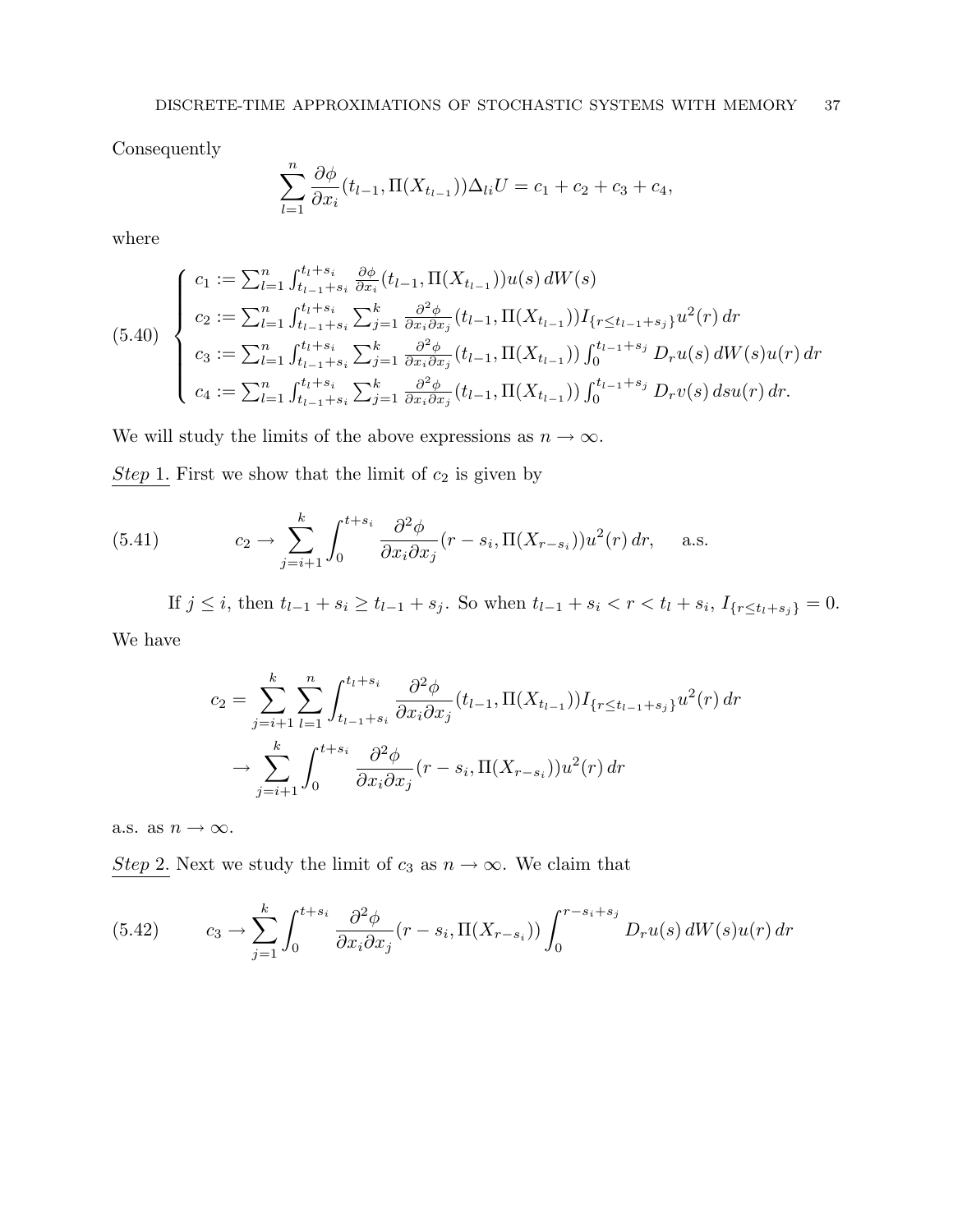as  $k\to\infty$  in probability. In fact,

$$
T_{j}^{n} := |\sum_{l=1}^{n} \int_{t_{l-1}+s_{i}}^{t_{l}+s_{i}} \left[ \frac{\partial^{2} \phi}{\partial x_{i} \partial x_{j}} (t_{l-1}, \Pi(X_{t_{l-1}})) \int_{0}^{t_{l-1}+s_{j}} D_{r}u(s) dW(s) \right]
$$
  
\n
$$
- \int_{0}^{t+s_{i}} \frac{\partial^{2} \phi}{\partial x_{i} \partial x_{j}} (r-s_{i}, \Pi(X_{r-s_{i}})) \int_{0}^{r-s_{i}+s_{j}} D_{r}u(s) dW(s) |u(r) dr|
$$
  
\n
$$
\leq |\sum_{l=1}^{n} \int_{t_{l-1}+s_{i}}^{t_{l}+s_{i}} \frac{\partial^{2} \phi}{\partial x_{i} \partial x_{j}} (t_{l-1}, \Pi(X_{t_{l-1}})) \int_{t_{l-1}+s_{j}}^{r+s_{j}-s_{i}} D_{r}u(s) dW(s) |u(r) dr|
$$
  
\n
$$
+ |\sum_{l=1}^{n} \int_{t_{l-1}+s_{i}}^{t_{l}+s_{i}} \left[ \frac{\partial^{2} \phi}{\partial x_{i} \partial x_{j}} (t_{l-1}, \Pi(X_{t_{l-1}})) - \frac{\partial^{2} \phi}{\partial x_{i} \partial x_{j}} (r-s_{i}, \Pi(X_{r-s_{i}})) \right]
$$
  
\n
$$
\times \int_{0}^{r-s_{i}+s_{j}} D_{r}u(s) dW(s) u(r) dr|
$$
  
\n
$$
\leq ||\frac{\partial^{2} \phi}{\partial x_{i} \partial x_{j}}||_{\infty} \sum_{l=1}^{n} \int_{t_{l-1}+s_{i}}^{t_{l}+s_{i}} \int_{t_{l-1}+s_{j}}^{r+s_{j}-s_{i}} D_{r}u(s) dW(s) |||u(r) || dr
$$
  
\n
$$
+ \sup_{1 \leq l \leq n} \sup_{r \in [t_{l-1}+s_{i},t_{l}+s_{i}]} |\frac{\partial^{2} \phi}{\partial x_{i} \partial x_{j}} (t_{l-1}, \Pi(X_{t_{l-1}})) - \frac{\partial^{2} \phi}{\partial x_{i} \partial x_{j}} (r-s_{i}, \Pi
$$

where  $T_{j1}^n$  and  $T_{j2}^n$  denote the first and second term on the right hand side of the last inequality. Using the Cauchy-Schwartz inequality and the  $L^p$  inequality for Skorohod integral ([22] Proposition 3.5, [23] p.158), we have

$$
ET_{j1}^{n} \leq \left\| \frac{\partial^{2} \phi}{\partial x_{i} \partial x_{j}} \right\|_{\infty} (E \int_{0}^{a+s_{i}} u^{2}(r) dr)^{\frac{1}{2}}
$$
  
 
$$
\times \left\{ E \sum_{l=1}^{n} \int_{t_{l-1}+s_{i}}^{t_{l}+s_{i}} \int_{t_{l-1}+s_{j}}^{r+s_{j}-s_{i}} |D_{r}u(s)|^{2} ds dr + E \sum_{l=1}^{n} \int_{t_{l-1}+s_{i}}^{t_{l}+s_{i}} \int_{t_{l-1}+s_{j}}^{r+s_{j}-s_{i}} \int_{0}^{a} |D_{\theta}(D_{r}u(s))|^{2} d\theta ds dr \right\}^{\frac{1}{2}}
$$
  
\n
$$
\to 0
$$

as  $n \to \infty$ . The uniform continuity of  $\frac{\partial^2 \phi}{\partial x \cdot \partial y}$  $\frac{\partial^2 \phi}{\partial x_i \partial x_j}$  implies  $T_{j2}^n \to 0$  a.s. So as  $n \to \infty$ ,  $T_j^n \to 0$ in probability.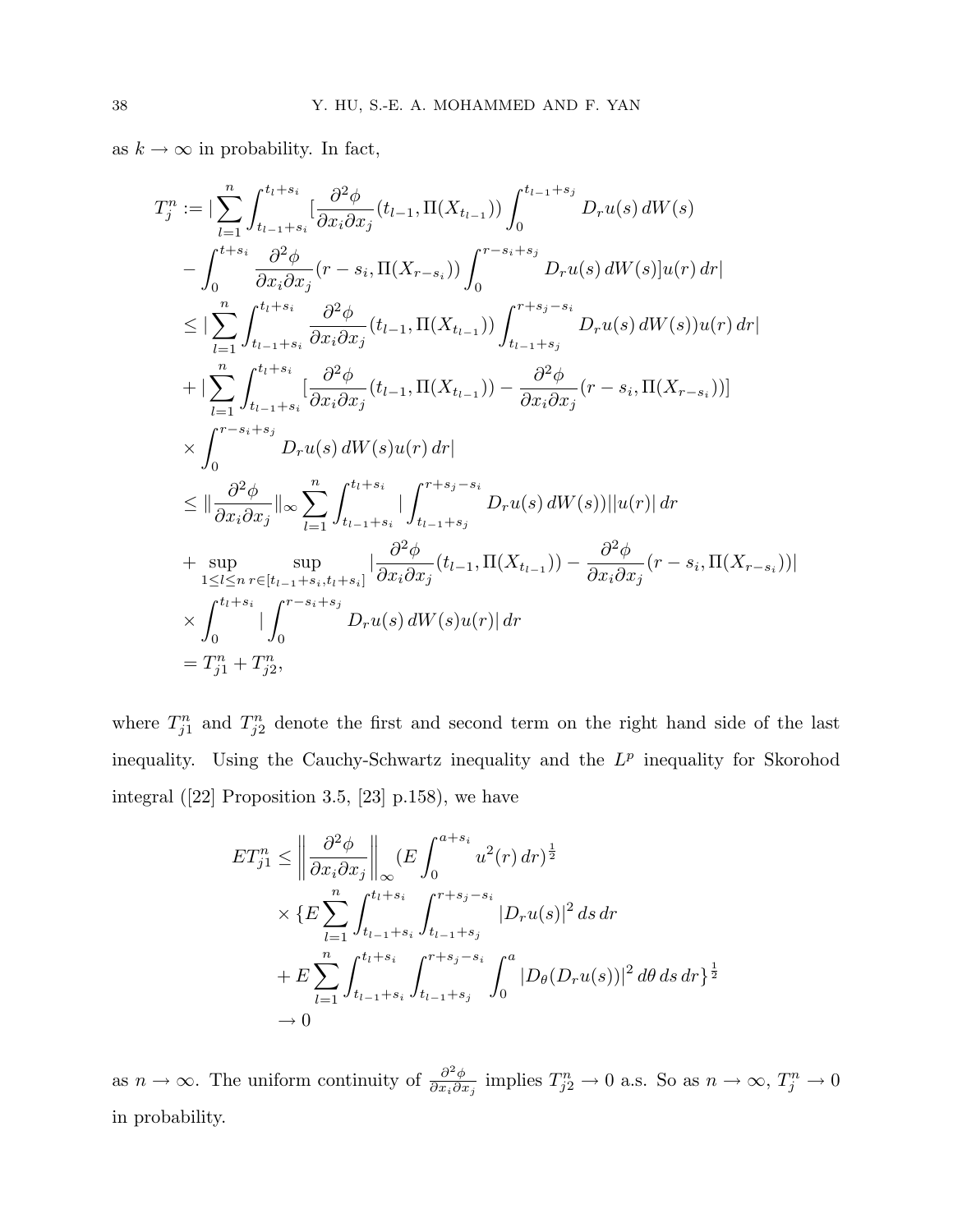Step 3. Now we will show that

(5.43) 
$$
c_4 \to \sum_{j=1}^k \int_0^{t+s_i} \frac{\partial^2 \phi}{\partial x_i \partial x_j} (r - s_i, \Pi(X_{r-s_i})) \int_0^{r+s_j-s_i} D_r v(s) ds u(r) dr, \text{ a.s.}
$$

As in Step 2, we have

$$
\begin{split}\n&\left|\sum_{l=1}^{n} \int_{t_{l-1}+s_{i}}^{t_{l}+s_{i}} \left[ \frac{\partial^{2}\phi}{\partial x_{i}\partial x_{j}}(t_{l-1}, \Pi(X_{t_{l-1}})) \int_{0}^{t_{l-1}+s_{j}} D_{r}v(s) \, ds \right. \\
&\left. - \frac{\partial^{2}\phi}{\partial x_{i}\partial x_{j}}(r-s_{i}, \Pi(X_{r-s_{i}})) \int_{0}^{r-s_{i}+s_{j}} D_{r}v(s) \, ds \right] u(r) \, dr \right| \\
&\leq \left\| \frac{\partial^{2}\phi}{\partial x_{i}\partial x_{j}} \right\|_{\infty} \sum_{l=1}^{n} \int_{t_{l-1}+s_{i}}^{t_{l}+s_{i}} \left| \int_{t_{l-1}+s_{j}}^{r+s_{j}-s_{i}} D_{r}v(s) \, ds \right| |u(r)| \, dr \\
&\quad + \sup_{1 \leq l \leq n} \sup_{r \in [t_{l-1}+s_{i},t_{l}+s_{i}]} \left| \frac{\partial^{2}\phi}{\partial x_{i}\partial x_{j}}(t_{l-1}, \Pi(X_{t_{l-1}})) - \frac{\partial^{2}\phi}{\partial x_{i}\partial x_{j}}(r-s_{i}, \Pi(X_{r-s_{i}})) \right| \\
&\quad \times \int_{0}^{t_{l}+s_{i}} \left| \int_{0}^{r-s_{i}+s_{j}} D_{r}v(s) \, ds \right| |u(r)| \, dr \\
&\rightarrow 0 \quad \text{a.s as} \quad n \rightarrow \infty \, .\n\end{split}
$$

Step 4. Finally we study the limit of  $c_1$  as  $n \to \infty$ . We shall show that

(5.44) 
$$
c_1 \to \int_0^{t+s_i} \frac{\partial \phi}{\partial x_i}(s-s_i, \Pi(X_{s-s_i}))u(s) dW(s)
$$

in  $L^2(\Omega, \mathbf{R})$  as  $n \to \infty$ . To see this, define

(5.45) 
$$
u^{n}(s) = u(s) \sum_{l=1}^{n} \frac{\partial \phi}{\partial x_{i}}(t_{l-1}, \Pi(X_{t_{l-1}})) I_{(t_{l-1}+s_{i}, t_{l}+s_{i}]}(s).
$$

It suffices to show that

(5.46) 
$$
u^{n}(s) \rightarrow \frac{\partial \phi}{\partial x_{i}}(s-s_{i}, \Pi(X_{t_{s-s_{i}}}))u(s)I_{(0,t+s_{i}]}(s)
$$

in  $\mathbb{L}^{1,2}$  as  $n \to \infty$ . It is clear that the sequence  $\{u^n(s)\}\$ converges to ∂φ  $\frac{\partial \phi}{\partial x_i}(s-s_i, \Pi(X_{s-s_i}))u(s)I_{(0,t+s_i]}(s)$  in  $L^2(\Omega \times T, \mathbf{R})$ . It remains to show that the sequence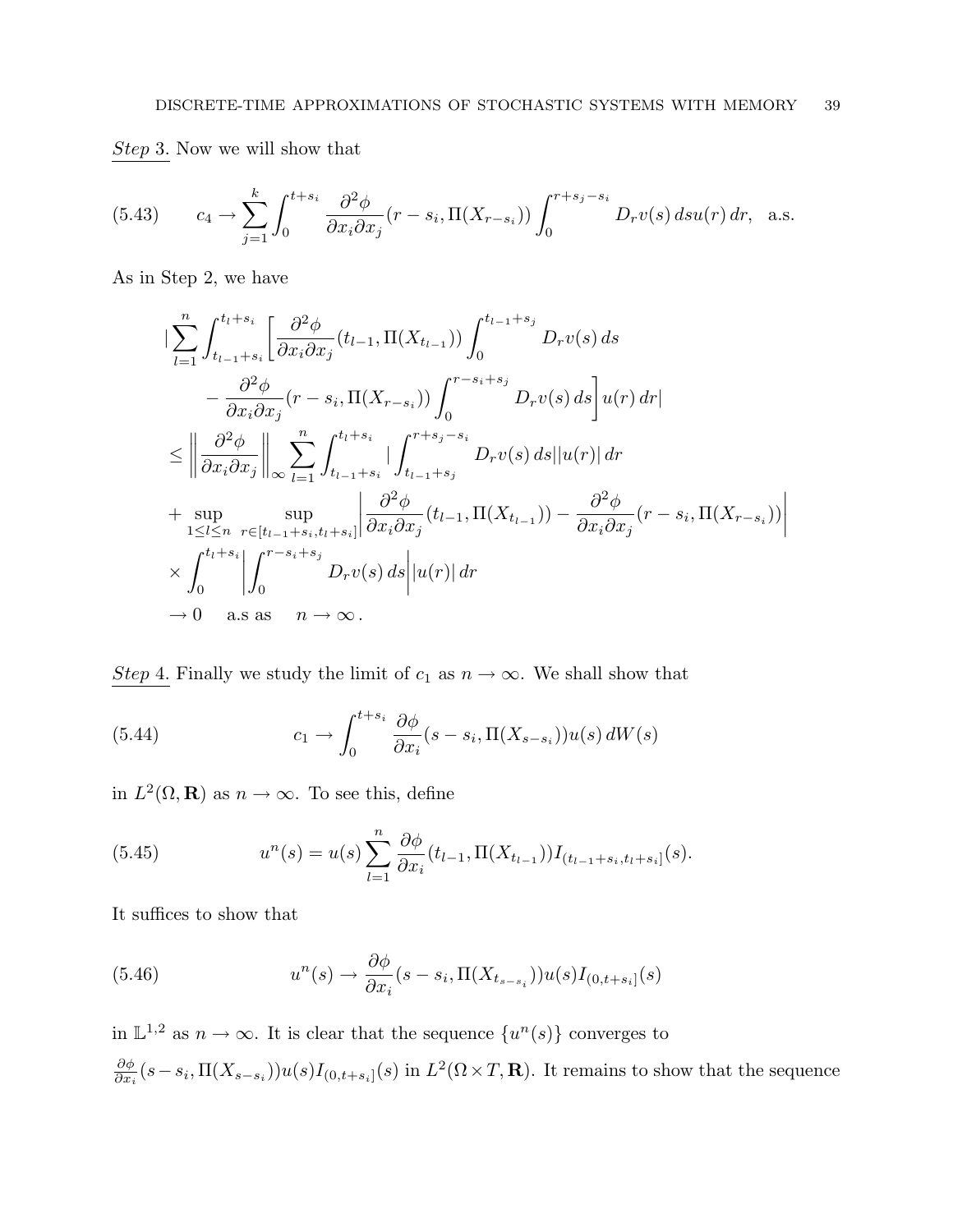$\{D_r u^n(s)\}_{n=1}^{\infty}, r, s \in T^2$ , converges in  $L^2(\Omega \times T^2, \mathbf{R})$  to  $D_r$ ·  $\partial \phi$  $\partial x_i$  $(s-s_i, \Pi(X_{s-s_i}))u(s)I_{(0,t+s_i]}(s)$  $\overline{a}$ . Now

$$
D_r u^n(s)
$$
  
\n
$$
= D_r u(s) \sum_{l=1}^n \frac{\partial \phi}{\partial x_i} (t_{l-1}, \Pi(X_{t_{l-1}})) I_{(t_{l-1}+s_i, t_l+s_i]}(s)
$$
  
\n
$$
+ u(s) \sum_{l=1}^n \sum_{j=1}^k \frac{\partial^2 \phi}{\partial x_i \partial x_j} (t_{l-1}, \Pi(X_{t_{l-1}})) \int_0^{t_{l-1}+s_j} D_r u(s') dW(s') I_{(t_{l-1}+s_i, t_l+s_i]}(s)
$$
  
\n
$$
+ u(s) \sum_{l=1}^n \sum_{j=1}^k \frac{\partial^2 \phi}{\partial x_i \partial x_j} (t_{l-1}, \Pi(X_{t_{l-1}})) \int_0^{t_{l-1}+s_j} D_r v(s') ds' I_{(t_{l-1}+s_i, t_l+s_i]}(s)
$$
  
\n
$$
+ u(s) \sum_{l=1}^n \sum_{j=1}^k \frac{\partial^2 \phi}{\partial x_i \partial x_j} (t_{l-1}, \Pi(X_{t_{l-1}})) u(r) I_{[0, t_{l-1}+s_j]}(r) I_{(t_{l-1}+s_i, t_l+s_i]}(s)
$$
  
\n
$$
= d_1 + d_2 + d_3 + d_4.
$$

where  $d_1, d_2, d_3, d_4$  stand for the first, second, third and fourth term, respectively, on the right hand side of the above equality. It is easy to see that

$$
d_1 \to D_r u(s) \frac{\partial \phi}{\partial x_i} (\Pi(s - s_i, X_{s - s_i})) I_{(0, t + s_i]}(s)
$$

in  $L^2(\Omega, \mathbf{R})$ . Since for all  $1 \leq j \leq k$ ,  $u(s) \int_0^{s+s_j-s_i}$  $L^{s+s_j-s_i} D_r v(\theta) d\theta$  belongs to  $L^2(\Omega \times T^2, \mathbf{R}),$ then by Lebesgue's dominated convergence theorem, we have

$$
d_3 := u(s) \sum_{j=1}^k \sum_{l=1}^n \left[ \frac{\partial^2 \phi}{\partial x_i \partial x_j} (t_{l-1}, \Pi(X_{t_{l-1}})) \int_0^{s+s_j - s_i} D_r v(\theta) d\theta \right] I_{(t_{l-1} + s_i, t_l + s_i]}(s)
$$
  

$$
\to \sum_{j=1}^k u(s) \left[ \frac{\partial^2 \phi}{\partial x_i \partial x_j} (s - s_i, \Pi(X_{s-s_i})) \int_0^{s+s_j - s_i} D_r v(\theta) d\theta \right] I_{(0, t+s_i]}(s)
$$

in  $L^2(\Omega \times T^2, \mathbf{R})$ . Moreover,

$$
\sum_{l=1}^{n} \int_{t_{l-1}+s_i}^{t_l+s_i} \int_0^a u^2(s) \left[ \frac{\partial^2 \phi}{\partial x_i \partial x_j} (t_{l-1}, \Pi(X_{t_{l-1}})) \right]^2 \left[ \int_{t_{l-1}+s_j}^{s+s_j-s_i} D_r v(\theta) d\theta \right]^2 dr ds
$$
  
\n
$$
\leq |\pi_n| \left\| \frac{\partial^2 \phi}{\partial x_i \partial x_j} \right\|_{\infty}^2 \int_0^a u^2(s) ds \int_0^a \int_0^a (D_r v(\theta))^2 dr d\theta
$$
  
\n
$$
\to 0
$$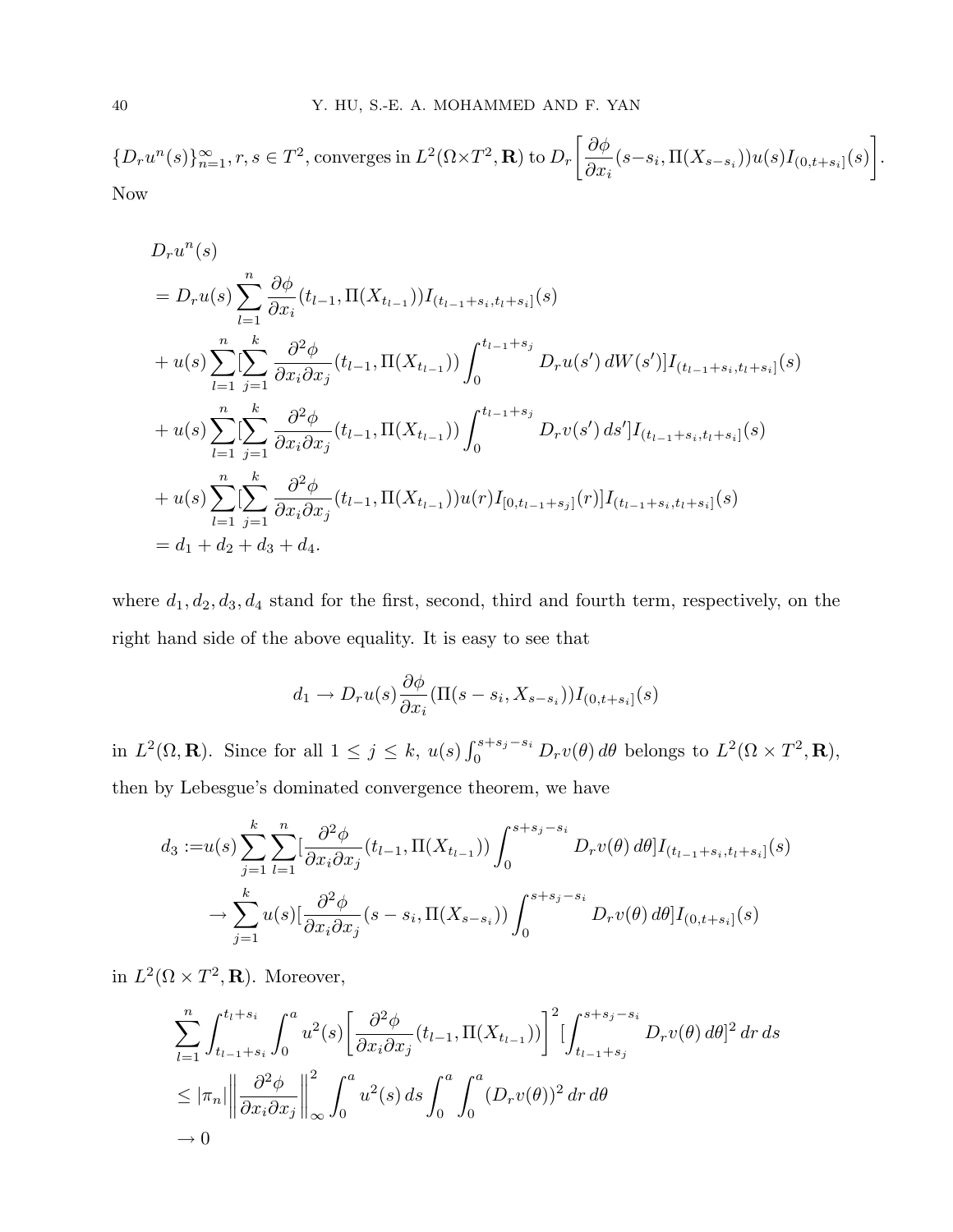as  $n \to \infty$  in  $L^1(\Omega, \mathbf{R})$ , because  $v \in \mathbb{L}^{1,4}$  and  $u \in L^4(\Omega \times T, \mathbf{R})$ . Hence,

$$
d_3 \to \sum_{j=1}^k u(s) \left[ \frac{\partial^2 \phi}{\partial x_i \partial x_j} (s - s_i, \Pi(X_{s-s_i})) \int_0^{s+s_j-s_i} D_r v(\theta) d\theta \right] I_{(0,t+s_i]}(s)
$$

in  $L^2(\Omega \times T^2, \mathbf{R})$ . To find the limit of  $d_2$ , we need to check that for all j, the two parameter process  $(u(s))_0^{s+s_j-s_i}$  $\int_0^{s+s_j-s_i} D_r u(\theta) dW(\theta)$ ,  $0 \leq s, r \leq a$ ¢ belongs to  $L^2(\Omega \times T^2, \mathbf{R})$ . This follows from the following estimates:

$$
E \int_0^a \int_0^a u^2(s) [\int_0^{s+s_j-s_i} D_r u(\theta) dW(\theta)]^2 ds dr
$$
  
\n
$$
\leq \left\{ E \int_0^a u^4(s) ds E \int_0^a {\{\int_0^a [\int_0^{s+s_j-s_i} D_r u(\theta) dW(\theta)]^2 dr}^2 ds \right\}^{\frac{1}{2}}
$$
  
\n
$$
\leq C \{ E \int_0^a u^4(s) ds [E(\int_0^a \int_0^a |D_r u(\theta)|^2 d\theta dr)^2
$$
  
\n
$$
+ E(\int_0^a \int_0^a \int_0^a D_\alpha (D_r u(\theta)) d\theta dr d\alpha)^2 ]\}^{\frac{1}{2}}.
$$

Here we have used a slight modification of the  $L^p$  estimate of the Skorohod integral for  $p = 4$  (c.f. [23], Exercise 3.2.7). Using similar  $L^p$  estimates to the above, we obtain

$$
\sum_{l=1}^{n} \int_{t_{l-1}+s_i}^{t_l+s_i} \int_0^a u^2(s) \left[ \frac{\partial^2 \phi}{\partial x_i \partial x_j} (t_{l-1}, \Pi(X_{t_{l-1}})) \right]^2 \left[ \int_{t_{l-1}+s_j}^{s+s_j-s_i} D_r u(\theta) dW(\theta) \right]^2 dr ds
$$
  

$$
\leq \left\| \frac{\partial^2 \phi}{\partial x_i \partial x_j} \right\|_{\infty}^2 \left( \int_0^a Eu^4(s) ds \right)^{\frac{1}{2}} \times \left\{ \sum_{l=1}^n E \int_{t_{l-1}+s_i}^{t_l+s_i} \left[ \int_0^a \left( \int_{t_{l-1}+s_j}^{s+s_j-s_i} D_r v(\theta) d\theta \right)^2 dr \right]^2 ds \right\}^{\frac{1}{2}}.
$$

Note that the right hand side of the above inequality tends to zero as  $n \to \infty$ . Thus

$$
(5.48) \t d_2 \to \sum_{j=1}^k u(s) \left[ \frac{\partial^2 \phi}{\partial x_i \partial x_j} (s - s_i, \Pi(X_{s - s_i})) \int_0^{s + s_j - s_i} D_r u(\theta) dW(\theta) \right] I_{(0, t + s_i]}(s)
$$

in  $L^2(\Omega \times T^2, \mathbf{R})$  as  $n \to \infty$ .

It is easy to check that

$$
d_4 \to \sum_{j=1}^k u(s) \frac{\partial^2 \phi}{\partial x_i \partial x_j}(s - s_i, \Pi(X_{s - s_i})) u(r) I_{[0, s + s_j - s_i]}(r) I_{(0, t + s_i]}(s)
$$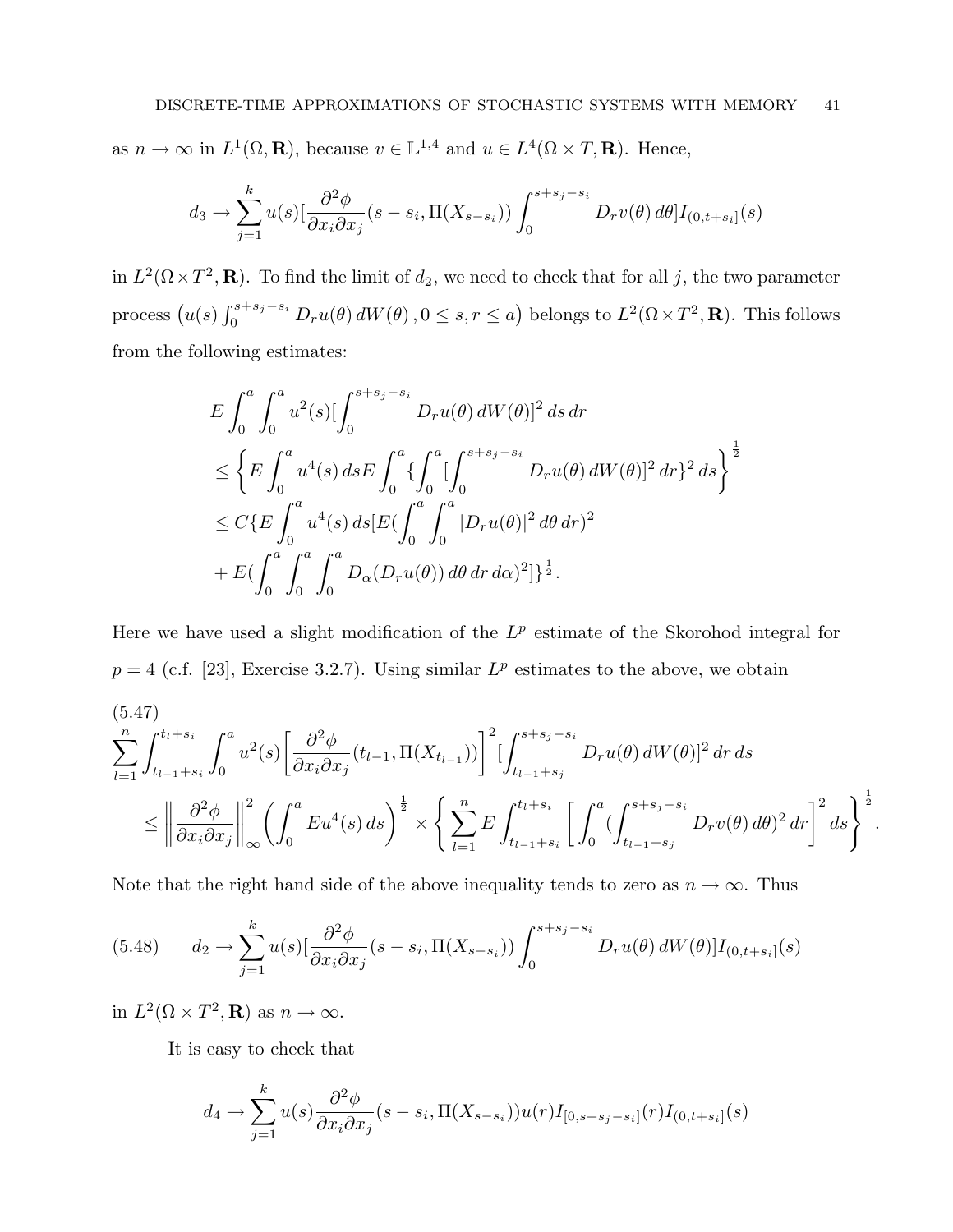as  $n \to \infty$  in  $L^2(\Omega, \mathbf{R})$ . Therefore,

(5.49) 
$$
D_r u^n(s) \to D_r[u(s)\frac{\partial^2 \phi}{\partial x_i \partial x_j}(s-s_i, \Pi(X_{s-s_i}))I_{(0,t+s_i]}(s)]
$$

in  $L^2(\Omega \times T^2, \mathbf{R})$ . Finally it is easy to see that

$$
c_1 \to \int_0^{t+s_i} \frac{\partial \phi}{\partial x_i}(s-s_i, \Pi(X_{s-s_i}))u(s) dW(s)
$$

in  $L^2(\Omega, \mathbf{R})$  as  $n \to \infty$ .

Step 5. The convergence

(5.50) 
$$
\sum_{l=1}^n \frac{\partial \phi}{\partial x_i}(t_{l-1}, \Pi(X_{t_{l-1}})) \Delta_{li} V \to \int_{s_i}^{t+s_i} \frac{\partial \phi}{\partial x_i}(s-s_i, \Pi(X_{s-s_i})) dV(s) \text{ a.s.}
$$

as  $n \to \infty$ , is easy to verify.  $\square$ 

We complete the section by giving a Stratonovich version of the Itô formula  $(5.7)$ .

Suppose that  $k \geq 1$  and  $p \geq 2$ . The set  $\mathbb{L}_{d,C}^{k,p}$  (c.f. [22] Definition 7.2, [23] p.167) is the class of processes  $u \in L^{k,p}_d$  $d_d^{k,p}$  such that the mappings  $s \hookrightarrow D_{s \wedge t} u(s \vee t)$  and  $s \hookrightarrow$  $D_{s\vee t}u(s\wedge t)$  are continuous in  $L^p(\Omega)$ , uniformly in t, and  $\sup_{s,t\in T}E(|D_su(t)|^p)<\infty$ .

The space  $\mathbb{L}_{d,C,loc}^{1,2}$  is the class of processes that are locally in  $\mathbb{L}_{d,C}^{1,2}$ . For any  $u \in \mathbb{L}_{d,C}^{1,2}$ , the following limits

(5.52) 
$$
\begin{cases} D_t^+ u(t) = \lim_{\epsilon \downarrow 0} \sum_{i=1}^d D_t^i u^i(t + \epsilon) \\ D_t^- u(t) = \lim_{\epsilon \downarrow 0} \sum_{i=1}^d D_t^i u^i(t - \epsilon) \end{cases}
$$

exist in  $L^2(\Omega)$  uniformly in t, we set  $\bigtriangledown = D^+ + D^-$ , i.e.,  $(\bigtriangledown u)(t) = D_t^+$  $t^+u(t) + D_t^ \bar{t}^u(t)$ .

Consider the process

(5.53) 
$$
X(t) = \begin{cases} \eta(0) + \int_0^t u(s) \circ dW(s) + \int_0^t v(s) \, ds, & t > 0 \\ \eta(t), & -r \le t \le 0, \end{cases}
$$

where  $\eta$  belongs to C and is of bounded variation,  $u = (u^1, \dots, u^m)^T$ ,  $u^i \in \mathbb{L}^{2,4}_{d,C,loc}$ ,  $(\nabla u) \in \mathbb{L}^{1,4}_{loc}, v = (v^1, \dots, v^m)^T, v^i \in \mathbb{L}^{1,4}_{loc}$ , and the stochastic integral is a Stratonovich one. Assume also that the process  $X$  is continuous.

Using the relationship between the Skorohod and Stratonovich integrals ([22], Theorem 7.3; [23], Theorem 3.11) and Theorem 3.3, we can easily obtain the following Stratonovich version of Itô's formula for the segment process  $X_t$ .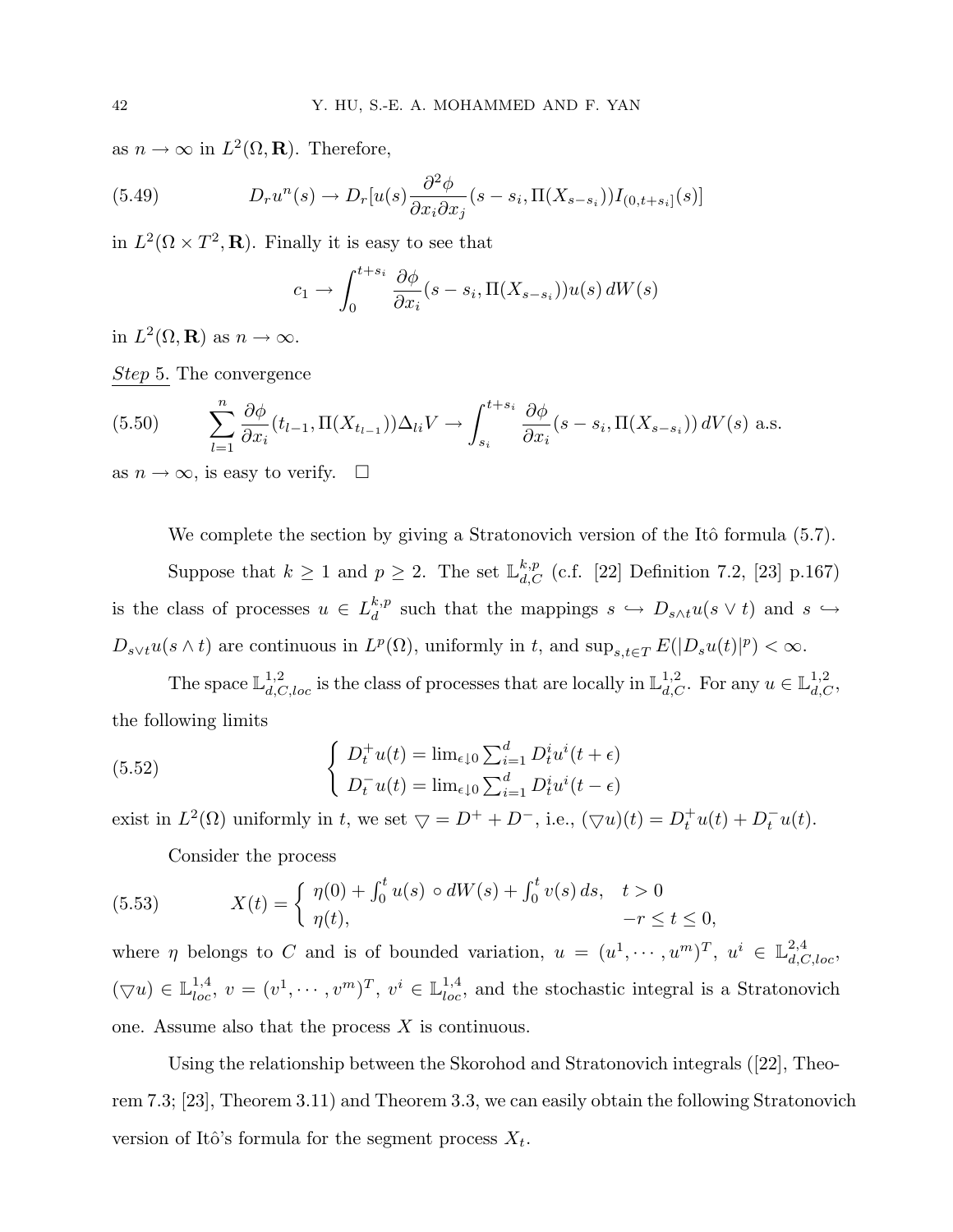#### Corollary 5.8.

Suppose that the process  $X(t)$  is defined by (5.53), and let  $\phi \in C^{1,2}(T \times \mathbf{R}^{mk}, \mathbf{R})$ . Then

(5.54)

$$
\phi(t, \Pi(X_t)) - \phi(0, \Pi(X_0))
$$
  
= 
$$
\int_0^t \frac{\partial \phi}{\partial s}(s, \Pi(X_s)) ds + \sum_{i=1}^k \int_0^t \frac{\partial \phi}{\partial \vec{x}^i}(s, \Pi(X_s)) u(s+s_i) \circ dW(s+s_i)
$$
  
+ 
$$
\sum_{i=1}^k \int_0^t \frac{\partial \phi}{\partial \vec{x}^i}(s, \Pi(X_s)) v(s+s_i) ds.
$$

for all  $t \in T$  a.s..

#### 6. Weak differentiability of solutions of SDDE's.

In this section, we will study the weak differentiability of the solution of the Itô SDDE  $(1.6)$ . Bell and Mohammed  $([4])$  have applied the Malliavin calculus to study regularity of solutions of SDDE's with a single delay in the noise term. Their analysis relies on weak differentiability of the solution of the SDDE. In Section 8 of this article, the weak differentiability of the solution to the SDDE  $(1.6)$  together with the Itô formula (5.10) are used to develop higher order numerical schemes for solving the SDDE. The next three results (Proposition 6.1, Lemma 6.2, and Proposition 6.3) are analogous to those in Nualart ([23] Theorem 2.2.1, Lemma 2.2.2, and Theorem 2.2.2). Denote  $\mathbb{D}_m^{k,\infty} := \cap_{p \ge 2} \mathbb{D}_m^{k,p}$ , for  $k \in N$ . Recall that  $D_r^l, 1 \leq l \leq d$ , stand for weak differentiation with respect to the *l*-th component of  $W$ .

# Proposition 6.1. (c.f. [23], Proposition 1.2.3).

In the Itô SDDE (1.6), assume that  $g \in C_b^{0,1}$  $\mathcal{L}_b^{0,1}(T\times \mathbf{R}^{k_1m};L(\mathbf{R}^d,\mathbf{R}^m)$  and  $h\,\in$  $C^{0,1}_b$  $b^{0,1}(T\times\mathbf{R}^{k_2m};\mathbf{R}^m)$ . Let X be the solution of (1.6). Then  $X(t)\in\mathbb{D}_m^{1,\infty}$  for all  $t\in T$ , and

(6.1) 
$$
\sup_{0 \le r \le a} E\left(\sup_{r \le s \le a} |D_r X(s)|^p\right) < \infty
$$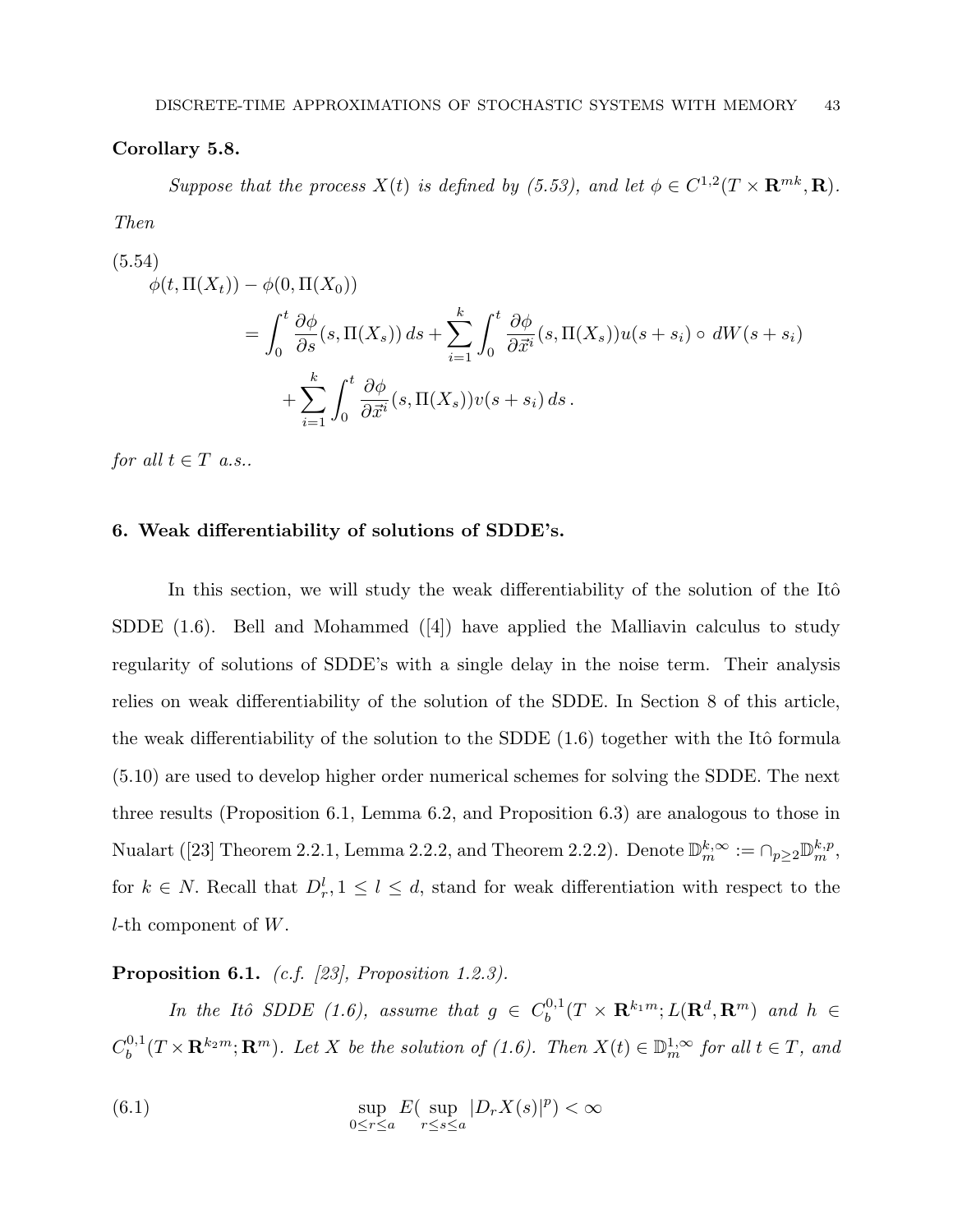for all  $p \geq 2$ . Furthermore, the "partial" weak derivatives  $D_r^l X^j(t)$  with respect to the l-th coordinate of W satisfy the following linear SDDE's a.s.:

(6.2) 
$$
D_r^l X^j(t) = \begin{cases} g^{jl}(r, \Pi_1(X_r^j)) + \int_r^t \sum_{i=1}^{k_1} \frac{\partial g^{jl}}{\partial \vec{x}_i}(s, \Pi_1(X_s)) D_r^l X^j(s+s_{1,i}) dW^l(s) \\ + \int_0^t \sum_{i=1}^{k_2} \frac{\partial h^j}{\partial \vec{x}_i}(s, \Pi_2(X_s)) D_r^l X^j(s+s_{2,i}) ds, \quad t \ge r, \\ = 0, \qquad t < r, \end{cases}
$$

for  $l = 1, \dots, d, j = 1, \dots, m$ . In (6.2),  $g^{jl}$  is the (j,l) entry of the  $m \times d$  matrix g, and  $h^j$  is the j-th coordinate of h.

## Proof.

For simplicity, we will only consider the one-dimensional case  $d = m = 1$ .

$$
X^{0}(t) = \begin{cases} \eta(0), & t \ge 0 \\ \eta(t), & -1 \le t < 0, \end{cases}
$$

(6.3) 
$$
X^{n+1}(t) = \eta(0) + \int_0^t g(s, \Pi_1(X_s^n)) dW(s) + \int_0^t h(s, \Pi_2(X_s^n)) ds.
$$

It is easy to see that

(6.4) 
$$
D_r\left(\int_0^t g(s, \Pi_1(X_s^n)) dW(s)\right)
$$

$$
= g(r, \Pi_1(X_r^n)) + \int_{r-s_{1,k_1}}^t D_r(g(s, \Pi_1(X_s^n))) dW(s)
$$

and

(6.5) 
$$
D_r\left(\int_0^t h(s,\Pi_2(X_s^n))\,ds\right)=\int_{r-s_{2,k_2}}^t D_r(h(s,\Pi_2(X_s^n)))\,ds.
$$

Since g and h have bounded space derivatives, it is easy to see that there is a positive constant  $K$  such that

(6.6) 
$$
\begin{cases} D_r(g(s, \Pi_1(X_s^n))) \leq K \sup_{r \leq u \leq s} |D_r X^n(u)| \\ D_r(h(s, \Pi_2(X_s^n))) \leq K \sup_{r \leq u \leq s} |D_r X^n(u)|, \end{cases}
$$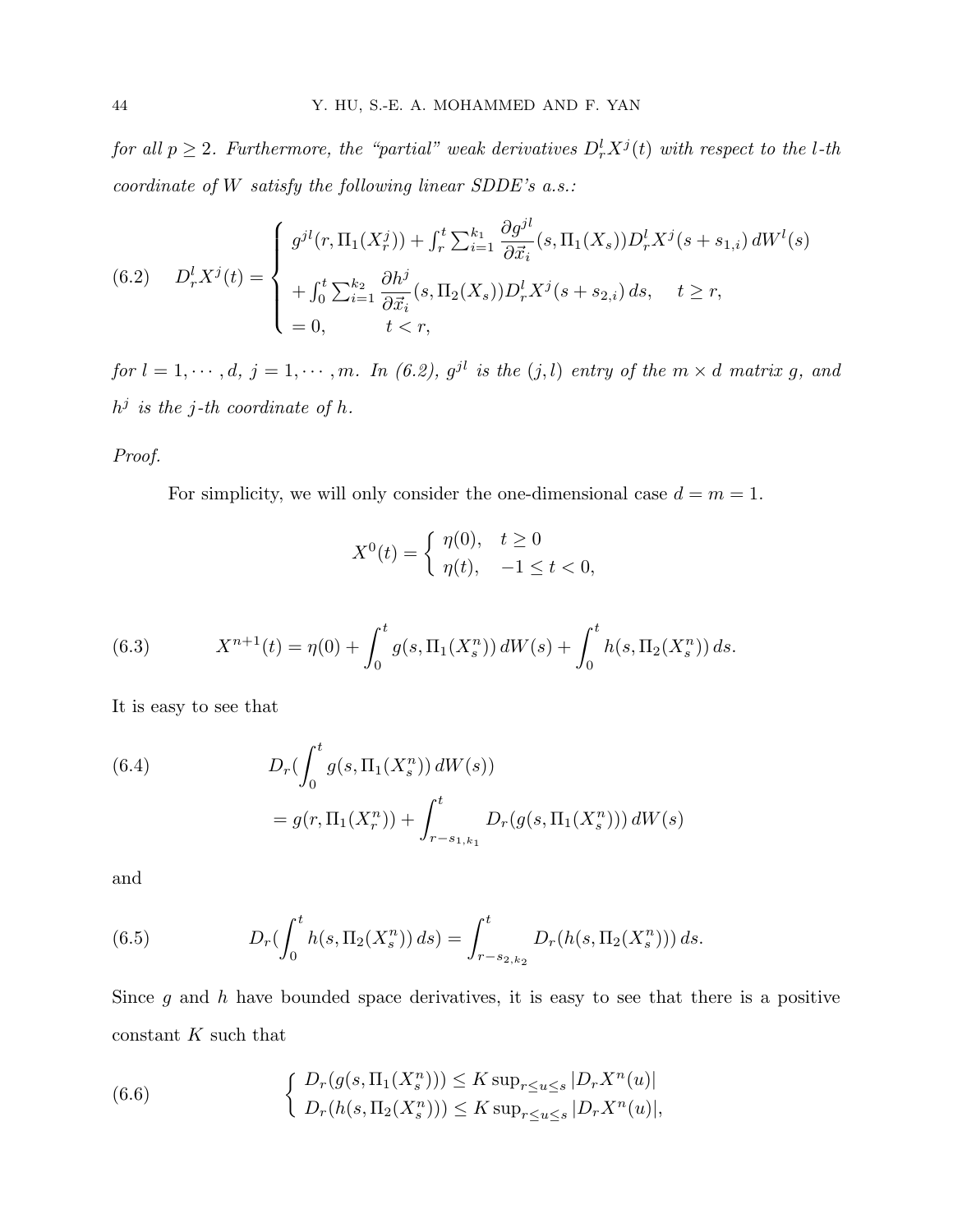almost surely. From the Burkholder-Davis-Gundy inequality and (6.3)-(6.6), it follows that  $X^{n}(t) \in \mathbb{D}^{1,\infty}$  for all  $t \in [0,a]$ , and there are positive constants  $C_1, C_2$  such that

$$
(6.7) \quad E(\sup_{r \le u \le t} |D_r X^{n+1}(u)|^p) \le C_1 (1 + E \|X_r^n\|_{C}^p) + C_2 \int_r^t E\bigg(\sup_{r \le u \le s} |D_r X^n(u)|^p\bigg) ds.
$$

By induction on n, the above inequality implies that  $E(\sup_{r\leq s\leq a}|D_rX^n(s)|^p)$  are uniformly bounded in *n* for all  $p \geq 2$ . By [23], proposition 1.5.5, it follows that  $X(t) \in \mathbb{D}^{1,\infty}$  for all t. Applying the operator  $D$  to  $(1.6)$  (and using [23] Proposition 1.2.3), we obtain the linear SDDE (6.2) for the weak derivative of  $X(t)$ . The estimate (6.1) follows from (6.2), Burkholder-Davis-Gundy's inequality and Gronwall's lemma.  $\Box$ 

The following lemma may be proved using similar ideas. Its proof is left to the reader.

#### Lemma 6.2.

Suppose that the real-valued process  $\alpha = {\alpha(r, t) : t \in [r, a]}$  is adapted and continuous. Assume that the processes  $a(t) = (a_1(t), \dots, a_{k_1}(t)) \in \mathbb{R}^{k_1}$  and  $b(t) =$  $(b_1(t), \dots, b_{k_2}(t)) \in \mathbb{R}^{k_2}$  are adapted, continuous and uniformly bounded. Furthermore, suppose that the random variables  $\alpha(r,t)$ ,  $\alpha(t)$  and  $b(t)$  belong to  $\mathbb{D}^{1,\infty}$  and satisfy the conditions

(6.11) 
$$
\begin{cases} \sup_{0 \leq r \leq a} E(\sup_{r \leq t \leq a} |\alpha(r,t)|^{p}) + \sup_{0 \leq r,s \leq a} E(\sup_{s \leq t \leq a} |D_{s}\alpha(r,t)|^{p}) < \infty \\ \sup_{0 \leq s \leq a} \Big\{ E(\sup_{s \leq t \leq a} |a(t)|^{p}) + E(\sup_{s \leq t \leq a} |D_{s}\alpha(t)|^{p}) \Big\} < \infty \\ \sup_{0 \leq s \leq a} \Big\{ E(\sup_{s \leq t \leq a} |b(t)|^{p}) + E(\sup_{s \leq t \leq a} |D_{s}b(t)|^{p}) \Big\} < \infty \end{cases}
$$

for all  $p \geq 2$ . Let  $Y = \{Y(t) : t \in [0, a]\}$  be the solution of the linear SDDE

(6.12) 
$$
Y(t) = \begin{cases} \alpha(r,t) + \int_r^t \langle a(s), \Pi_1(Y_s) \rangle_{\mathbf{R}^{k_1}} dW(s) + \int_r^t \langle b(s), \Pi_2(Y_s) \rangle_{\mathbf{R}^{k_2}} ds, & t \geq r, \\ 0, & 0 \leq t \leq r. \end{cases}
$$

Then  $Y(t)$  belongs to  $\mathbb{D}^{1,\infty}$ , and for all integers  $p \geq 2$ , we have

(6.13) 
$$
\begin{cases} \sup_{0 \le s \le a} E(\sup_{s \le t \le a} |D_s Y(t)|^p) < \infty \\ \sup_{0 \le s \le a} E(\sup_{s \le t \le a} |Y(t)|^p) < \infty. \end{cases}
$$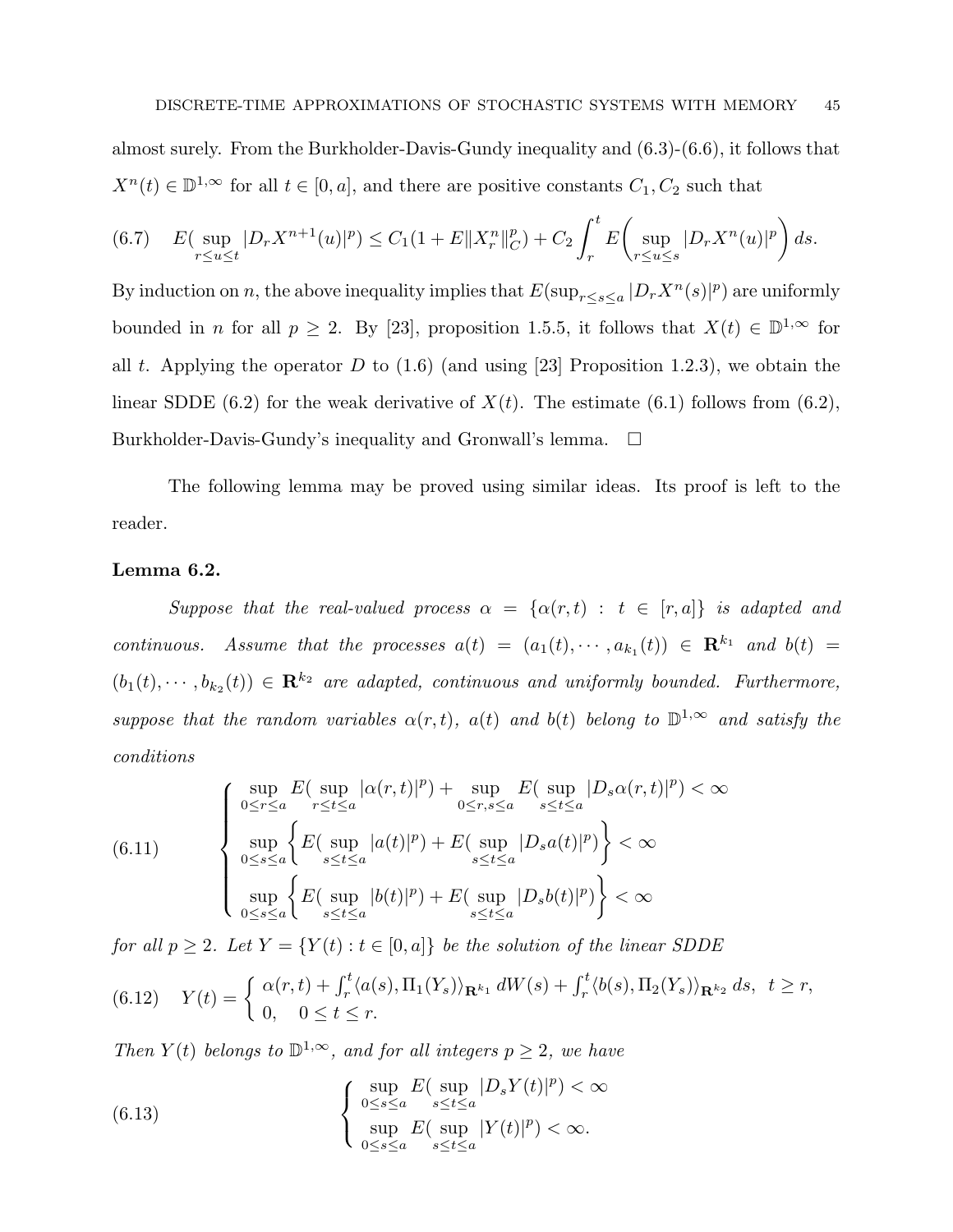Furthermore, the weak derivative  $D_s Y(t)$  of  $Y(t)$  satisfies the linear SDDE

$$
(6.14)
$$

$$
D_s Y(t) = D_s \alpha(r, t) + \langle a(s), \Pi_1(Y_s) \rangle_{\mathbf{R}^{k_1}} I_{\{r \le s \le t\}}
$$
  
+ 
$$
\int_r^t [\langle D_s a(v), \Pi_1(Y_v) \rangle_{\mathbf{R}^{k_1}} + \langle a(v), \Pi_1(D_s Y_v) \rangle_{\mathbf{R}^{k_1}}] dW(v)
$$
  
+ 
$$
\int_r^t [\langle D_s b(v), \Pi_2(Y_v) \rangle_{\mathbf{R}^{k_2}} + \langle b(v), \Pi_2(D_s Y_v) \rangle_{\mathbf{R}^{k_2}}] dv, \quad s < t.
$$

The next proposition follows from Proposition 6.1 and Lemma 6.2.

#### Proposition 6.3.

Let  $X = \{X(t) : t \in T = [0, a]\}\$  be the solution of the SDDE (1.6), where  $g \in$  $C_b^{0,2}$  $\mathbf{b}^{0,2}_b(T\times \mathbf{R}^{k_1m}, L(\mathbf{R}^d,\mathbf{R}^m)),~~h~\in~C_b^{0,2}$  $\mathcal{L}_b^{0,2}(T\times\mathbf{R}^{k_2 m},\mathbf{R}^m)$  have bounded first and second partial derivatives in the space variables. Then  $X(t) \in \mathbb{D}_{m}^{2,\infty}$  for all  $t \in T$ , and

(6.15) 
$$
\sup_{0 \le r_1, r_2 \le a} E(\sup_{r_1 \vee r_2 \le s \le a} |D_{r_1}^{l_1} D_{r_2}^{l_2} X(s)|^p) < \infty
$$

for  $l_1, l_2 = 1, \cdots, d$ , and all  $p \geq 2$ .

# 7. Strong approximation of multiple Stratonovich integrals.

The following iterated Stratonovich integrals are used in the Milstein scheme for the SDDE  $(1.6)$ :

(7.1) 
$$
J_{i,j}(t_0, t_1; -b) := \int_{t_0+b}^{t_1+b} \int_{t_0}^{s-b} \circ dW^i(v) \circ dW^j(s),
$$

where  $0 < t_0 < t_1, b \ge 0$ .

We will adopt the discretization scheme in [16] (section 5.8) in order to handle the above double stochastic integral. For alternative discretization approaches to iterated stochastic integrals, see [10] and [26].

Set

(7.2) 
$$
J(t_0, t_1; -b) := J_{1,1}(t_0, t_1; -b),
$$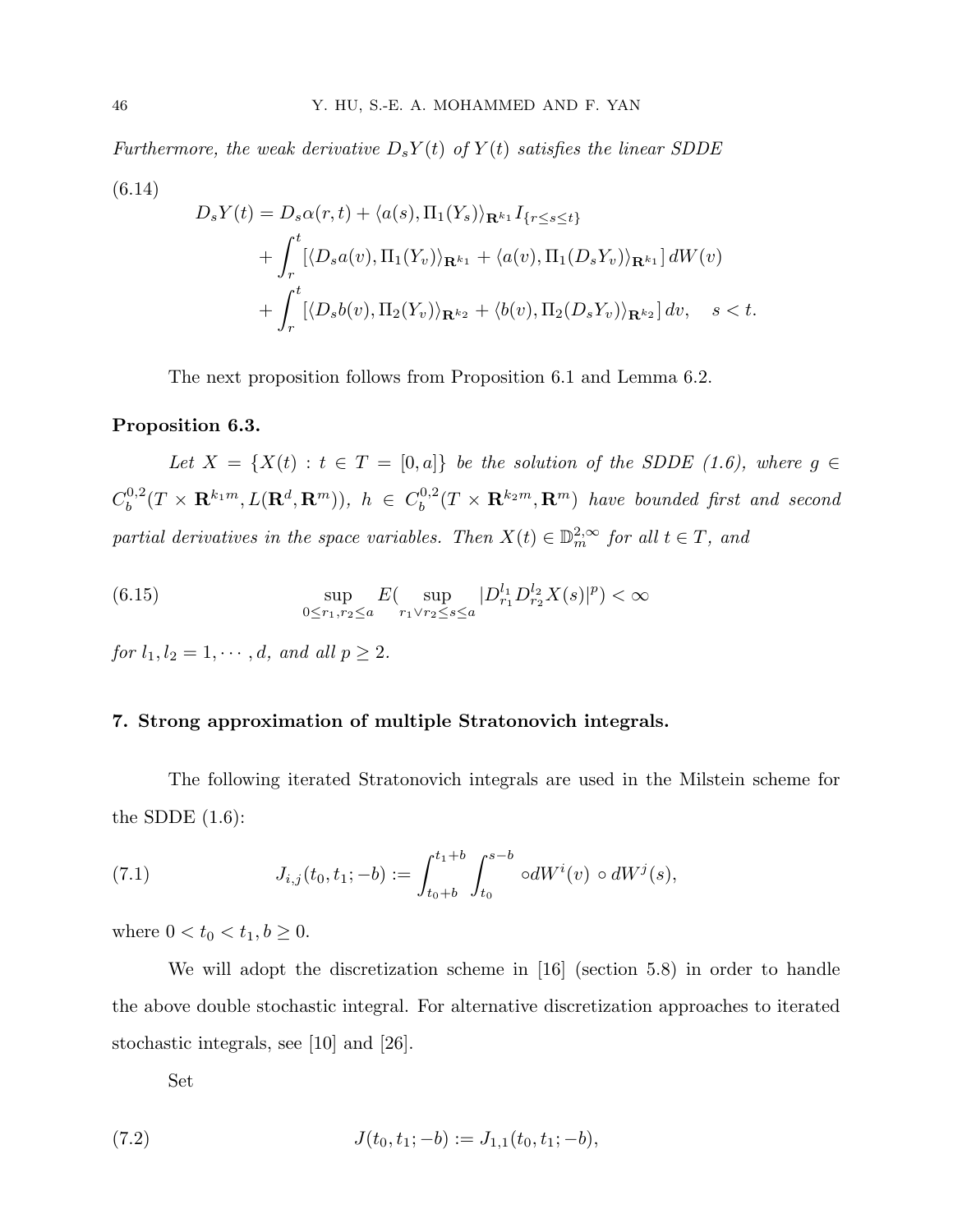$t := t_1 - t_0$  and  $r := 2\pi/t$ . We choose a complete orthonormal basis of  $L^2[0, t]$  as

(7.3) 
$$
\{\frac{1}{\sqrt{t}}\}\cup \{\sqrt{\frac{2}{t}}\sin nrs, \sqrt{\frac{2}{t}}\cos nrs : n = 1, 2, \cdots, 0 \le s \le t\}.
$$

Set  $\bar{W}^{i}(s) := W^{i}(s+t_0) - W^{i}(t_0)$  and  $\bar{B}^{j}(s) := \bar{W}^{j}(s+b) - \bar{W}^{j}(b), s \geq 0, 1 \leq i, j \leq d.$ 

Using the Kahunen-Loève expansion technique, we have

(7.4) 
$$
\bar{W}^{i}(s) - \frac{s}{t}\bar{W}^{i}(t) = \frac{a_{0}^{i}(t_{0})}{2} + \sum_{n=1}^{\infty} [a_{n}^{i}(t_{0})\cos nr s + b_{n}^{i}(t_{0})\sin nr s]
$$

and

(7.5) 
$$
\bar{B}^{j}(s) - \frac{s}{t}\bar{B}^{j}(t) = \frac{a_0^{j,b}(t_0)}{2} + \sum_{n=1}^{\infty} [a_n^{j,b}(t_0)\cos nr_s + b_n^{j,b}(t_0)\sin nr_s]
$$

where

(7.6) 
$$
\begin{cases} a_n^i(t_0) = \frac{2}{t} \int_0^t (\bar{W}^i(s) - \frac{s}{t} \bar{W}^i(t)) \cos nrs \, ds \\ b_n^i(t_0) = \frac{2}{t} \int_0^t (\bar{W}^i(s) - \frac{s}{t} \bar{W}^i(t)) \sin nrs \, ds \end{cases}
$$

and

(7.7) 
$$
\begin{cases} a_n^{j,b}(t_0) = \frac{2}{t} \int_0^t (\bar{B}^j(s) - \frac{s}{t} \bar{B}^j(t)) \cos nrs \, ds \\ b_n^{j,b}(t_0) = \frac{2}{t} \int_0^t (\bar{B}^j(s) - \frac{s}{t} \bar{B}^j(t)) \sin nrs \, ds \end{cases}.
$$

for  $n \geq 1$ . The convergences in (7.4) and (7.5) are in  $L^2(\Omega \times [0, t])$ . It is easy to see that if  $n \geq 1$ ,  $a_n^i(t_0)$ ,  $b_n^i(t_0)$ ,  $a_n^{j,b}(t_0)$  and  $b_n^{j,b}(t_0)$  are normally distributed with mean 0 and variance  $t/2\pi^2 n^2$  ([16], p.198). Furthermore,  $\{a_n^i(t_0), b_n^i(t_0)\}\$  and  $\{a_n^{j,b}(t_0), b_n^{j,b}(t_0)\}\$  are pairwise independent ([16], p. 198). One can use well-known random number generators to simulate these random coefficients (c.f. [9], section 3.1.2, [16], section 1.3, and [17], section 1.2).

#### Lemma 7.1.

Let  $t_0, t \geq 0$ . Then  $J_{i,j}(t_0, t_0 + t; -b) = \frac{1}{2}$  $(\bar{W}^i(t)\bar{B}^j(t)) -$ 1 2  $(\bar{W}^i(t)a_0^{j,b}$  $\bar{B}^{j,b}(t_0) - \bar{B}^{j}(t) a^i_0(t_0))$ (7.8)  $+ \pi$  $\approx$  $n=1$  $n[a_n^i(t_0)b_n^{j,b}(t_0) - b_n^i(t_0)a_n^{j,b}(t_0)], \quad 1 \le i, j \le d,$ 

where the infinite series converges in  $L^2(\Omega, \mathbf{R})$ .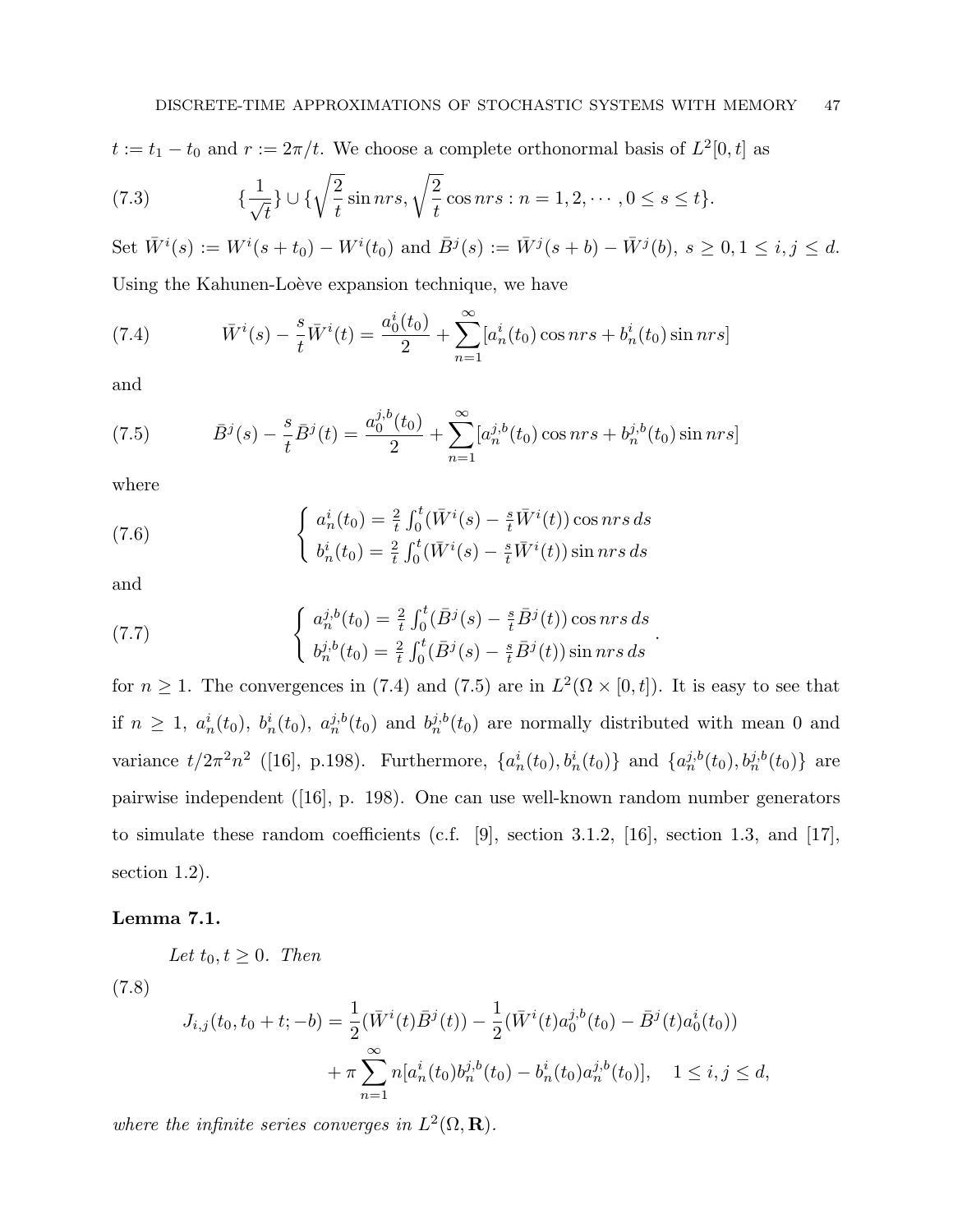Proof.

It suffices to show (7.8) for  $t_0 = 0$ . Fix  $t > 0$ . For simplicity of notation, we write

(7.9) 
$$
a_n^j = a_n^j(0), \ b_n^j = b_n^j(0), \ a_n^{j,b} = a_n^{j,b}(0), \ b_n^{j,b} = b_n^{j,b}(0)
$$

and

(7.10) 
$$
W_N^i(s) = \frac{s}{t}W^i(t) + \frac{a_0^i}{2} + \sum_{n=1}^N (a_n^i \cos nrs + b_n^i \sin nrs),
$$

It is easy to check that

(7.11) 
$$
\int_b^{t+b} \int_0^{s-b} \circ dW_N^i(v) \circ dW^j(s) \to \int_b^{t+b} \int_0^{s-b} \circ dW^i(v) \circ dW^j(s)
$$

in  $L^2(\Omega)$  as  $N \to \infty$ . Then we may write

$$
J_{i,j}(0,t; -b) = \int_b^{t+b} W^i(s-b) \circ dW^j(s)
$$
  
= 
$$
\int_b^{t+b} \frac{s-b}{t} W^i(t) \circ dW^j(s) + \frac{a_0^i}{2} \bar{B}^j(t)
$$
  
+ 
$$
\sum_{n=1}^{\infty} [a_n^i \int_b^{t+b} \cos nr(s-b) dW^j(s) + b_n^i \int_b^{t+b} \sin nr(s-b) dW^j(s)].
$$

For any  $n \geq 1$ , we have

$$
\int_{b}^{t+b} \cos nr(s-b) dW^{j}(s) = \int_{0}^{t} \cos nrs \, d\bar{B}^{j}(s)
$$
  
= 
$$
\int_{0}^{t} \cos nrs \, d(\bar{B}^{j}(s) - \frac{s}{t} \bar{B}^{j}(t)) + \int_{0}^{t} \cos nrs \, d(\frac{s}{t} \bar{B}^{j}(t))
$$
  
= 
$$
\cos nrs (\bar{B}^{j}(s) - \frac{s}{t} \bar{B}^{j}(t))|_{0}^{t} + nr \int_{0}^{t} (\bar{B}^{j}(s) - \frac{s}{t} \bar{B}^{j}(t)) \sin nrs \, ds
$$
  
+ 
$$
\frac{\bar{B}^{j}(t)}{t} \int_{0}^{t} \cos nrs \, ds
$$
  
= 
$$
\frac{t}{2} nr b_{n}^{j,b}.
$$

Similarly, we have

(7.12) 
$$
\int_{b}^{t+b} \sin nr(s-b) dW^{j}(s) = -\frac{t}{2} n r a_{n}^{j,b}.
$$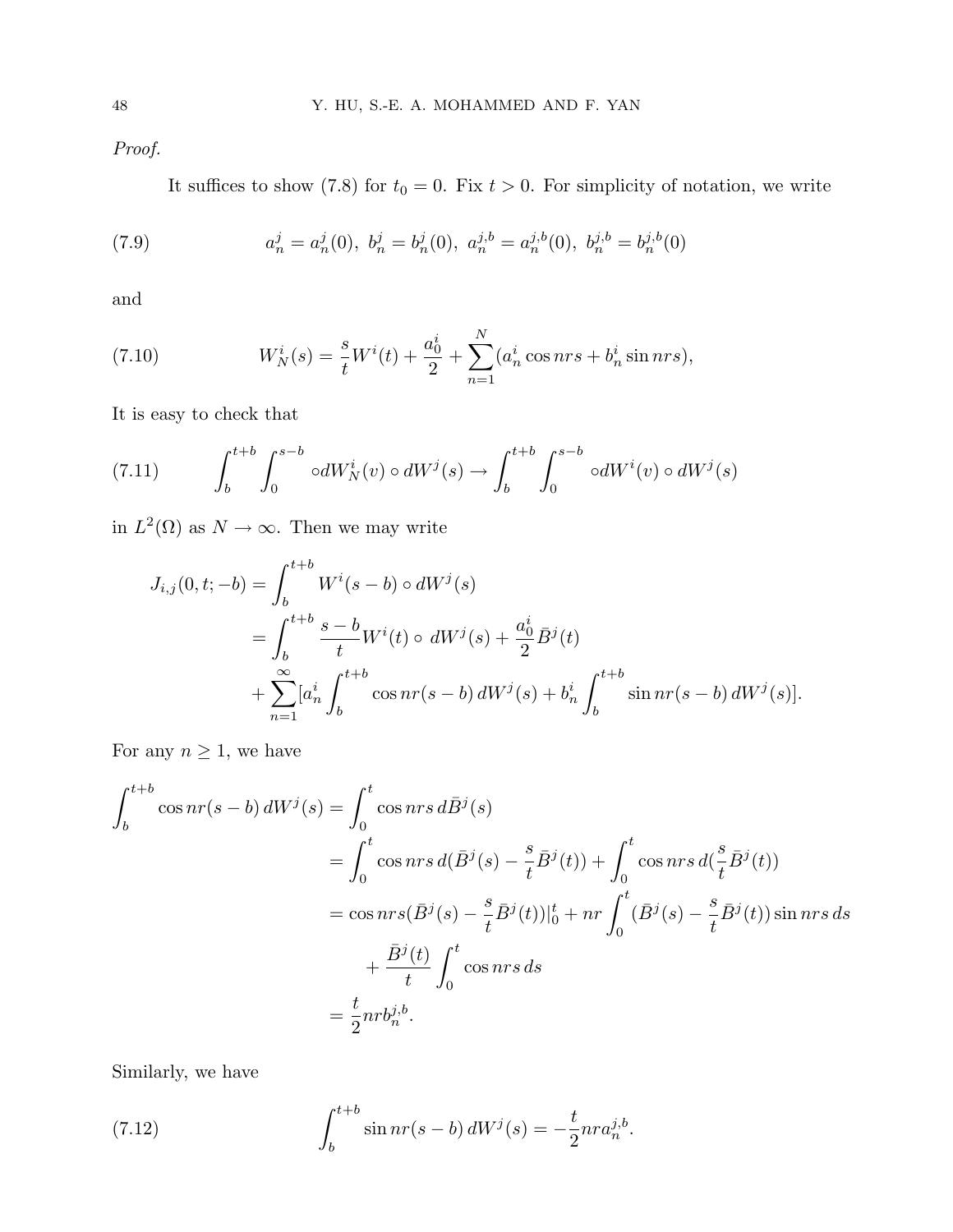So

(7.13) 
$$
J_{i,j}(0,t; -b) = \frac{W^{i}(t)}{t} \int_{0}^{t} s d\bar{B}^{j}(s) + \frac{a_0^{i}}{2} \bar{B}^{j}(t) + \frac{rt}{2} \sum_{n=1}^{\infty} n(a_n^{i} b_n^{j,b} - b_n^{i} a_n^{j,b}).
$$

On the other hand,

$$
\int_0^t s \, d\bar{B}^j(s) = t \bar{B}^j(t) - \int_0^t \bar{B}^j(s) \, ds
$$
  
=  $\frac{t}{2} \bar{B}^j(t) - \int_0^t (\bar{B}^j(s) - \frac{s}{t} \bar{B}^j(t)) \, ds$   
=  $\frac{t}{2} (\bar{B}^j(t) - a_0^{j,b}).$ 

Therefore,

$$
(7.14) \ J_{i,j}(0,t; -b) = \frac{1}{2}W^{i}(t)\overline{B}^{j}(t) - \frac{1}{2}(W^{i}(t)a_{0}^{j,b} - \overline{B}^{j}(t)a_{0}^{i}) + \frac{rt}{2}\sum_{n=1}^{\infty}n(a_{n}^{i}b_{n}^{j,b} - b_{n}^{i}a_{n}^{j,b}).
$$

 $\Box$ 

The expansion of  $J_{i,j}(0, t; -b)$  is a generalization of the expansion of

(7.15) 
$$
J(i,j) := \int_0^t \int_0^s \circ dW^i(v) \circ dW^j(s)
$$

$$
= \frac{1}{2} (W^i(t)W^j(s)) - \frac{1}{2} (W^i(t)a_0^{j,b} - W^j(t)a_0^i)
$$

$$
+ \frac{rt}{2} \sum_{n=1}^\infty n(a_n^i b_n^j - b_n^i a_n^j)
$$

(see [10], [16], and [17]). Set

(7.16) 
$$
J_{i,j}^{p}(t_0, t_1; -b) := \frac{1}{2} (\bar{W}^{i}(t)\bar{B}^{j}(t)) - \frac{1}{2} (\bar{W}^{i}(t)a_0^{j,b}(t_0) - \bar{B}^{j}(t)a_0^{i}(t_0)) + \pi \sum_{n=1}^{p} n[a_n^{i}(t_0)b_n^{j,b}(t_0) - b_n^{i}(t_0)a_n^{j,b}(t_0)].
$$

Then  $J_{i,j}^p(t_0, t_1; -b)$  can be used to approximate  $J_{i,j}(t_0, t_1; -b)$  in the mean square. The rate of convergence is given in Lemma 7.2 below.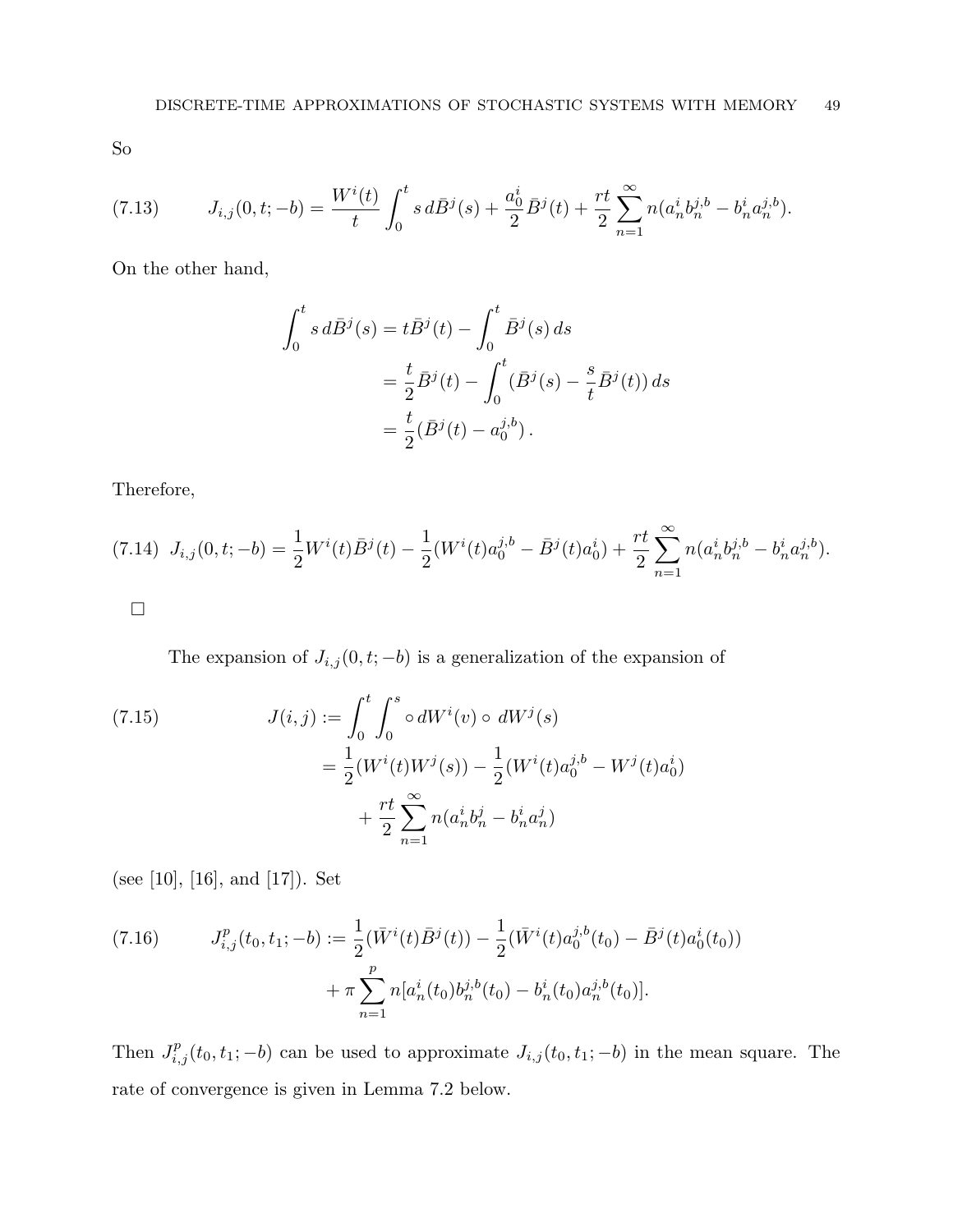# Lemma 7.2.

For any integer  $p \ge 1$  and  $t > 0$ , we have

(7.17) 
$$
E|J_{i,j}^{p}(0,t; -b) - J_{i,j}(0,t; -b)|^{2} \leq \frac{t^{2}}{2\pi^{2}p}.
$$

Proof.

Let  $p \geq 1$  be any integer. Then

(7.20) 
$$
\sum_{n=p+1}^{\infty} \frac{1}{n^2} \le \int_p^{\infty} \frac{1}{u^2} du = \frac{1}{p}.
$$

Since  $\{W^i(t)\}\$ and  $\{B^j(t)\}\$ are independent,  $E(a_n^i b_n^i) = 0$  and  $E(a_n^{j,b} b_n^{j,b}) = 0$ , we have

$$
E|J_{i,j}^{p}(0,t; -b) - J_{i,j}(0,t; -b)|^{2} = \pi^{2} \sum_{n=p+1}^{\infty} n^{2} E(a_{n}^{i} b_{n}^{j,b} - b_{n}^{i} a_{n}^{j,b})^{2}
$$

$$
= \pi^{2} \sum_{n=p+1}^{\infty} n^{2} [E(a_{n}^{i} b_{n}^{j,b})^{2} + E(b_{n}^{i} a_{n}^{j,b})^{2}]
$$

$$
= \frac{t^{2}}{2\pi^{2}} \sum_{n=p+1}^{\infty} \frac{1}{n^{2}} \leq \frac{t^{2}}{2\pi^{2} p}. \quad \Box
$$

### 8. The strong Milstein scheme.

In this section we construct a strong Milstein scheme of order 1 for the SDDE (1.6). Our construction relies heavily on the Itô formula for "tame" functions (Theorem 5.3).

Throughout this section, we assume that in (1.6) the coefficients  $g \in C^{1,2}(T \times$  $\mathbf{R}^{k_1m}, L(\mathbf{R}^d, \mathbf{R}^m)$  and  $h \in C^{1,2}(T \times \mathbf{R}^{k_2m}, \mathbf{R}^m)$ . For convenience, set  $W(s) = W(0) = 0$ , for all  $s \leq 0$ . We also define

$$
(8.1) \qquad u(t) := \begin{cases} g(t, \Pi_1(X_t)), & 0 \le t \le a, \\ 0, & t < 0, \end{cases} \text{ and } v(t) := \begin{cases} h(t, \Pi_2(X_t)), & 0 \le t \le a, \\ \eta(t), & t < 0. \end{cases}
$$

We first derive the Milstein scheme for the case  $d = m = 1$ .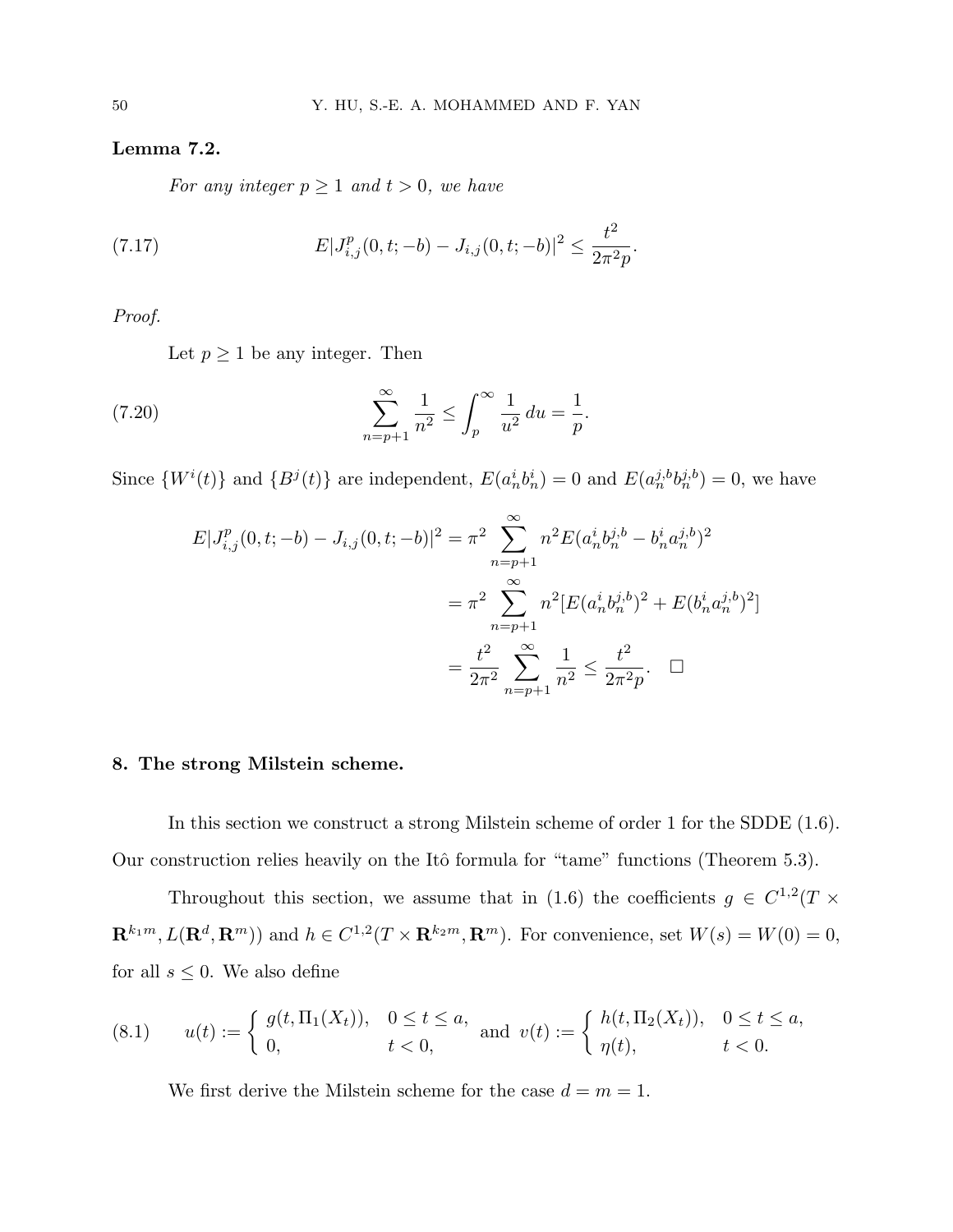# 8.1. Itô-Taylor expansion.

Assume that  $0 < t_0 < t$ , and  $\vec{x} = (x_1, \dots, x_{k_1}) \in \mathbb{R}^{k_1}$ . Applying the Itô formula  $(5.10)$ , we have

$$
(8.2)
$$
\n
$$
g(t, \Pi_1(X_t)) - g(t_0, \Pi_1(X_{t_0}))
$$
\n
$$
= \int_{t_0}^t \frac{\partial g}{\partial s}(s, \Pi_1(X_s)) ds + \sum_{i=1}^{k_1} \int_{t_0 + s_{1,i}}^{t + s_{1,i}} \frac{\partial g}{\partial x_i}(s - s_{1,i}, \Pi_1(X_{s - s_{1,i}})) u(s) dW(s)
$$
\n
$$
+ \sum_{i=1}^{k_1} \int_{t_0}^t \left[ \frac{\partial g}{\partial x_i}(s, \Pi_1(X_s)) v(s + s_{1,i}) + \frac{1}{2} \langle \frac{\partial^2 g}{\partial x_i^2}(s, \Pi_1(X_s)) \nabla_{s_{1,i}}^+ X(s), \nabla_{s_{1,i}}^- X(s) \rangle \right] ds,
$$

where  $\bigtriangledown_{s_{1,i}}^{\pm} X(s)$  are defined by (5.9). Applying the Itô formula (5.10) again and using similar notations for  $h$ , we obtain

$$
(8.3) \nh(t, \Pi_2(X_t)) - h(t_0, \Pi_2(X_{t_0})) \n= \int_{t_0}^t \frac{\partial h}{\partial s}(s, \Pi_2(X_s)) ds + \sum_{i=1}^{k_2} \int_{t_0+s_{2,i}}^{t+s_{2,i}} \frac{\partial h}{\partial x_i}(s - s_{2,i}, \Pi_2(X_{s-s_{2,i}})) u(s) dW(s) \n+ \frac{1}{2} \sum_{i=1}^{k_2} \int_{t_0}^t \left[ \frac{\partial h}{\partial x_i}(s, \Pi_2(X_s)) v(s + s_{2,i}) + \frac{1}{2} \langle \frac{\partial^2 g}{\partial x_i^2}(s, \Pi_2(X_s)) \nabla_{s_{2,i}}^+ X(s), \nabla_{s_{2,i}}^- X(s) \rangle \right] ds.
$$

Substituting  $(8.2)$  and  $(8.3)$  into  $(1.6)$ , we get the following approximate  $(Itô-Taylor)$  expansion of (1.6):

(8.5)  
\n
$$
X(t) = X(t_0) + g(t_0, \Pi_1(X_{t_0}))[W(t) - W(t_0)] + h(t_0, \Pi_2(X_{t_0})(t - t_0)
$$
\n
$$
+ \sum_{i=1}^{k_1} \frac{\partial g}{\partial x_i}(t_0, \Pi_1(X_{t_0}))u(t_0 + s_{1,i}) \int_{t_0}^t \int_{t_0 + s_{1,i}}^{t_1 + s_{1,i}} dW(t_2) dW(t_1) + R(t_0, t),
$$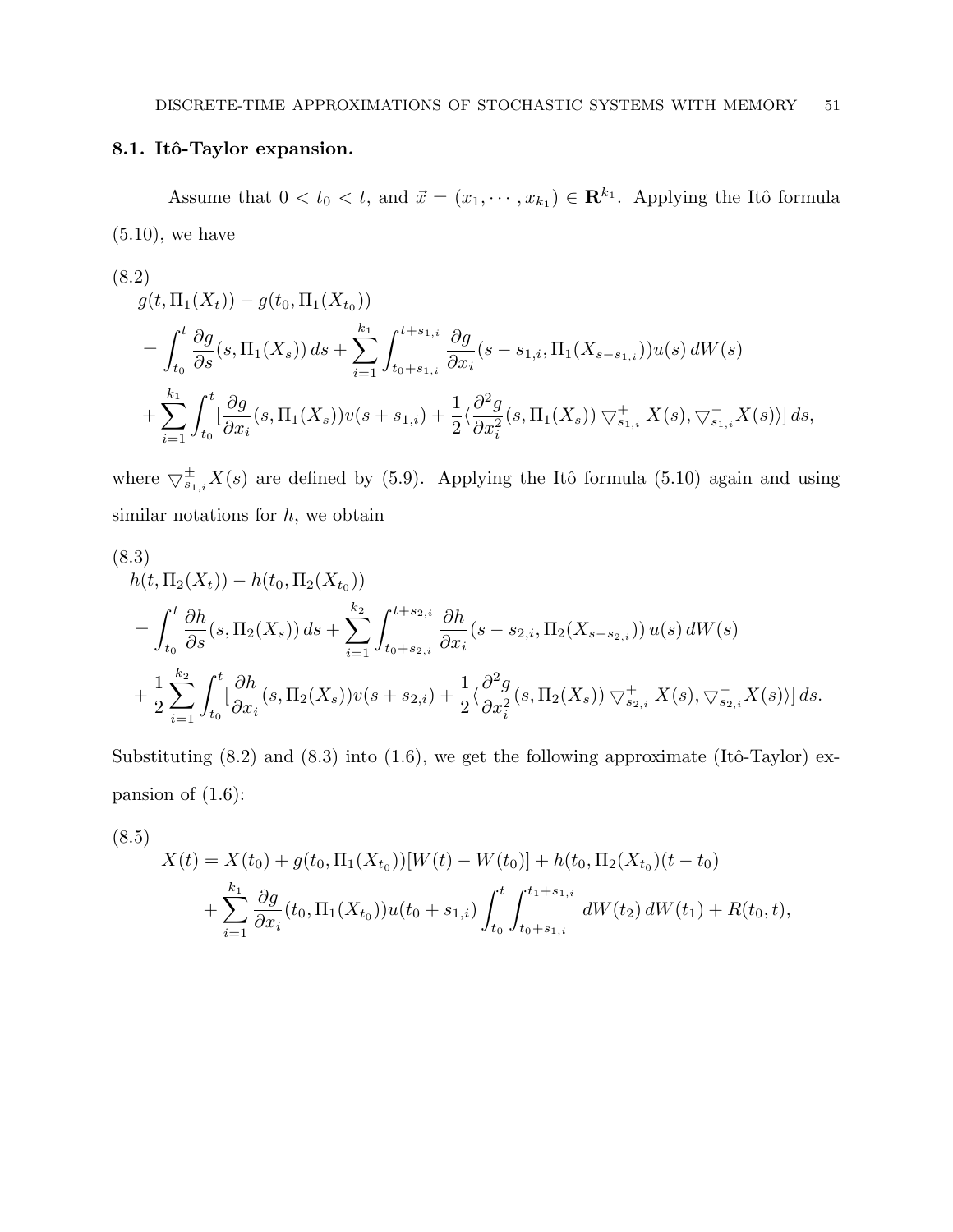where (8.6)

$$
R(t_0, t) := \sum_{i=1}^{k_1} \left\{ \int_{t_0}^t \int_{t_0 + s_{1,i}}^{t_1 + s_{1,i}} \left[ \frac{\partial g}{\partial x_i} (t_2 - s_{1,i}, \Pi_1(X_{t_2 - s_{1,i}})) u(t_2) - \frac{\partial g}{\partial x_i} (t_0, \Pi_1(X_{t_0})) \right] \times u(t_0 + s_{1,i}) \right\} dW(t_2) dW(t_1) + \int_{t_0}^t \int_{t_0}^{t_1} \sum_{i=1}^{k_1} \left[ \frac{\partial g}{\partial x_i} (t_2, \Pi_1(X_{t_2})) v(t_2 + s_{1,i}) \right] + \frac{1}{2} \left\{ \frac{\partial^2 g}{\partial x_i^2} (t_2, \Pi_1(X_{t_2})) \right\} \nabla_{s_{1,i}}^+ X_{t_2}, \nabla_{s_{1,i}}^- X_{t_2} \right\} dt_2 dW(t_1) + \sum_{i=1}^{k_2} \int_{t_0}^t \int_{t_0 + s_{2,i}}^{t_1 + s_{2,i}} \frac{\partial h}{\partial x_i} (t_2 - s_{2,i}, \Pi_2(X_{t_2 - s_{2,i}})) u(t_2) dW(t_2) dt_1 + \int_{t_0}^t \int_{t_0}^{t_1} \sum_{i=1}^{k_2} \left[ \frac{\partial h}{\partial x_i} (t_2, \Pi_2(X_{t_2})) v(t_2 + s_{2,i}) \right] dt_2 dt_1 + \frac{1}{2} \left\{ \frac{\partial^2 h}{\partial x_i^2} (t_2, \Pi_2(X_{t_2})) \right\} \nabla_{s_{2,i}}^+ X_{t_2}, \nabla_{s_{2,i}}^- X_{t_2} \right\} dt_2 dt_1 + \int_{t_0}^t \int_{t_0}^{t_1} \left[ \frac{\partial g}{\partial t_2} (t_2, \Pi_1(X_{t_2})) + \frac{\partial h}{\partial t_2} (t_2, \Pi_2(X_{t_2})) \right] dt_2 dt_1.
$$

In the above expression, the stochastic integrals

$$
\int_{t_0+s_{1,i}}^{t_1+s_{1,i}} \frac{\partial g}{\partial x_i}(t_2-s_{1,i}, \Pi_1(X_{t_2-s_{1,i}}))u(t_2) dW(t_2)
$$

and

$$
\int_{t_0+s_{2,i}}^{t_1+s_{2,i}} \frac{\partial h}{\partial x_i}(t_2-s_{2,i}, \Pi_2(X_{t_2-s_{2,i}}))u(t_2) dW(t_2)
$$

are Skorohod integrals. Define

$$
I(t_0+s_{i,j},t+s_{i,j};s_{i,j}) := \int_{t_0}^t \int_{t_0+s_{i,j}}^{t_1+s_{i,j}} dW(t_2) dW(t_1),
$$

for  $i = 1, 2$  and  $j = 1, \dots, k_i$ . Recall the definition of  $J(t_0 + s_{i,j}, t + s_{i,j}; s_{i,j})$  in (7.1). Note that if  $s_{i,j} < 0$ , then

(8.7) 
$$
I(t_0 + s_{i,j}, t + s_{i,j}; s_{i,j}) = \int_{t_0}^t \int_{t_0 + s_{i,j}}^{t_1 + s_{i,j}} \circ dW(t_2) \circ dW(t_1);
$$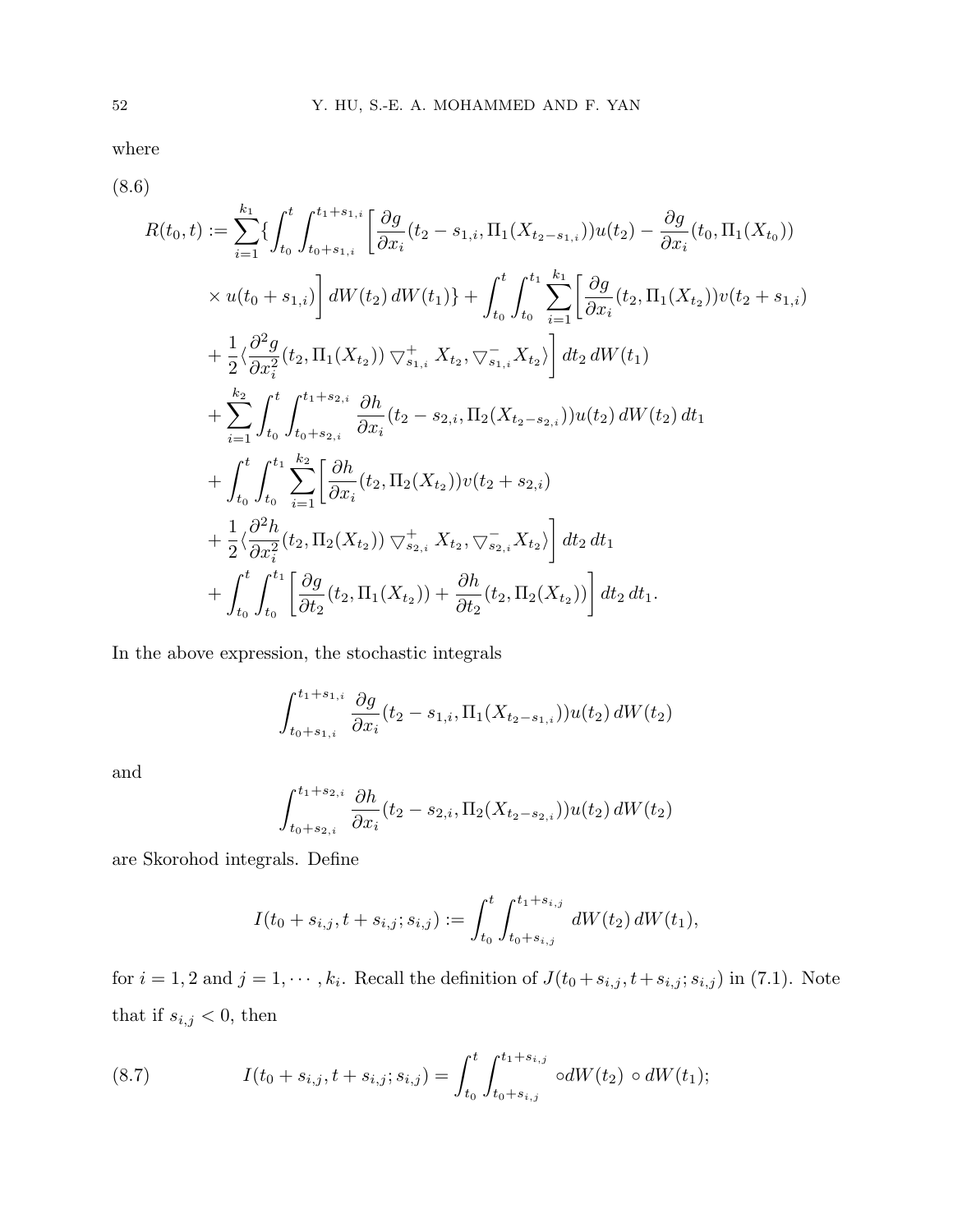if  $s_{i,j} = 0$ , then

$$
(8.8) I(t_0 + s_{i,j}, t + s_{i,j}; s_{i,j}) = \int_{t_0}^t [W(t_1) - W(t_0)] dW(t_1) = \frac{(W(t) - W(t_0))^2}{2} - \frac{t - t_0}{2}.
$$

# 8.2. The one-dimensional Milstein scheme  $(d = m = 1)$ .

Assume  $d = m = 1$ . Recall the partition  $\pi_p := -1 = t_{-l} < \cdots < t_0 = 0 < \cdots <$  $t_n = t$  constructed in Section 3. We introduce the *Milstein* scheme for the SDDE (1.6) as follows:

(8.9) 
$$
X^{p}(t) = X^{p}(t_{k}) + h(t_{k}, \Pi_{2}(X_{t_{k}}^{p}))(t - t_{k}) + g(t_{k}, \Pi_{1}(X_{t_{k}}^{p}))(W(t) - W(t_{k})) + \sum_{i=1}^{k_{1}} \frac{\partial g}{\partial x_{i}}(t_{k}, \Pi_{1}(X_{t_{k}}^{p}))u^{p}(t_{k} + s_{1,i})I(t_{k} + s_{1,i}; t + s_{1,i}; s_{1,i}),
$$

for  $t_k < t \leq t_{k+1}$ , where

$$
u^{p}(t) = \begin{cases} g(t, \Pi_{1}(X_{t}^{p})), & t \ge 0, \\ 0, & -1 \le t < 0, \end{cases}
$$

and

$$
I(t_k + s_{1,i}, t + s_{1,i}; s_{1,i}) = \int_{t_k}^t \int_{t_k + s_{1,i}}^{t_1 + s_{1,i}} \circ dW(t_2) \circ dW(t_1).
$$

Recall the notation

$$
\lfloor s \rfloor := \begin{cases} t_k, & \text{if } t_k \le s < t_{k+1} \\ t_{n_t}, & \text{if } t_{n_t} \le s \le t. \end{cases}
$$

and introduce the following notation:

$$
\lceil s \rceil = \begin{cases} t_{k+1}, & t_k < s \le t_{k+1}, \\ t, & t_{n_t} < s \le t. \end{cases}
$$

In view of (8.7) and Lemma 7.2, we will use  $J^p(t_i,t;s_{1,i})$  to approximate  $I(t_i,t;s_{1,i})$ .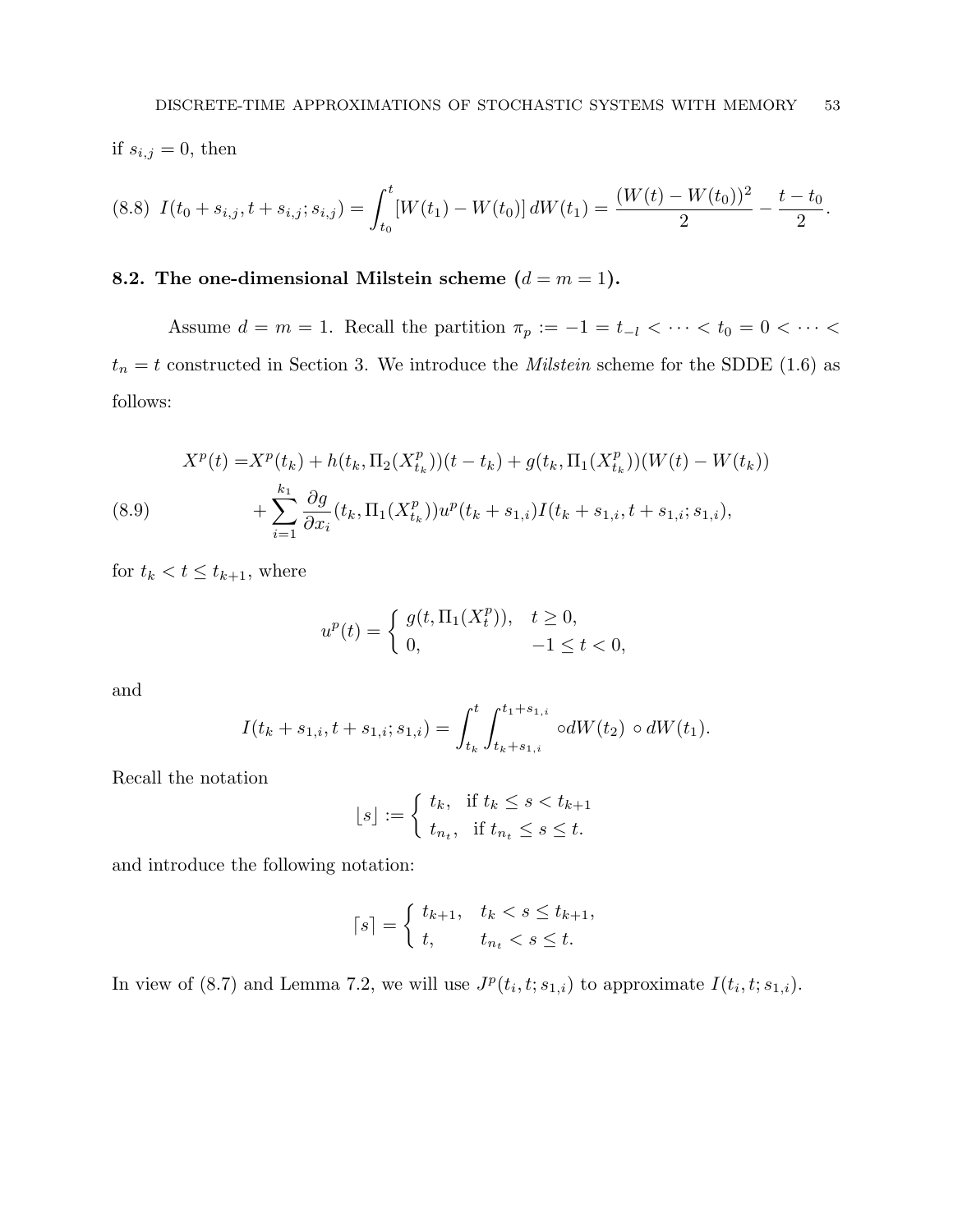# Lemma 8.1.

In the SDDE (1.6), suppose that  $g \in C_b^2(\mathbf{R}^{k_1}, \mathbf{R})$ ,  $h \in C_b^2(\mathbf{R}^{k_2}, \mathbf{R})$ , have bounded first and second derivatives. Then for each integer  $m \geq 1$ , there exists a constant  $K(m) > 0$ such that

(8.10) 
$$
\begin{cases} E(\langle \frac{\partial^2 g}{\partial \vec{x}^2}(s, \Pi_1(X_s)) \bigtriangledown_{s_{1,i}}^+ X_s, \bigtriangledown_{s_{1,i}}^- X_s \rangle^m) \le K(m) \\ E(\langle \frac{\partial^2 h}{\partial \vec{x}^2}(s, \Pi_2(X_s)) \bigtriangledown_{s_{2,i}}^+ X_s, \bigtriangledown_{s_{2,i}}^- X_s \rangle^m) \le K(m) \end{cases}
$$

for all  $t \in [0, a]$ .

# Proof.

By the definition of  $\bigtriangledown_{s_{2,i}}^{\pm} X(s)$  (see (5.9)), we have

(8.11) 
$$
\nabla_{s_{1,i},s_{1,j}}^{+} X(s) = 2u(s+s_{1,i}) I_{\{s_{1,i} < s_{1,j}\}} + u(s+s_{1,i}) \delta_{ij} + 2 \int_{0}^{s+s_{1,j}} D_{s+s_{1,i}} u(r) dW(r) + 2 \int_{0}^{s+s_{1,j}} D_{s+s_{1,i}} v(r) dr,
$$

and

(8.12) 
$$
\nabla_{s_{1,i},s_{1,j}}^{-} X(s) = u(s+s_{1,i}) \delta_{ij}.
$$

Therefore,

$$
(8.13)
$$
\n
$$
\langle \frac{\partial^2 g}{\partial \vec{x}^2}(s, \Pi_1(X_s)) \nabla_{s_{1,i}}^+ X(s), \nabla_{s_{1,i}}^- X(s) \rangle
$$
\n
$$
= 2 \sum_{i=1}^{k_1} \{ \frac{\partial^2 g}{\partial x_i \partial x_j}(s, \Pi_1(X_s)) u(s+s_{1,i}) [u(s+s_{1,i}) I_{\{s_{1,i} < s_{1,j}\}} + \frac{1}{2} u(s+s_{1,i}) \delta_{ij} + \int_0^{s+s_{1,j}} D_{s+s_{1,i}} u(r) dW(r) + \int_0^{s+s_{1,j}} D_{s+s_{1,i}} v(r) dr ] \}.
$$

If  $r > 0$ , then

(8.14) 
$$
D_s u(r) = D_s g(\Pi_1(X_r)) = \sum_{i=1}^{k_1} \frac{\partial g}{\partial x_i}(r, \Pi_1(X_r)) D_s X(r+s_{1,i}),
$$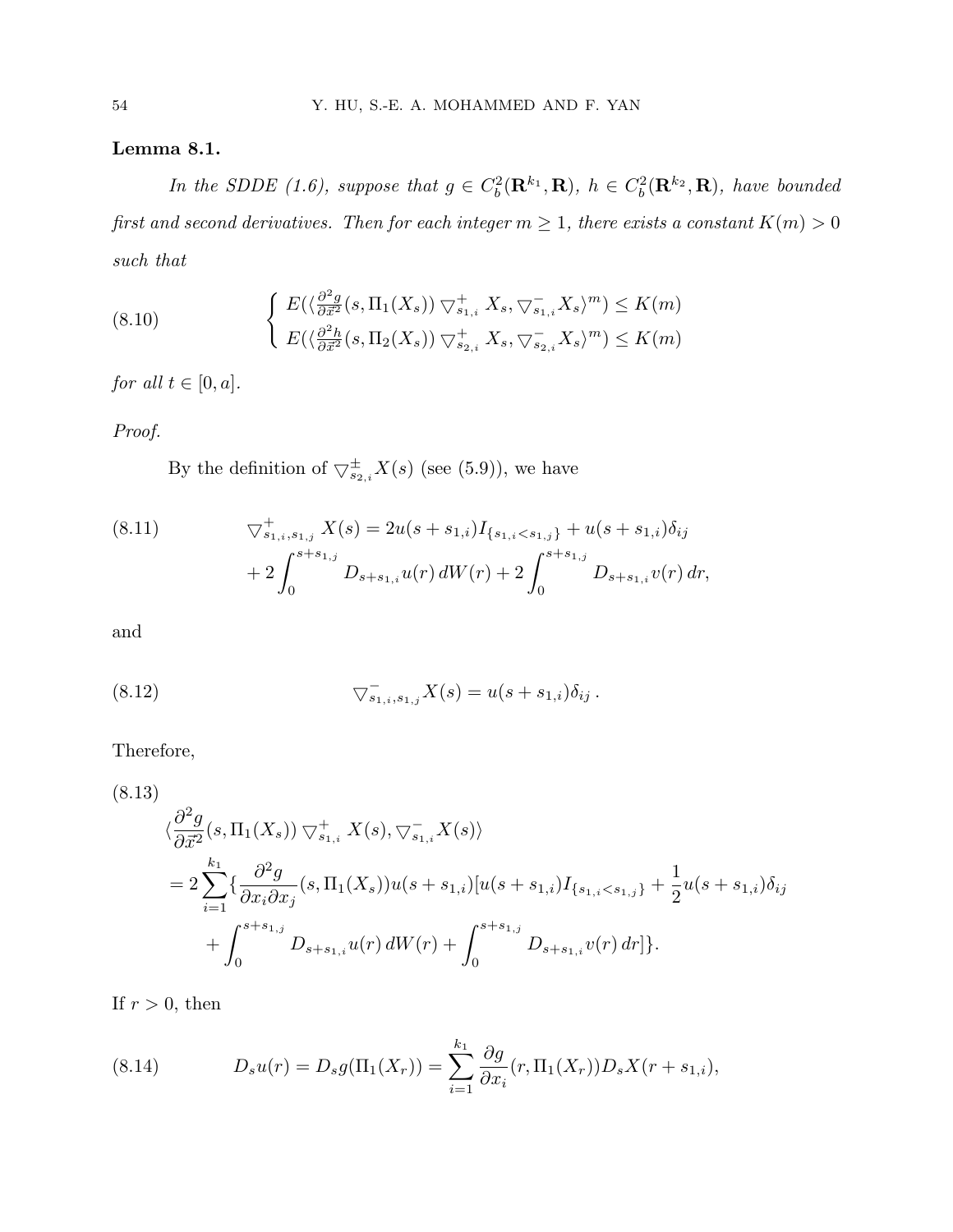and

(8.15) 
$$
D_t D_s u(r) = \sum_{i,j=1}^{k_1} \frac{\partial^2 g}{\partial x_i \partial x_j}(r, \Pi_1(X_r)) D_s X(r+s_{1,i}) D_t X(r+s_{1,j}) + \sum_{i=1}^{k_1} \frac{\partial g}{\partial x_i}(r, \Pi_1(X_r)) D_t D_s X(r+s_{1,i}).
$$

By Proposition 6.1 and Proposition 6.3, there exists a constant  $C_1 > 0$  such that

$$
\begin{cases} \sup_{0\leq s\leq a} E(\sup_{s\leq r\leq a}|D_sX(r)|^2) \leq C_1\\ \sup_{0\leq s,t\leq a} E(\sup_{s\vee t\leq r\leq a}|D_tD_sX(r)|^2) \leq C_1. \end{cases}
$$

Since  $g$  has bounded first and second derivatives, then there is a positive constant  $C_2$  such that

$$
\sup_{0 \le s \le a} E(\sup_{s \le r \le a} |D_s u(r)|^2) \le C_2 k_1 \sup_{0 \le s \le a} E(\sup_{s \le r \le a} |D_s X(r)|^2) \le C_1 C_2 k_1,
$$

and

$$
\sup_{0 \le s,t \le a} E(\sup_{s \vee t \le r \le a} |D_t D_s u(r)|^2) \le C_1^2 C_2^2 k_1 + C_1 C_2 k_1.
$$

If  $r < s + s_{1,i}$ , then

$$
\begin{cases} D_{s+s_{1,i}}u(r) = 0\\ D_{s+s_{1,i}}v(r) = 0. \end{cases}
$$

Therefore,

$$
E\left(\int_{t+s_{1,i}}^{t+s_{1,j}} D_{t+s_{1,i}} u(r) dW(r)\right)^2
$$
  
\n
$$
\leq \int_{t+s_{1,i}}^{t+s_{1,i}} \int_{t+s_{1,i}}^{t+s_{1,j}} E(D_s D_{t+s_{1,i}} u(r))^2 dr ds + \int_{t+s_{1,i}}^{t+s_{1,j}} E(D_{t+s_{1,i}} u(r))^2 dr
$$
  
\n
$$
\leq C_2 k_1^2 C_1^2 + 2C_2 k_1 C_1 =: K_1.
$$

Similarly, there exists a constant  $K_2 > 0$  such that

$$
E\bigl(\int_{t+s_{1,i}}^{t+s_{1,j}} D_{t+s_{1,i}} v(r) \, dr\bigr)^2 \le K_2.
$$

So the first inequality of (8.10) follows from the above two inequalities and the Lipschitz and bounded conditions on  $h, g((1.4),(1.5))$ . The second estimate of  $(8.10)$  is proved by a similar argument.  $\square$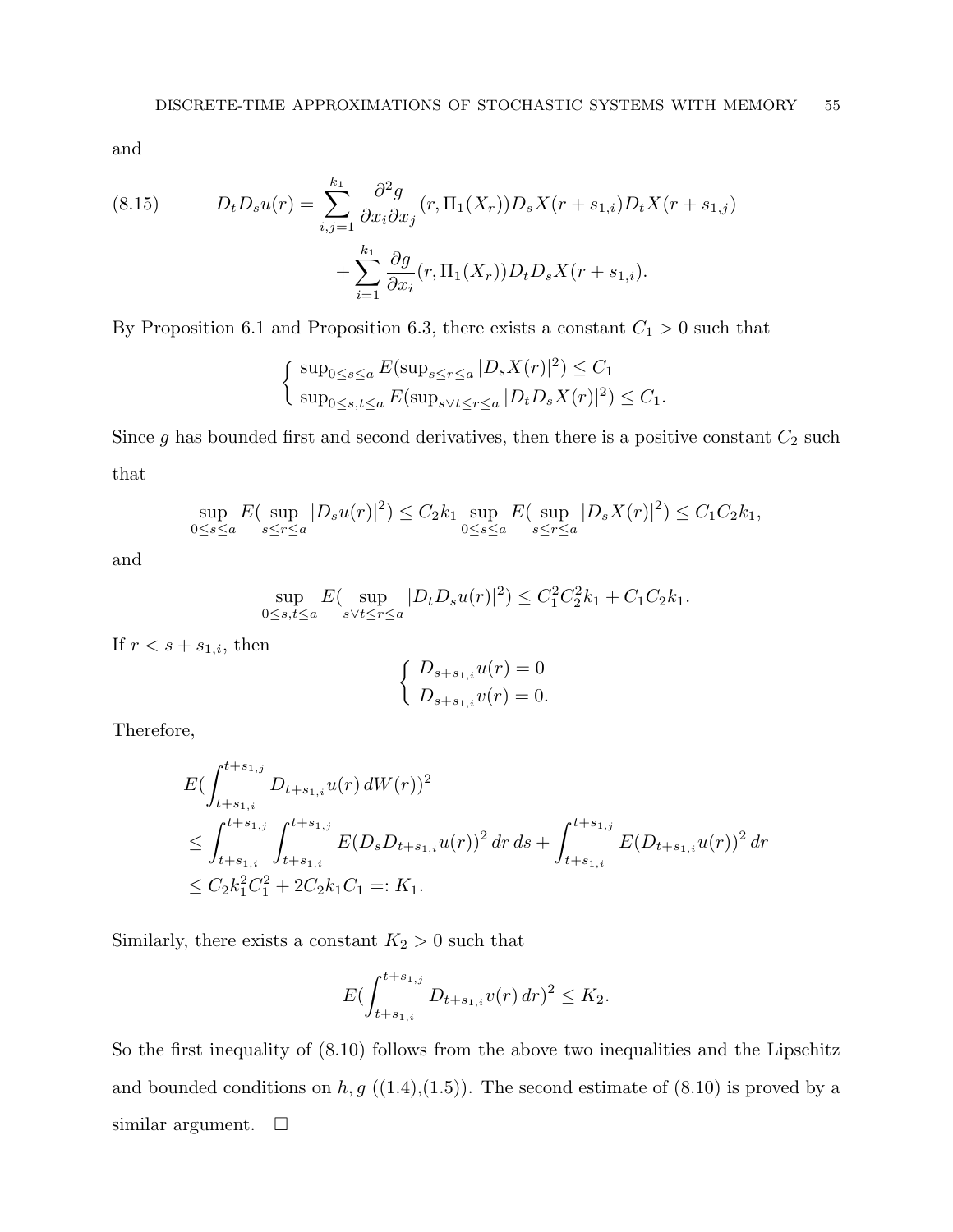# Theorem 8.2.

Consider the Milstein scheme (8.9) for the SDDE (1.6) (r = 1). Let  $0 < \gamma \leq 1$ . Suppose that  $\eta: [-1,0] \to L^2(\Omega, \mathbf{R}^m)$  is Hölder continuous with exponent  $\frac{\gamma}{2}$ , i.e. there is a positive constant K such that

$$
E|\eta(s) - \eta(t)|^2 \le K|s - t|^\gamma
$$

for all  $s,t \in J$ . Suppose that  $g \in C^{1,2}(T \times \mathbf{R}^{k_1}, \mathbf{R})$ ,  $h \in C^{1,2}(T \times \mathbf{R}^{k_2}, \mathbf{R})$  and have bounded first and second spatial derivatives. Assume that

$$
\sup_{-1 \le s \le 0} E(|Z^p(s)|^2) \le C' \delta_p^{2\gamma}
$$

for some positive constant C', where  $\delta_p := |\pi_p|$ . Then there exists a constant  $C > 0$ (depending on a and independent of  $\pi$ ) such that

$$
\sup_{-1 \le s \le a} E|Z^p(s)|^2 \le C\delta_p^{2\gamma}
$$

for any  $p \geq 1$ .

Proof.

As in the proof of Theorem 3.4, we express the global error in the form

$$
Z^p(t) = Z^p(0) + I^p(t) - R^p(t),
$$

where

$$
I^{p}(t) = \sum_{i=1}^{n_{t}} [h(t_{i-1}, \Pi_{2}(X^{p}(t_{i-1}))) - h(t_{i-1}, \Pi_{2}(X(t_{i-1})))](t_{i} - t_{i-1})
$$
  
+ 
$$
\sum_{i=1}^{n_{t}} [g(t_{i-1}, \Pi_{1}(X^{p}(t_{i-1}))) - g(t_{i-1}, \Pi_{1}(X(t_{i-1})))](W(t_{i}) - W(t_{i-1}))
$$
  
+ 
$$
[h(t_{n_{t}}, \Pi_{2}(X^{p}(t_{n_{t}}))) - h(t_{n_{t}}, \Pi_{2}(X(t_{n_{t}})))](t - t_{n_{t}})
$$
  
+ 
$$
[g(t_{n_{t}}, \Pi_{1}(X^{p}(t_{n_{t}}))) - g(t_{n_{t}}, \Pi_{1}(X(t_{n_{t}})))](W(t) - W(t_{n_{t}}))
$$
  
+ 
$$
\sum_{i=1}^{n_{t}} \sum_{j=1}^{k_{1}} \Biggl\{ I(t_{i-1}, t_{i}; s_{1,j}) \Biggl[ \frac{\partial g}{\partial x_{j}}(t_{i-1}, \Pi_{1}(X^{p}(t_{i-1})))
$$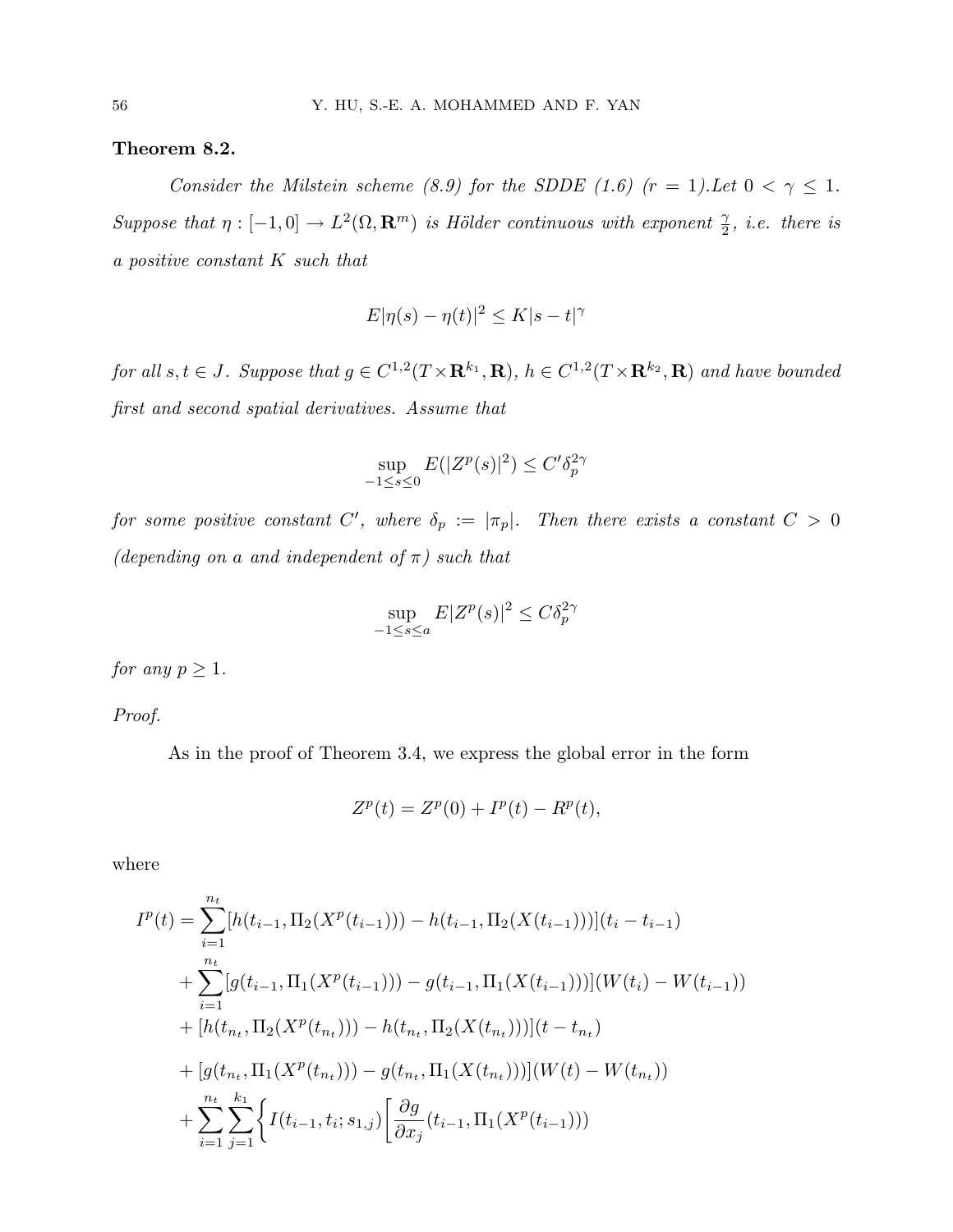$$
\times u^{p}(t_{i-1} + s_{1,j}) - \frac{\partial g}{\partial x_{j}}(t_{i-1}, \Pi_{1}(X(t_{i-1})))u(t_{i-1} + s_{1,j})\Big]\Big\} + \sum_{j=1}^{k_{1}} \Big\{I_{t_{n_{t}}, t; s_{1,j}}\Big\}
$$

$$
\times \Big[\frac{\partial g}{\partial x_{j}}(t_{n_{t}}, \Pi_{1}(X^{p}(t_{n_{t}})))u^{p}(t_{n_{t}} + s_{1,j}) - \frac{\partial g}{\partial x_{j}}(t_{n_{t}}, \Pi_{1}(X(t_{n_{t}})))u(t_{n_{t}} + s_{1,j})\Big]\Big\},\
$$

and

$$
R^{p}(t) = \sum_{i=1}^{n_t} R(t_{i-1}, t_i) + R(t_{n_t}, t).
$$

We shall decompose  $R^p(t)$  into five parts:

$$
R^{p}(t) = R_{1}^{p}(t) + R_{2}^{p}(t) + R_{3}^{p}(t) + R_{4}^{p}(t) + R_{5}^{p}(t),
$$

where

$$
R_{1}^{p}(t) := \sum_{i=1}^{n_{t}} \sum_{j=1}^{k_{1}} \left\{ \int_{t_{i-1}}^{t_{i}} \int_{t_{i-1}+s_{1,j}}^{s+s_{1,j}} \left[ \frac{\partial g}{\partial x_{j}}(r-s_{1,j}, \Pi_{1}(X_{r-s_{1,j}}))u(r) \right. \\ - \frac{\partial g}{\partial x_{j}}(t_{i-1}, \Pi_{1}(X_{t_{i-1}}))u(t_{i-1}+s_{1,j}) \right] dW(r) dW(s) \right\} + \sum_{j=1}^{k_{1}} \left\{ \int_{t_{n_{t}}}^{t} \int_{t_{n_{t}}+s_{1,j}}^{s+s_{1,j}} \left[ \frac{\partial g}{\partial x_{j}}(r-s_{1,j}, \Pi_{1}(X_{r-s_{1,j}}))u(r) - \frac{\partial g}{\partial x_{j}}(t_{n_{t}}, \Pi_{1}(X_{t_{n_{t}}}))u(t_{n_{t}}+s_{1,j}) \right] dW(r) dW(s) \right\}
$$
  
\n
$$
= \sum_{j=1}^{k_{1}} \left\{ \int_{0}^{t} \int_{\lfloor s \rfloor + s_{1,j}}^{s+s_{1,j}} \left[ \frac{\partial g}{\partial x_{j}}(r-s_{1,j}, \Pi_{1}(X_{r-s_{1,j}}))u(r) - \frac{\partial g}{\partial x_{j}}(P_{\lfloor s \rfloor, s_{\perp}^{k_{1}}}(\Lambda_{\lfloor s \rfloor}))u(\lfloor s \rfloor + s_{1,j}) \right] dW(r) dW(s) \right\},
$$
  
\n
$$
R_{2}^{p}(t) := \sum_{j=1}^{k_{1}} \int_{0}^{t} \int_{\lfloor s \rfloor}^{s} \left[ \frac{\partial g}{\partial x_{j}}(r, \Pi_{1}(X_{r}))v(r+s_{1,j}) + \frac{1}{2} \left\langle \frac{\partial^{2} g}{\partial x^{2}}(r, \Pi_{1}(X_{r})) \bigtriangledown_{s_{1,j}}^{+} X_{r}, \bigtriangledown_{s_{1,j}}^{-} X_{r} \right\rangle \right] dr dW(s),
$$
  
\n
$$
R_{3}^{p}(t) := \sum_{j=1}^{k_{2}} \int_{0}^{t} \int_{\lfloor s \rfloor}^{s+s_{2,j}} \frac{\partial h}{\partial x_{j}}(r-s_{2,j},
$$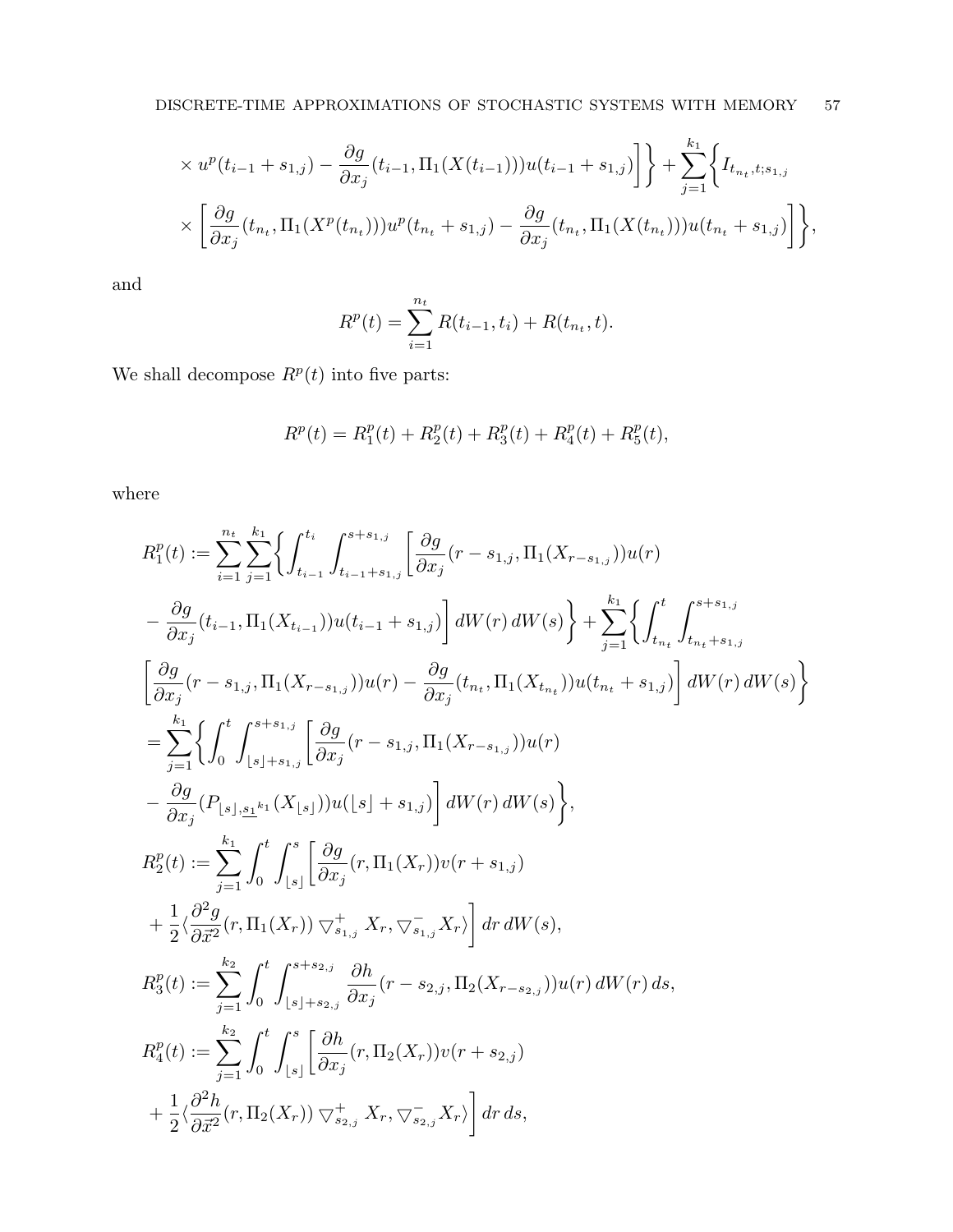and

$$
R_5^p(t) := \int_0^t \int_{\lfloor s \rfloor}^s \left\{ \frac{\partial h}{\partial r}(r, \Pi_2(X_r)) + \frac{\partial g}{\partial r}(r, \Pi_1(X_r)) \right\} dr ds.
$$

By the Itô isometry and the formula for covariance between two Skorohod integrals  $([23],$ Section 1.3.1), we have

$$
\sup_{0 \le s \le t} E|R_1^p(s)|^2 \le k_1 \sum_{j=1}^{k_1} E \int_0^t \left\{ \int_{\lfloor s \rfloor + s_{1,j}}^{s+s_{1,j}} \left[ \frac{\partial g}{\partial x_j} (r - s_{1,j}, \Pi_1(X_{r - s_{1,j}})) u(r) \right. \\ \left. - \frac{\partial g}{\partial x_j} (\lfloor s \rfloor, \Pi_1(X_{\lfloor s \rfloor})) u(\lfloor s \rfloor + s_{1,j}) \right] dW(r) \right\}^2 ds
$$
\n
$$
\le k_1 \sum_{j=1}^{k_1} \int_0^t \int_{\lfloor s \rfloor + s_{1,j}}^{s+s_{1,j}} E \left[ \frac{\partial g}{\partial x_j} (r - s_{1,j}, \Pi_1(X_{r - s_{1,j}})) u(r) \right. \\ \left. - \frac{\partial g}{\partial x_j} (\lfloor s \rfloor, \Pi_1(X_{\lfloor s \rfloor})) u(\lfloor s \rfloor + s_{1,j}) \right]^2 dr ds
$$
\n
$$
+ k_1 \sum_{j=1}^{k_1} \int_0^t \int_{\lfloor s \rfloor + s_{1,j}}^{s+s_{1,j}} \int_{\lfloor s \rfloor + s_{1,j}}^{s+s_{1,j}} E \left\{ D_{r_1} \left[ \frac{\partial g}{\partial x_j} (r - s_{1,j}, \Pi_1(X_{r - s_{1,j}})) u(r) \right. \\ \left. - \frac{\partial g}{\partial x_j} (\lfloor s \rfloor, \Pi_1(X_{\lfloor s \rfloor})) u(\lfloor s \rfloor + s_{1,j}) \right] \right\}^2 dr_1 dr_2 ds
$$
\n
$$
= k_1 R_{11}^p(t) + k_1 R_{12}^p(t).
$$

By assumption, the function  $G_j(s,x,z) = \frac{\partial g}{\partial x_j}(s,x)g(s,z)$ ,  $(x \in \mathbb{R}^{k_1}$  and  $z \in \mathbb{R}^{k_1}$ ), is Lipschitz, i.e., there exists a constant  $L_1 > 0$  such that

$$
|G_j(s, z) - G_j(s, w)| \le L_1 |z - w|, \quad \forall z, w \in \mathbf{R}^{2k_1} \text{ and } 1 \le j \le k_1.
$$

Using

$$
u(r) = \begin{cases} g(r, \Pi_1(X_r)), & r \ge 0 \\ 0, & r < 0, \end{cases}
$$

and

$$
\sup_{-1 \le r_1 \le \alpha < \beta \le r_2 \le a} E|X(\beta) - X(\alpha)|^2 \le C_2 |r_2 - r_1|^\gamma,
$$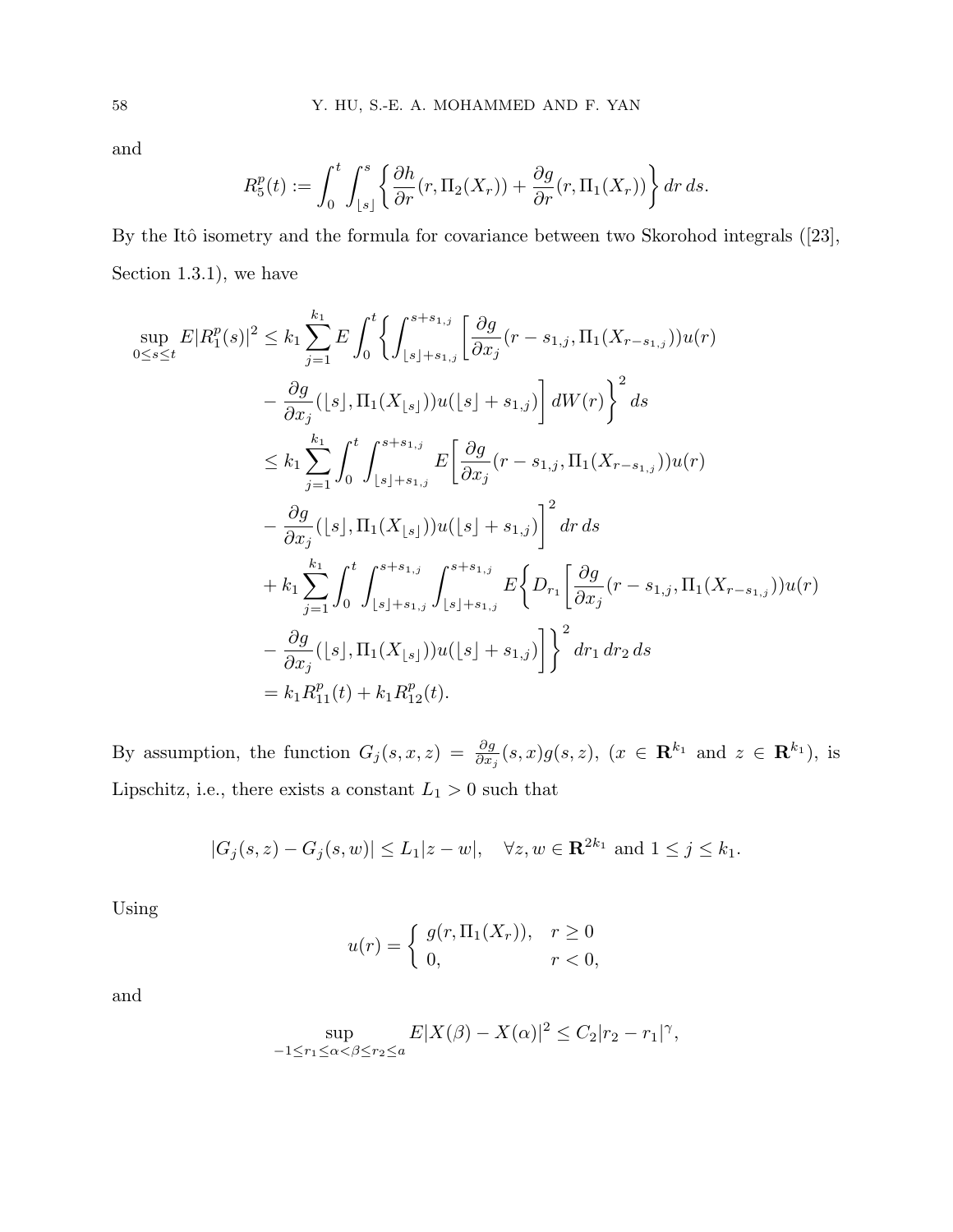it follows that

$$
R_{11}^{p}(t) \leq \sum_{j=1}^{k_{1}} \int_{0}^{t} \int_{\lfloor s \rfloor + s_{1,j}}^{s+s_{1,j}} E[G_{j}(r-s_{1,j}, \Pi_{1}(X_{r-s_{1,j}}), \Pi_{1}(X_{r}))
$$
  
\n
$$
- G_{j}(\lfloor s \rfloor, \Pi_{1}(X_{\lfloor s \rfloor}), \Pi_{1}(X_{\lfloor s \rfloor + s_{1,j}}))]^{2} I_{\{\lfloor s \rfloor + s_{1,j} \geq 0\}} dr ds
$$
  
\n
$$
\leq 2k_{1} L_{1}^{2} \sum_{j=1}^{k_{1}} \int_{0}^{t} \int_{\lfloor s \rfloor + s_{1,j}}^{s+s_{1,j}} \sup_{\substack{-1 \leq r_{1} < r_{2} \leq a \\ |r_{2}-r_{1}| \leq \delta_{p}}} E|X(r_{2}) - X(r_{1})|^{2} dr ds
$$
  
\n
$$
\leq 2(a+1)k_{1}^{2} L_{1}^{2} C_{2} \delta_{p}^{2\gamma}.
$$

Now for all  $r \ge 0$  and  $1 \le j \le k_1$ ,

$$
D_s(\frac{\partial g}{\partial x_j}(r-s_{1,j},\Pi_1(X_{r-s_{1,j}}))u(r))
$$
  
=  $g(r,\Pi_1(X_r))\sum_{i=1}^{k_1} \frac{\partial^2 g}{\partial x_j \partial x_i}(r-s_{1,j},\Pi_1(X_{r-s_{1,j}}))D_sX(r-s_{1,j}+s_{1,i})$   
+  $\frac{\partial g}{\partial x_j}(r-s_{1,j},\Pi_1(X_{r-s_{1,j}}))\sum_{i=1}^{k_1} \frac{\partial g}{\partial x_i}(r,\Pi_1(X_r))D_sX(r+s_{1,i}).$ 

By Proposition 6.1, there exists a constant  $C_3 > 0$  such that

$$
\sup_{0\leq r\leq a} E\left(\sup_{0\leq s\leq a} |D_r X(s)|^2\right) \leq C_3.
$$

By (1.8), (1.10), and boundedness of the spatial derivatives of  $g$  , there exists a constant  $C_4>0$  such that

$$
\sup_{0 \le r \le a} \sup_{0 \le s \le a} E(|D_s(\frac{\partial g}{\partial x_j}(r - s_{1,j}, \Pi_1(X_{r - s_{1,j}}))u(r))|^2) \le 2C_4k_1^2.
$$

Therefore

$$
R_{12}^p(t) \le k_1 \sum_{j=1}^{k_1} \int_0^t \int_{\lfloor s \rfloor + s_{1,j}}^{s+s_{1,j}} \int_{\lfloor s \rfloor + s_{1,j}}^{s+s_{1,j}} E\{D_{r_1}[4C_4k_1^2] \, dr_1 \, dr_2 \, ds \le 4(a+1)C_4k_1^4\delta_p^2.
$$

Hence there is a constant  $C_5>0$  such that

(8.16) 
$$
\sup_{0 \le s \le t} E|R_1(s)|^2 \le C_5 \delta_p^{2\gamma}.
$$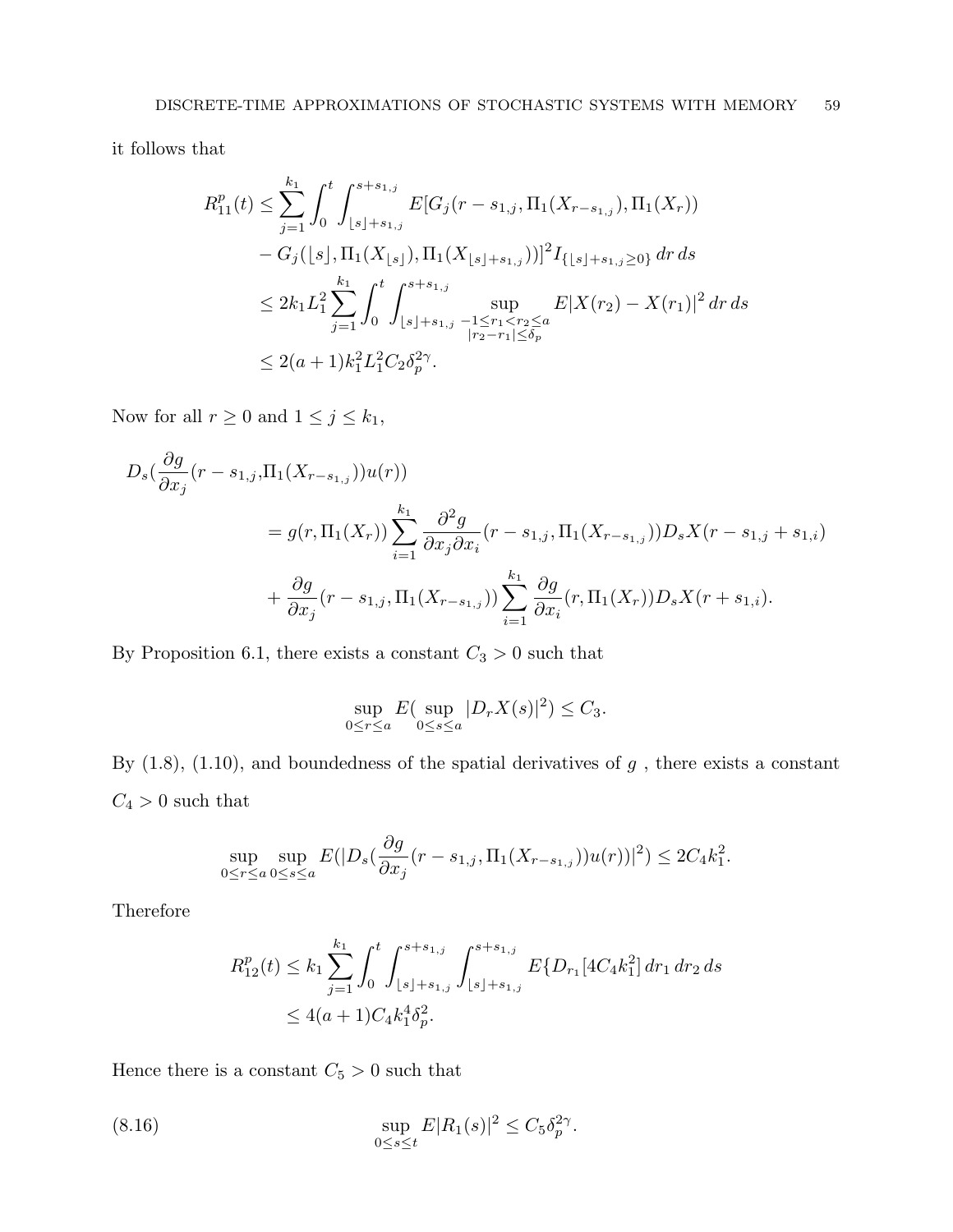Applying Fubini's theorem, we can rewrite  $R_3^p$  $\frac{p}{3}(t)$  as

$$
R_3^p(t) = \sum_{i=1}^{n_t} \sum_{j=1}^{k_2} \int_{t_{i-1}}^{t_i} \int_{t_{i-1}+s_{2,j}}^{s+s_{2,j}} \frac{\partial h}{\partial x_j} (r-s_{2,j}, \Pi_2(X_{r-s_{2,j}})) u(r) dW(r) ds
$$
  
+ 
$$
\sum_{j=1}^{k_2} \int_{t_{n_t}}^{t} \int_{t_{n_t}+s_{2,1}}^{s+s_{2,j}} \frac{\partial h}{\partial x_j} (r-s_{2,j}, \Pi_2(X_{r-s_{2,j}})) u(r) dW(r) ds.
$$

So we have

$$
R_{3}^{p}(t) = \sum_{i=1}^{n_{t}} \sum_{j=1}^{k_{2}} \int_{t_{i-1}+s_{2,j}}^{t_{i}+s_{2,j}} \int_{r-s_{2,j}}^{t_{i}} \frac{\partial h}{\partial x_{j}}(r-s_{2,j}, \Pi_{2}(X_{r-s_{2,j}}))u(r) ds dW(r) + \sum_{j=1}^{k_{2}} \int_{t_{n_{t}}+s_{2,j}}^{t+s_{2,j}} \int_{r-s_{2,j}}^{t} \frac{\partial h}{\partial x_{j}}(r-s_{2,j}, \Pi_{2}(X_{r-s_{2,j}}))u(r) ds dW(r) = \sum_{i=1}^{n_{t}} \sum_{j=1}^{k_{2}} \int_{t_{i-1}+s_{2,j}}^{t_{i}+s_{2,j}} (t_{i}+s_{2,j}-r) \frac{\partial h}{\partial x_{j}}(r-s_{2,j}, \Pi_{2}(X_{r-s_{2,j}}))u(r) dW(r) + \sum_{j=1}^{k_{2}} \int_{t_{n_{t}}+s_{2,j}}^{t+s_{2,j}} (t+s_{2,j}-r) \frac{\partial h}{\partial x_{j}}(r-s_{2,j}, \Pi_{2}(X_{r-s_{2,j}}))u(r) dW(r) = \sum_{j=1}^{k_{2}} \int_{s_{2,j}}^{t+s_{2,j}} ([r-s_{2,j}]+s_{2,j}-r) \frac{\partial h}{\partial x_{j}}(r-s_{2,j}, \Pi_{2}(X_{r-s_{2,j}}))u(r) dW(r).
$$

Applying the formula for covariance between two Skorohod integrals ([23], Section 1.3.1) and Proposition 6.1, we can show that there exists a constant  $C_6 > 0$  such that

(8.17) 
$$
\sup_{0 \le s \le t} E|R_3(s)|^2 \le C_6 \delta_p^2.
$$

Similarly, by Lemma 8.1, we can easily show that there exist  $C_7 > 0$  such that

(8.18) 
$$
\begin{cases} \sup_{0 \le s \le t} E |R_2(s)|^2 \le C_7 \delta_p^2, \\ \sup_{0 \le s \le t} E |R_4(s)|^2 \le C_7 \delta_p^2, \\ \sup_{0 \le s \le t} E |R_5(s)|^2 \le C_7 \delta_p^2 \end{cases}
$$

By similar arguments to the ones used in the proof of Theorem 7.1, we obtain the following inequality

(8.19) 
$$
\sup_{0 \le u \le t} E|I^p(u)|^2 \le C_1 \int_0^t \sup_{-1 \le u \le s} E(|Z^p(u)|^2) ds
$$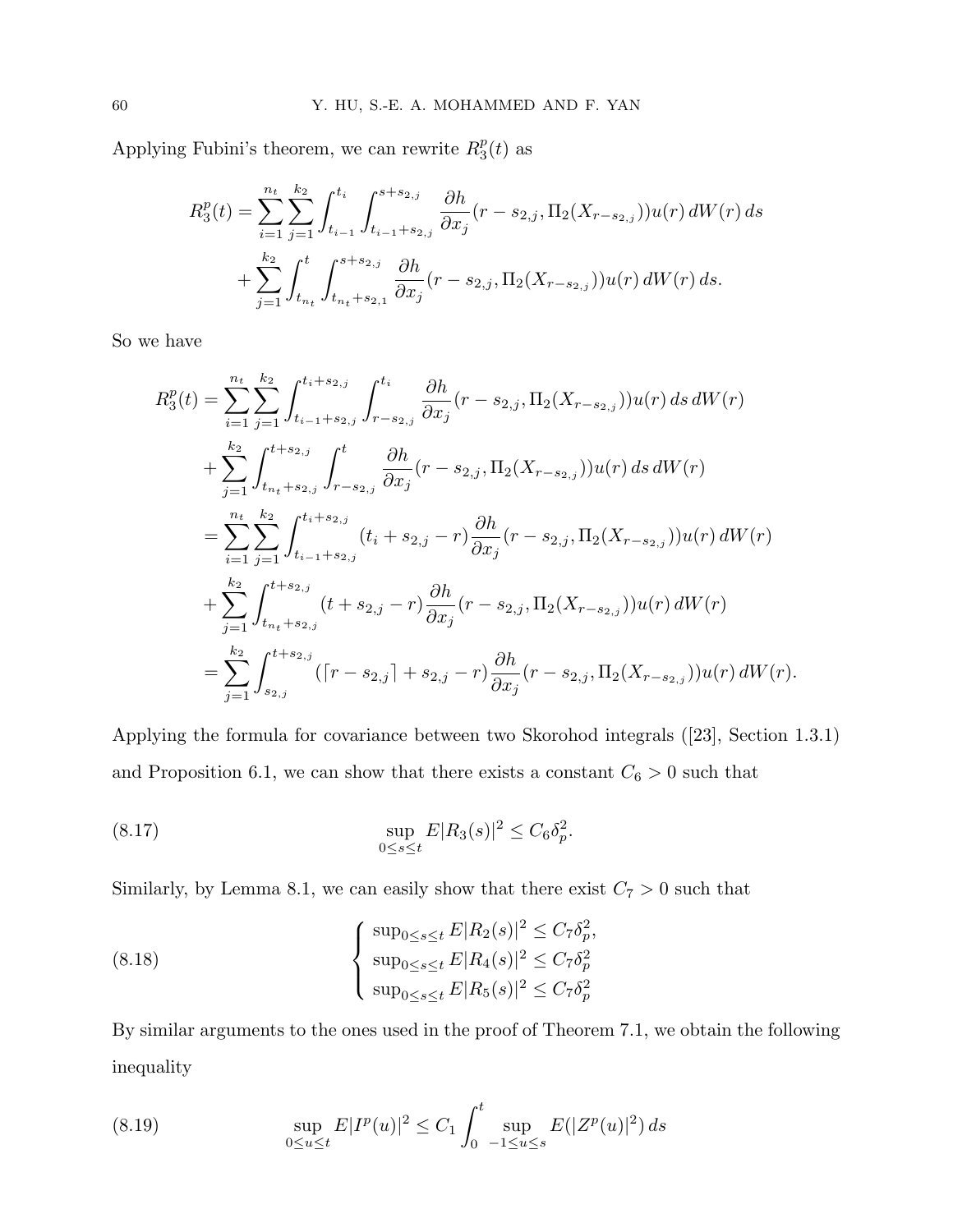for some constant  $C_1 > 0$ . From (8.16)–(8.19), there exist  $C_8 > 0$  and  $C_9 > 0$  such that

(8.20) 
$$
\sup_{0 \le u \le t} E|Z^p(u)|^2 \le E|Z^p(0)|^2 + C_8 \delta_p^{2\gamma} + C_9 \int_0^t \sup_{-1 \le u \le s} E|Z^p(u)|^2 ds.
$$

So

(8.21) 
$$
\sup_{-1 \le u \le t} E|Z^p(u)|^2 \le (2C' + C_8)\delta_p^{2\gamma} + C_9 \int_0^t \sup_{-1 \le u \le s} E|Z^p(u)|^2 ds.
$$

By Gronwall's lemma, there exists a constant  $C > 0$  such that

$$
E \sup_{-1 \le s \le t} |Z^p(s)|^2 \le C \delta_p^{2\gamma}.\quad \Box
$$

Let us consider a particular case when  $g$  and  $h$  are of the (linear) form

(8.22) 
$$
\begin{cases} g(s, \Pi_1(X_s)) = \sum_{i=1}^{k_1} a_i(s, X_s(s_{1,i})) \\ h(s, \Pi_2(X_s)) = \sum_{j=1}^{k_2} b_j(s, X_s(s_{2,j})), \end{cases}
$$

where  $a_i, b_j \in C_b^{1,2}$  $b^{(1,2)}(T \times R)$  for  $1 \leq i \leq k_1$  and  $1 \leq j \leq k_2$ . In this case we can obtain a stronger estimate than the one given in Theorem 8.2.

### Theorem 8.3.

Consider the Milstein scheme  $(8.9)$  for the SDDE  $(1.6)$  in the special case  $(8.22)$ . Suppose that  $0 < \gamma \leq 1$  and  $\eta$  is Hölder continuous (in  $L^q(\Omega, \mathbf{R})$ ) with exponent  $\frac{\gamma}{2}$ , i.e.,

(8.23) 
$$
E|\eta(s) - \eta(t)|^q \le K|s - t|^{\frac{\gamma q}{2}}
$$

for some constant  $K > 0$ . Suppose that g and h have bounded first and second space derivatives. Assume that

$$
E||Z_0^p||_C^q \leq C'(q)\delta_p^{(1+\frac{q}{2})\gamma}
$$

for some constant  $C'(q)$ . Then there exists a constant  $C(q) > 0$  (depending on a) such that

$$
E \sup_{0 \le s \le a} ||Z_s^p||_C^q \le C(q) \delta_p^{(1+\frac{q}{2})\gamma}
$$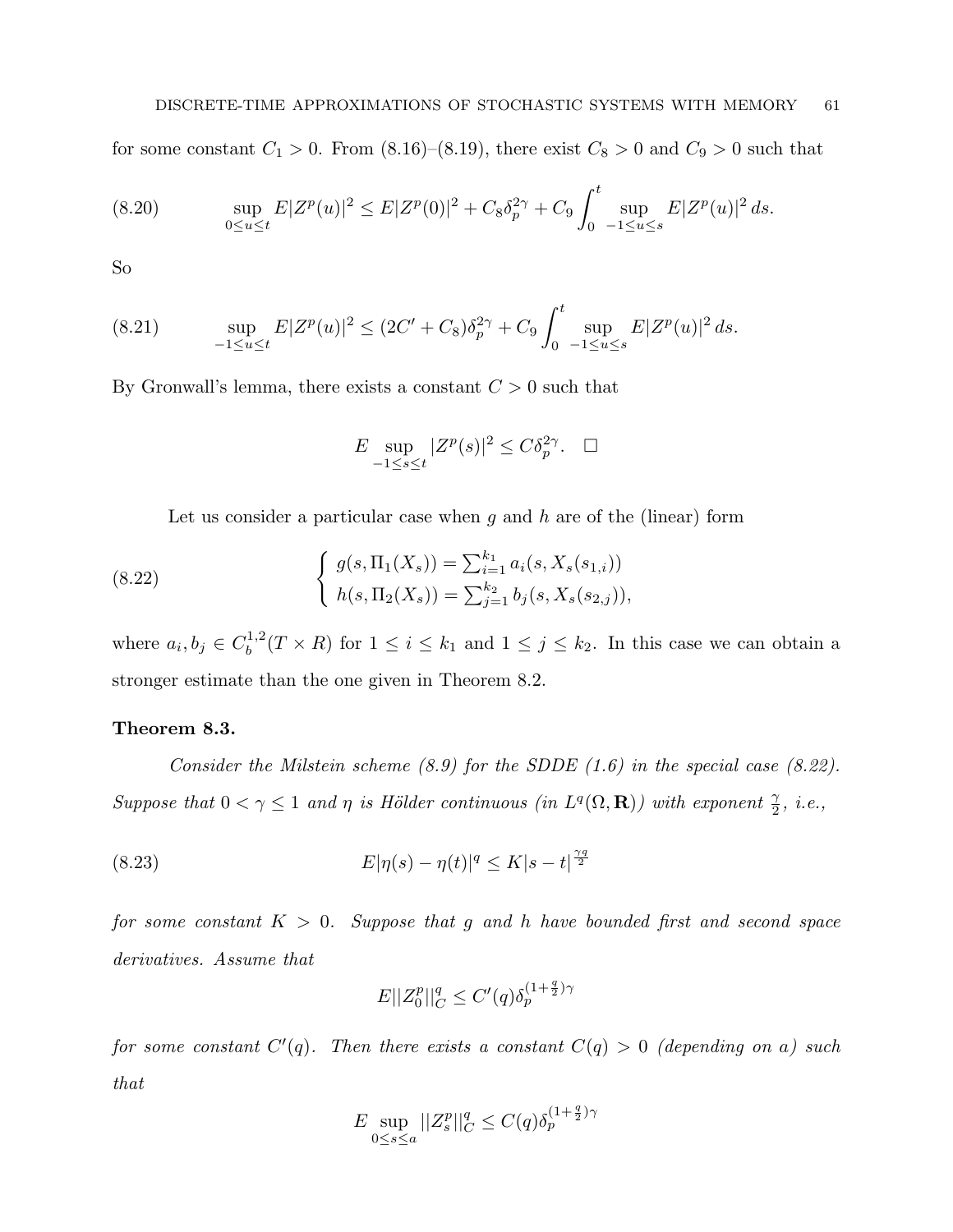for any  $p \geq 1$ .

## Proof.

The proof is analogous to that of Theorem 8.2. Instead of using the formula for covariance of two Skorohod integrals ([23], Section 1.3.1), we use the Burkholder-Davis-Gundy inequality to estimate the errors. One may also apply the non-anticipating Itô formula to ½

$$
\begin{cases} a_i(t+s_{1,1}, X(t+s_{1,1})) - a_i(t_0+s_{1,1}, X(t_0+s_{1,1})) \\ a_i(t+s_{1,1}, X(t+s_{1,1})) - a_i(t_0+s_{1,1}, X(t_0+s_{1,1})) \end{cases}
$$

in order to obtain the expressions  $(8.2)$  and  $(8.3)$ .  $\Box$ 

#### Remark 8.4.

It is easy to check that the Milstein scheme (8.9) is (stochastically) numerically stable (Definition 2.3). The criteria for strong consistence (Definition 2.2) may not suit the case of higher order ( $\gamma \geq 1$ ) approximation of SDDE because anticipating stochastic integrals are involved.

We can rewrite the SDDE (1.6) in Stratonovich form, namely, if  $t \geq 0$ ,

(8.24) 
$$
X(t) = \eta(0) + \int_0^t g(s, \Pi_1(X_s)) \circ dW(s) + \int_0^t [h(s, \Pi_2(X_s)) - \frac{1}{2} \frac{\partial g}{\partial x_{k_1}}(s, \Pi_1(X_s)) g(s, \Pi_1(X_s))] ds,
$$

if  $s_{k_1} = 0$ . If  $s_{k_1} < 0$ , then the SDDE is of the same form as (1.6) except the Itô integral is replaced by Stratonovich integral, i.e.,

$$
X(t) = \eta(0) + \int_0^t g(s, \Pi_1(X_s)) \circ dW(s) + \int_0^t h(s, \Pi_2(X_s)) ds,
$$

Bell and Mohammed ([5]) derived a similar result in the case of a single delay. From Corollary 5.8, we can obtain the following Stratonovich-Taylor expansion of  $X(t)$ 

$$
(8.25)
$$
  

$$
X(t) = X(t_0) + g(t_0, \Pi_1(X_{t_0}))[W(t) - W(t_0)] + \bar{h}(t_0, \Pi_2(X_{t_0}))(t - t_0)
$$
  

$$
+ \sum_{i=1}^{k_1} \frac{\partial g}{\partial x_i}(t_0, \Pi_1(X_{t_0}))u(t_0 + s_{1,i}) \int_{t_0}^t \int_{t_0 + s_{1,i}}^{t_1 + s_{1,i}} \circ dW(t_2) \circ dW(t_1) + \bar{R}(t_0, t),
$$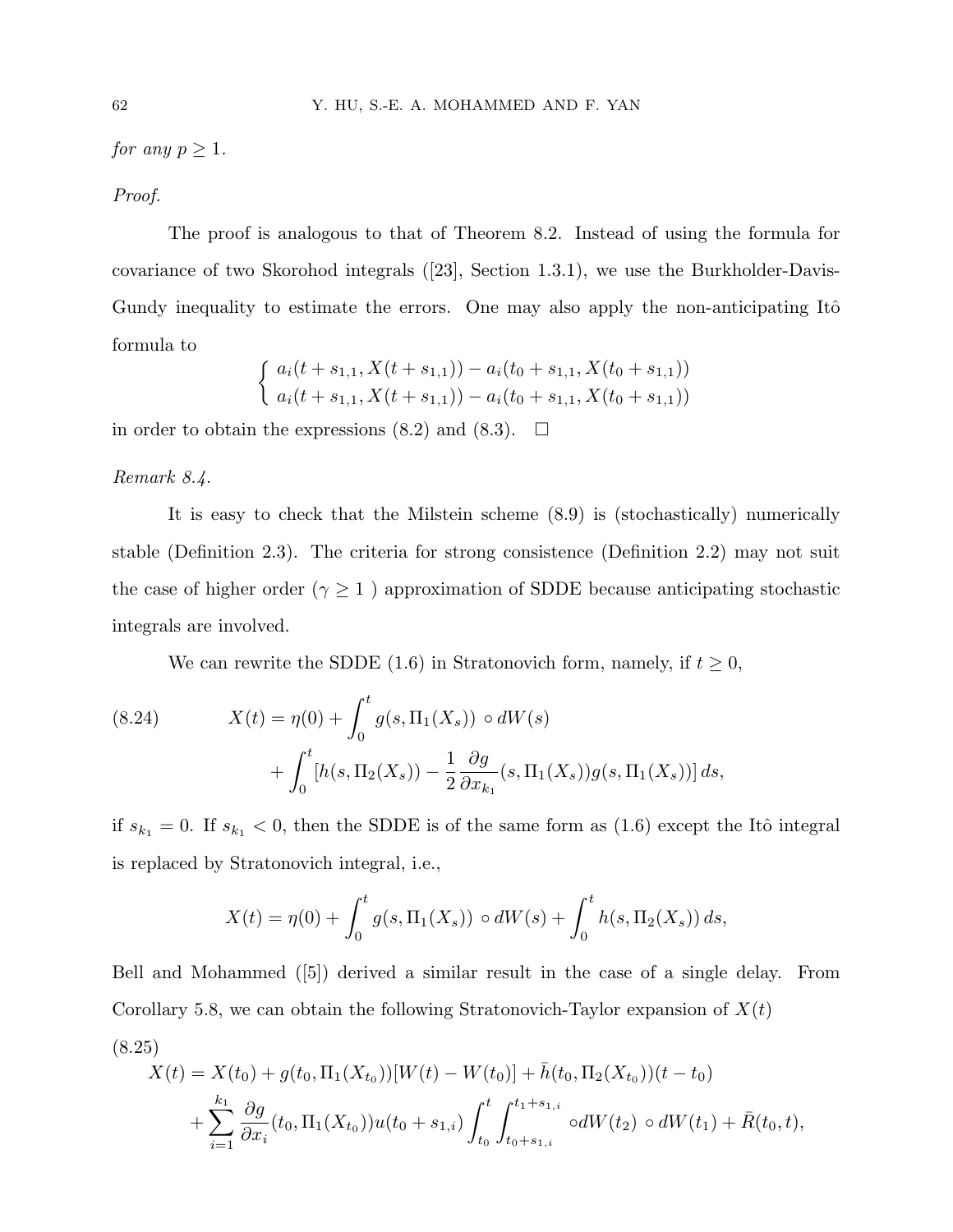where

$$
(8.26) \qquad \bar{R}(t_0, t) = \sum_{i=1}^{k_1} \{ \int_{t_0}^t \int_{t_0 + s_{1,i}}^{t_1 + s_{1,i}} [\frac{\partial g}{\partial x_i} (t_2 - s_{1,i}, \Pi_1(X_{t_2 - s_{1,i}})) u(t_2) \newline - \frac{\partial g}{\partial x_i} (t_0, \Pi_1(X_{t_0})) u(t_0 + s_{1,i})] \circ dW(t_2) \circ dW(t_1) \} \newline + \int_{t_0}^t \int_{t_0}^{t_1} \sum_{i=1}^{k_1} \frac{\partial g}{\partial x_i} (t_2, \Pi_1(X_{t_2})) \bar{v}(t_2 + s_{1,i}) dt_2 \circ dW(t_1) \newline + \sum_{i=1}^{k_2} \int_{t_0}^t \int_{t_0 + s_{2,i}}^{t_1 + s_{2,i}} \frac{\partial \bar{h}}{\partial \bar{x}_i} (t_2 - s_{2,i}, \Pi_2(X_{t_2 - s_{2,i}})) u(t_2) \circ dW(t_2) dt_1 \newline + \int_{t_0}^t \int_{t_0}^{t_1} \sum_{i=1}^{k_2} \frac{\partial \bar{h}}{\partial \bar{x}_i} (t_2, \Pi_2(X_{t_2})) \bar{v}(t_2 + s_{2,i}) dt_2 dt_1.
$$

and

(8.27) 
$$
\bar{h} = h - \frac{1}{2} g_{k_1} g, \text{ and } \bar{v}(t) = \begin{cases} \bar{h}(t, \Pi_2(X_t)), & 0 \le t \le a \\ \eta(t), & t < 0. \end{cases}
$$

One can also derive the Milstein scheme for (8.24) using the Stratonovich-Taylor expansion (8.25) of  $X(t)$  as follows: Let  $t_k < t \leq t_{k+1}$ . Then

(8.28)

$$
X^{p}(t) = X^{p}(t_{k}) + \bar{h}(t_{k}, \Pi_{2}(X_{t_{k}}^{p})) (t - t_{k}) + g(t_{k}, \Pi_{1}(X_{t_{k}}^{p})) (W(t) - W(t_{k}))
$$
  
+ 
$$
\sum_{i=1}^{k_{1}} \frac{\partial g}{\partial x_{i}}(t_{k}, \Pi_{1}(X_{t_{k}}^{p})) u^{p}(t_{k} + s_{1,i}) J(t_{k} + s_{1,i}; t + s_{1,i}; s_{1,i}),
$$

where

$$
u^{p}(t) = \begin{cases} g(t, \Pi_{1}(X_{t}^{p})), & t \ge 0, \\ 0, & -1 \le t < 0. \end{cases}
$$

### 8.3. The multi-dimensional Milstein scheme.

Write 
$$
h(s, x) = (h^1(s, x), \dots, h^m(s, x))^T
$$
,  $\vec{x} \in \mathbb{R}^{mk_1}$ ,  

$$
\vec{x} = \begin{pmatrix} x_{11}, \dots, x_{1k_1} \\ \dots \\ x_{m1}, \dots, x_{mk_1} \end{pmatrix}.
$$

Denote by  $g^{jl}(s, \vec{x})$  the  $(j, l)$  element of the  $m \times d$  matrix  $g(s, \vec{x})$ . To simplify notation, we use below the summation convention on repeated indices. Recall the notations for the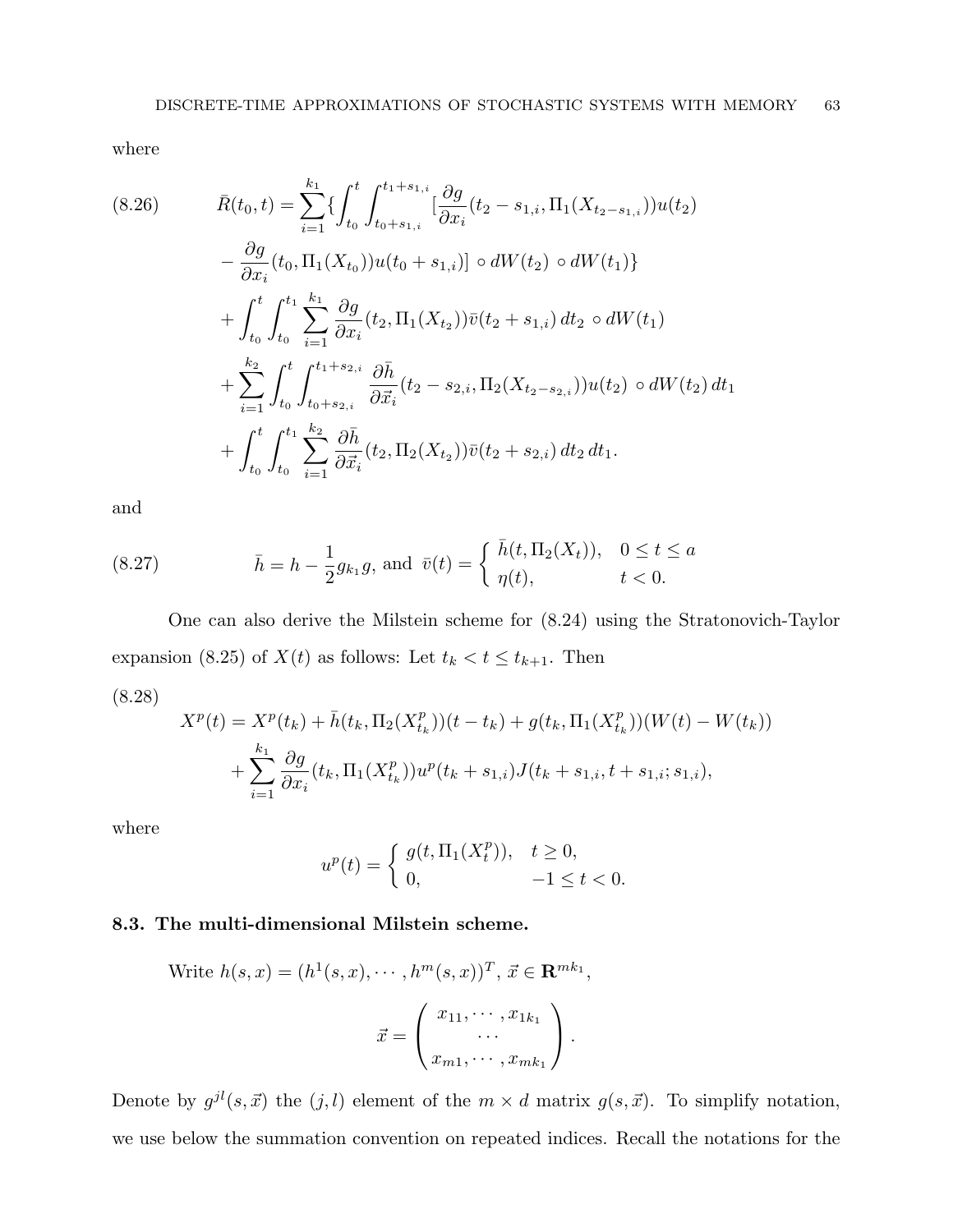partition  $-1 = t_{-y} < \cdots < t_0 = 0 < \cdots < t_n = t$  introduced in Section 2. We formulate the *Milstein* scheme for the SDDE (1.6) as follows: if  $t_k < t \leq t_{k+1}$ , the *i*th coordinate  $X^{i}(t)$  of  $X(t) = (X^{1}(t), \cdots, X^{m}(t))^{T}$  is approximated by

$$
(8.29)
$$
  

$$
X^{i,p}(t) = X^{i,p}(t_k) + h^i(t_k, \Pi_2(X_{t_k}^p))(t - t_k) + g^{i}(t_k, \Pi_1(X_{t_k}^p))(W^l(t) - W^l(t_k))
$$
  

$$
+ \frac{\partial g^{il}}{\partial x_{i_1 j_1}}(t_k, \Pi_1(X_{t_k}^p))u^{i_1 j_1, p}(t_k + s_{1,j_1})I_{l,l_1}(t_k + s_{1,j_1}, t + s_{1,j_1}; s_{1,j_1}),
$$

where

$$
u^{i_1j_1,p}(t) = \begin{cases} g^{i_1j_1}(t, \Pi_1(X_t^p)), & t \ge 0, \\ 0, & -1 \le t < 0. \end{cases}
$$

#### Remark 8.5.

One may check that Lemma 8.1, Theorems 8.2 and 8.3 also hold in the multidimensional case. In fact, it is easy to extend these results to the multi-dimensional case, thanks to the weak differentiability results (Proposition 6.1, Lemma 6.2 and Proposition 6.3) and the results concerning strong approximation of double Stratonovich integrals (Lemma 7.1 and Lemma 7.2).

In comparison with SODE's, it seems very difficult to derive higher order strong approximation schemes for the SDDE  $(1.6)$ . One may try to avoid involving the *differential* operator D and the trace operator  $\bigtriangledown$  in the numerical scheme by attempting to employ multiple Stratonovich integrals instead of multiple Skorohod integrals. The idea is to use Stratonovich-Taylor expansions of the coefficients in the SDDE (1.6) (c.f. (8.4) and (8.5)) instead of Itô-Taylor expansions. However, this is difficult, because it is hard to estimate the order of the error via the remainder term. This is because a multiple (anticipating) Stratonovich integral can not be expressed in terms of multiple (non-anticipating) Itô integrals. The Hu-Meyer Formula gives the relationship between multiple Stratonovich and Skorohod integrals ([7], Theorem 3.1 (with non-deterministic kernels); [30], Theorem 3.1 and  $[28]$ , Theorem 3.4 (with deterministic kernels)) (c.f.  $[25]$ ,  $[30]$  and  $[28]$ ). However,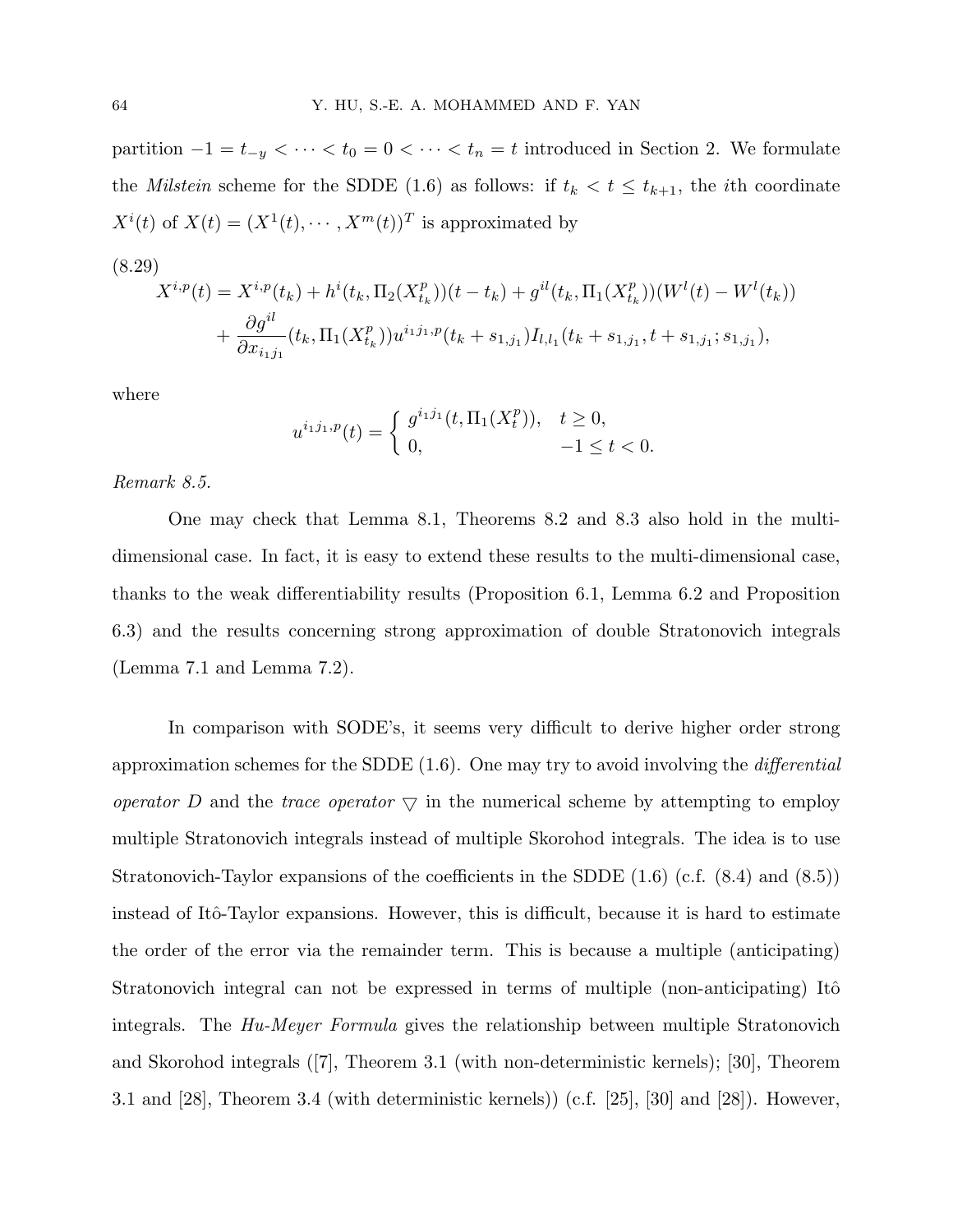the formula still involves the differential operator D and the trace operator  $\nabla$ , and hence it is hard to estimate the remainder term.

One may refer to Jolis and Sanz  $([15])$ , Delgado and Sanz  $([7])$ , Solé and Utzet ([28]), and Zakai ([30]) for multiple Skorohod and multiple Stratonovich integrals.

### Appendix A.

The following lemma extends a result by Nualart and Pardoux ([22], Lemma C1).

#### Lemma A.1.

Suppose that  $x = \{x(t) : t \in [0, a]\}$  is a measurable real-valued process,  $x(t) = 0$  if  $t > a \text{ or } t < 0, \text{ and } x \in L^p([0, a], \mathbf{R}) \text{ a.s., } p > 1...$  Assume that  $\{\pi_n : 0 = t_0 < t_1 < \cdots < t_m\}$  $t_n = a$  is a family of partitions of  $[0, a]$ , with  $\lim_{n \to \infty} |\pi_n| = 0$ , and  $-r \le s_1, s_2 \le 0$ . Then

(A.1) 
$$
\lim_{n \to \infty} \sum_{l=1}^{n} \frac{\Delta_{l1} W \Delta_{l2} W}{t_l - t_{l-1}} \int_{t_{l-1} + s_1}^{t_l + s_1} x(s) ds = \begin{cases} \int_0^{a+s_1} x(s) ds, & s_1 = s_2 \\ 0, & s_1 \neq s_2 \end{cases}
$$

in probability. Moreover, if  $x \in L^p(\Omega \times [0,a],\mathbf{R})$ , then the above convergences hold in  $L^1(\Omega, \mathbf{R}).$ 

Proof.

It clearly suffices to show that (A.1) holds in  $L^1(\Omega, \mathbf{R})$  whenever  $x \in L^p(\Omega) \times$  $[0, a], \mathbf{R}$ . Fix  $m \geq 1$ , define

$$
x^{m} = \sum_{l=1}^{m} \frac{I_{(t_{l-1}+s_1,t_l+s_1]}}{t_l-t_{l-1}} \int_{t_{l-1}+s_1}^{t_l+s_1} x(s) ds.
$$

For  $n \geq 1$ , define

$$
\alpha_n(x) = \sum_{l=1}^n \frac{\Delta_{l1} W \Delta_{l2} W}{t_l - t_{l-1}} \int_{t_{l-1} + s_1}^{t_l + s_1} x(s) ds.
$$

Define  $\alpha_n(X_m)$  similarly. It follows from Hölder's inequality that if  $1/p + 1/q = 1$ , then

(A.2) 
$$
E|\alpha_n(x)| \leq \left\{ E \sum_{l=1}^n \frac{|\Delta_{l1} W \Delta_{l2} W|^q}{(t_l - t_{l-1})^{q-1}} \right\}^{\frac{1}{q}} \left\{ E \sum_{l=1}^n \frac{(\int_{t_{l-1}+s_1}^{t_l+s_1} |x(s)| ds)^p}{(t_l - t_{l-1})^{\frac{p}{q}}} \right\}^{\frac{1}{p}},
$$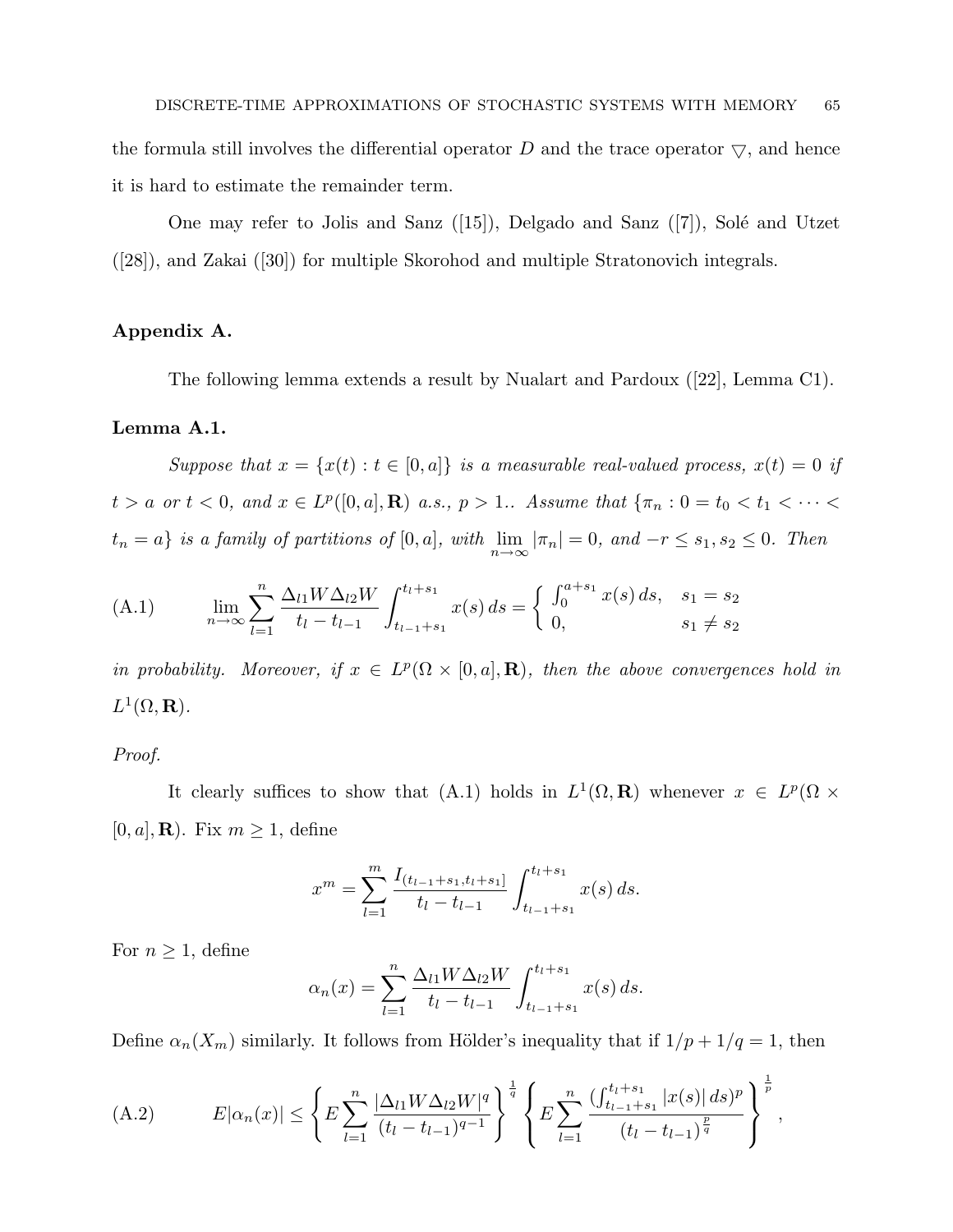i.e.

$$
||\alpha_n(x)||_{L^1(\Omega)} \leq C_p ||x||_{L^p(\Omega \times [0,a+s_1])} \leq C_p ||x||_{L^p(\Omega \times [0,a])},
$$

Therefore,

(A.3)  
\n
$$
E|\alpha_n(x) - \int_0^{a+s_1} x(s) ds| \le E|\alpha_n(x - x^m)| + E|\alpha_n(x^m) - \int_0^{a+s_1} x(s) ds|
$$
\n
$$
\le E|\alpha_n(x^m) - \int_0^{a+s_1} x(s) ds| + C_p ||x - x^m||_{L^p(\Omega \times [0, a+s_1])},
$$

since

$$
\alpha_n(x^m) = \sum_{i=1}^m \left\{ \sum_{\substack{(t_{l-1}, t_l] \subseteq (t_{i-1}, t_i] \\ 1 \le l \le n}} \int_{t_{i-1} + s_1}^{t_i + s_1} \frac{I_{(t_{i-1} + s_1, t_i + s_1]}(t)}{t_l - t_{l-1}} dt \Delta_{l1} W \Delta_{l2} W \right\}
$$

$$
\times \frac{1}{t_i - t_{i-1}} \int_{t_{i-1} + s_1}^{t_i + s_1} x(s) ds
$$

$$
= \sum_{i=1}^m \left\{ \sum_{\substack{(t_{l-1}, t_l] \subseteq (t_{i-1}, t_i] \\ 1 \le l \le n}} \Delta_{l1} W \Delta_{l2} W \right\} \frac{1}{t_i - t_{i-1}} \int_{t_{i-1} + s_1}^{t_i + s_1} x(s) ds.
$$

Let  $k_m$  be the index such that  $t_{k_m-1} + s_1 < 0 \le t_{k_m} + s_1$ . If  $s_1 = s_2$ , then by Lemma 5.2, the following limit exists in probability

$$
\lim_{n \to \infty} \alpha_n(x^m) = \sum_{i=1}^m [(t_i + s_1) \wedge 0 - (t_{i-1} + s_1) \vee 0] \frac{1}{t_i - t_{i-1}} \int_{t_{i-1} + s_1}^{t_i + s_1} x(s) ds
$$
  
\n
$$
= \sum_{i=k_m+1}^m \int_{t_{i-1} + s_1}^{t_i + s_1} x(s) ds + \frac{t_{k_m} + s_1}{t_{k_m - t_{k_m - 1}}} \int_0^{t_{k_m} + s_1} x(s) ds
$$
  
\n
$$
= \int_0^{a + s_1} x(s) ds + \frac{t_{k_m} + s_1}{t_{k_m - t_{k_m - 1}}} \int_0^{t_{k_m} + s_1} x(s) ds.
$$

Equivalently,

$$
\alpha_n(x^m) - \int_0^{a+s_1} x(s) \, ds - \frac{t_{k_m} + s_1}{t_{k_m - t_{k_m - 1}}} \int_0^{t_{k_m} + s_1} x(s) \, ds \to 0
$$

as  $n\to\infty$  in probability.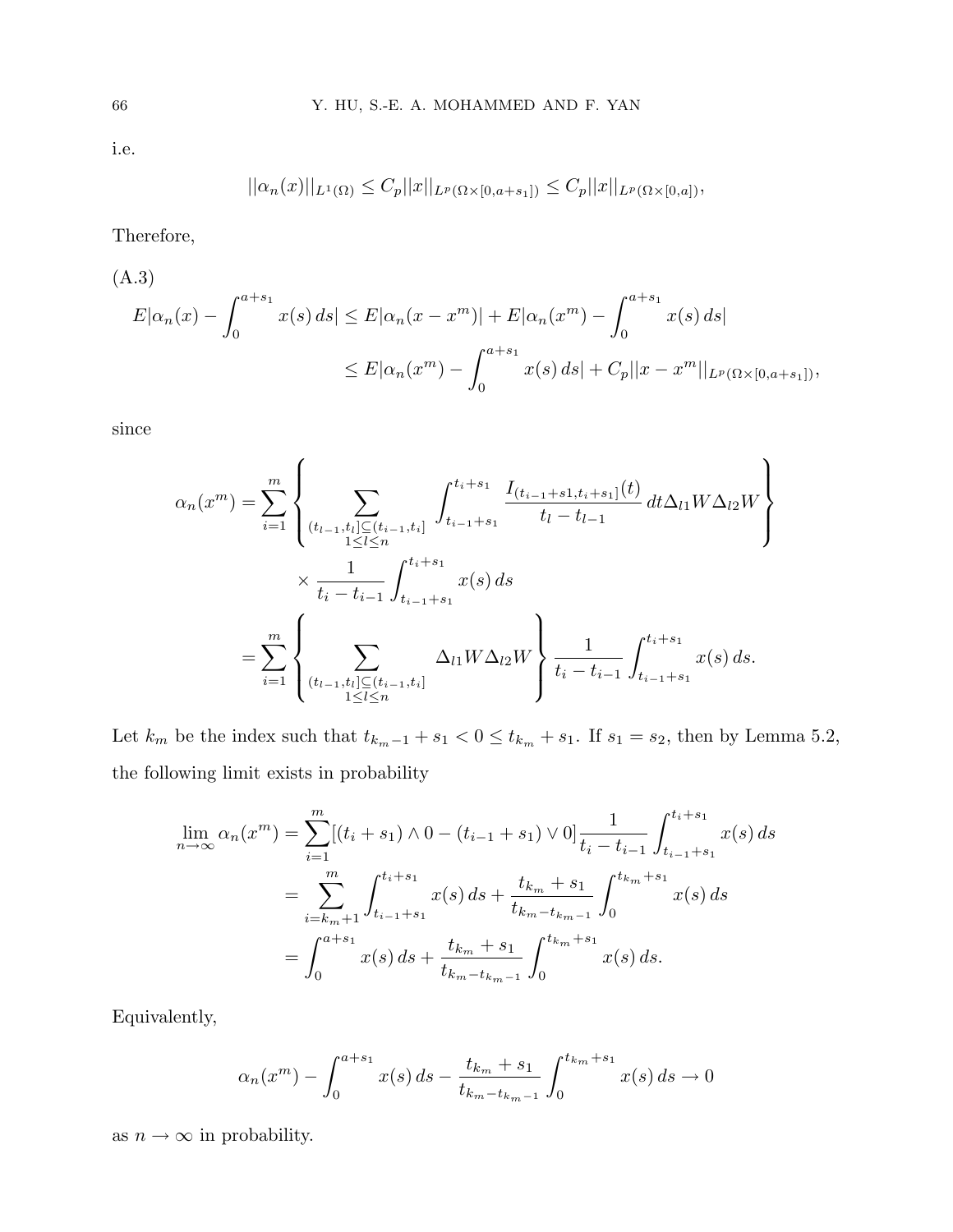A slight modification in the proof of (A.2) yields the estimate

$$
||\alpha_n(x^m)||_{L^{p'}(\Omega)} \leq C(p,p')||x^m||_{L^p(\Omega \times [0,a+s_1])},
$$

for all  $p' \in (1, p)$ . Therefore, the family  $\{\alpha_n(x^m) : n \geq 1\}$  is uniformly integrable. From (A.3) we have

$$
\lim_{n \to \infty} E|\alpha_n(x) - \int_0^{a+s_1} x(s) ds|
$$
\n
$$
\leq E \Big| \frac{t_{k_m} + s_1}{t_{k_m - t_{k_m - 1}}} \int_0^{t_{k_m} + s_1} x(s) ds + C_p ||x - x^m||_{L^p(\Omega \times [0, a+s_1])}
$$
\n
$$
\leq E \int_0^{t_{k_m} + s_1} |x(s)| ds + C_p ||x - x^m||_{L^p(\Omega \times [0, a+s_1])}.
$$

Clearly,  $x^m \to x$  in  $L^p(\Omega \times [0, a + s_1])$  and  $E \int_0^{t_{k_m} + s_1}$  $\int_0^{\tau_{k_m}+s_1} |x(s)| ds \to 0$  as  $m \to \infty$ . So

$$
\lim_{n \to \infty} E|\alpha_n(x^m) - \int_0^{a+s_1} x(s) ds| = 0.
$$

Now consider the case  $s_1 \neq s_2$ . Since

$$
E|\alpha_n(x)| \le E|\alpha_n(x^m)| + E|\alpha_n(x - x^m)|
$$
  
\n
$$
\le E|\alpha_n(x^m)| + C_p||x - x^m||_{L^p(\Omega \times [0, a + s_1])}.
$$

A similar argument gives  $\lim_{n\to\infty} E|\alpha_n(x)| = 0.$  □

The following useful result is due to Föllmer  $([8])$ , and Nualart and Pardoux  $([22],$ Lemma C.2):

### Lemma A.2.

Let  $\{x^i(t): 0 \le t \le a\}_{i=1}^2$  be two continuous processes, and  $\{\pi_n: 0 = t_0 < t_1 < \cdots <$  $t_n = a$  a family of partitions of  $[0, a]$ , with  $\lim_{n \to \infty} |\pi_n| = 0$ . For each n and  $l = 1, \dots, n$ , let  $x_{t_l,n}$  denote  $x^i(t_l)$ . Assume that

(A.4) 
$$
\sum_{l=1}^{n} (x_{t_l,n}^i - x_{t_{l-1},n}^i)(x_{t_l,n}^j - x_{t_{l-1},n}^j) \to \int_0^a a^{ij}(s) ds
$$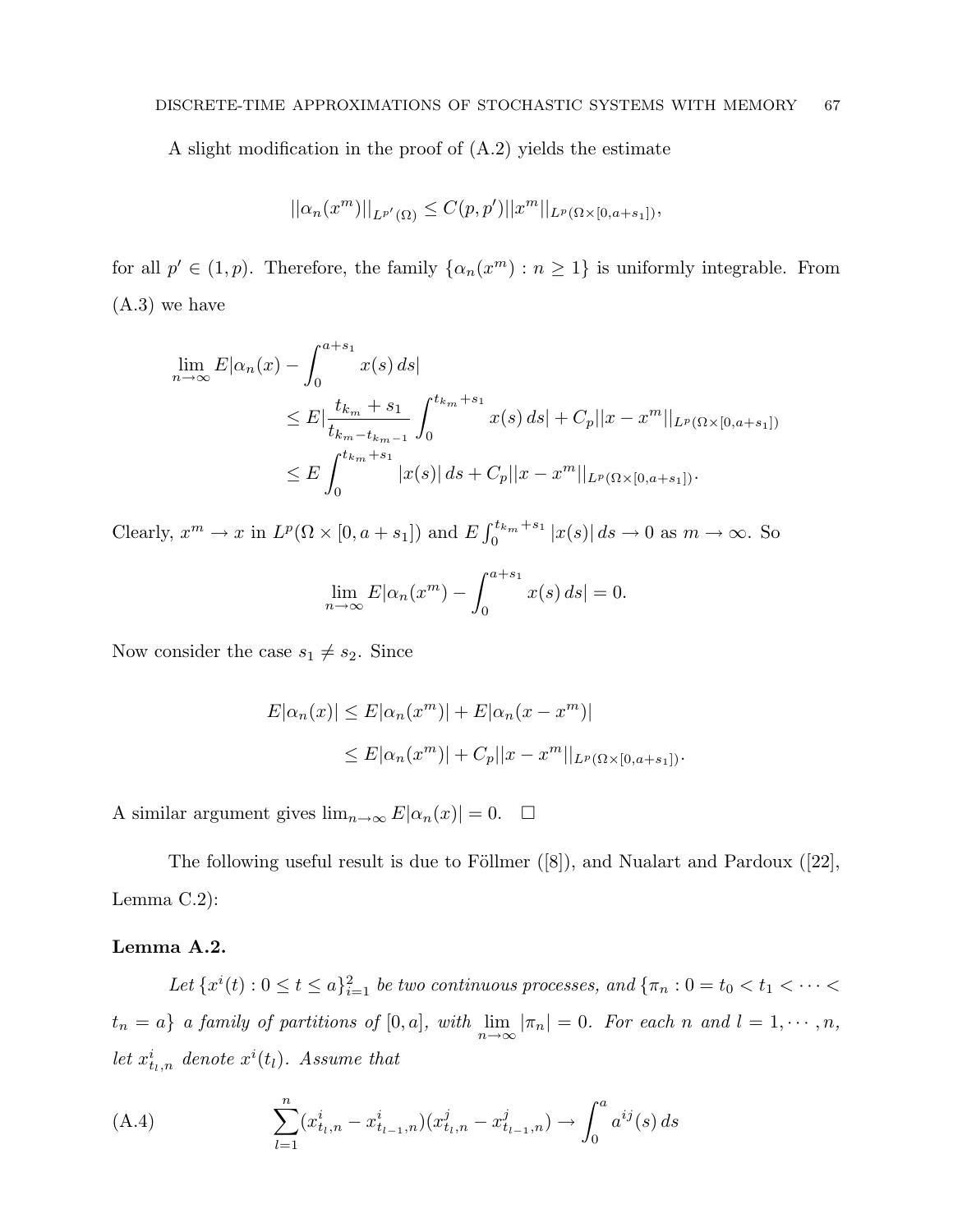in probability as  $n \to \infty$ , where  $\{a^{ij}(t): 0 \le t \le a; i, j = 1, 2\}$  are measurable processes such that a.s.

(A.5) 
$$
\int_0^a |a^{ij}(s)| ds < \infty, \quad i, j = 1, 2.
$$

Let  $\{Y(t): 0 \le t \le a\}$  be a continuous process, and  $\{Y^n(t): 0 \le t \le a\}_{n=1}^{\infty}$  be measurable processes which converge a.s. to  $\{Y(t)\}\$ as  $n \to \infty$ , uniformly with respect to  $t \in [0, a]$ . Then

(A.6) 
$$
\sum_{l=1}^{n} Y^{n}(t_{l-1})(x_{t_l,n}^i - x_{t_{l-1},n}^i)(x_{t_l,n}^j - x_{t_{l-1},n}^j) \rightarrow \int_0^a a^{ij}(s)Y(s) ds
$$

in probability as  $n \to \infty$ , for  $i = 1, 2$ .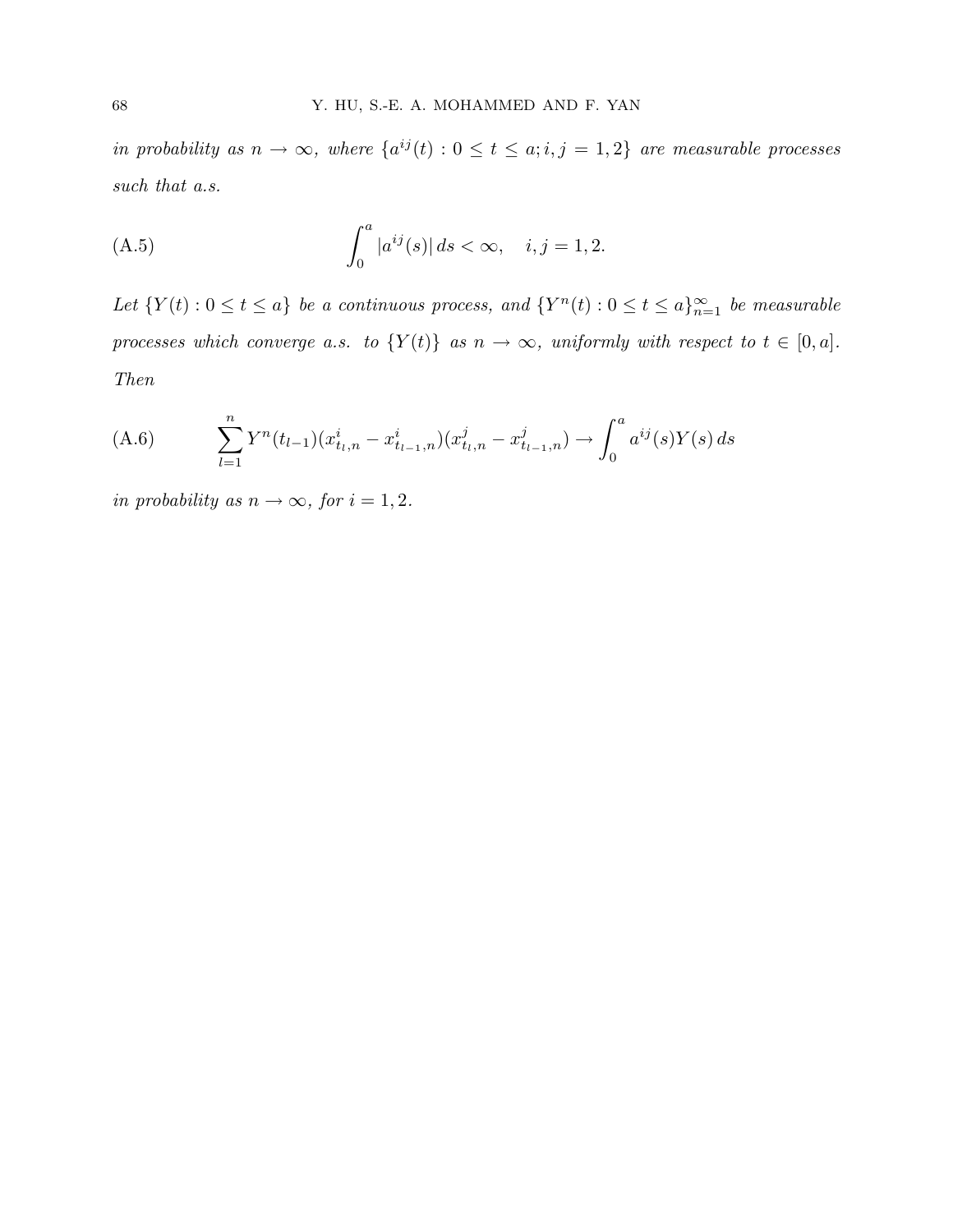### REFERENCES

- [1] Ahmed, T. A. Stochastic Functional Differential Equations with Discontinuous Initial Data, M.Sc. Thesis, University of Khartoum, Sudan (1983).
- [2] Alòs E. and Nualart, D., An extension of Itô's formula for anticipating processes, Journal of Theoretical Probability 2 (1998), 493–514.
- [3] Asch, J. and Potthoff, J., Itô's lemma without non-anticipatory conditions, Probability and Related Fields 88 (1991), 17–46.
- [4] Bell, D. and Mohammed, S.-E. A., The Malliavin calculus and stochastic delay equations, Journal of Functional Analysis 99 No. 1 (1991), 75–99.
- [5] Bell, D. and Mohammed, S.-E. A., On the solution of stochastic ordinary differential equations via small delays, Stochastics and Stochastics Reports 28 No. 4 (1989), 293–299.
- [6] Cambanis, S. and Hu, Y., The exact convergence rate of Euler-Maruyama scheme and application to sample design, Stochastics and Stochastics Report, 59 (1996), 211-240.
- [7] Delgado, R. and Sanz, M., The Hu-Meyer Formula for non-deterministic kernels, Stochastics and Stochastics Reports 38 (1992), 149–158.
- [8] Föllmer, H., *Calcul d'Itô sans probabilités*, Séminaire de Probabilit és XV Lect. Notes Maths. 850, 143–150, Berlin Heidelberg New York, 1981.
- [9] Gentle, J., Random number generation and Monte Carlo methods, Statistics and Computing, Springer-Verlag, 1998.
- [10] Gaines, J. G. and Lyons, T. J., Random generation of stochastic area integrals. SIAM J. Appl. Math. 54 (1994), 1132–1146.
- [11] Hu, Y., Strong and weak order of time discretization schemes of stochastic differential equations, In Séminaire de Probabilités XXX, ed. by J. Azema, P.A. Meyer and M. Yor, Lecture Notes in Mathematics 1626, Springer-Verlag, 1996, 218-227.
- [12] Hu, Y., Optimal times to observe in the Kalman-Bucy model, Stochastics and Stochastic Reports 69 (2000), 123-140.
- [13] Hu, Y. and Mohammed, S.-E. A., Numerical simulation of stochastic delay equations, (preprint) (January, 1997), pp. 11.
- [14] Hu, Y. and Nualart, D., Continuity of some anticipating integral processes, Statistics and Probability Letters 37 (1998), 203–211.
- [15] Jolis, M. and Sanz, M., On generalized multiple stochastic integrals and multiparameter anticipative calculus, Stochastic Analysis and Related Topics II, Lecture Notes in Mathematics 1444, 141–182, Springer-Verlag, 1988.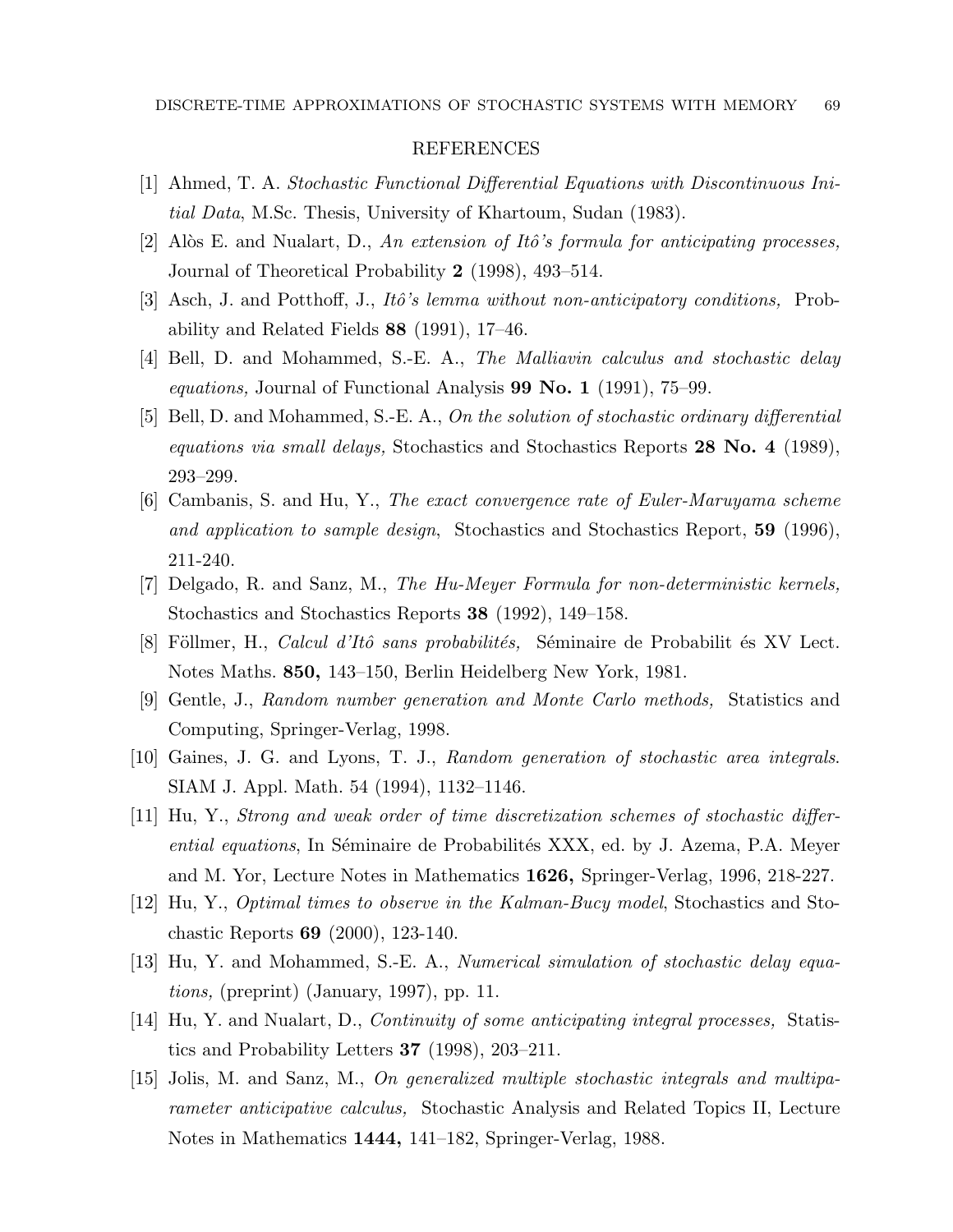- [16] Kloeden P. and Platen, R., Numerical Solution of Stochastic Differential Equations, Springer-Verlag, 1992.
- [17] Kloeden P., Platen, R., and Schurz, H., Numerical Solution of SDE Through Computer Experiments, Springer-Verlag, 1994.
- [18] Karatzas, I. and Shreve, S., Brownian Motion and Stochastic Analysis, Springer-Verlag, 1991.
- [19] McShane, E.J., Stochastic Calculus and Stochastic Models, Academic Press, 1974.
- [20] Mohammed, S.-E. A., Stochastic Functional Differential Equations, Pitman Advanced Publishing Program, 1984.
- [21] Mohammed, S.-E. A., Stochastic Differential Systems with Memory: Theory, Examples and Application, Geilo Workshop 1996, Pitman Advanced Publishing Program, 1984.
- [22] Nualart, D. and Pardoux, E., Stochastic calculus with anticipating integrands, Probability Theory and Related fields 78 (1988), 535–581.
- [23] Nualart, D., The Malliavin Calculus and Related Topics, Springer-Verlag, 1995.
- [24] Rosinski,J., On stochastic integration by series of Wiener integrals, Applied Mathematics and Optimization 19 (1989), 137–155.
- [25] Russo, F. and Vallois P., Forward, backward and symmetric stochastic integration, Probability Theory and Related fields 97 (1993), 403–421.
- [26] Ryden, T. and Wiktorsson, M., On the simulation of iterated Ito integrals, Stochastic Process and Appl. 91 (2001), 151-168.
- [27] Scheutzow, M., Qualitative behavior of stochastic delay equations with a bounded *memory*, Stochastics **12 no. 1** (1984), 41–80.
- [28] Solé, J. and Utzet, F., Stratonovich integral and trace, Stochastics and Stochastics Reports 29 (1990), 203–220.
- [29] Yan, F., Topics on Stochastic Delay Equations, Ph.D. Dissertation, Southern Illinois University at Carbondale, August, 1999.
- [30] Zakai, M., Stochastic integration, trace and the skeleton of Wiener functionals, Stochastics and Stochastics Reports 32 (1990), 93–108.